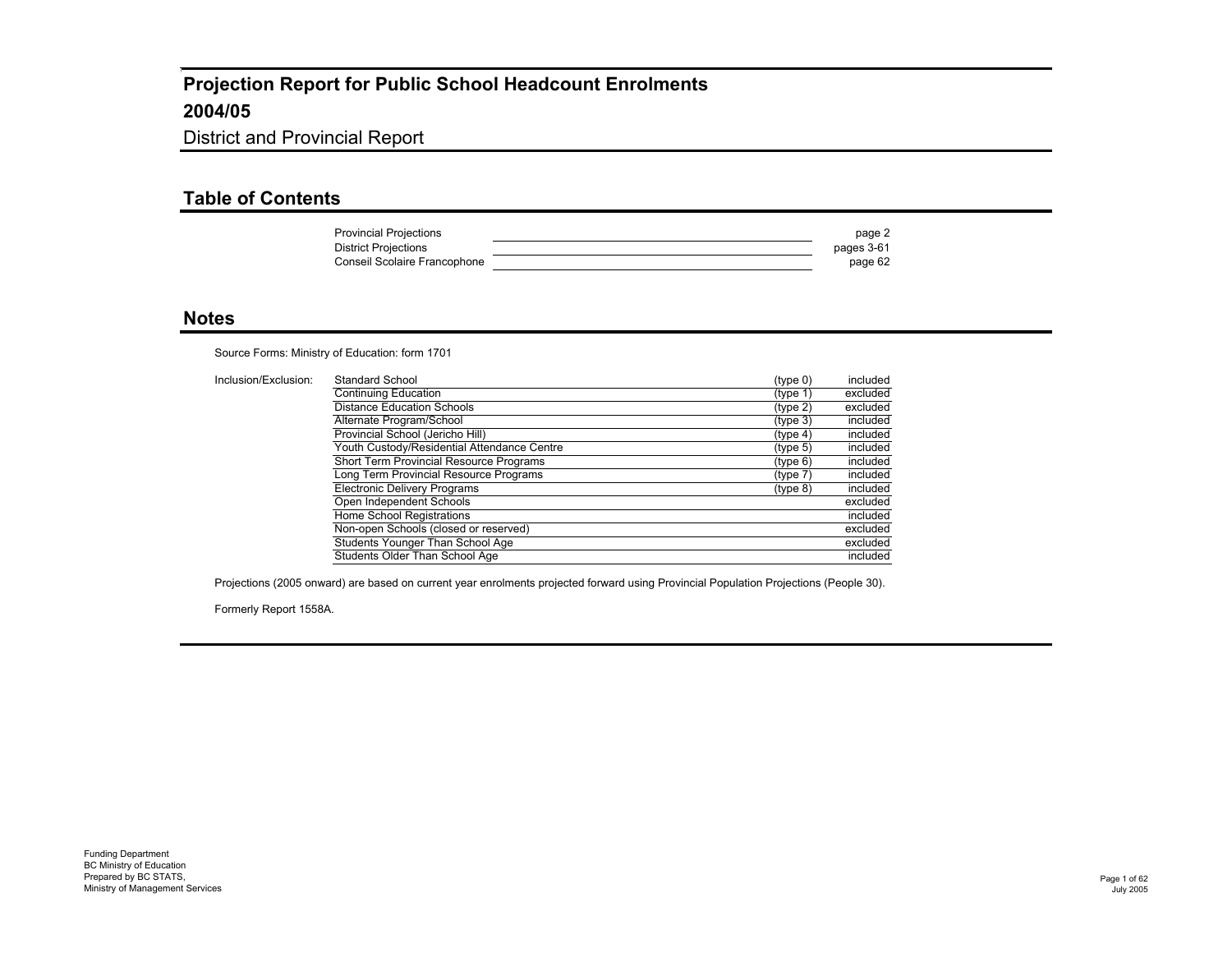## District and Provincial Report

#### **Provincial Totals**

|      | Kinder-       |        |                |        | Grade  |        |        |        | Elem. | Elem.           |        |        | Grade  |        |        | Sec.  | Sec.            | All<br><b>Grades</b>     | Home          | Grand        | Yearly<br>% |
|------|---------------|--------|----------------|--------|--------|--------|--------|--------|-------|-----------------|--------|--------|--------|--------|--------|-------|-----------------|--------------------------|---------------|--------------|-------------|
|      | Year   garten |        | $\overline{2}$ | 3      | 4      |        | 6      |        | Unar. | <b>Subtotal</b> |        | 9      | 10     | 11     | 12     | Unar. |                 | <b>Subtotal Subtotal</b> | <b>School</b> | <b>Total</b> | Change      |
| 1999 | 41,515        | 42.551 | 44.071         | 44.413 | 45.658 | 45.015 | 45.747 | 45.573 | 558   | 355.101         | 46.001 | 50.634 | 52,463 | 54,917 | 49.940 | 4.551 |                 | 258.506 613.607          | 509           | 614.116      |             |
| 2000 | 40,445        | 42,273 | 42.592         | 44,242 | 44.698 | 45,918 | 45,478 | 46,299 | 481   | 352.426         | 47.354 | 47,097 | 52.748 | 56,934 | 50,226 | 4.066 | 258.425 610.851 |                          | 366           | 611.217      | $-0.47%$    |
| 2001 | 39.058        | 41.522 | 42.540         | 43.081 | 44.551 | 45,214 | 46.478 | 46,212 | 526   | 349.182         | 48.421 | 48.400 | 49.591 | 57.196 | 50,829 | 3.818 |                 | 258.255 607.437          | 300           | 607.737      | $-0.57%$    |
| 2002 | 37,554        | 39,951 | 41.449         | 42.689 | 43.163 | 44,691 | 45,457 | 46,984 | 515   | 342.453         | 48,221 | 49,304 | 50.699 | 53,922 | 50,941 | 3.974 |                 | 257.061 599.514          | 353           | 599.867      | $-1.29%$    |
| 2003 | 36,552        | 38,715 | 40.426         | 41,930 | 43,210 | 43,673 | 45,313 | 46,143 | 486   | 336.448         | 49.179 | 49,500 | 51,758 | 55,012 | 49,181 | 3.475 |                 | 258.105 594.553          | 284           | 594.837      | $-0.84%$    |
| 2004 | 35,939        | 37,619 | 38.865         | 40,861 | 42,279 | 43.787 | 44,233 | 45,904 | 482   | 329.969         | 48.387 | 50.091 | 50.934 | 56,576 | 50.102 | 3.047 |                 | 259.137 589.106          | 258           | 589.364      | $-0.92%$    |
| 2005 | 35,279        | 36.978 | 37.829         | 39.411 | 41.321 | 43,494 | 43.829 | 45.273 | 486   | 323.900         | 47.913 | 49.668 | 51.052 | 56,947 | 49.971 | 3.051 |                 | 258.602 582.502          | 258           | 582.760      | $-1.12%$    |
| 2006 | 34.720        | 36.409 | 37.308         | 38.477 | 39.999 | 42.621 | 43.630 | 44.978 | 485   | 318,627         | 47.326 | 49.236 | 50.707 | 57.122 | 50.374 | 3.066 |                 | 257.831 576.458          | 255           | 576.713      | $-1.04%$    |
| 2007 | 34.689        | 35.900 | 36.788         | 37.996 | 39.097 | 41.308 | 42.794 | 44.822 | 483   | 313,877         | 46.942 | 48.648 | 50.270 | 56.792 | 50,568 | 3.068 |                 | 256.288 570.165          | 249           | 570,414      | $-1.09%$    |
| 2008 | 35,152        | 35,886 | 36,301         | 37,503 | 38,652 | 40.429 | 41.516 | 44.030 | 477   | 309.946         | 46.619 | 48.190 | 49,631 | 56,317 | 50,211 | 3.061 |                 | 254.029 563.975          | 246           | 564.221      | $-1.09%$    |
| 2009 | 35,129        | 36,381 | 36.314         | 37,051 | 38,206 | 39.994 | 40.676 | 42,781 | 473   | 307.005         | 45.602 | 47.880 | 49.196 | 55.681 | 49.747 | 3.048 |                 | 251.154 558.159          | 242           | 558,401      | $-1.03%$    |
| 2010 | 35,356        | 36,319 | 36,784         | 37,015 | 37.723 | 39,508 | 40,220 | 41.882 | 467   | 305.274         | 44,203 | 47,014 | 48,979 | 55,322 | 49,259 | 3.032 | 247.809 553.083 |                          | 240           | 553,323      | $-0.91%$    |
| 2011 | 35,776        | 36,555 | 36,736         | 37,507 | 37.696 | 39,037 | 39,745 | 41.430 | 466   | 304.948         | 43,262 | 45,721 | 48,204 | 55,204 | 49,013 | 3.010 |                 | 244.414 549.362          | 241           | 549.603      | $-0.67%$    |
| 2012 | 36,323        | 36,991 | 36,979         | 37.477 | 38,183 | 39,022 | 39,287 | 40,954 | 462   | 305.678         | 42,788 | 44,766 | 46,937 | 54.461 | 48,899 | 2.974 |                 | 240.825 546.503          | 241           | 546.744      | $-0.52%$    |
| 2013 | 36,934        | 37,566 | 37,429         | 37,729 | 38,158 | 39,524 | 39,293 | 40,504 | 460   | 307,597         | 42,303 | 44,281 | 45,999 | 53,194 | 48,268 | 2,938 |                 | 236,983 544,580          | 241           | 544,821      | $-0.35%$    |
| 2014 | 37,648        | 38.196 | 38,009         | 38.189 | 38,384 | 39,517 | 39,802 | 40,506 | 459   | 310.710         | 41.824 | 43,809 | 45.491 | 52.160 | 47.151 | 2.897 |                 | 233.332 544.042          | 243           | 544.285      | $-0.10%$    |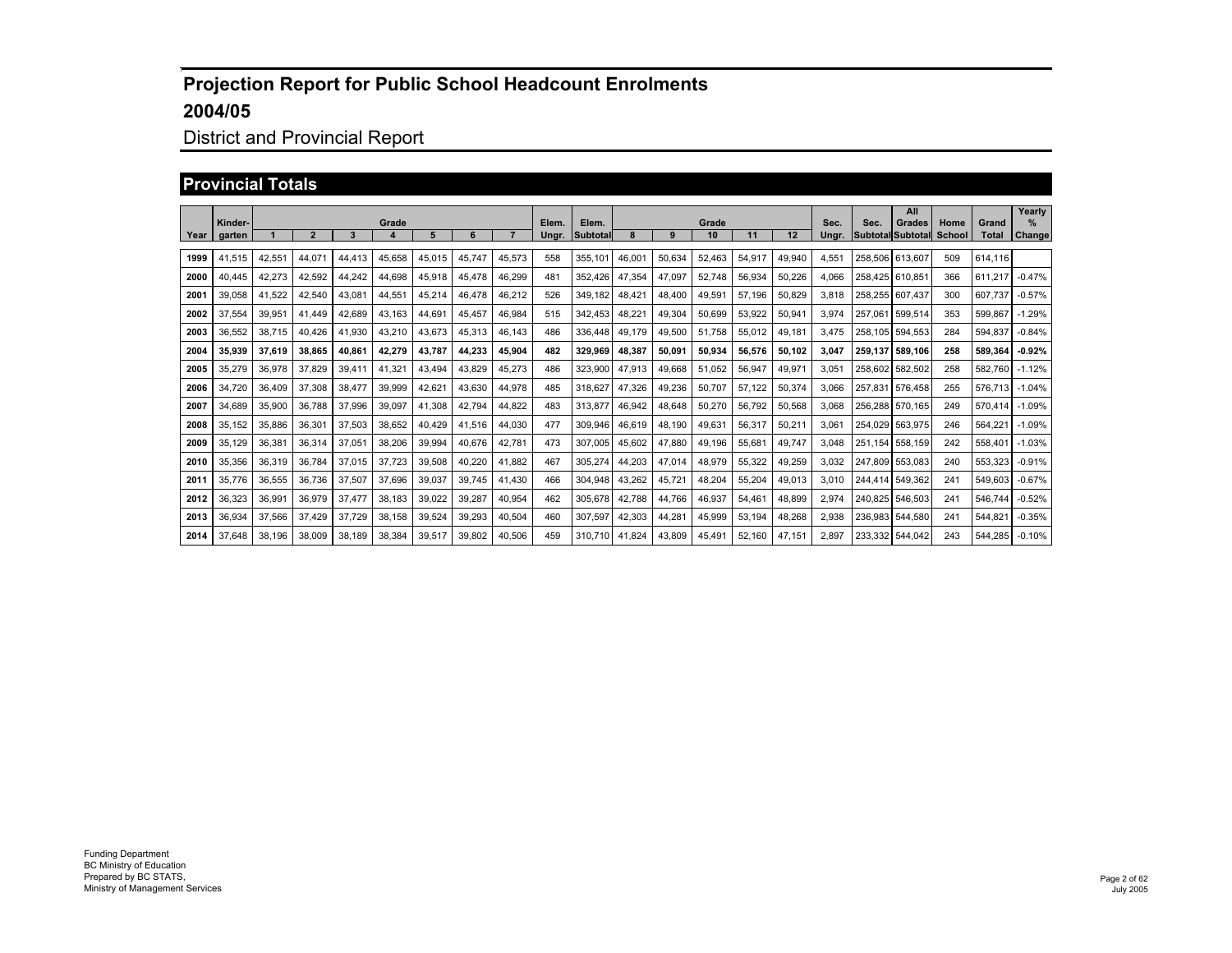## District and Provincial Report

#### **5 Southeast Kootenay**

|      | Kinder- |     |                |              | Grade |     |     |     | Elem.    | Elem.    |     |     | Grade |     |     | Sec.  | Sec.  | All<br>Grades            | Home           | Grand        | Yearly<br>$\%$ |
|------|---------|-----|----------------|--------------|-------|-----|-----|-----|----------|----------|-----|-----|-------|-----|-----|-------|-------|--------------------------|----------------|--------------|----------------|
| Year | garten  |     | $\overline{2}$ | $\mathbf{3}$ |       | 5   | 6   |     | Ungr.    | Subtotal | 8   | 9   | 10    | 11  | 12  | Ungr. |       | <b>Subtotal Subtotal</b> | School         | <b>Total</b> | <b>Change</b>  |
| 1999 | 445     | 440 | 474            | 504          | 497   | 525 | 524 | 545 | $\Omega$ | 3.954    | 614 | 643 | 694   | 650 | 610 | 22    | 3,233 | 7.187                    | 50             | 7.237        |                |
| 2000 | 394     | 451 | 441            | 485          | 508   | 478 | 519 | 504 | 0        | 3.780    | 591 | 616 | 634   | 667 | 574 | 34    | 3.116 | 6.896                    | $\overline{7}$ | 6.903        | $-4.62%$       |
| 2001 | 395     | 406 | 451            | 430          | 473   | 503 | 491 | 522 | 0        | 3.671    | 570 | 596 | 614   | 649 | 588 | 26    | 3.043 | 6.714                    | 3              | 6.717        | $-2.69%$       |
| 2002 | 389     | 404 | 391            | 449          | 434   | 457 | 506 | 500 | $\Omega$ | 3.530    | 570 | 577 | 607   | 612 | 603 | 28    | 2.997 | 6.527                    | -1             | 6.528        | $-2.81%$       |
| 2003 | 368     | 389 | 391            | 394          | 433   | 420 | 471 | 498 | $\Omega$ | 3.364    | 531 | 582 | 551   | 597 | 534 | 45    | 2.840 | 6.204                    | -1             | 6.205        | $-4.95%$       |
| 2004 | 335     | 365 | 375            | 379          | 383   | 417 | 412 | 474 | 0        | 3.140    | 548 | 530 | 527   | 552 | 558 | 47    | 2,762 | 5,902                    | 1              | 5.903        | $-4.87%$       |
| 2005 | 316     | 344 | 353            | 348          | 359   | 419 | 397 | 454 | 0        | 2.990    | 535 | 504 | 531   | 567 | 537 | 47    | 2.721 | 5.711                    | -1             | 5.712        | $-3.24%$       |
| 2006 | 310     | 325 | 333            | 328          | 330   | 392 | 399 | 438 | $\Omega$ | 2.855    | 513 | 492 | 507   | 571 | 550 | 46    | 2.679 | 5.534                    | 1              | 5.535        | $-3.10%$       |
| 2007 | 306     | 318 | 314            | 310          | 310   | 361 | 373 | 440 | 0        | 2.732    | 494 | 472 | 495   | 548 | 556 | 46    | 2,611 | 5.343                    | 1              | 5.344        | $-3.45%$       |
| 2008 | 300     | 315 | 308            | 293          | 294   | 340 | 344 | 412 | 0        | 2,606    | 496 | 454 | 475   | 535 | 534 | 45    | 2,539 | 5.145                    | -1             | 5.146        | $-3.71%$       |
| 2009 | 313     | 309 | 305            | 287          | 278   | 322 | 324 | 379 | $\Omega$ | 2,517    | 466 | 456 | 458   | 514 | 520 | 44    | 2.458 | 4.975                    | -1             | 4.976        | $-3.30%$       |
| 2010 | 325     | 322 | 299            | 284          | 272   | 305 | 307 | 357 | 0        | 2.471    | 429 | 429 | 458   | 496 | 500 | 43    | 2,355 | 4.826                    |                | 4.827        | $-2.99%$       |
| 2011 | 334     | 334 | 311            | 279          | 269   | 299 | 291 | 339 | 0        | 2.456    | 404 | 395 | 432   | 495 | 482 | 42    | 2,250 | 4.706                    | -1             | 4.707        | $-2.49%$       |
| 2012 | 342     | 343 | 323            | 290          | 265   | 295 | 285 | 321 | $\Omega$ | 2.464    | 383 | 372 | 399   | 469 | 481 | 40    | 2.144 | 4.608                    | 1              | 4.609        | $-2.08%$       |
| 2013 | 350     | 350 | 331            | 300          | 275   | 290 | 282 | 315 | 0        | 2,493    | 363 | 352 | 375   | 435 | 456 | 39    | 2,020 | 4,513                    |                | 4,514        | $-2.06%$       |
| 2014 | 358     | 359 | 339            | 309          | 285   | 302 | 277 | 311 | 0        | 2,540    | 356 | 334 | 355   | 410 | 423 | 37    | 1,915 | 4.455                    |                | 4.456        | $-1.28%$       |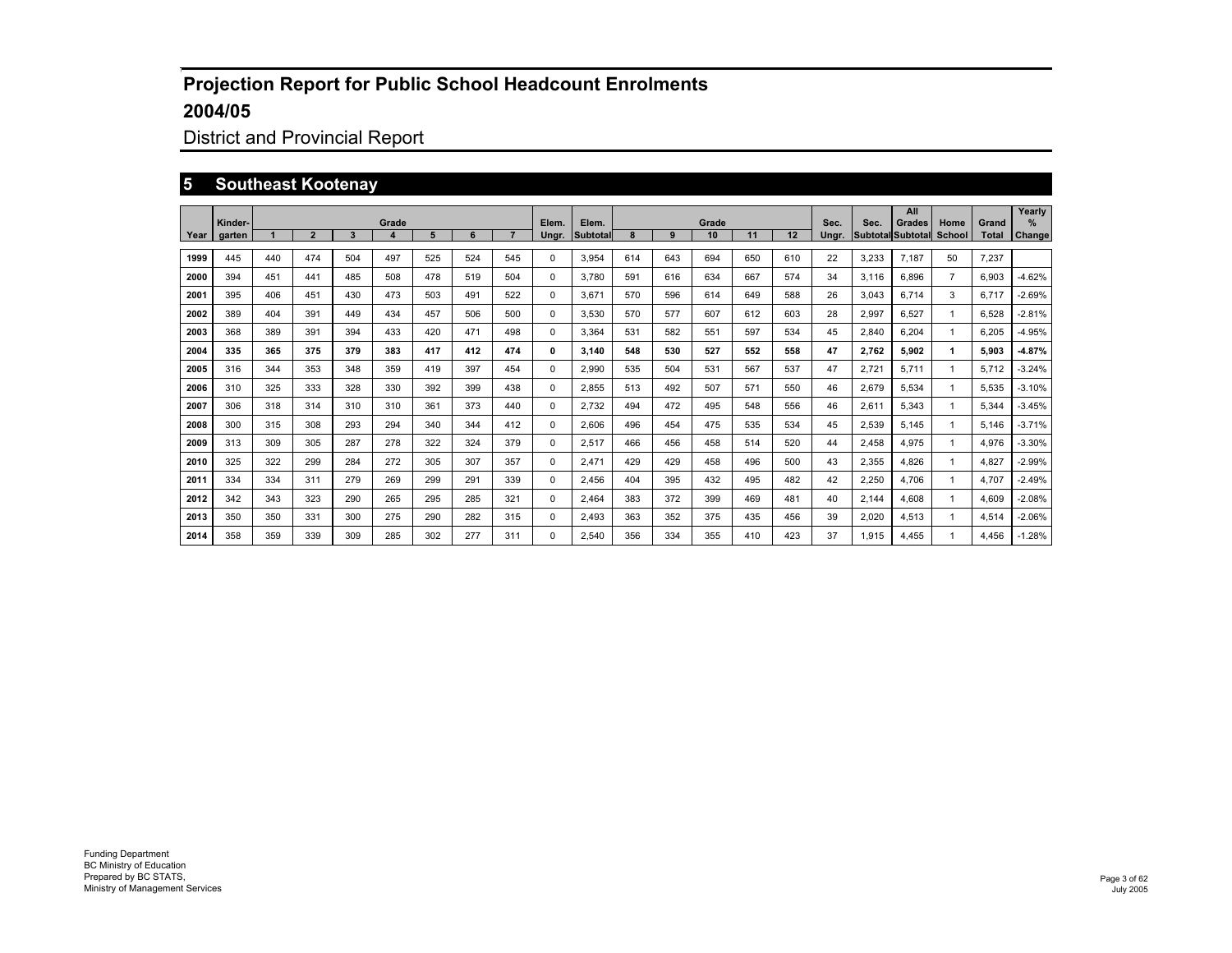## District and Provincial Report

#### **6 Rocky Mountain**

|      | Kinder- |     |                |     | Grade |     |     |     | Elem.    | Elem.    |     |     | Grade |     |     | Sec.  | Sec.  | All<br>Grades            | Home           | Grand | Yearly<br>$\%$ |
|------|---------|-----|----------------|-----|-------|-----|-----|-----|----------|----------|-----|-----|-------|-----|-----|-------|-------|--------------------------|----------------|-------|----------------|
| Year | garten  |     | $\overline{2}$ | 3   | 4     | 5   | 6   |     | Ungr.    | Subtotal |     | 9   | 10    | 11  | 12  | Unar. |       | <b>Subtotal Subtotal</b> | School         | Total | Change         |
| 1999 | 310     | 289 | 307            | 338 | 320   | 326 | 349 | 319 | 1        | 2,559    | 344 | 380 | 400   | 452 | 369 | 29    | 1,974 | 4.533                    | $\overline{7}$ | 4,540 |                |
| 2000 | 263     | 303 | 278            | 307 | 341   | 323 | 318 | 337 | 0        | 2.470    | 327 | 357 | 377   | 450 | 399 | 13    | 1,923 | 4,393                    | 6              | 4,399 | $-3.11%$       |
| 2001 | 234     | 266 | 285            | 273 | 303   | 332 | 310 | 312 | 0        | 2,315    | 337 | 327 | 364   | 419 | 374 | 11    | 1.832 | 4,147                    | 5              | 4.152 | $-5.61%$       |
| 2002 | 247     | 231 | 263            | 294 | 279   | 286 | 330 | 312 | 0        | 2,242    | 316 | 344 | 329   | 365 | 371 | 14    | 1.739 | 3,981                    | $\mathbf 0$    | 3,981 | $-4.12%$       |
| 2003 | 263     | 250 | 223            | 249 | 292   | 275 | 288 | 325 | 0        | 2.165    | 310 | 324 | 344   | 347 | 324 | 9     | 1.658 | 3.823                    | -1             | 3.824 | $-3.94%$       |
| 2004 | 221     | 253 | 255            | 228 | 250   | 296 | 269 | 297 | 0        | 2.069    | 333 | 301 | 327   | 354 | 309 | 9     | 1.633 | 3.702                    | 1              | 3.703 | $-3.16%$       |
| 2005 | 203     | 251 | 247            | 216 | 225   | 297 | 274 | 300 | $\Omega$ | 2.013    | 331 | 290 | 334   | 360 | 304 | 9     | 1.628 | 3.641                    | -1             | 3.642 | $-1.65%$       |
| 2006 | 189     | 230 | 244            | 209 | 213   | 266 | 273 | 305 | $\Omega$ | 1.929    | 334 | 289 | 323   | 367 | 310 | 9     | .632  | 3.561                    | -1             | 3.562 | $-2.20%$       |
| 2007 | 190     | 215 | 224            | 206 | 206   | 252 | 246 | 304 | $\Omega$ | 1.843    | 340 | 291 | 321   | 357 | 317 | 9     | .635  | 3.478                    | -1             | 3.479 | $-2.33%$       |
| 2008 | 184     | 216 | 210            | 190 | 203   | 244 | 233 | 273 | $\Omega$ | 1.753    | 339 | 296 | 324   | 355 | 308 | 9     | .631  | 3.384                    | -1             | 3.385 | $-2.70%$       |
| 2009 | 185     | 210 | 211            | 178 | 187   | 241 | 226 | 260 | $\Omega$ | 1.698    | 306 | 295 | 328   | 358 | 306 | 9     | .602  | 3.300                    | -1             | 3.301 | $-2.48%$       |
| 2010 | 194     | 210 | 205            | 178 | 176   | 222 | 223 | 253 | 0        | 1.661    | 291 | 267 | 327   | 362 | 308 | 9     | .564  | 3.225                    | -1             | 3.226 | $-2.27%$       |
| 2011 | 194     | 219 | 204            | 173 | 176   | 209 | 207 | 250 | $\Omega$ | 1.632    | 283 | 254 | 298   | 361 | 311 | 9     | 1,516 | 3.148                    | -1             | 3.149 | $-2.39%$       |
| 2012 | 197     | 219 | 213            | 173 | 171   | 210 | 194 | 231 | 0        | 1.608    | 279 | 247 | 283   | 333 | 310 | 9     | 1.461 | 3.069                    | -1             | 3.070 | $-2.51%$       |
| 2013 | 203     | 223 | 213            | 180 | 171   | 204 | 195 | 217 | 0        | 1,606    | 260 | 243 | 275   | 315 | 286 | 8     | .387  | 2,993                    |                | 2,994 | $-2.48%$       |
| 2014 | 208     | 230 | 217            | 180 | 178   | 204 | 190 | 217 | 0        | 1.624    | 243 | 227 | 271   | 306 | 271 | 8     | .326  | 2.950                    |                | 2.951 | $-1.44%$       |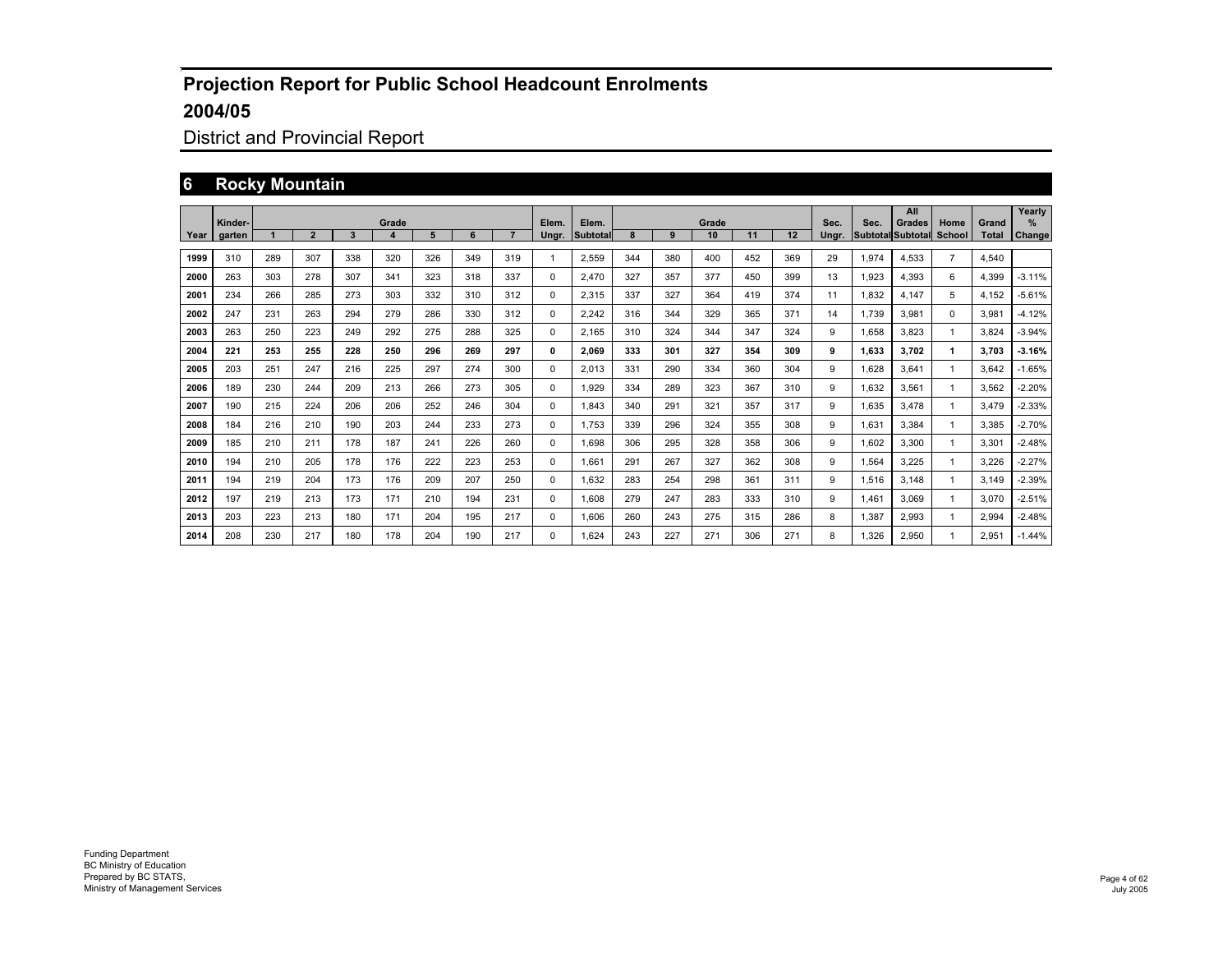## District and Provincial Report

#### **8 Kootenay Lake**

|      | Kinder- |     |                |     | Grade |     |     |     | Elem.          | Elem.           |     |     | Grade |     |     | Sec.  | Sec.  | All<br><b>Grades</b>     | Home   | Grand        | Yearly<br>$\%$ |
|------|---------|-----|----------------|-----|-------|-----|-----|-----|----------------|-----------------|-----|-----|-------|-----|-----|-------|-------|--------------------------|--------|--------------|----------------|
| Year | aarten  |     | $\overline{2}$ | 3   | 4     | 5   | 6   |     | Unar.          | <b>Subtotal</b> | 8   | 9   | 10    | 11  | 12  | Unar. |       | <b>Subtotal Subtotal</b> | School | <b>Total</b> | <b>Change</b>  |
| 1999 | 382     | 407 | 404            | 433 | 476   | 474 | 526 | 547 | $\overline{7}$ | 3.656           | 592 | 580 | 612   | 580 | 531 | 128   | 3.023 | 6.679                    | 4      | 6.683        |                |
| 2000 | 375     | 398 | 401            | 401 | 454   | 484 | 477 | 539 | 0              | 3,529           | 571 | 580 | 603   | 618 | 538 | 91    | 3.001 | 6.530                    | -1     | 6,531        | $-2.27%$       |
| 2001 | 351     | 369 | 380            | 405 | 403   | 448 | 478 | 499 | 1              | 3.334           | 552 | 588 | 578   | 597 | 609 | 97    | 3.021 | 6.355                    | 6      | 6.361        | $-2.60%$       |
| 2002 | 335     | 369 | 369            | 393 | 412   | 428 | 460 | 513 | $\Omega$       | 3.279           | 528 | 571 | 598   | 629 | 582 | 69    | 2.977 | 6.256                    | 4      | 6.260        | $-1.59%$       |
| 2003 | 333     | 331 | 356            | 364 | 388   | 428 | 440 | 482 | 0              | 3.122           | 543 | 534 | 592   | 610 | 597 | 115   | 2,991 | 6.113                    | 3      | 6,116        | $-2.30%$       |
| 2004 | 328     | 344 | 329            | 370 | 369   | 402 | 410 | 448 | 0              | 3.000           | 527 | 552 | 553   | 592 | 601 | 63    | 2,888 | 5.888                    | 5      | 5.893        | 3.65%          |
| 2005 | 343     | 340 | 317            | 359 | 357   | 382 | 397 | 422 | 0              | 2,917           | 491 | 528 | 524   | 595 | 578 | 62    | 2,778 | 5,695                    | 5      | 5,700        | $-3.28%$       |
| 2006 | 332     | 356 | 315            | 347 | 346   | 370 | 378 | 409 | $\Omega$       | 2.853           | 463 | 493 | 502   | 568 | 581 | 60    | 2.667 | 5.520                    | 5      | 5.525        | $-3.07%$       |
| 2007 | 332     | 346 | 330            | 345 | 336   | 360 | 366 | 390 | 0              | 2,805           | 449 | 464 | 469   | 544 | 555 | 58    | 2,539 | 5.344                    | 5      | 5,349        | $-3.19%$       |
| 2008 | 325     | 346 | 321            | 363 | 335   | 350 | 357 | 379 | 0              | 2.776           | 428 | 449 | 442   | 510 | 532 | 56    | 2,417 | 5.193                    | 5      | 5,198        | $-2.82%$       |
| 2009 | 329     | 339 | 321            | 353 | 352   | 349 | 347 | 370 | 0              | 2.760           | 416 | 429 | 428   | 481 | 499 | 54    | 2,307 | 5.067                    | 4      | 5.071        | $-2.44%$       |
| 2010 | 343     | 344 | 315            | 353 | 343   | 367 | 347 | 359 | 0              | 2.771           | 406 | 416 | 408   | 465 | 470 | 52    | 2,217 | 4.988                    | 4      | 4.992        | $-1.56%$       |
| 2011 | 346     | 358 | 319            | 347 | 343   | 357 | 364 | 358 | 0              | 2.792           | 393 | 406 | 396   | 445 | 455 | 50    | 2.145 | 4.937                    | 4      | 4,941        | $-1.02%$       |
| 2012 | 354     | 362 | 332            | 350 | 337   | 357 | 354 | 375 | $\Omega$       | 2,821           | 392 | 394 | 386   | 431 | 435 | 49    | 2,087 | 4.908                    | 4      | 4,912        | $-0.59%$       |
| 2013 | 363     | 369 | 335            | 364 | 341   | 350 | 354 | 365 | 0              | 2,841           | 410 | 392 | 375   | 421 | 422 | 48    | 2,068 | 4,909                    | 4      | 4,913        | 0.02%          |
| 2014 | 372     | 379 | 343            | 368 | 354   | 355 | 347 | 364 | $\Omega$       | 2.882           | 400 | 410 | 374   | 409 | 412 | 47    | 2.052 | 4,934                    | 5      | 4.939        | 0.53%          |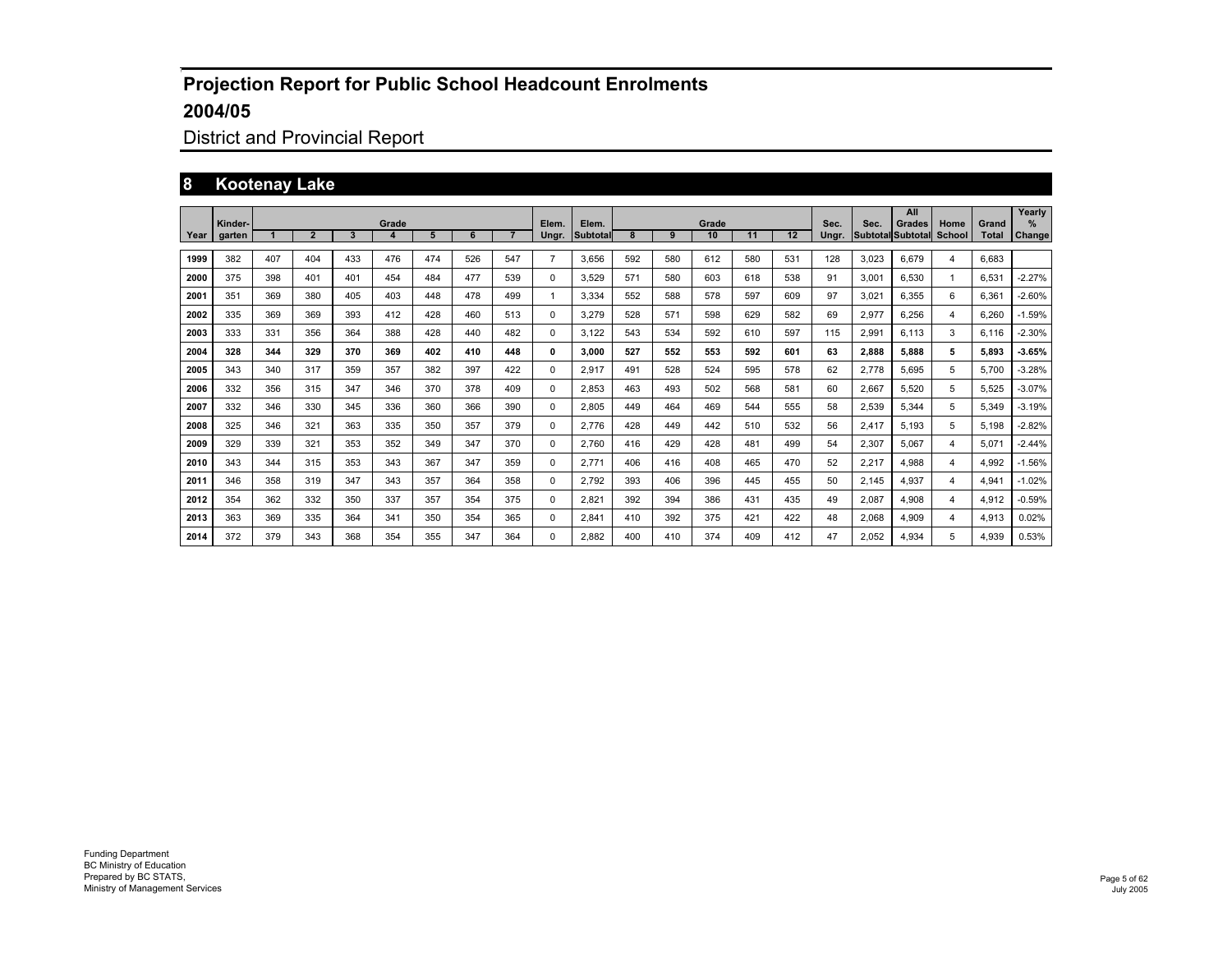## District and Provincial Report

#### **10 Arrow Lakes**

|        | Kinder- |    |                |    | Grade |    |    |    | Elem. | Elem.    |    |    | Grade |     |    | Sec.     | Sec. | All<br><b>Grades</b>     | Home           | Grand        | Yearly<br>$\%$ |
|--------|---------|----|----------------|----|-------|----|----|----|-------|----------|----|----|-------|-----|----|----------|------|--------------------------|----------------|--------------|----------------|
| Year I | garten  |    | $\overline{2}$ | 3  | 4     | 5  | 6  |    | Ungr. | Subtotal | 8  | 9  | 10    | 11  | 12 | Ungr.    |      | <b>Subtotal Subtotal</b> | School         | <b>Total</b> | Change         |
| 1999   | 65      | 68 | 61             | 51 | 69    | 45 | 61 | 66 | 0     | 486      | 51 | 75 | 74    | 108 | 88 | 9        | 405  | 891                      | 4              | 895          |                |
| 2000   | 65      | 71 | 67             | 64 | 58    | 64 | 42 | 67 | 0     | 498      | 68 | 55 | 61    | 103 | 74 | 4        | 365  | 863                      | 0              | 863          | $-3.58%$       |
| 2001   | 49      | 59 | 68             | 62 | 63    | 55 | 61 | 42 | 0     | 459      | 69 | 67 | 51    | 71  | 92 | 0        | 350  | 809                      | $\overline{4}$ | 813          | -5.79%         |
| 2002   | 40      | 44 | 60             | 65 | 56    | 58 | 54 | 65 | 0     | 442      | 36 | 61 | 57    | 51  | 61 | 0        | 266  | 708                      | $\overline{4}$ | 712          | $-12.42%$      |
| 2003   | 40      | 40 | 40             | 59 | 64    | 57 | 58 | 56 | 0     | 414      | 69 | 35 | 63    | 58  | 53 | 0        | 278  | 692                      | 6              | 698          | $-1.97%$       |
| 2004   | 43      | 42 | 41             | 41 | 59    | 65 | 60 | 54 | 0     | 405      | 57 | 66 | 35    | 58  | 57 | 0        | 273  | 678                      | 4              | 682          | $-2.29%$       |
| 2005   | 34      | 44 | 44             | 31 | 52    | 63 | 73 | 51 | 0     | 392      | 57 | 63 | 39    | 58  | 56 | 0        | 273  | 665                      | 4              | 669          | $-1.91%$       |
| 2006   | 32      | 36 | 47             | 34 | 40    | 55 | 70 | 63 | 0     | 377      | 55 | 65 | 38    | 65  | 57 | 0        | 280  | 657                      | 4              | 661          | $-1.20%$       |
| 2007   | 31      | 33 | 38             | 36 | 43    | 43 | 62 | 61 | 0     | 347      | 68 | 63 | 39    | 65  | 63 | 0        | 298  | 645                      | 4              | 649          | $-1.82%$       |
| 2008   | 30      | 32 | 35             | 30 | 46    | 46 | 48 | 54 | 0     | 321      | 66 | 77 | 38    | 67  | 64 | $\Omega$ | 312  | 633                      | 4              | 637          | $-1.85%$       |
| 2009   | 27      | 31 | 34             | 28 | 38    | 49 | 51 | 41 | 0     | 299      | 58 | 75 | 46    | 65  | 64 | 0        | 308  | 607                      | 3              | 610          | $-4.24%$       |
| 2010   | 30      | 28 | 33             | 27 | 35    | 40 | 54 | 44 | 0     | 291      | 44 | 65 | 44    | 74  | 62 | 0        | 289  | 580                      | 3              | 583          | $-4.43%$       |
| 2011   | 33      | 31 | 30             | 26 | 34    | 37 | 45 | 47 | 0     | 283      | 47 | 50 | 38    | 72  | 70 | 0        | 277  | 560                      | 3              | 563          | $-3.43%$       |
| 2012   | 34      | 34 | 33             | 23 | 33    | 36 | 41 | 38 | 0     | 272      | 50 | 53 | 30    | 64  | 68 | 0        | 265  | 537                      | 3              | 540          | $-4.09%$       |
| 2013   | 35      | 36 | 36             | 26 | 29    | 36 | 41 | 35 | 0     | 274      | 41 | 56 | 32    | 51  | 60 | 0        | 240  | 514                      | 3              | 517          | -4.26%         |
| 2014   | 38      | 37 | 38             | 28 | 32    | 31 | 40 | 35 | 0     | 279      | 38 | 46 | 33    | 52  | 48 | $\Omega$ | 217  | 496                      | 3              | 499          | $-3.48%$       |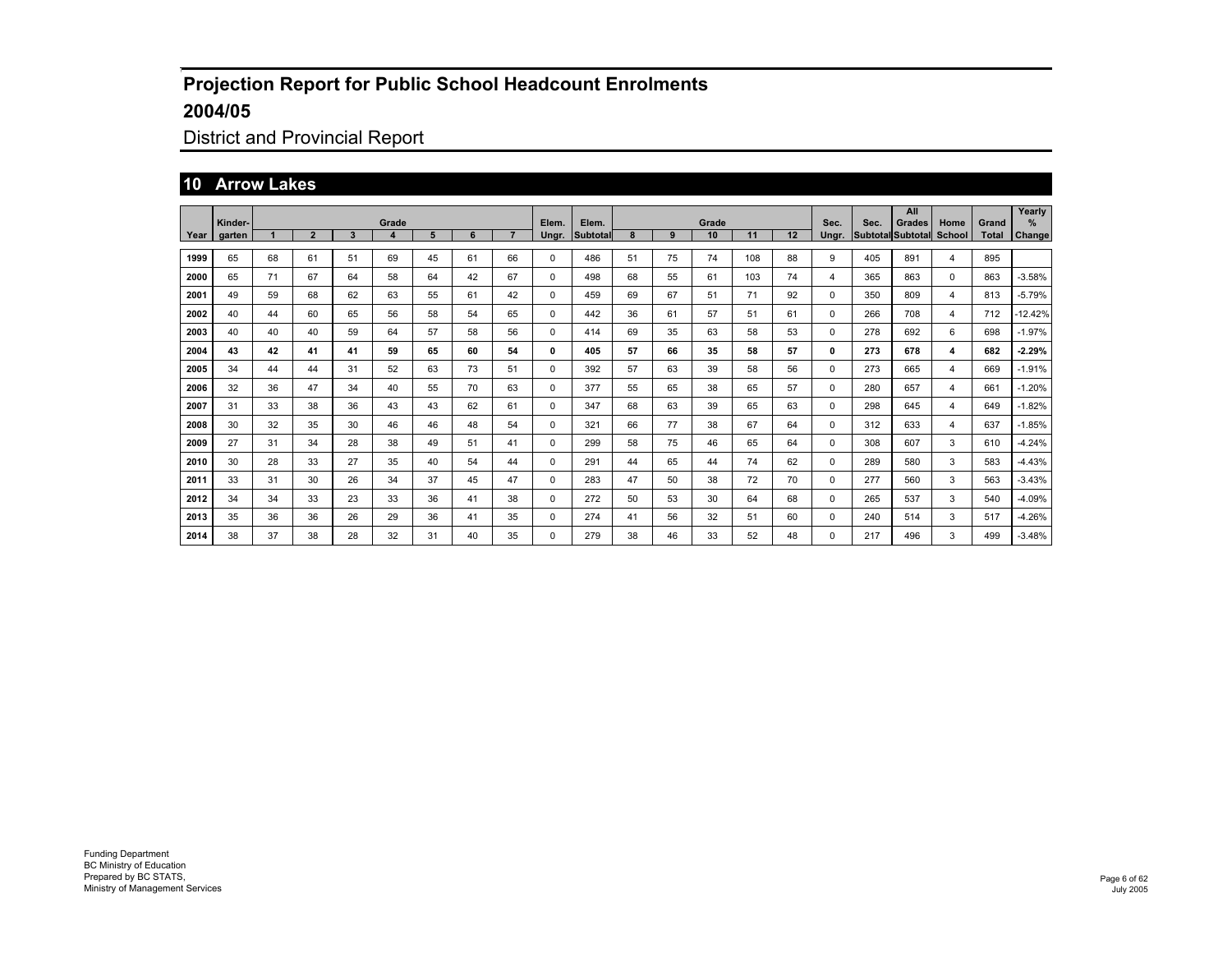## District and Provincial Report

#### **19 Revelstoke**

|      |         |     |                |     |            |     |     |     |       |          |     |     |             |     |     |       |      | All                                |                |                       | Yearly   |
|------|---------|-----|----------------|-----|------------|-----|-----|-----|-------|----------|-----|-----|-------------|-----|-----|-------|------|------------------------------------|----------------|-----------------------|----------|
|      | Kinder- |     | $\overline{2}$ | 3   | Grade<br>4 | 5   | 6   |     | Elem. | Elem.    | 8   | 9   | Grade<br>10 | 11  | 12  | Sec.  | Sec. | Grades<br><b>Subtotal Subtotal</b> | Home<br>School | Grand<br><b>Total</b> | $\%$     |
| Year | garten  |     |                |     |            |     |     |     | Ungr. | Subtotal |     |     |             |     |     | Unar. |      |                                    |                |                       | Change   |
| 1999 | 108     | 104 | 102            | 101 | 124        | 108 | 128 | 113 | 0     | 888      | 132 | 143 | 141         | 137 | 131 | 3     | 687  | 1,575                              | 8              | 1,583                 |          |
| 2000 | 107     | 104 | 99             | 103 | 101        | 122 | 109 | 124 | 0     | 869      | 118 | 130 | 134         | 158 | 140 | 3     | 683  | 1.552                              | 6              | 1,558                 | $-1.58%$ |
| 2001 | 103     | 108 | 105            | 96  | 97         | 109 | 114 | 112 | 0     | 844      | 121 | 111 | 132         | 152 | 117 | 14    | 647  | 1.491                              | 11             | 1,502                 | $-3.59%$ |
| 2002 | 91      | 94  | 106            | 105 | 95         | 104 | 104 | 117 | 0     | 816      | 118 | 125 | 119         | 144 | 125 | 5     | 636  | 1.452                              | 9              | 1,461                 | $-2.73%$ |
| 2003 | 89      | 92  | 98             | 107 | 107        | 96  | 101 | 98  | 0     | 788      | 118 | 120 | 128         | 137 | 113 | 5     | 621  | 1.409                              | 4              | 1.413                 | $-3.29%$ |
| 2004 | 73      | 88  | 85             | 102 | 106        | 104 | 91  | 98  | 0     | 747      | 101 | 113 | 123         | 146 | 109 | 6     | 598  | 1.345                              | 4              | 1.349                 | $-4.53%$ |
| 2005 | 73      | 79  | 80             | 100 | 99         | 100 | 97  | 105 | 0     | 733      | 98  | 102 | 112         | 159 | 109 | 6     | 586  | 1,319                              | $\overline{4}$ | 1,323                 | $-1.93%$ |
| 2006 | 75      | 78  | 71             | 94  | 97         | 93  | 93  | 111 | 0     | 712      | 104 | 99  | 101         | 146 | 118 | 6     | 574  | 1,286                              | 4              | 1,290                 | $-2.49%$ |
| 2007 | 71      | 81  | 71             | 85  | 91         | 91  | 87  | 106 | 0     | 683      | 110 | 104 | 98          | 134 | 110 | 6     | 562  | 1,245                              | 4              | 1.249                 | $-3.18%$ |
| 2008 | 76      | 77  | 74             | 84  | 82         | 86  | 85  | 99  | 0     | 663      | 106 | 111 | 103         | 129 | 100 | 6     | 555  | 1,218                              | 4              | .222                  | $-2.16%$ |
| 2009 | 72      | 82  | 70             | 88  | 83         | 78  | 80  | 97  | 0     | 650      | 99  | 106 | 109         | 134 | 96  | 6     | 550  | 1.200                              | 4              | 1.204                 | $-1.47%$ |
| 2010 | 76      | 78  | 74             | 83  | 86         | 78  | 73  | 92  | 0     | 640      | 97  | 99  | 105         | 141 | 100 | 6     | 548  | 1,188                              | 3              | 1,191                 | $-1.08%$ |
| 2011 | 78      | 82  | 71             | 88  | 80         | 81  | 73  | 84  | 0     | 637      | 92  | 97  | 99          | 138 | 106 | 6     | 538  | 1.175                              | 3              | 1,178                 | $-1.09%$ |
| 2012 | 81      | 85  | 75             | 84  | 86         | 76  | 75  | 84  | 0     | 646      | 83  | 92  | 96          | 130 | 103 | 6     | 510  | 1.156                              | 3              | 1,159                 | $-1.61%$ |
| 2013 | 83      | 88  | 77             | 88  | 82         | 81  | 71  | 86  | 0     | 656      | 83  | 84  | 91          | 127 | 97  | 5     | 487  | 1.143                              | 3              | 1,146                 | $-1.12%$ |
| 2014 | 86      | 90  | 80             | 91  | 86         | 77  | 76  | 81  | 0     | 667      | 85  | 83  | 83          | 120 | 95  | 5     | 471  | 1.138                              | 3              | 1.141                 | $-0.44%$ |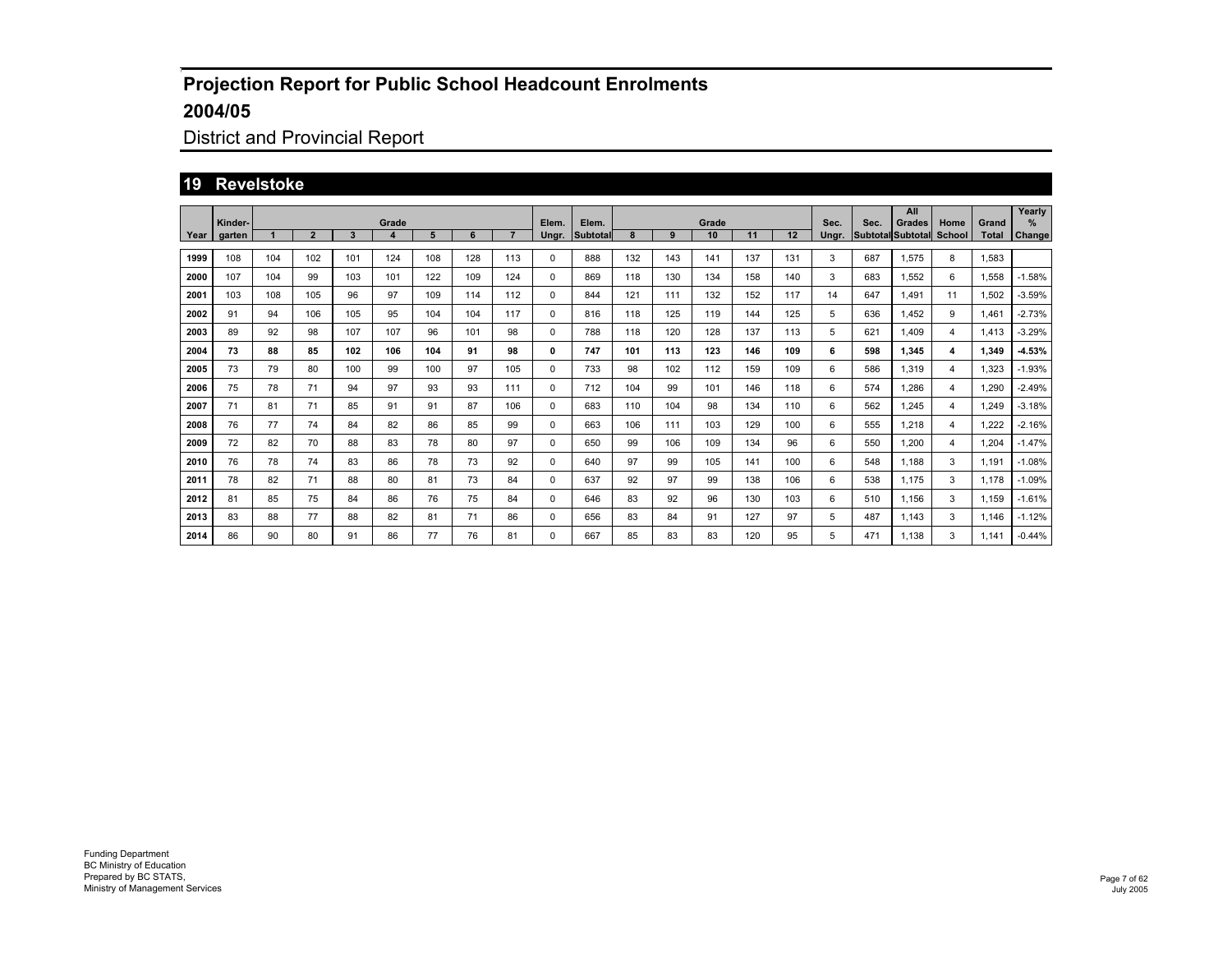## District and Provincial Report

#### **20 Kootenay-Columbia**

|      | Kinder- |     |                |     | Grade            |     |     |     | Elem. | Elem.    |     |     | Grade |     |     | Sec.           | Sec.  | All<br>Grades            | Home           | Grand        | Yearly<br>$\%$ |
|------|---------|-----|----------------|-----|------------------|-----|-----|-----|-------|----------|-----|-----|-------|-----|-----|----------------|-------|--------------------------|----------------|--------------|----------------|
| Year | garten  |     | $\overline{2}$ | 3   | $\boldsymbol{4}$ | 5   | 6   |     | Unar. | Subtotal | 8   | 9   | 10    | 11  | 12  | Unar.          |       | <b>Subtotal Subtotal</b> | <b>School</b>  | <b>Total</b> | Change         |
| 1999 | 343     | 365 | 396            | 433 | 420              | 405 | 434 | 403 | 0     | 3.199    | 453 | 529 | 522   | 586 | 526 | $\overline{2}$ | 2,618 | 5,817                    | 6              | 5,823        |                |
| 2000 | 366     | 360 | 358            | 391 | 448              | 418 | 425 | 458 | 0     | 3.224    | 442 | 459 | 541   | 546 | 522 | 6              | 2,516 | 5.740                    | $\overline{2}$ | 5.742        | $-1.39%$       |
| 2001 | 299     | 359 | 352            | 355 | 386              | 430 | 427 | 420 | 0     | 3.028    | 463 | 451 | 463   | 525 | 530 | 5              | 2.437 | 5.465                    | $\overline{2}$ | 5.467        | $-4.79%$       |
| 2002 | 293     | 308 | 343            | 342 | 346              | 372 | 426 | 425 | 17    | 2.872    | 421 | 444 | 483   | 451 | 513 | 21             | 2.333 | 5.205                    | 0              | 5.205        | $-4.79%$       |
| 2003 | 265     | 284 | 312            | 333 | 342              | 342 | 369 | 410 | 0     | 2.657    | 441 | 437 | 460   | 456 | 475 | $\Omega$       | 2.269 | 4.926                    | 0              | 4,926        | $-5.36%$       |
| 2004 | 253     | 267 | 290            | 300 | 334              | 342 | 354 | 390 | 0     | 2.530    | 449 | 437 | 431   | 474 | 430 | 0              | 2.221 | 4,751                    | 0              | 4.751        | 3.55%          |
| 2005 | 241     | 269 | 278            | 276 | 313              | 323 | 342 | 351 | 0     | 2.393    | 434 | 445 | 448   | 465 | 430 | $^{\circ}$     | 2.222 | 4.615                    | 0              | 4.615        | $-2.86%$       |
| 2006 | 212     | 256 | 280            | 264 | 288              | 303 | 323 | 338 | 0     | 2.264    | 391 | 431 | 456   | 481 | 423 | $\Omega$       | 2.182 | 4.446                    | $\Omega$       | 4.446        | $-3.66%$       |
| 2007 | 192     | 226 | 267            | 266 | 276              | 279 | 303 | 320 | 0     | 2.129    | 376 | 389 | 442   | 490 | 437 | $\Omega$       | 2.134 | 4.263                    | 0              | 4,263        | $-4.12%$       |
| 2008 | 184     | 206 | 236            | 254 | 278              | 267 | 278 | 300 | 0     | 2.003    | 356 | 375 | 401   | 477 | 446 | $\Omega$       | 2.055 | 4.058                    | 0              | 4,058        | $-4.81%$       |
| 2009 | 186     | 198 | 216            | 225 | 265              | 269 | 267 | 276 | 0     | 1,902    | 334 | 355 | 386   | 437 | 434 | $\Omega$       | 1.946 | 3,848                    | 0              | 3.848        | $-5.17%$       |
| 2010 | 213     | 200 | 209            | 207 | 235              | 256 | 268 | 265 | 0     | 1.853    | 307 | 333 | 366   | 420 | 397 | 0              | 1.823 | 3.676                    | 0              | 3.676        | $-4.47%$       |
| 2011 | 222     | 229 | 210            | 199 | 216              | 227 | 256 | 266 | 0     | 1.825    | 294 | 307 | 343   | 398 | 380 | $\Omega$       | 1.722 | 3,547                    | 0              | 3.547        | $-3.51%$       |
| 2012 | 228     | 239 | 240            | 200 | 208              | 209 | 227 | 254 | 0     | 1.805    | 296 | 293 | 316   | 374 | 361 | $\Omega$       | 1.640 | 3.445                    | 0              | 3.445        | $-2.88%$       |
| 2013 | 236     | 246 | 251            | 229 | 209              | 201 | 210 | 226 | 0     | 1.808    | 283 | 294 | 303   | 346 | 339 | 0              | 1,565 | 3,373                    | 0              | 3,373        | $-2.09%$       |
| 2014 | 242     | 254 | 257            | 240 | 239              | 202 | 201 | 209 | 0     | .844     | 252 | 282 | 303   | 330 | 315 | 0              | .482  | 3.326                    | 0              | 3.326        | $-1.39%$       |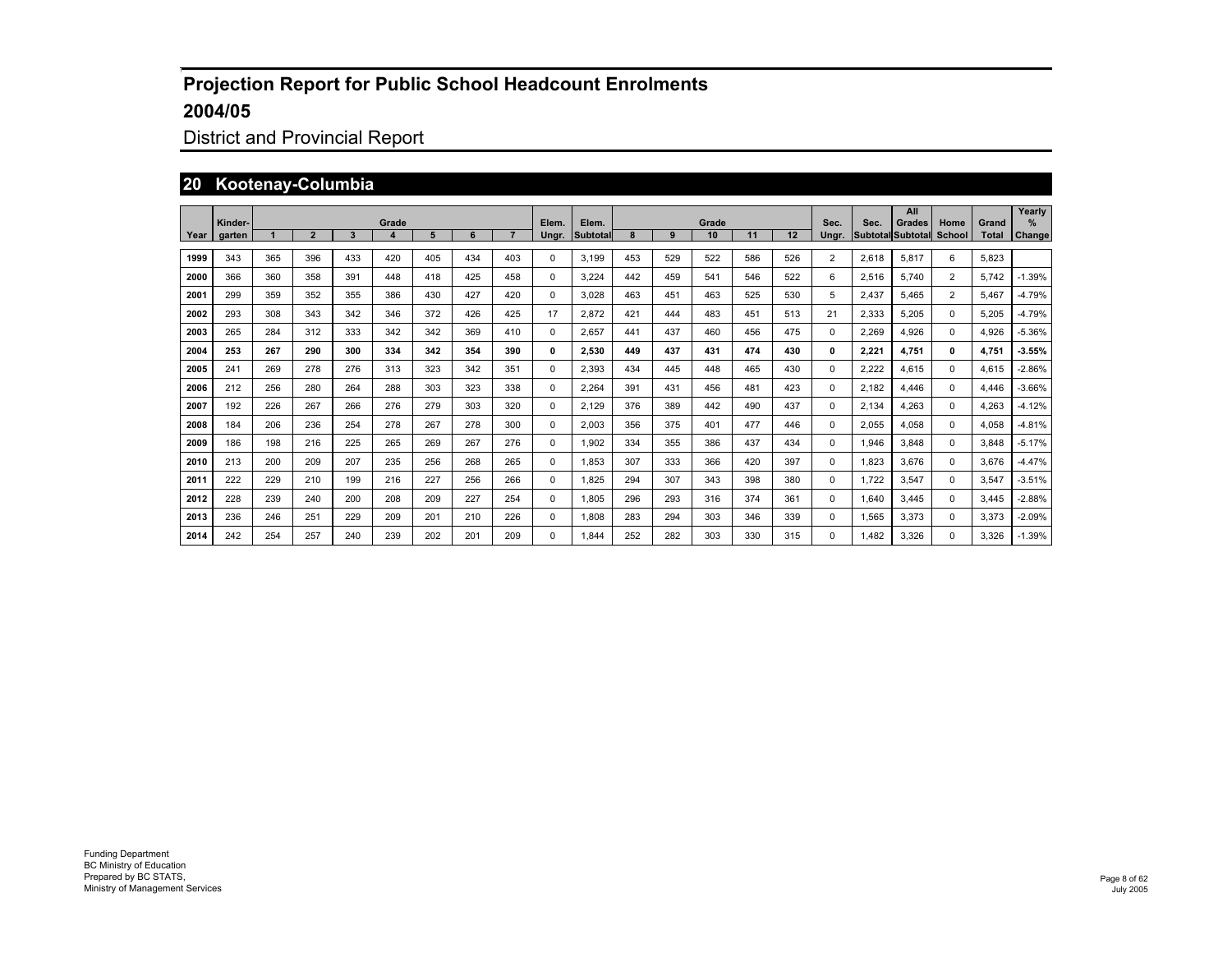## District and Provincial Report

#### **22 Vernon**

|      |         |     |                |     |              |     |     |     |          |          |     |     |       |       |       |       |       | All                             |                |              | Yearly   |
|------|---------|-----|----------------|-----|--------------|-----|-----|-----|----------|----------|-----|-----|-------|-------|-------|-------|-------|---------------------------------|----------------|--------------|----------|
|      | Kinder- |     |                |     | Grade        |     |     |     | Elem.    | Elem.    |     |     | Grade |       |       | Sec.  | Sec.  | Grades                          | Home           | Grand        | %        |
| Year | garten  |     | $\overline{2}$ | 3   | $\mathbf{A}$ | 5   | 6   |     | Unar.    | Subtotal | 8   | 9   | 10    | 11    | 12    | Ungr. |       | <b>Subtotal Subtotal School</b> |                | <b>Total</b> | Change   |
| 1999 | 602     | 630 | 648            | 699 | 738          | 705 | 761 | 747 | 0        | 5,530    | 798 | 844 | 937   | 1.035 | 1.072 | 0     | 4.686 | 10.216                          | 17             | 10.233       |          |
| 2000 | 602     | 628 | 649            | 672 | 703          | 751 | 715 | 752 | 0        | 5.472    | 812 | 811 | 873   | 983   | 1.083 | 0     | 4,562 | 10.034                          | 15             | 10.049       | $-1.80%$ |
| 2001 | 575     | 631 | 634            | 658 | 703          | 724 | 755 | 729 | 0        | 5,409    | 796 | 816 | 822   | 892   | 907   | 0     | 4,233 | 9,642                           | 11             | 9,653        | $-3.94%$ |
| 2002 | 546     | 588 | 642            | 658 | 661          | 727 | 751 | 786 | 0        | 5,359    | 786 | 836 | 871   | 893   | 854   | 0     | 4,240 | 9,599                           | $\overline{7}$ | 9,606        | $-0.49%$ |
| 2003 | 568     | 563 | 593            | 661 | 656          | 673 | 745 | 757 | 0        | 5.216    | 806 | 822 | 877   | 910   | 845   | 0     | 4.260 | 9.476                           | 5              | 9.481        | $-1.30%$ |
| 2004 | 573     | 610 | 577            | 596 | 697          | 682 | 688 | 754 | 0        | 5.177    | 789 | 812 | 836   | 966   | 846   | 1     | 4.250 | 9.427                           | 13             | 9.440        | $-0.43%$ |
| 2005 | 572     | 622 | 571            | 590 | 703          | 662 | 673 | 743 | 0        | 5.136    | 770 | 814 | 830   | 963   | 852   |       | 4,230 | 9,366                           | 13             | 9,379        | $-0.65%$ |
| 2006 | 585     | 613 | 576            | 577 | 687          | 662 | 649 | 723 | 0        | 5.072    | 761 | 796 | 832   | 956   | 851   |       | 4.197 | 9.269                           | 12             | 9,281        | $-1.04%$ |
| 2007 | 605     | 633 | 575            | 589 | 678          | 654 | 655 | 707 | 0        | 5.096    | 743 | 786 | 814   | 956   | 846   |       | 4.146 | 9.242                           | 12             | 9,254        | $-0.29%$ |
| 2008 | 592     | 643 | 584            | 578 | 680          | 637 | 637 | 701 | $\Omega$ | 5.052    | 712 | 759 | 795   | 928   | 837   |       | 4.032 | 9.084                           | 12             | 9.096        | $-1.71%$ |
| 2009 | 600     | 632 | 595            | 588 | 669          | 639 | 622 | 684 | 0        | 5.029    | 706 | 729 | 769   | 908   | 814   |       | 3.927 | 8.956                           | 12             | 8.968        | $-1.41%$ |
| 2010 | 633     | 641 | 587            | 599 | 681          | 630 | 624 | 668 | 0        | 5,063    | 690 | 723 | 741   | 881   | 796   |       | 3,832 | 8,895                           | 12             | 8,907        | $-0.68%$ |
| 2011 | 650     | 676 | 594            | 591 | 694          | 641 | 616 | 671 | 0        | 5.133    | 674 | 707 | 734   | 849   | 773   |       | 3.738 | 8.871                           | 12             | 8,883        | $-0.27%$ |
| 2012 | 666     | 694 | 626            | 599 | 684          | 653 | 626 | 663 | 0        | 5,211    | 677 | 690 | 717   | 839   | 746   |       | 3,670 | 8.881                           | 12             | 8,893        | 0.11%    |
| 2013 | 683     | 711 | 642            | 630 | 693          | 644 | 638 | 672 | 0        | 5,313    | 668 | 692 | 701   | 822   | 738   |       | 3.622 | 8.935                           | 12             | 8,947        | 0.61%    |
| 2014 | 704     | 728 | 657            | 646 | 728          | 652 | 629 | 685 | 0        | 5.429    | 678 | 684 | 702   | 804   | 723   |       | 3.592 | 9.021                           | 12             | 9.033        | 0.96%    |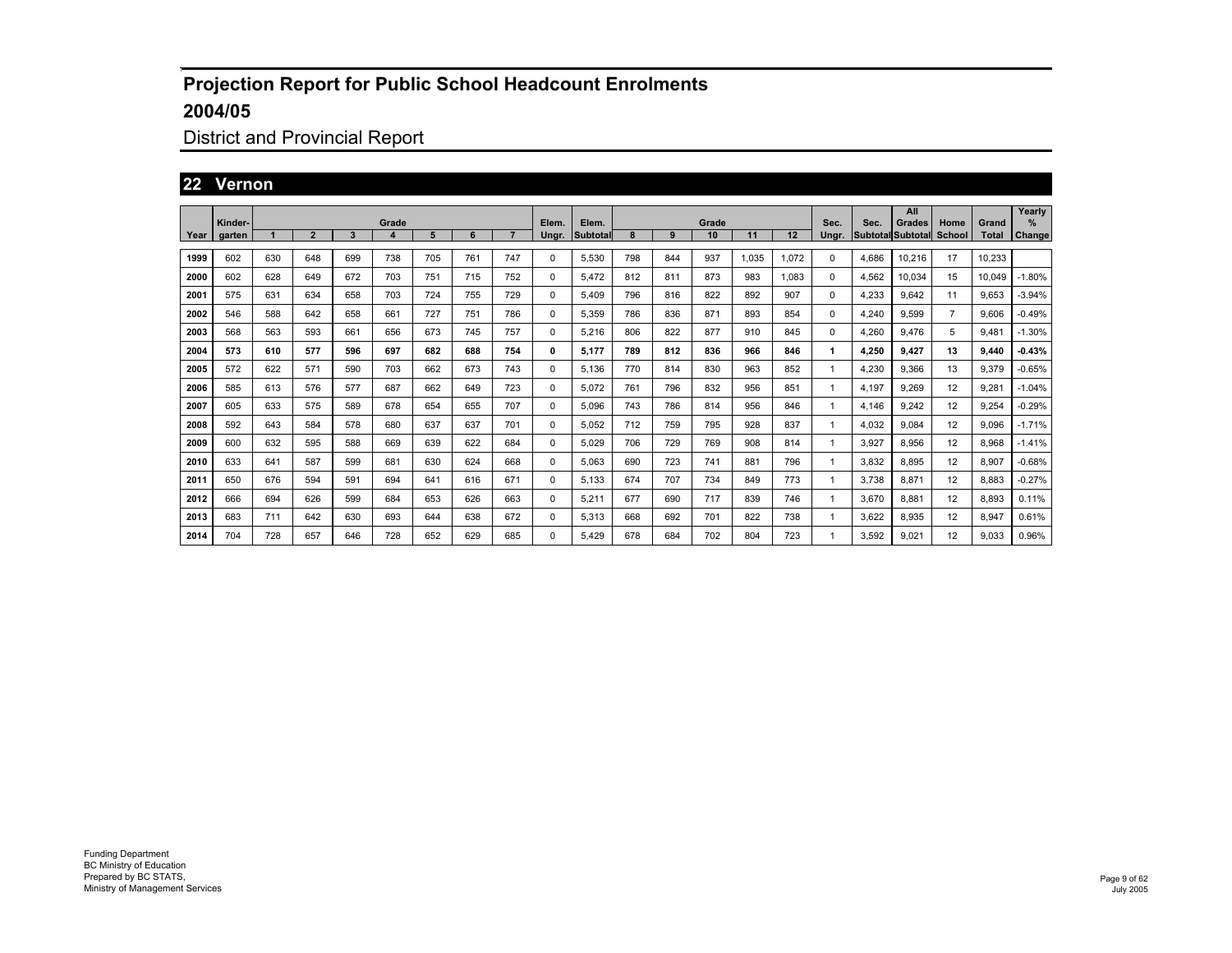## District and Provincial Report

#### **23 Central Okanagan**

|      | Kinder- |             |                |       | Grade |       |       |       | Elem. | Elem.           |       |       | Grade |       |       | Sec.     | Sec.  | All<br>Grades            | Home        | Grand        | Yearly<br>$\%$ |
|------|---------|-------------|----------------|-------|-------|-------|-------|-------|-------|-----------------|-------|-------|-------|-------|-------|----------|-------|--------------------------|-------------|--------------|----------------|
| Year | garten  |             | $\overline{2}$ | 3     |       | 5     | 6     |       | Unar. | <b>Subtotal</b> |       | 9     | 10    | 11    | 12    | Unar.    |       | <b>Subtotal Subtotal</b> | School      | <b>Total</b> | Change         |
| 1999 | 1496    | 1.506       | 1.627          | 1.618 | 1.747 | 1.802 | 1.754 | 1.748 | 0     | 13.298          | 1.759 | 1.994 | 1.942 | 2.127 | 1.806 | $\Omega$ | 9.628 | 22.926                   | 12          | 22.938       |                |
| 2000 | 1448    | 1.545       | 1.512          | 1.629 | 1.649 | 1.753 | 1.847 | 1.805 | 1     | 13.189          | .838  | 1.766 | 2.080 | 2.117 | 1.932 | $\Omega$ | 9.733 | 22.922                   | 3           | 22.925       | $-0.06%$       |
| 2001 | 1394    | <b>.475</b> | 1.553          | 1.552 | 1,636 | 1.679 | 1.779 | 1.890 | 0     | 12,958          | .850  | 1,829 | 1.850 | 2.310 | 2,018 | $\Omega$ | 9.857 | 22.815                   | -1          | 22.816       | $-0.48%$       |
| 2002 | 1376    | <b>.406</b> | 1.498          | 1.571 | 1.603 | 1.632 | 1.710 | 1.806 | 0     | 12.602          | 1.909 | 1.885 | 1.872 | 2.057 | 2.101 | 11       | 9.835 | 22,437                   | 2           | 22.439       | $-1.65%$       |
| 2003 | 1247    | .431        | 1.452          | 1.547 | 1.624 | 1.631 | 1.694 | 1.773 | 0     | 12.399          | .861  | 1,935 | 2.010 | 2.066 | 1.981 | 4        | 9.857 | 22.256                   | 4           | 22.260       | $-0.80%$       |
| 2004 | 1.353   | 1.308       | 1.458          | 1.504 | 1.591 | 1.646 | 1.664 | 1.743 | 0     | 12,267          | 1.786 | 1,898 | 2.022 | 2.149 | 1,924 | 1.       | 9.780 | 22.047                   | 0           | 22.047       | $-0.96%$       |
| 2005 | 1.373   | <b>.309</b> | 1.421          | 1,416 | 1.541 | 1.648 | 1.661 | 1.709 | 0     | 12.078          | 1.759 | 1.866 | 2.036 | 2.173 | 1.909 |          | 9.744 | 21.822                   | 0           | 21.822       | $-1.02%$       |
| 2006 | 1.329   | 1.331       | 1.425          | 1.382 | 1.454 | 1.599 | 1.664 | 1.706 | 0     | 11.890          | 1.726 | 1.839 | 2.005 | 2.189 | 1.931 |          | 9.691 | 21.581                   | $\mathbf 0$ | 21.581       | $-1.10%$       |
| 2007 | 1.318   | ,291        | 1.450          | 1.387 | 1.421 | 1.512 | 1.616 | 1.710 | 0     | 11.705          | 1.723 | 1.806 | 1.978 | 2.162 | 1.947 |          | 9.617 | 21.322                   | $\mathbf 0$ | 21.322       | $-1.20%$       |
| 2008 | 1,359   | ,283        | 1.410          | 1,413 | 1,427 | 1.480 | 1,531 | 1.663 | 0     | 11.566          | 1.729 | 1,804 | 1,945 | 2,137 | 1,925 |          | 9.541 | 21.107                   | $\mathbf 0$ | 21.107       | -1.01%         |
| 2009 | 1.386   | .323        | 1.402          | 1.377 | 1.455 | 1.487 | 1.501 | 1.579 | 0     | 11.510          | .684  | 1,810 | 1.943 | 2.105 | 1.903 |          | 9.446 | 20.956                   | $\Omega$    | 20.956       | $-0.72%$       |
| 2010 | 1.423   | 1,350       | .446           | 1.371 | 1.420 | 1.517 | 1.510 | 1.549 | 0     | 11.586          | .603  | 1.767 | 1,950 | 2.103 | 1,877 |          | 9.301 | 20.887                   | $\mathbf 0$ | 20.887       | $-0.33%$       |
| 2011 | 1.454   | .385        | 1.476          | 1.414 | 1,416 | .483  | 1.540 | 1,559 | 0     | 11.727          | 1,572 | 1,684 | 1.906 | 2.109 | 1,874 |          | 9.146 | 20,873                   | $\mathbf 0$ | 20,873       | $-0.07%$       |
| 2012 | 1.495   | .415        | 1.514          | 1.443 | 1.460 | 1.479 | 1.507 | 1,589 | 0     | 11.902          | .581  | 1.652 | 1.822 | 2.068 | 1.881 |          | 9.005 | 20.907                   | $\Omega$    | 20.907       | 0.16%          |
| 2013 | 1,546   | .454        | 1.546          | 1.478 | 1.489 | 1,524 | 1.503 | 1,556 | 0     | 12,096          | 1.610 | 1,659 | 1.788 | 986.  | 1,845 |          | 8.889 | 20,985                   | $\mathbf 0$ | 20,985       | 0.37%          |
| 2014 | 1.587   | 1.503       | .588           | 1.510 | 1.525 | 1.554 | .548  | 1.553 | 0     | 12.368          | 1.579 | .688  | 1.793 | .948  | 1.774 |          | 8.783 | 21.151                   | $\Omega$    | 21.151       | 0.79%          |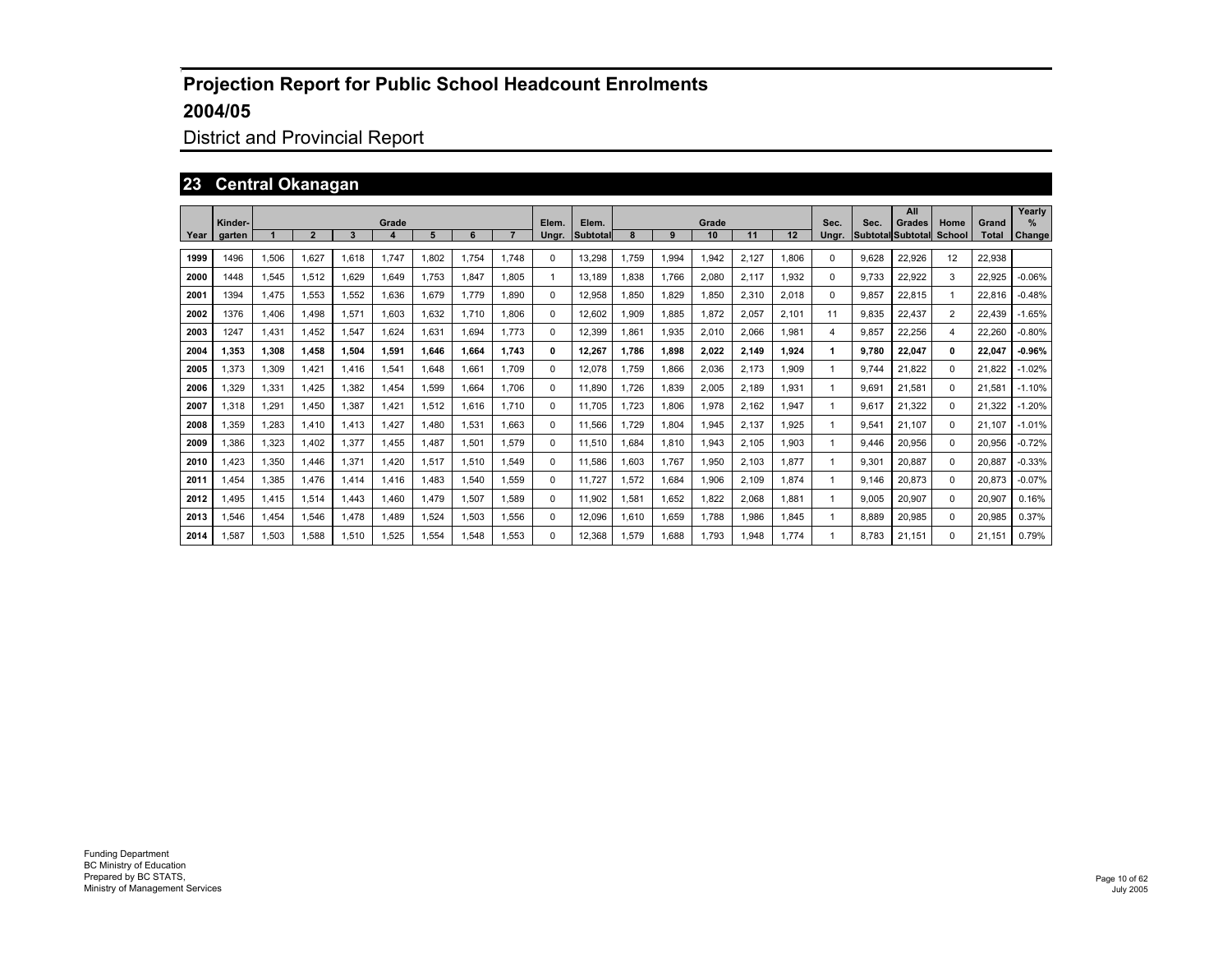## District and Provincial Report

#### **27 Cariboo - Chilcotin**

|      | Kinder- |     |                |     | Grade            |     |     |     | Elem.          | Elem.    |     |     | Grade |       |     | Sec.  | Sec.  | All<br>Grades            | Home           | Grand        | Yearly<br>$\%$ |
|------|---------|-----|----------------|-----|------------------|-----|-----|-----|----------------|----------|-----|-----|-------|-------|-----|-------|-------|--------------------------|----------------|--------------|----------------|
| Year | garten  |     | $\overline{2}$ | 3   | $\boldsymbol{A}$ | 5   | 6   |     | Ungr.          | Subtotal |     | 9   | 10    | 11    | 12  | Unar. |       | <b>Subtotal Subtotal</b> | <b>School</b>  | <b>Total</b> | Change         |
| 1999 | 486     | 491 | 529            | 537 | 549              | 584 | 614 | 645 | 0              | 4.435    | 656 | 716 | 774   | .280  | 890 | 64    | 4.380 | 8.815                    | 14             | 8.829        |                |
| 2000 | 444     | 492 | 486            | 512 | 544              | 541 | 583 | 614 | $\overline{7}$ | 4,223    | 676 | 654 | 722   | ,274  | 904 | 59    | 4.289 | 8,512                    | 11             | 8,523        | $-3.47%$       |
| 2001 | 414     | 434 | 478            | 476 | 501              | 541 | 543 | 579 | 5              | 3.971    | 659 | 654 | 656   | 1.303 | 870 | 55    | 4.197 | 8.168                    | 3              | 8.171        | $-4.13%$       |
| 2002 | 403     | 406 | 418            | 456 | 442              | 484 | 517 | 520 | 3              | 3.649    | 619 | 636 | 656   | 1.126 | 819 | 63    | 3.919 | 7.568                    | 5              | 7.573        | $-7.32%$       |
| 2003 | 391     | 421 | 410            | 434 | 466              | 446 | 488 | 515 | 0              | 3.571    | 572 | 620 | 701   | 1.067 | 863 | 6     | 3.829 | 7.400                    | 3              | 7.403        | $-2.24%$       |
| 2004 | 354     | 410 | 402            | 407 | 428              | 448 | 441 | 486 | 0              | 3.376    | 563 | 575 | 663   | 1.055 | 930 | 39    | 3.825 | 7,201                    | 3              | 7.204        | $-2.69%$       |
| 2005 | 315     | 375 | 367            | 393 | 431              | 446 | 427 | 454 | 0              | 3,208    | 525 | 530 | 639   | 1,055 | 906 | 39    | 3,694 | 6,902                    | 3              | 6,905        | $-4.15%$       |
| 2006 | 278     | 354 | 354            | 378 | 437              | 470 | 444 | 460 | 0              | 3.175    | 512 | 513 | 611   | .048  | 924 | 38    | 3.646 | 6.821                    | 3              | 6.824        | $-1.17%$       |
| 2007 | 274     | 315 | 337            | 366 | 422              | 478 | 469 | 479 | 0              | 3.140    | 517 | 501 | 592   | 1.005 | 920 | 38    | 3.573 | 6.713                    | 3              | 6.716        | $-1.58%$       |
| 2008 | 283     | 309 | 299            | 346 | 406              | 458 | 474 | 503 | 0              | 3.078    | 534 | 504 | 575   | 968   | 880 | 37    | 3.498 | 6.576                    | 3              | 6,579        | $-2.04%$       |
| 2009 | 296     | 313 | 289            | 304 | 380              | 438 | 451 | 502 | 0              | 2,973    | 556 | 515 | 573   | 935   | 843 | 36    | 3.458 | 6.431                    | 3              | 6.434        | $-2.20%$       |
| 2010 | 304     | 327 | 293            | 294 | 334              | 409 | 430 | 478 | 0              | 2.869    | 556 | 535 | 585   | 929   | 814 | 36    | 3.455 | 6.324                    | 3              | 6.327        | $-1.66%$       |
| 2011 | 314     | 336 | 306            | 298 | 322              | 359 | 402 | 457 | 0              | 2.794    | 530 | 535 | 607   | 945   | 809 | 36    | 3.462 | 6.256                    | 3              | 6.259        | $-1.07%$       |
| 2012 | 319     | 348 | 314            | 311 | 327              | 348 | 354 | 426 | 0              | 2.747    | 506 | 511 | 606   | 976   | 824 | 36    | 3.459 | 6.206                    | 3              | 6.209        | $-0.80%$       |
| 2013 | 325     | 353 | 325            | 319 | 342              | 353 | 342 | 376 | 0              | 2,735    | 473 | 488 | 579   | 976   | 851 | 36    | 3,403 | 6,138                    | $\overline{2}$ | 6,140        | $-1.11%$       |
| 2014 | 331     | 360 | 329            | 329 | 350              | 368 | 347 | 363 | 0              | 2.777    | 417 | 456 | 555   | 939   | 852 | 36    | 3.255 | 6.032                    | $\overline{2}$ | 6.034        | $-1.73%$       |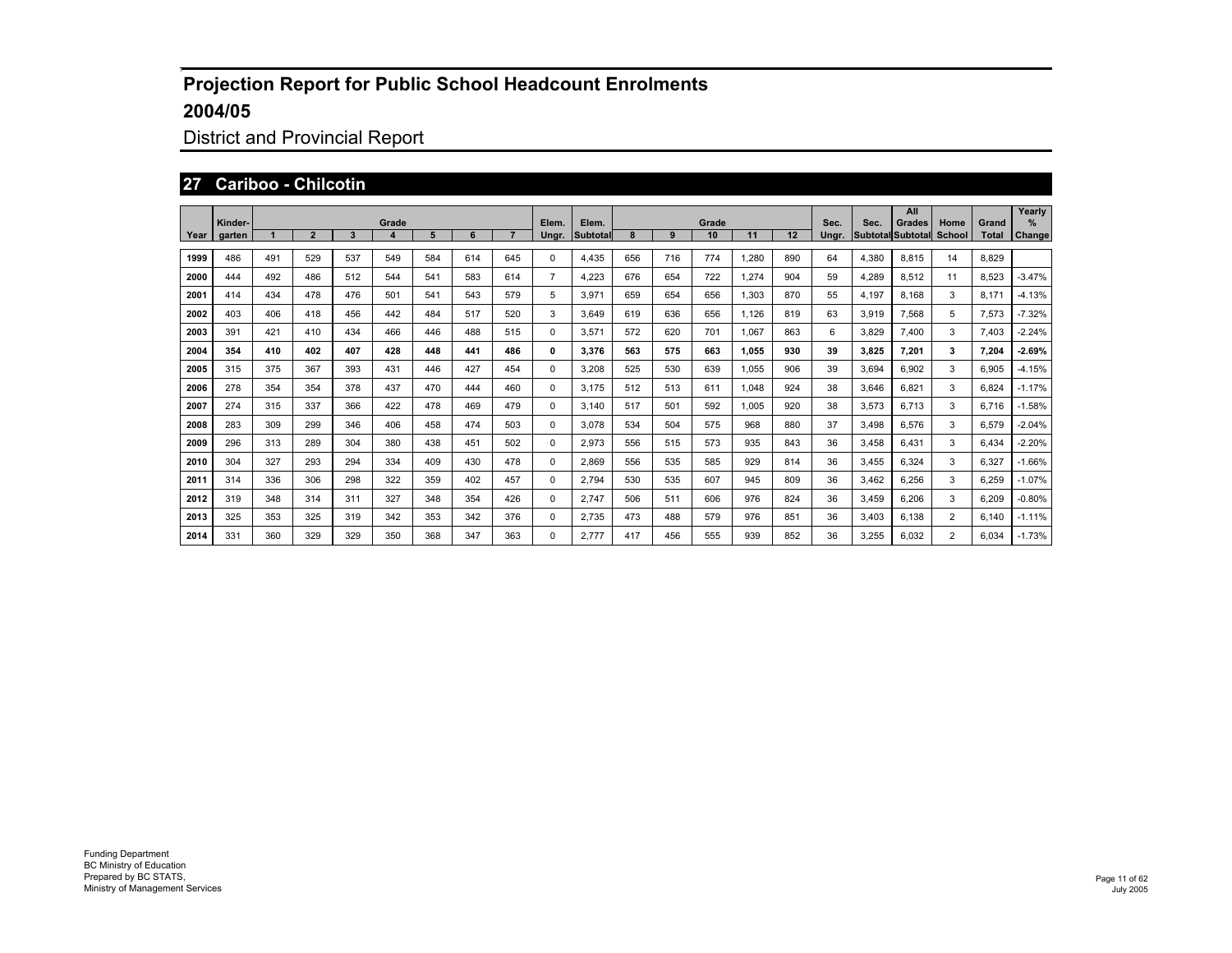## District and Provincial Report

## **28 Quesnel**

|      |         |     |                |     |            |     |     |     |          |                   |     |     |             |     |     |       |       | All                                |                       |                       | Yearly   |
|------|---------|-----|----------------|-----|------------|-----|-----|-----|----------|-------------------|-----|-----|-------------|-----|-----|-------|-------|------------------------------------|-----------------------|-----------------------|----------|
| Year | Kinder- |     | $\overline{2}$ | 3   | Grade<br>4 | 5   | 6   | 7   | Elem.    | Elem.<br>Subtotal |     | 9   | Grade<br>10 | 11  | 12  | Sec.  | Sec.  | Grades<br><b>Subtotal Subtotal</b> | Home<br><b>School</b> | Grand<br><b>Total</b> | ℅        |
|      | garten  |     |                |     |            |     |     |     | Ungr.    |                   |     |     |             |     |     | Ungr. |       |                                    |                       |                       | Change   |
| 1999 | 330     | 333 | 338            | 318 | 388        | 376 | 362 | 405 | 0        | 2,850             | 424 | 428 | 517         | 445 | 407 | 0     | 2,221 | 5.071                              | $\overline{2}$        | 5.073                 |          |
| 2000 | 312     | 335 | 325            | 332 | 310        | 377 | 357 | 352 | 0        | 2.700             | 438 | 402 | 508         | 462 | 407 | 0     | 2,217 | 4,917                              | $\overline{4}$        | 4,921                 | $-3.00%$ |
| 2001 | 305     | 305 | 323            | 329 | 319        | 298 | 365 | 344 | 0        | 2,588             | 375 | 419 | 434         | 443 | 406 | 0     | 2,077 | 4.665                              | 6                     | 4.671                 | $-5.08%$ |
| 2002 | 271     | 316 | 300            | 317 | 330        | 319 | 288 | 354 | 0        | 2.495             | 385 | 365 | 430         | 428 | 383 | 14    | 2,005 | 4.500                              | 0                     | 4,500                 | $-3.66%$ |
| 2003 | 249     | 282 | 308            | 301 | 306        | 319 | 321 | 298 | $\Omega$ | 2.384             | 399 | 374 | 403         | 409 | 391 | 0     | 1.976 | 4.360                              | 1                     | 4.361                 | $-3.09%$ |
| 2004 | 269     | 248 | 266            | 300 | 291        | 297 | 310 | 315 | 0        | 2.296             | 336 | 394 | 404         | 368 | 349 | 35    | 1.886 | 4.182                              | 1                     | 4.183                 | $-4.08%$ |
| 2005 | 241     | 245 | 236            | 289 | 309        | 288 | 312 | 331 | 0        | 2,251             | 318 | 365 | 418         | 361 | 338 | 34    | 1,834 | 4.085                              | -1                    | 4,086                 | $-2.32%$ |
| 2006 | 222     | 220 | 234            | 257 | 299        | 306 | 302 | 333 | 0        | 2.173             | 334 | 346 | 389         | 373 | 332 | 34    | 1,808 | 3.981                              | -1                    | 3,982                 | $-2.55%$ |
| 2007 | 209     | 203 | 210            | 255 | 266        | 296 | 321 | 323 | 0        | 2,083             | 336 | 362 | 369         | 350 | 343 | 34    | 1.794 | 3.877                              | -1                    | 3.878                 | $-2.61%$ |
| 2008 | 214     | 191 | 194            | 229 | 263        | 263 | 309 | 342 | 0        | 2,005             | 326 | 365 | 385         | 333 | 323 | 33    | 1.765 | 3.770                              | -1                    | 3.771                 | $-2.76%$ |
| 2009 | 222     | 195 | 182            | 211 | 236        | 259 | 275 | 331 | $\Omega$ | 1,911             | 345 | 354 | 387         | 344 | 306 | 33    | 1.769 | 3.680                              | -1                    | 3.681                 | $-2.39%$ |
| 2010 | 226     | 202 | 185            | 198 | 216        | 232 | 271 | 294 | 0        | 1.824             | 334 | 373 | 377         | 346 | 316 | 33    | 1.779 | 3.603                              |                       | 3,604                 | $-2.09%$ |
| 2011 | 226     | 205 | 192            | 201 | 203        | 214 | 243 | 289 | 0        | 1.773             | 298 | 362 | 396         | 339 | 319 | 33    | 1.747 | 3.520                              | -1                    | 3.521                 | $-2.30%$ |
| 2012 | 228     | 205 | 195            | 209 | 206        | 200 | 223 | 259 | 0        | 1.725             | 292 | 324 | 385         | 353 | 312 | 33    | 1.699 | 3.424                              | 1                     | 3.425                 | $-2.73%$ |
| 2013 | 232     | 207 | 195            | 212 | 214        | 203 | 209 | 238 | 0        | 1.710             | 262 | 316 | 345         | 345 | 325 | 32    | 1,625 | 3,335                              | 1                     | 3,336                 | $-2.60%$ |
| 2014 | 238     | 211 | 197            | 212 | 217        | 211 | 213 | 223 | $\Omega$ | 1.722             | 241 | 285 | 337         | 313 | 318 | 31    | 1.525 | 3.247                              |                       | 3.248                 | $-2.64%$ |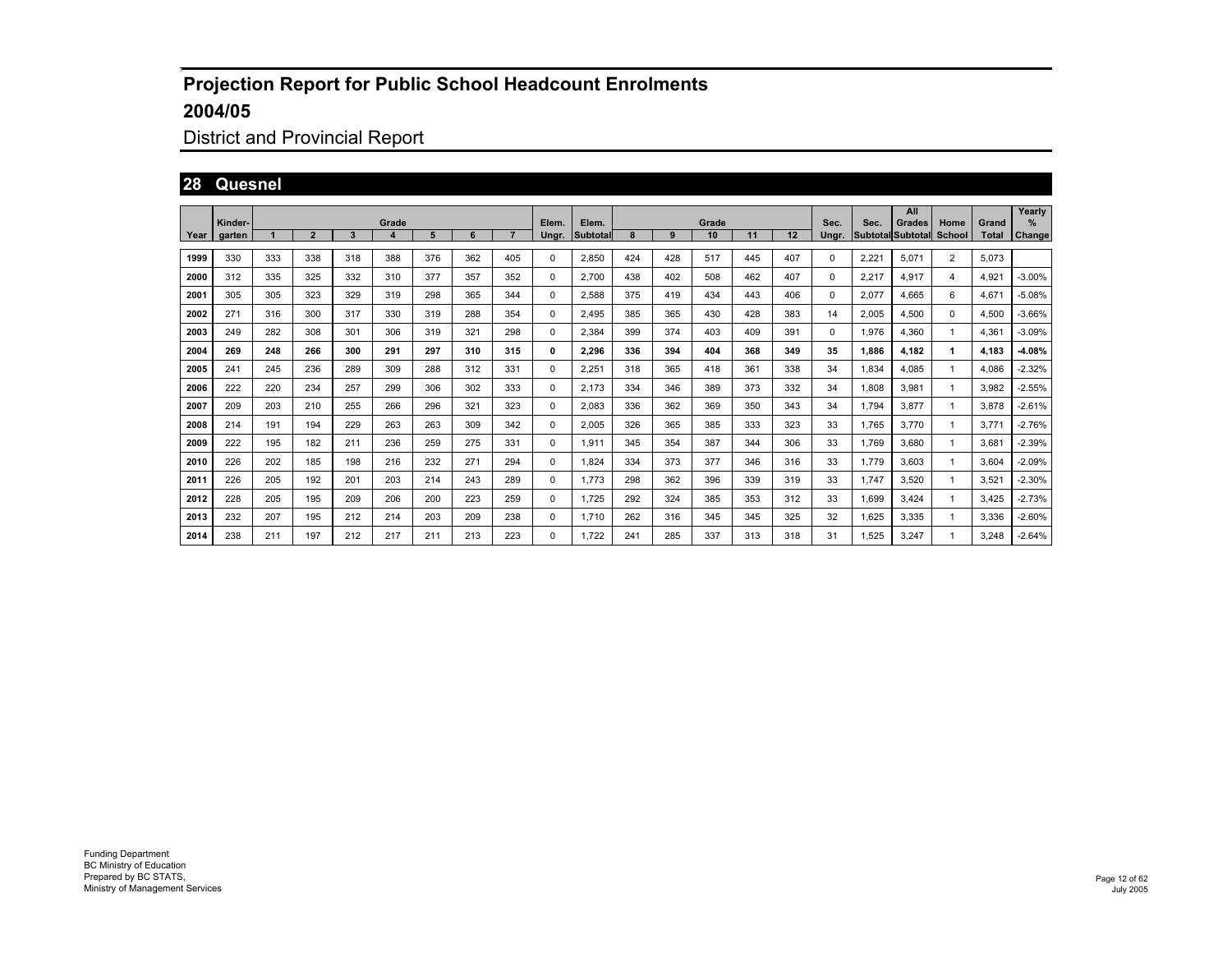## District and Provincial Report

#### **33 Chilliwack**

|      |                   |     |                |     |       |     |       |       |                |                   |       |     |             |       |       |               |       | All                                |                |                       | Yearly      |
|------|-------------------|-----|----------------|-----|-------|-----|-------|-------|----------------|-------------------|-------|-----|-------------|-------|-------|---------------|-------|------------------------------------|----------------|-----------------------|-------------|
| Year | Kinder-<br>garten |     | $\overline{2}$ | 3   | Grade | 5   | 6     |       | Elem.<br>Ungr. | Elem.<br>Subtotal |       | 9   | Grade<br>10 | 11    | 12    | Sec.<br>Ungr. | Sec.  | Grades<br><b>Subtotal Subtotal</b> | Home<br>School | Grand<br><b>Total</b> | %<br>Change |
|      |                   |     |                |     |       |     |       |       |                |                   |       |     |             |       |       |               |       |                                    |                |                       |             |
| 1999 | 812               | 899 | 931            | 926 | 912   | 889 | 843   | 899   | $\overline{7}$ | 7,118             | 910   | 936 | 957         | 1,088 | 841   | 253           | 4,985 | 12,103                             | $\mathbf{1}$   | 12,104                |             |
| 2000 | 801               | 845 | 884            | 918 | 937   | 916 | 908   | 891   | 1              | 7,101             | 922   | 905 | 1,004       | 1,121 | 943   | 210           | 5,105 | 12,206                             | 0              | 12,206                | 0.84%       |
| 2001 | 825               | 839 | 881            | 921 | 920   | 964 | 922   | 932   | 0              | 7.204             | 919   | 918 | 1,001       | 1.148 | 925   | 254           | 5,165 | 12,369                             | 1              | 12,370                | .34%        |
| 2002 | 805               | 882 | 865            | 903 | 946   | 947 | 1.003 | 979   | 0              | 7,330             | 1,006 | 930 | 1,061       | 1,331 | 974   | 271           | 5,573 | 12,903                             | $\overline{2}$ | 12,905                | 4.32%       |
| 2003 | 743               | 835 | 892            | 896 | 914   | 961 | 981   | 1.047 | 0              | 7.269             | 1,019 | 995 | 1.025       | 1,296 | 926   | 264           | 5,525 | 12,794                             | -1             | 12,795                | $-0.85%$    |
| 2004 | 769               | 759 | 848            | 919 | 925   | 962 | 996   | 1,045 | 0              | 7,223             | 1.062 | 952 | 1.006       | 1,306 | 1,153 | 105           | 5,584 | 12,807                             | $\mathbf{0}$   | 12,807                | 0.09%       |
| 2005 | 779               | 764 | 838            | 904 | 878   | 979 | 1.003 | 1,040 | 0              | 7.185             | 1,092 | 944 | 1.010       | 1,345 | 1.159 | 106           | 5,656 | 12,841                             | 0              | 12,841                | 0.27%       |
| 2006 | 790               | 774 | 842            | 894 | 865   | 930 | 1.019 | 1,045 | 0              | 7.159             | 1,071 | 969 | 1.002       | 1,352 | 1.193 | 107           | 5,694 | 12,853                             | $\mathbf{0}$   | 12,853                | 0.09%       |
| 2007 | 832               | 773 | 840            | 885 | 845   | 904 | 957   | 1.050 | 0              | 7,086             | 1,058 | 952 | 1.027       | 1,345 | 1,200 | 108           | 5,690 | 12,776                             | 0              | 12,776                | $-0.60%$    |
| 2008 | 870               | 808 | 833            | 877 | 832   | 877 | 925   | 981   | 0              | 7.003             | 1,056 | 940 | 1.010       | 1.375 | 1.193 | 109           | 5.683 | 12,686                             | 0              | 12.686                | $-0.70%$    |
| 2009 | 897               | 846 | 871            | 870 | 825   | 864 | 898   | 949   | 0              | 7.020             | 1,006 | 958 | 1.019       | 1,377 | 1,239 | 109           | 5.708 | 12,728                             | 0              | 12,728                | 0.33%       |
| 2010 | 899               | 873 | 912            | 911 | 820   | 858 | 886   | 922   | 0              | 7,081             | 1.012 | 939 | 1,057       | 1.404 | 1,266 | 108           | 5,786 | 12,867                             | 0              | 12,867                | .09%        |
| 2011 | 902               | 875 | 942            | 954 | 858   | 854 | 881   | 911   | 0              | 7.177             | 985   | 909 | 997         | 1.401 | 1,253 | 107           | 5,652 | 12,829                             | 0              | 12,829                | $-0.30%$    |
| 2012 | 924               | 878 | 945            | 985 | 898   | 893 | 876   | 905   | 0              | 7,304             | 973   | 885 | 966         | 1,330 | 1,251 | 105           | 5,510 | 12,814                             | 0              | 12,814                | $-0.12%$    |
| 2013 | 949               | 900 | 949            | 989 | 928   | 935 | 917   | 901   | 0              | 7.468             | 967   | 874 | 941         | 1,288 | 1,190 | 103           | 5,363 | 12,831                             | 0              | 12,831                | 0.13%       |
| 2014 | 973               | 924 | 972            | 993 | 931   | 966 | 960   | 943   | 0              | 7.662             | 963   | 870 | 929         | 1.255 | 1.153 | 101           | 5.271 | 12,933                             | 0              | 12,933                | 0.79%       |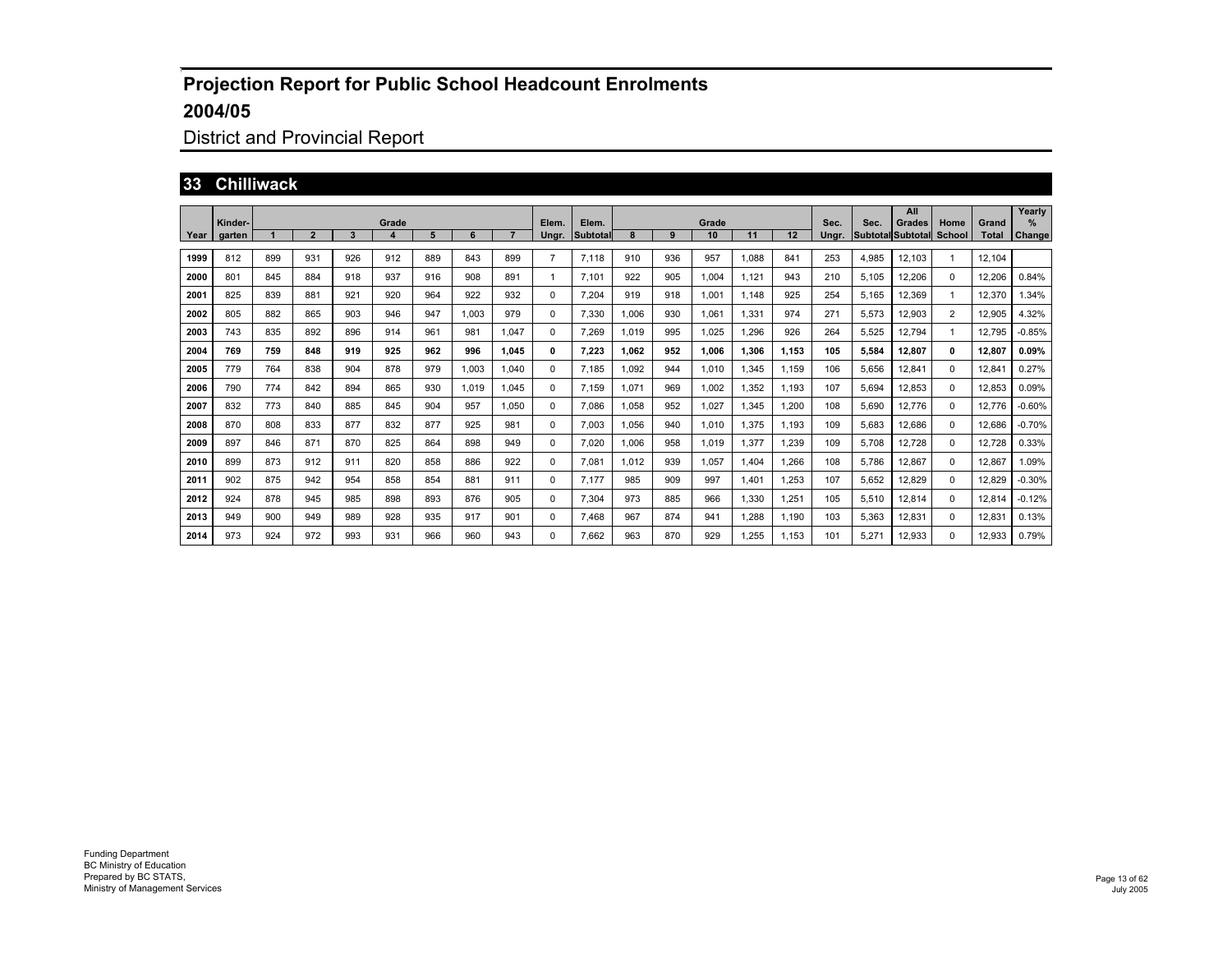# District and Provincial Report

#### **34 Abbotsford**

|      |                   |             |              |       |            |       |       |       | Elem. |                   |       |       |             |       |       |               |       | All                                |                |                       | Yearly      |
|------|-------------------|-------------|--------------|-------|------------|-------|-------|-------|-------|-------------------|-------|-------|-------------|-------|-------|---------------|-------|------------------------------------|----------------|-----------------------|-------------|
| Year | Kinder-<br>garten |             | $\mathbf{2}$ | 3     | Grade<br>4 | 5     | 6     |       | Ungr. | Elem.<br>Subtotal |       | 9     | Grade<br>10 | 11    | 12    | Sec.<br>Unar. | Sec.  | Grades<br><b>Subtotal Subtotal</b> | Home<br>School | Grand<br><b>Total</b> | %<br>Change |
| 1999 | 1428              | 1,447       | .489         | 1.450 | 1.464      | 1.409 | 1.432 | 1,442 | 0     | 11.561            | 1,271 | .400  | 1,443       | 1,555 | 1.499 | 460           | 7,628 | 19,189                             | 14             | 19,203                |             |
| 2000 | 1411              | 1,449       | 1.487        | 1,501 | 1,466      | 1.478 | 1,390 | 1,448 | 0     | 11.630            | 1,414 | 1,365 | 1,529       | 1,601 | 1,665 | 260           | 7,834 | 19,464                             | 8              | 19.472                | 1.40%       |
| 2001 | 1404              | 1,445       | 1.451        | 1.482 | 1,500      | 1.489 | 1,508 | 1,393 | 0     | 11.672            | 1,503 | 1,510 | 1,511       | 1.762 | 1,653 | 57            | 7,996 | 19,668                             | 11             | 19.679                | .06%        |
| 2002 | 1398              | 1,420       | 1,422        | 1,461 | 1,491      | 1.495 | 1,503 | 1,510 | 0     | 11.700            | 1.424 | 1,569 | 1,585       | 1,838 | 1.707 | 101           | 8,224 | 19,924                             | 8              | 19,932                | .29%        |
| 2003 | 1445              | 1,431       | 1.430        | 1,431 | 1,482      | 1,497 | 1,519 | 1,519 | 0     | 11.754            | 1,527 | 1.463 | 1,619       | 1,982 | 1,676 | 69            | 8,336 | 20,090                             | 8              | 20,098                | 0.83%       |
| 2004 | 1.360             | 1.445       | 1.396        | 1.458 | 1,439      | 1.489 | 1,511 | 1.548 | 0     | 11.646            | 1.550 | 1,594 | 1,508       | 2.035 | 1,581 | 62            | 8,330 | 19,976                             | 6              | 19.982                | $-0.58%$    |
| 2005 | 1,385             | 1,409       | 1.389        | 1.435 | 1,455      | 1,510 | 1,509 | 1,548 | 0     | 11.640            | 1,568 | 1,621 | 1,509       | 2,072 | 1,620 | 63            | 8.453 | 20,093                             | 6              | 20,099                | 0.59%       |
| 2006 | 1,370             | 1,437       | 1.356        | 1.430 | 1,434      | 1,527 | 1,532 | 1,548 | 0     | 11.634            | 1,571 | 1,643 | 1,536       | 2,081 | 1,654 | 64            | 8.549 | 20,183                             | 6              | 20.189                | 0.45%       |
| 2007 | 1.408             | <b>423.</b> | 1.385        | 1,399 | 1,431      | 1,508 | 1,550 | 1,572 | 0     | 11.676            | 1,572 | 1,647 | 1,557       | 2,118 | 1.661 | 65            | 8,620 | 20,296                             | 6              | 20,302                | 0.56%       |
| 2008 | 1,441             | 1.462       | 1,371        | 1.427 | 1,399      | 1,503 | 1,530 | 1,590 | 0     | 11.723            | 1,594 | 1,647 | 1,560       | 2,144 | 1,688 | 66            | 8,699 | 20,422                             | 6              | 20.428                | 0.62%       |
| 2009 | 1.460             | <b>.496</b> | 1.408        | 1.415 | 1,429      | 1.472 | 1,526 | 1,570 | 0     | 11.776            | 1,613 | 1.669 | 1,562       | 2,153 | 1,711 | 67            | 8.775 | 20,551                             | 6              | 20,557                | 0.63%       |
| 2010 | 1,482             | 1,518       | 1.443        | 1,454 | 1,418      | 1,503 | 1,496 | 1,567 | 0     | 11,881            | 1,595 | 1,690 | 1,583       | 2,159 | 1,719 | 67            | 8,813 | 20,694                             | 6              | 20,700                | 0.70%       |
| 2011 | 1,522             | 1,541       | 1.463        | 1.489 | 1,456      | 1,492 | 1,527 | 1,536 | 0     | 12.026            | 1,592 | 1,673 | 1,602       | 2.186 | 1.722 | 68            | 8,843 | 20,869                             | 6              | 20,875                | 0.85%       |
| 2012 | 1,556             | 1,582       | 1.486        | 1,511 | 1,492      | 1,533 | 1,518 | 1,569 | 0     | 12,247            | 1,562 | 1,669 | 1,588       | 2,212 | 1,745 | 68            | 8,844 | 21,091                             | 6              | 21,097                | .06%        |
| 2013 | 1,595             | 1,618       | 1,526        | 1,535 | 1,514      | 1,570 | 1,559 | 1,560 | 0     | 12,477            | 1,594 | 1,639 | 1,584       | 2,198 | 1.766 | 69            | 8,850 | 21,327                             | 6              | 21,333                | 1.12%       |
| 2014 | 1.642             | 1.659       | 1.561        | 1.576 | 1,539      | 1.594 | 1.597 | 1.601 | 0     | 12.769            | 1.585 | 1.672 | 1,560       | 2.196 | 1.758 | 69            | 8.840 | 21.609                             | $\overline{7}$ | 21.616                | 1.33%       |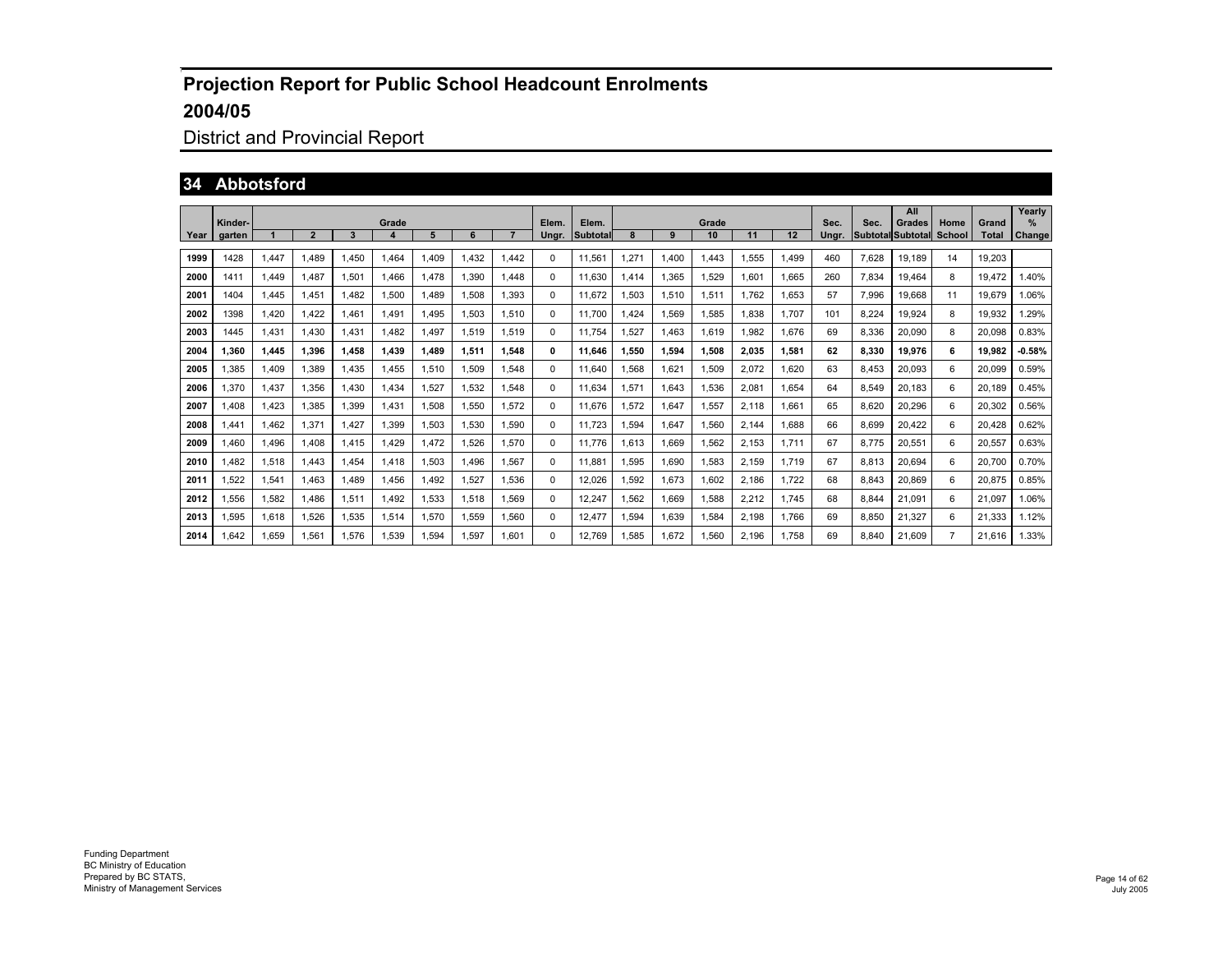## District and Provincial Report

## **35 Langley**

|      |         |       |                |       |       |       |       |       |       |          |       |       |       |       |       |       |       | All                      |        |              | Yearly        |
|------|---------|-------|----------------|-------|-------|-------|-------|-------|-------|----------|-------|-------|-------|-------|-------|-------|-------|--------------------------|--------|--------------|---------------|
|      | Kinder- |       |                |       | Grade |       |       |       | Elem. | Elem.    |       |       | Grade |       |       | Sec.  | Sec.  | Grades                   | Home   | Grand        | $\%$          |
| Year | garten  |       | $\overline{2}$ | 3     |       | 5     | 6     |       | Unar. | Subtotal |       | 9     | 10    | 11    | 12    | Ungr. |       | <b>Subtotal Subtotal</b> | School | <b>Total</b> | <b>Change</b> |
| 1999 | 1425    | 1.475 | 1,533          | 1.565 | 1,560 | 1.554 | 1.531 | 1.479 | 0     | 12,122   | 1,632 | 1.762 | 1,909 | 1.706 | 1,514 | 22    | 8.545 | 20.667                   | 21     | 20.688       |               |
| 2000 | 1359    | 1.469 | 1.490          | 1.540 | 1.575 | 1.572 | 1.568 | 1.567 | 0     | 12.140   | 1.574 | 1.655 | 1.859 | 1.862 | 1.523 | 34    | 8.507 | 20.647                   | 12     | 20.659       | $-0.14%$      |
| 2001 | 1281    | 1.385 | 1.472          | 1.498 | 1,547 | 1.604 | 1,575 | 1,599 | 0     | 11.961   | 1.707 | 1,622 | 1.780 | 1,817 | 1.637 | 16    | 8,579 | 20,540                   | 13     | 20,553       | $-0.51%$      |
| 2002 | 1172    | 1,325 | 1.418          | 1.482 | 1,491 | 1.584 | 1.613 | 1,591 | 0     | 11.676   | 1,699 | 1.770 | 1.707 | 1.745 | 1.611 | 8     | 8.540 | 20,216                   | 18     | 20,234       | $-1.55%$      |
| 2003 | 1176    | 1,235 | 1.364          | 1.463 | 1,521 | 1.539 | 1.628 | 1.666 | 0     | 11.592   | 1.714 | 1.732 | 1.801 | 1.635 | 1,556 | 11    | 8.449 | 20.041                   | 11     | 20.052       | $-0.90%$      |
| 2004 | 1.240   | 1,211 | 1.235          | 1.349 | 1.428 | 1.515 | 1.542 | 1,618 | 0     | 11.138   | 1.731 | 1.772 | 1.755 | 1.733 | 1,537 | 0     | 8.528 | 19.666                   | 12     | 19.678       | $-1.87%$      |
| 2005 | 1,220   | 1,248 | 1,231          | 1,247 | 1,343 | 1.481 | 1.520 | 1,511 | 0     | 10.801   | 1.727 | 1.788 | 1.817 | 1.746 | 1,535 | 0     | 8.613 | 19,414                   | 12     | 19.426       | $-1.28%$      |
| 2006 | 1.236   | 1.229 | 1.269          | 1.243 | 1,244 | 1.395 | 1.486 | 1.490 | 0     | 10.592   | 1,617 | 1.786 | 1.836 | 1.802 | 1,548 | 0     | 8.589 | 19.181                   | 12     | 19.193       | $-1.20%$      |
| 2007 | 1.218   | .246  | 1.251          | 1.282 | 1,239 | 1.293 | 1.401 | 1.457 | 0     | 10.387   | 1.593 | 1.675 | 1.832 | 1.822 | 1,598 | 0     | 8.520 | 18,907                   | 11     | 18.918       | $-1.43%$      |
| 2008 | 1.222   | .231  | 1,270          | 1.266 | 1,279 | 1.289 | 1.300 | 1.375 | 0     | 10.232   | 1,559 | 1.650 | 1.726 | 1.822 | 1.617 | 0     | 8.374 | 18.606                   | 11     | 18.617       | $-1.59%$      |
| 2009 | 1.195   | .238  | 1.258          | 1.289 | 1,267 | 1.333 | 1.301 | 1.281 | 0     | 10.162   | 1.477 | 1.619 | 1.703 | 1.734 | 1.620 | 0     | 8.153 | 18.315                   | 11     | 18.326       | $-1.56%$      |
| 2010 | 1,202   | 1,213 | 1,268          | 1,279 | 1,292 | 1,324 | 1,347 | 1,283 | 0     | 10,208   | 1,380 | 1,538 | 1,673 | 1.710 | 1,543 | 0     | 7,844 | 18,052                   | 11     | 18.063       | $-1.44%$      |
| 2011 | 1.225   | 1,222 | 1.244          | 1.291 | 1.285 | 1,351 | 1.339 | 1.329 | 0     | 10.286   | 1,381 | 1.440 | 1.594 | 1.681 | 1,521 | 0     | 7,617 | 17,903                   | 11     | 17,914       | $-0.82%$      |
| 2012 | 1.249   | 1.247 | 1.257          | 1.271 | 1,299 | 1.346 | 1.369 | 1,324 | 0     | 10.362   | 1.430 | 1.441 | 1.499 | 1,611 | 1.499 | 0     | 7.480 | 17,842                   | 11     | 17.853       | $-0.34%$      |
| 2013 | 1,273   | 1,273 | 1.283          | 1.284 | 1,281 | 1,363 | 1,366 | 1,355 | 0     | 10.478   | 1.427 | 1,491 | 1.499 | 1.524 | 1.440 | 0     | 7,381 | 17,859                   | 11     | 17,870       | 0.10%         |
| 2014 | 1.323   | 1.298 | 1.310          | 1.312 | 1.295 | 1.346 | 1.383 | 1.353 | 0     | 10.620   | 1.460 | 1.489 | 1.547 | 1.518 | 1.363 | 0     | 7.377 | 17.997                   | 11     | 18.008       | 0.77%         |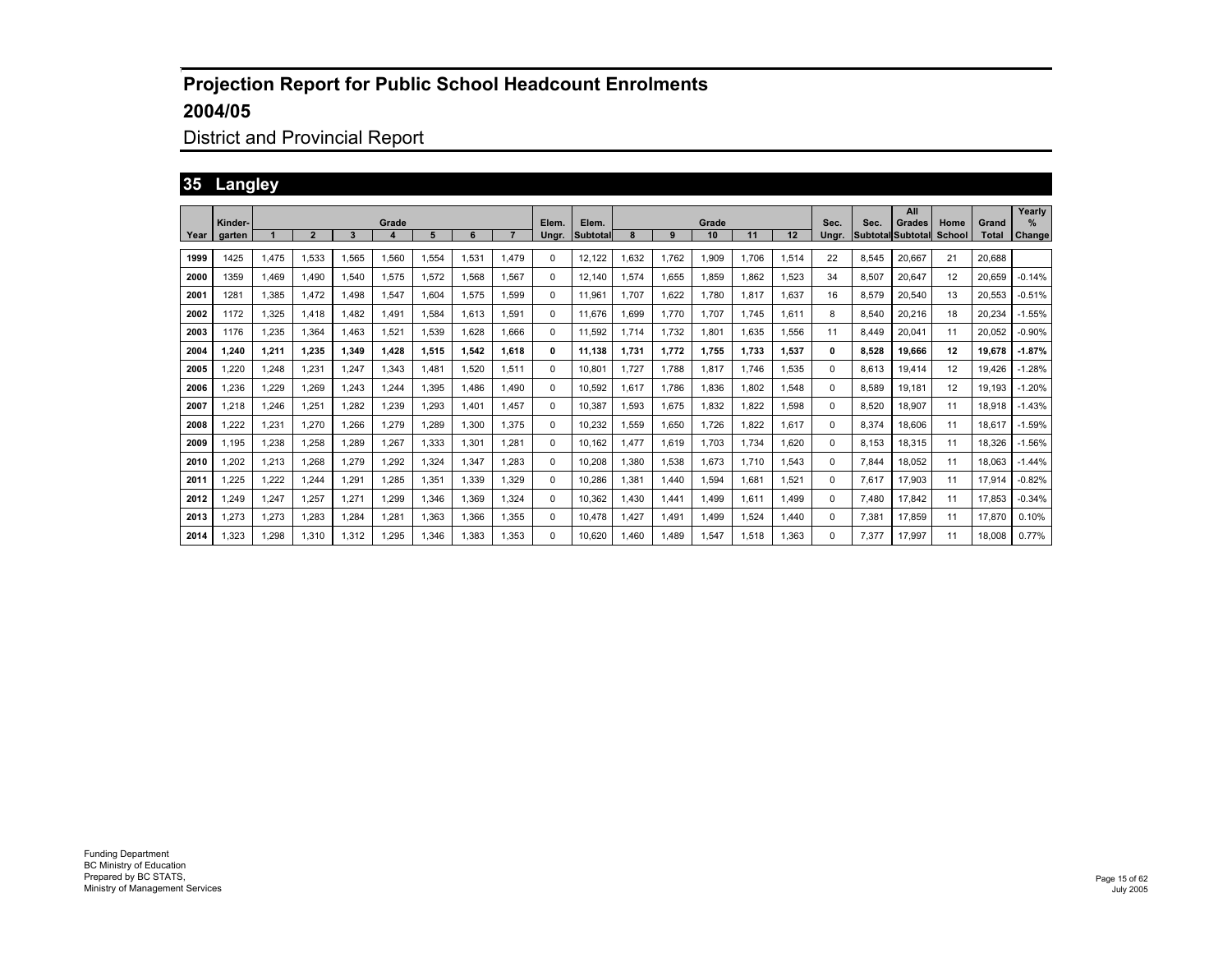## District and Provincial Report

## **36 Surrey**

|      |                   |       |       |       |            |       |       |       |                |                          |       |       |             |       |       |               |        | All                                |                       |                       | Yearly      |
|------|-------------------|-------|-------|-------|------------|-------|-------|-------|----------------|--------------------------|-------|-------|-------------|-------|-------|---------------|--------|------------------------------------|-----------------------|-----------------------|-------------|
| Year | Kinder-<br>garten |       | 2     | 3     | Grade<br>4 | 5     | 6     |       | Elem.<br>Ungr. | Elem.<br><b>Subtotal</b> |       | 9     | Grade<br>10 | 11    | 12    | Sec.<br>Ungr. | Sec.   | Grades<br><b>Subtotal</b> Subtotal | Home<br><b>School</b> | Grand<br><b>Total</b> | %<br>Change |
|      |                   |       |       |       |            |       |       |       |                |                          |       |       |             |       |       |               |        |                                    |                       |                       |             |
| 1999 | 4583              | 4,561 | 4,675 | 4.457 | 4,529      | 4,395 | 4.376 | 4,373 | 19             | 35.968                   | 4,272 | 4,385 | 4,771       | 4.800 | 4,425 | 46            | 22,699 | 58.667                             | 25                    | 58.692                |             |
| 2000 | 4629              | 4.632 | 4,551 | 4.702 | 4.497      | 4,592 | 4,461 | 4.449 | 14             | 36.527                   | 4.443 | 4,400 | 4.924       | 5.064 | 4,480 | 58            | 23.369 | 59,896                             | 19                    | 59,915                | 2.08%       |
| 2001 | 4425              | 4.761 | 4.727 | 4.682 | 4.774      | 4.581 | 4.710 | 4.561 | 5              | 37.226                   | 4.658 | 4,536 | 5.015       | 5,130 | 4,680 | 31            | 24.050 | 61.276                             | 19                    | 61.295                | 2.30%       |
| 2002 | 4318              | 4.565 | 4.852 | 4.768 | 4.719      | 4.835 | 4.633 | 4.820 | 6              | 37.516                   | 4.808 | 4.778 | 5.187       | 5.075 | 4.717 | 33            | 24.598 | 62,114                             | 18                    | 62.132                | .37%        |
| 2003 | 4403              | 4.490 | 4.615 | 4.918 | 4.816      | 4.798 | 4.927 | 4.716 | 6              | 37.689                   | 5.014 | 4.855 | 5.397       | 5.260 | 4.627 | 33            | 25.186 | 62.875                             | 7                     | 62.882                | .21%        |
| 2004 | 4.233             | 4.521 | 4.624 | 4.689 | 4.999      | 4.984 | 4.903 | 5.007 | 7              | 37.967                   | 4.883 | 5.081 | 5.469       | 5.463 | 4.718 | 38            | 25.652 | 63.619                             | 10                    | 63.629                | 1.19%       |
| 2005 | 4,210             | 4.436 | 4,609 | 4.629 | 5,003      | 5,030 | 4,986 | 5,123 | $\overline{7}$ | 38.033                   | 4,982 | 5,151 | 5.684       | 5,598 | 4,797 | 39            | 26,251 | 64.284                             | 10                    | 64.294                | 1.05%       |
| 2006 | 4,274             | 4.424 | 4,539 | 4.629 | 4,951      | 5.046 | 5.044 | 5,220 | $\overline{7}$ | 38.134                   | 5.063 | 5,273 | 5.790       | 5.834 | 4,944 | 40            | 26.944 | 65.078                             | 10                    | 65.088                | .23%        |
| 2007 | 4,344             | 4.496 | 4,533 | 4,569 | 4,957      | 5.003 | 5.067 | 5,285 | $\overline{7}$ | 38,261                   | 5.116 | 5,366 | 5,935       | 5,963 | 5,159 | 41            | 27.580 | 65.841                             | 10                    | 65.851                | 1.17%       |
| 2008 | 4,392             | 4,546 | 4,586 | 4,544 | 4,871      | 4.987 | 5.003 | 5,286 | $\overline{7}$ | 38,222                   | 5,135 | 5.428 | 6.046       | 6.118 | 5,280 | 42            | 28.049 | 66.271                             | 10                    | 66,281                | 0.65%       |
| 2009 | 4,361             | 4.624 | 4.665 | 4.625 | 4,873      | 4.931 | 5.015 | 5,248 | $\overline{7}$ | 38.349                   | 5.117 | 5.454 | 6.123       | 6.240 | 5,419 | 43            | 28.396 | 66.745                             | 10                    | 66.755                | 0.72%       |
| 2010 | 4,218             | 4.545 | 4,699 | 4.659 | 4,911      | 4.888 | 4.914 | 5,211 | $\overline{7}$ | 38.052                   | 5.034 | 5.440 | 6.158       | 6.330 | 5,531 | 43            | 28.536 | 66.588                             | 10                    | 66.598                | $-0.24%$    |
| 2011 | 4.213             | 4.399 | 4.621 | 4.692 | 4,945      | 4.926 | 4.873 | 5.108 | $\overline{7}$ | 37.784                   | 4.997 | 5,354 | 6.141       | 6.370 | 5,604 | 44            | 28.510 | 66.294                             | 10                    | 66.304                | $-0.44%$    |
| 2012 | 4.296             | 4.396 | 4.478 | 4.620 | 4.984      | 4.963 | 4.913 | 5.067 | $\overline{7}$ | 37.724                   | 4.898 | 5,315 | 6.054       | 6.364 | 5,641 | 44            | 28.316 | 66.040                             | 10                    | 66.050                | $-0.38%$    |
| 2013 | 4,374             | 4.481 | 4.475 | 4.480 | 4,911      | 5.003 | 4.951 | 5,108 | $\overline{7}$ | 37.790                   | 4.856 | 5,214 | 6.010       | 6.287 | 5,637 | 44            | 28.048 | 65,838                             | 10                    | 65.848                | $-0.31%$    |
| 2014 | 4.470             | 4.562 | 4.561 | 4.478 | 4.766      | 4.932 | 4.990 | 5.148 | 7              | 37.914                   | 4.895 | 5.170 | 5.904       | 6.248 | 5.574 | 44            | 27.835 | 65.749                             | 10                    | 65.759                | $-0.14%$    |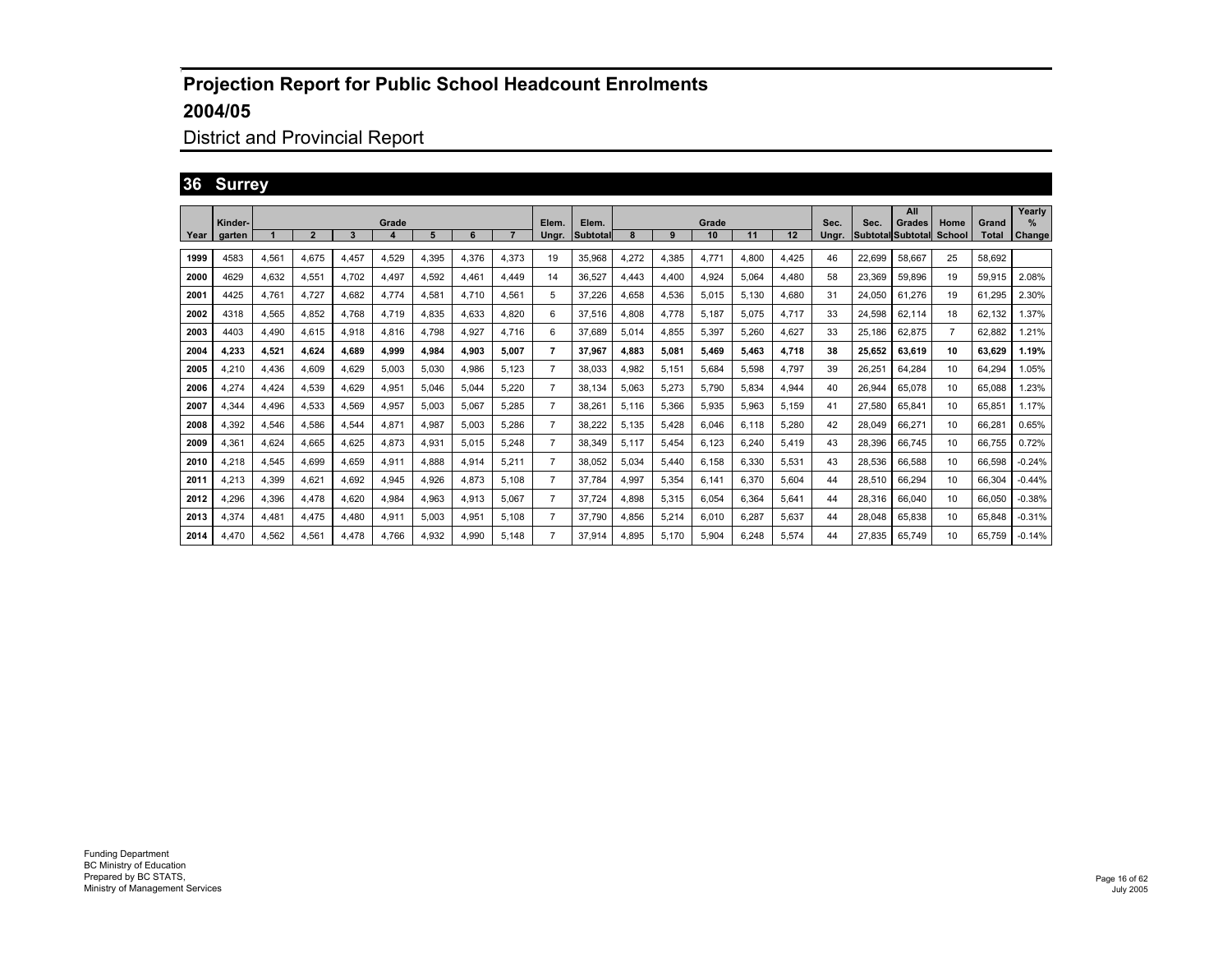## District and Provincial Report

#### **37 Delta**

|      |         |       |              |       |                  |       |       |       |       |          |       |       |       |       |       |          |       | All                      |                |              | Yearly        |
|------|---------|-------|--------------|-------|------------------|-------|-------|-------|-------|----------|-------|-------|-------|-------|-------|----------|-------|--------------------------|----------------|--------------|---------------|
|      | Kinder- |       |              |       | Grade            |       |       |       | Elem. | Elem.    |       |       | Grade |       |       | Sec.     | Sec.  | Grades                   | Home           | Grand        | $\frac{9}{6}$ |
| Year | garten  |       | $\mathbf{2}$ | 3     | $\boldsymbol{4}$ | 5     | 6     |       | Unar. | Subtotal |       | 9     | 10    | 11    | 12    | Unar.    |       | Subtotal Subtotal School |                | <b>Total</b> | Change        |
| 1999 | 1238    | 1,324 | 1,342        | 1.323 | 1,374            | 1.266 | 1.369 | 1,326 | 118   | 10,680   | 1,367 | 1.457 | 1,501 | 1.542 | .442  | 168      | 7,477 | 18.157                   | 8              | 18.165       |               |
| 2000 | 1228    | .232  | 1,311        | 1.327 | 1.296            | 1,380 | 1.302 | 1,407 | 0     | 10.483   | 1.403 | 1,419 | 1,517 | 1.518 | 1.498 | $\Omega$ | 7,355 | 17,838                   | 4              | 17.842       | $-1.78%$      |
| 2001 | 1132    | 1.232 | 1,239        | 1.297 | 1,337            | 1.298 | 1.392 | 1,325 | 0     | 10.252   | .423  | 1.441 | 1.454 | 1,599 | 1.460 | $\Omega$ | 7,377 | 17,629                   | 4              | 17.633       | $-1.17%$      |
| 2002 | 1098    | 1.147 | 1.224        | 1.247 | 1.273            | 1,372 | 1.334 | 1.401 | 0     | 10.096   | .388  | 1.472 | 1.483 | 1.510 | 1.497 | $\Omega$ | 7,350 | 17,446                   | 1              | 17.447       | $-1.05%$      |
| 2003 | 1173    | 1.139 | 1.174        | 1.278 | 1.272            | 1.305 | 1.372 | 1.369 | 0     | 10.082   | .449  | 1.392 | 1.514 | 1.513 | 1.476 | 0        | 7.344 | 17.426                   | $\mathbf{1}$   | 17.427       | $-0.11%$      |
| 2004 | 1.032   | 1.174 | 1.130        | 1.187 | 1.299            | 1.291 | 1.332 | 1.409 | 0     | 9.854    | 1.455 | 1.441 | 1.432 | 1.526 | 1.514 | 0        | 7.368 | 17.222                   | $\overline{2}$ | 17.224       | $-1.16%$      |
| 2005 | 984     | 1,093 | 1.106        | 1.138 | 1,208            | 1,267 | 1.331 | 1,353 | 0     | 9.480    | 1.385 | 1.433 | 1.459 | 1,543 | 1,523 | 0        | 7,343 | 16,823                   | $\overline{2}$ | 16,825       | $-2.32%$      |
| 2006 | 978     | 1,044 | 1,031        | 1.115 | 1,159            | 1.179 | 1.307 | 1,353 | 0     | 9.166    | 1,330 | 1,366 | 1.451 | 1,570 | 1,540 | 0        | 7,257 | 16,423                   | $\overline{2}$ | 16.425       | $-2.38%$      |
| 2007 | 980     | 1,038 | 985          | 1.039 | 1,136            | 1.131 | 1.216 | 1,328 | 0     | 8.853    | 1.328 | 1,312 | 1.385 | 1,564 | 1,567 | 0        | 7.156 | 16,009                   | $\overline{2}$ | 16,011       | $-2.52%$      |
| 2008 | 991     | 1.040 | 980          | 994   | 1.060            | 1.109 | 1.167 | 1,237 | 0     | 8.578    | 1.304 | 1,308 | 1.332 | 1,501 | 1,562 | 0        | 7.007 | 15,585                   | $\overline{2}$ | 15,587       | $-2.65%$      |
| 2009 | 925     | 1,051 | 982          | 989   | 1,013            | 1,035 | 1.143 | 1,186 | 0     | 8.324    | 1,216 | 1,285 | 1.327 | 1.445 | 1.497 | 0        | 6.770 | 15,094                   | $\overline{2}$ | 15.096       | $-3.15%$      |
| 2010 | 874     | 984   | 994          | 991   | 1.009            | 990   | 1.068 | 1.161 | 0     | 8.071    | 1.165 | 1.199 | 1.302 | 1.434 | 1.439 | 0        | 6.539 | 14.610                   | 2              | 14.612       | $-3.21%$      |
| 2011 | 871     | 930   | 931          | 1.004 | 1.011            | 986   | 1.022 | 1.085 | 0     | 7.840    | 1.140 | 1.148 | 1.218 | .408  | 1.428 | 0        | 6.342 | 14.182                   | $\overline{2}$ | 14.184       | $-2.93%$      |
| 2012 | 875     | 926   | 880          | 941   | 1.025            | 988   | 1.018 | 1.039 | 0     | 7.692    | 1.067 | 1.123 | 1.166 | 1.325 | 1.404 | $\Omega$ | 6.085 | 13.777                   | $\overline{2}$ | 13.779       | $-2.86%$      |
| 2013 | 877     | 930   | 876          | 889   | 961              | 1.002 | 1.020 | 1.034 | 0     | 7.589    | 1.021 | 1.051 | 1.138 | 1.268 | 1,321 | $\Omega$ | 5.799 | 13.388                   | 2              | 13.390       | $-2.82%$      |
| 2014 | 889     | 933   | 880          | 885   | 908              | 940   | .034  | 1.037 | 0     | 7.506    | 1.015 | 1.006 | 1.067 | .236  | 1.263 | 0        | 5.587 | 13.093                   | $\overline{2}$ | 13,095       | $-2.20%$      |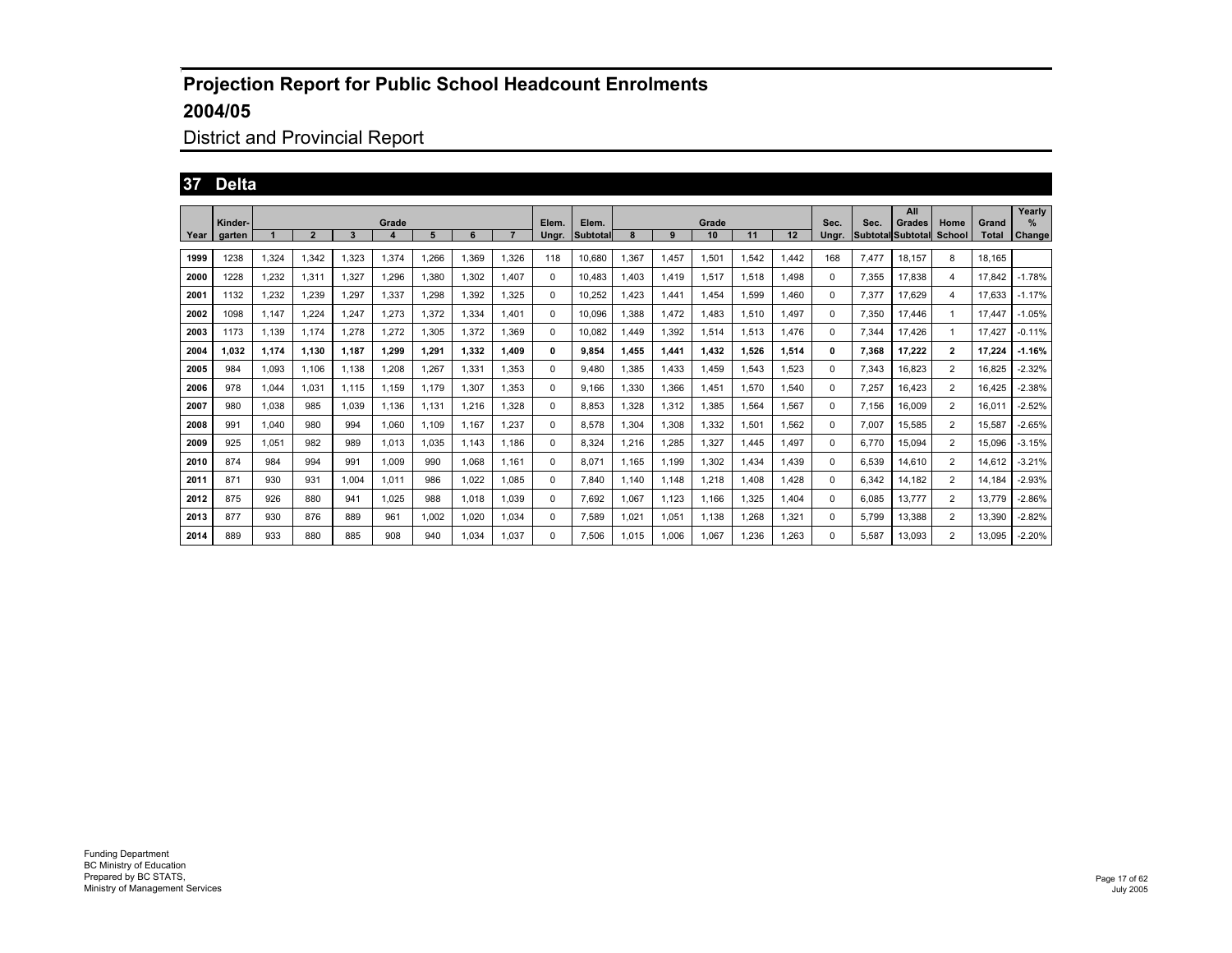# District and Provincial Report

#### **38 Richmond**

|      |                   |       |                |       |            |       |       |       |                |                   |       |       |             |       |       |               |        | All                                |                       |                       | Yearly             |
|------|-------------------|-------|----------------|-------|------------|-------|-------|-------|----------------|-------------------|-------|-------|-------------|-------|-------|---------------|--------|------------------------------------|-----------------------|-----------------------|--------------------|
| Year | Kinder-<br>garten |       | $\overline{2}$ | 3     | Grade<br>4 | 5     | 6     |       | Elem.<br>Ungr. | Elem.<br>Subtotal |       | 9     | Grade<br>10 | 11    | 12    | Sec.<br>Unar. | Sec.   | Grades<br><b>Subtotal Subtotal</b> | Home<br><b>School</b> | Grand<br><b>Total</b> | %<br><b>Change</b> |
|      |                   |       |                |       |            |       |       |       |                |                   |       |       |             |       |       |               |        |                                    |                       |                       |                    |
| 1999 | 1480              | 1,571 | 1.649          | 1.590 | 1,677      | 1.715 | 1.783 | 1.815 | 0              | 13.280            | 1,807 | 2,087 | 2,084       | 2,442 | 2,399 | 70            | 10.889 | 24.169                             | $\mathbf{1}$          | 24.170                |                    |
| 2000 | 1469              | 1,542 | 1,587          | 1.652 | 1.629      | 1.704 | 1.775 | 1,840 | 0              | 13,198            | 1.886 | 1,884 | 2,156       | 2,390 | 2,394 | 53            | 10.763 | 23,961                             | 6                     | 23,967                | $-0.84%$           |
| 2001 | 1431              | 1.539 | 1.586          | 1.641 | 1.690      | 1.682 | 1.759 | 1.818 | 0              | 13.146            | 1.929 | 2.000 | 1.963       | 2,451 | 2,335 | 46            | 10.724 | 23.870                             | 3                     | 23.873                | $-0.39%$           |
| 2002 | 1377              | 1.488 | 1.548          | 1.639 | 1.653      | 1.705 | 1.733 | 1.784 | 0              | 12.927            | 1,916 | 1.996 | 2,040       | 2,213 | 2,380 | 45            | 10.590 | 23.517                             | 5                     | 23.522                | $-1.47%$           |
| 2003 | 1414              | 1.444 | 1.547          | 1.596 | 1.663      | 1.679 | 1.758 | 1.766 | 0              | 12.867            | 1.943 | 1.985 | 2.026       | 2.293 | 2.178 | 54            | 10.479 | 23.346                             | $\overline{7}$        | 23.353                | $-0.72%$           |
| 2004 | 1.311             | 1.466 | 1.475          | 1.575 | 1.653      | 1.683 | 1.708 | 1.829 | 0              | 12.700            | 1.895 | 1.999 | 2.021       | 2.298 | 2.206 | 53            | 10.472 | 23.172                             | 5                     | 23.177                | $-0.75%$           |
| 2005 | 1,325             | 1,425 | 1.467          | 1,536 | 1,657      | 1,651 | 1.673 | 1.798 | 0              | 12,532            | 1,855 | 1,931 | 1,988       | 2,275 | 2,147 | 52            | 10.248 | 22,780                             | 5                     | 22.785                | $-1.69%$           |
| 2006 | 1,356             | 1.441 | 1.428          | 1,530 | 1,618      | 1.656 | 1.643 | 1.764 | 0              | 12.436            | 1.825 | 1.892 | 1.925       | 2.243 | 2,131 | 51            | 10.067 | 22,503                             | 5                     | 22,508                | $-1.22%$           |
| 2007 | 1,316             | .477  | 1.445          | 1.490 | 1,612      | 1.617 | 1.648 | 1.732 | 0              | 12,337            | 1.792 | 1,863 | 1.889       | 2.182 | 2,107 | 51            | 9.884  | 22,221                             | 5                     | 22,226                | $-1.25%$           |
| 2008 | 1.248             | 1.435 | 1.483          | 1,509 | 1,571      | 1.612 | 1.610 | 1.737 | 0              | 12,205            | 1.760 | 1.832 | 1.862       | 2.144 | 2,054 | 50            | 9.702  | 21.907                             | 5                     | 21.912                | $-1.41%$           |
| 2009 | 1.259             | 1.363 | 1.442          | 1,549 | 1,592      | 1.572 | 1.605 | 1.699 | 0              | 12.081            | 1.766 | 1.801 | 1.834       | 2.117 | 2,021 | 50            | 9.589  | 21,670                             | 5                     | 21.675                | $-1.08%$           |
| 2010 | 1.303             | 1.376 | 1.371          | 1.508 | 1,635      | 1,594 | 1.568 | 1.696 | 0              | 12,051            | 1.731 | 1,810 | 1.809       | 2,093 | 2,004 | 49            | 9.496  | 21,547                             | 5                     | 21,552                | $-0.57%$           |
| 2011 | 1.312             | 1,424 | 1.384          | 1.435 | 1,593      | 1.637 | 1.590 | 1.657 | 0              | 12.032            | 1.728 | 1.775 | 1.815       | 2.067 | 1,983 | 49            | 9.417  | 21.449                             | 5                     | 21.454                | $-0.45%$           |
| 2012 | 1.322             | 1.433 | 1.433          | 1.449 | 1,517      | 1.595 | 1.633 | 1.680 | 0              | 12.062            | 1.689 | 1.771 | 1.783       | 2.073 | 1.961 | 49            | 9.326  | 21.388                             | 5                     | 21.393                | $-0.28%$           |
| 2013 | 1,339             | 1.445 | 1.443          | 1,500 | 1,532      | 1,521 | 1.592 | 1.725 | 0              | 12,097            | 1.711 | 1.733 | 1.780       | 2,043 | 1,969 | 49            | 9,285  | 21,382                             | 5                     | 21,387                | $-0.03%$           |
| 2014 | 1.361             | 1.464 | 1.455          | 1.511 | 1.586      | 1.537 | 1.519 | 1.684 | 0              | 12.117            | 1.757 | 1.755 | 1.746       | 2.040 | 1.945 | 49            | 9.292  | 21.409                             | 5                     | 21.414                | 0.13%              |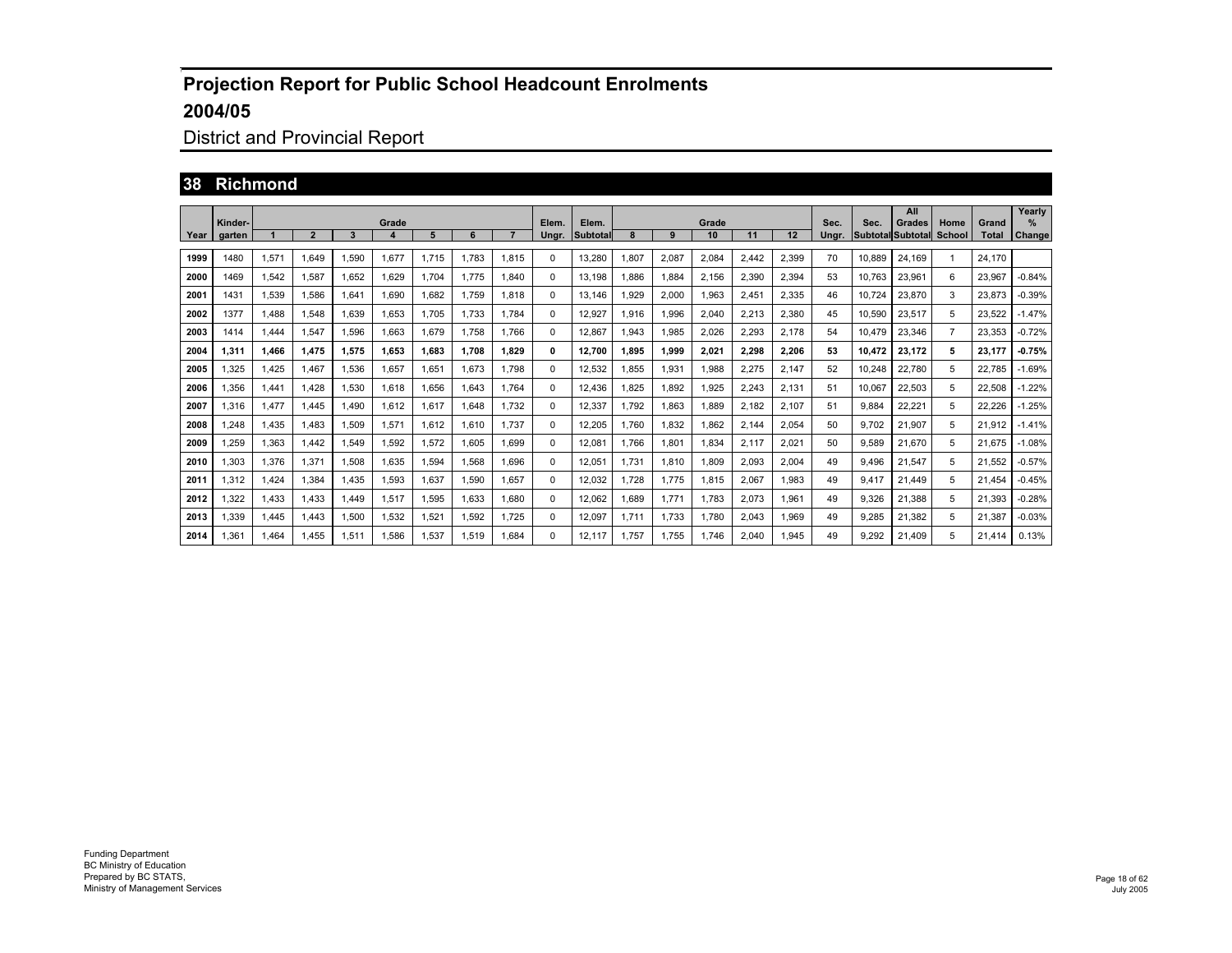# District and Provincial Report

#### **39 Vancouver**

|      |                   |       |       |       |                           |       |       |       |                |                          |       |       |             |       |       |               |        | All                         |                |                       | Yearly      |
|------|-------------------|-------|-------|-------|---------------------------|-------|-------|-------|----------------|--------------------------|-------|-------|-------------|-------|-------|---------------|--------|-----------------------------|----------------|-----------------------|-------------|
| Year | Kinder-<br>garten |       | 2     | 3     | Grade<br>$\boldsymbol{4}$ | 5     | 6     |       | Elem.<br>Ungr. | Elem.<br><b>Subtotal</b> |       | 9     | Grade<br>10 | 11    | 12    | Sec.<br>Ungr. | Sec.   | Grades<br>Subtotal Subtotal | Home<br>School | Grand<br><b>Total</b> | %<br>Change |
|      |                   |       |       |       |                           |       |       |       |                |                          |       |       |             |       |       |               |        |                             |                |                       |             |
| 1999 | 4082              | 4,046 | 4,007 | 3.864 | 3,990                     | 3,985 | 4,328 | 4,065 | 219            | 32,586                   | 4,113 | 4,548 | 4,615       | 5,151 | 4,546 | 1,095         | 24,068 | 56,654                      | 18             | 56,672                |             |
| 2000 | 4163              | 4,122 | 4,000 | 4.039 | 3,829                     | 4,032 | 4.068 | 4,374 | 234            | 32,861                   | 4,241 | 4,220 | 4,727       | 5,160 | 4,536 | 1,098         | 23,982 | 56,843                      | 23             | 56,866                | 0.34%       |
| 2001 | 4010              | 4.234 | 4,153 | 3.974 | 4.030                     | 3,846 | 4.087 | 4,162 | 299            | 32.795                   | 4,542 | 4,419 | 4,463       | 5.282 | 4,573 | 897           | 24.176 | 56,971                      | 21             | 56,992                | 0.22%       |
| 2002 | 3866              | 4,085 | 4,158 | 4.144 | 3,986                     | 4,064 | 3,924 | 4,139 | 268            | 32,634                   | 4,419 | 4,726 | 4,675       | 4,987 | 4,744 | 693           | 24,244 | 56,878                      | 16             | 56,894                | $-0.17%$    |
| 2003 | 3694              | 3,985 | 4,067 | 4.127 | 4,161                     | 4.029 | 4.064 | 3,966 | 290            | 32,383                   | 4,346 | 4,593 | 4,944       | 5,136 | 4,498 | 654           | 24.171 | 56,554                      | 14             | 56,568                | $-0.57%$    |
| 2004 | 3,811             | 3,765 | 3,914 | 4,043 | 4,095                     | 4,175 | 4.032 | 4,131 | 306            | 32,272                   | 4,180 | 4,550 | 4,747       | 5,435 | 4,727 | 464           | 24.103 | 56,375                      | 16             | 56.391                | $-0.31%$    |
| 2005 | 3,780             | 3,678 | 3,698 | 4,037 | 4,090                     | 4,247 | 4.089 | 4,249 | 313            | 32,181                   | 4,218 | 4,555 | 4,574       | 5,379 | 4,698 | 459           | 23,883 | 56,064                      | 16             | 56,080                | $-0.55%$    |
| 2006 | 3,740             | 3,678 | 3,641 | 3.845 | 4.119                     | 4.286 | 4.197 | 4,349 | 317            | 32.172                   | 4,399 | 4,591 | 4,573       | 5.207 | 4,657 | 457           | 23,884 | 56,056                      | 16             | 56.072                | $-0.01%$    |
| 2007 | 3,701             | 3,662 | 3.667 | 3.812 | 3,954                     | 4,350 | 4.269 | 4.496 | 319            | 32,230                   | 4.468 | 4,721 | 4,551       | 5.140 | 4,460 | 457           | 23.797 | 56,027                      | 16             | 56.043                | $-0.05%$    |
| 2008 | 3,747             | 3,617 | 3.645 | 3.833 | 3,916                     | 4.181 | 4.335 | 4,577 | 318            | 32.169                   | 4,516 | 4,757 | 4.626       | 5.071 | 4,348 | 460           | 23.778 | 55,947                      | 16             | 55,963                | $-0.14%$    |
| 2009 | 3,759             | 3.664 | 3.601 | 3,813 | 3,941                     | 4.148 | 4.180 | 4,659 | 317            | 32,082                   | 4.491 | 4,804 | 4.648       | 5.138 | 4,270 | 468           | 23,819 | 55,901                      | 16             | 55,917                | $-0.08%$    |
| 2010 | 3,674             | 3,673 | 3,642 | 3.763 | 3,919                     | 4.175 | 4.153 | 4,507 | 315            | 31.821                   | 4,463 | 4,792 | 4,688       | 5.170 | 4,305 | 478           | 23,896 | 55,717                      | 16             | 55,733                | $-0.33%$    |
| 2011 | 3,673             | 3,594 | 3,656 | 3.806 | 3,866                     | 4.146 | 4.173 | 4,474 | 314            | 31.702                   | 4,312 | 4,887 | 4.791       | 5.338 | 4,432 | 488           | 24.248 | 55.950                      | 16             | 55,966                | 0.42%       |
| 2012 | 3,647             | 3,587 | 3,567 | 3,809 | 3,899                     | 4,084 | 4.140 | 4,494 | 312            | 31,539                   | 4,278 | 4,734 | 4,875       | 5.444 | 4,563 | 495           | 24,389 | 55,928                      | 16             | 55,944                | $-0.04%$    |
| 2013 | 3,637             | 3,569 | 3,568 | 3,722 | 3,903                     | 4,115 | 4,078 | 4,459 | 311            | 31,362                   | 4,302 | 4,705 | 4,749       | 5,552 | 4,665 | 500           | 24,473 | 55,835                      | 16             | 55,851                | $-0.17%$    |
| 2014 | 3.623             | 3.553 | 3,541 | 3.713 | 3.806                     | 4.112 | 4.107 | 4,395 | 308            | 31.158                   | 4.273 | 4.734 | 4.724       | 5.438 | 4,750 | 502           | 24.421 | 55,579                      | 16             | 55.595                | $-0.46%$    |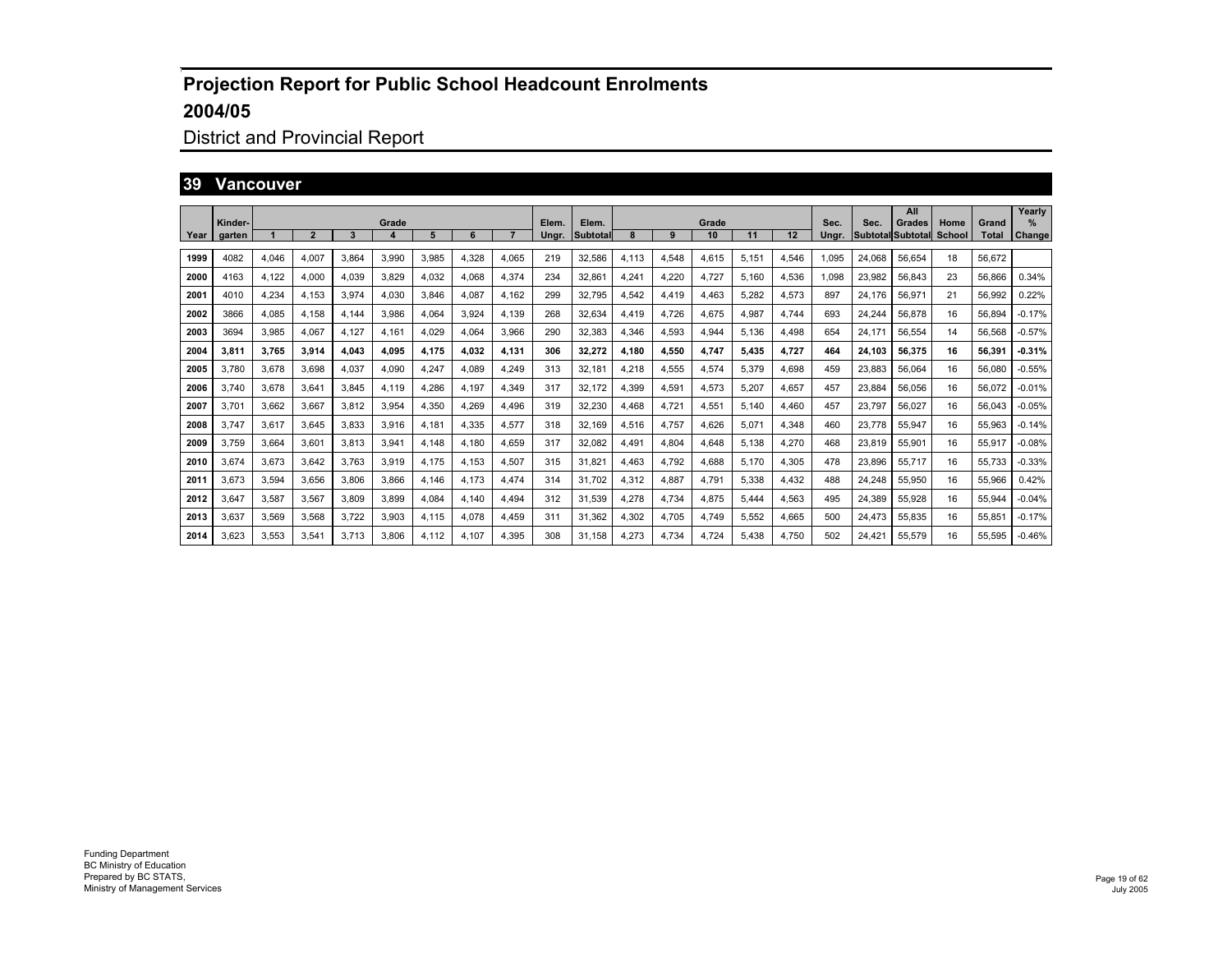## District and Provincial Report

#### **40 New Westminster**

|      | Kinder- |     |                |     | Grade |     |     |     | Elem.    | Elem.    |     |     | Grade |     |     | Sec.  | Sec.  | All<br>Grades     | Home           | Grand        | Yearly<br>% |
|------|---------|-----|----------------|-----|-------|-----|-----|-----|----------|----------|-----|-----|-------|-----|-----|-------|-------|-------------------|----------------|--------------|-------------|
| Year | garten  |     | $\overline{2}$ | 3   | 4     | 5   | 6   |     | Unar.    | Subtotal | 8   | 9   | 10    | 11  | 12  | Ungr. |       | Subtotal Subtotal | School         | <b>Total</b> | Change      |
| 1999 | 424     | 446 | 450            | 400 | 400   | 372 | 396 | 352 | 1        | 3.241    | 343 | 384 | 459   | 443 | 360 | 8     | 1,997 | 5.238             | 3              | 5.241        |             |
| 2000 | 449     | 435 | 451            | 458 | 414   | 391 | 387 | 396 | 0        | 3,381    | 404 | 400 | 457   | 755 | 421 | 2     | 2,439 | 5.820             | 3              | 5.823        | 11.10%      |
| 2001 | 438     | 479 | 435            | 444 | 459   | 416 | 413 | 396 | $\Omega$ | 3.480    | 459 | 398 | 544   | 697 | 451 | 9     | 2.558 | 6.038             | $\overline{2}$ | 6.040        | 3.73%       |
| 2002 | 400     | 448 | 463            | 443 | 448   | 455 | 413 | 426 | 0        | 3.496    | 443 | 451 | 445   | 603 | 409 | 0     | 2.351 | 5.847             | -1             | 5.848        | $-3.18%$    |
| 2003 | 460     | 438 | 480            | 478 | 470   | 463 | 490 | 423 | 0        | 3.702    | 487 | 434 | 515   | 588 | 472 | 2     | 2.498 | 6.200             | 5              | 6,205        | 6.10%       |
| 2004 | 412     | 450 | 432            | 472 | 493   | 478 | 466 | 485 | 0        | 3.688    | 482 | 515 | 487   | 634 | 482 | 0     | 2,600 | 6.288             | 0              | 6,288        | 1.34%       |
| 2005 | 386     | 449 | 429            | 451 | 498   | 521 | 469 | 483 | 0        | 3,686    | 532 | 506 | 493   | 660 | 478 | 0     | 2,669 | 6,355             | 0              | 6,355        | 1.07%       |
| 2006 | 379     | 420 | 427            | 448 | 475   | 526 | 511 | 490 | 0        | 3.676    | 530 | 538 | 468   | 652 | 479 | 0     | 2,667 | 6.343             | $\Omega$       | 6.343        | $-0.19%$    |
| 2007 | 373     | 415 | 400            | 447 | 473   | 504 | 517 | 533 | 0        | 3.662    | 537 | 547 | 505   | 639 | 479 | 0     | 2.707 | 6.369             | 0              | 6.369        | 0.41%       |
| 2008 | 363     | 421 | 406            | 430 | 485   | 515 | 507 | 553 | 0        | 3,680    | 581 | 547 | 504   | 677 | 459 | 0     | 2.768 | 6.448             | 0              | 6.448        | .24%        |
| 2009 | 368     | 409 | 411            | 436 | 467   | 528 | 518 | 543 | 0        | 3,680    | 575 | 583 | 495   | 677 | 473 | 0     | 2,803 | 6.483             | 0              | 6.483        | 0.54%       |
| 2010 | 337     | 414 | 399            | 442 | 474   | 508 | 531 | 555 | 0        | 3.660    | 566 | 609 | 556   | 708 | 497 | 0     | 2,936 | 6.596             | $\Omega$       | 6.596        | 1.74%       |
| 2011 | 330     | 380 | 404            | 429 | 480   | 515 | 512 | 568 | 0        | 3.618    | 578 | 600 | 580   | 780 | 518 | 0     | 3,056 | 6.674             | $\Omega$       | 6.674        | 1.18%       |
| 2012 | 324     | 371 | 370            | 435 | 466   | 522 | 519 | 548 | 0        | 3,555    | 592 | 613 | 575   | 815 | 571 | 0     | 3.166 | 6.721             | 0              | 6.721        | 0.70%       |
| 2013 | 322     | 367 | 365            | 402 | 476   | 511 | 529 | 559 | 0        | 3,531    | 574 | 631 | 589   | 815 | 599 | 0     | 3,208 | 6.739             | 0              | 6,739        | 0.27%       |
| 2014 | 330     | 375 | 370            | 405 | 449   | 528 | 524 | 572 | $\Omega$ | 3,553    | 587 | 613 | 601   | 826 | 592 | 0     | 3,219 | 6.772             | $\Omega$       | 6.772        | 0.49%       |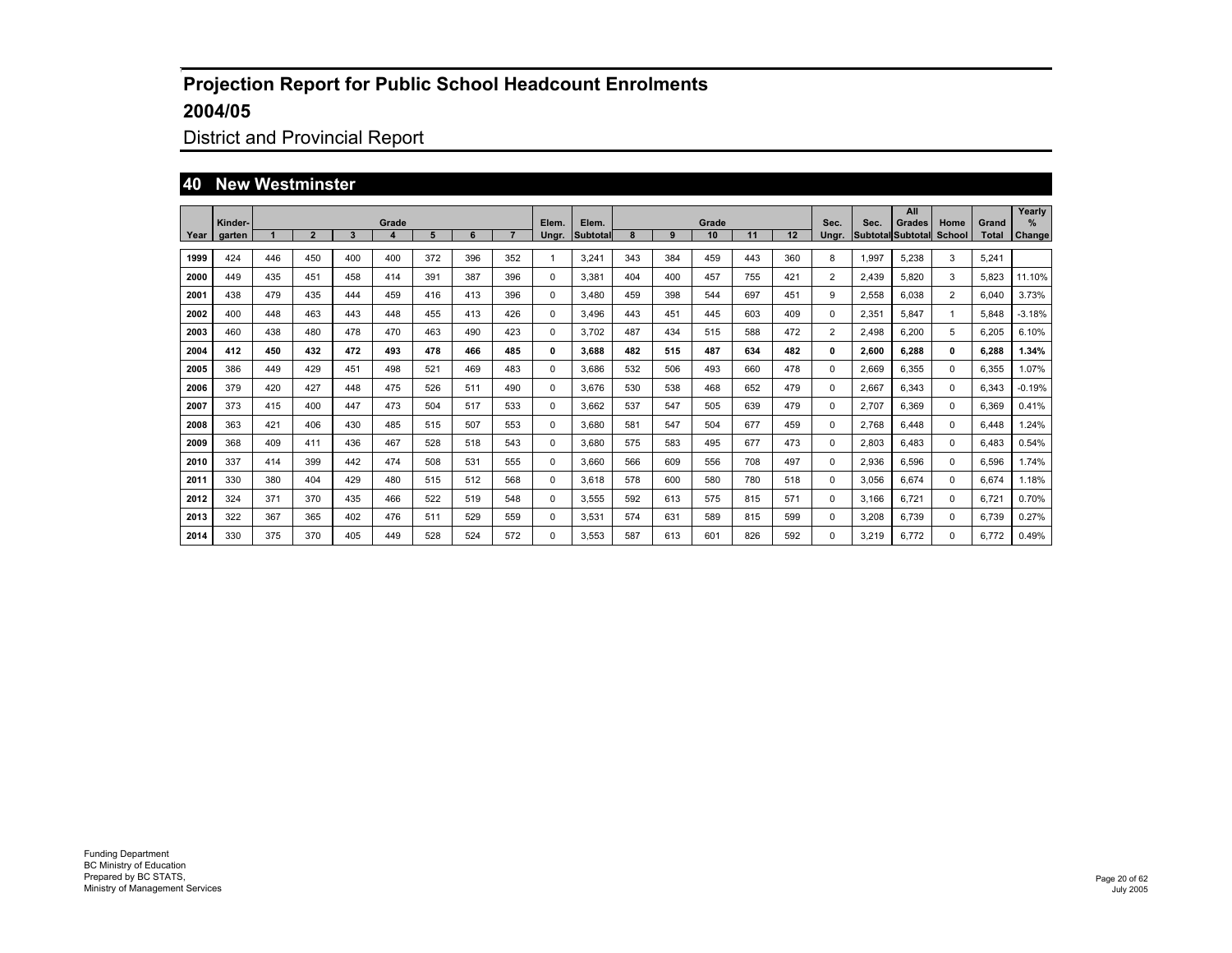## District and Provincial Report

## **41 Burnaby**

|      |                   |             |              |       |            |       |       |       |                |                          |       |       |             |       |       |               |        | All                                |                |                       | Yearly         |
|------|-------------------|-------------|--------------|-------|------------|-------|-------|-------|----------------|--------------------------|-------|-------|-------------|-------|-------|---------------|--------|------------------------------------|----------------|-----------------------|----------------|
| Year | Kinder-<br>garten |             | $\mathbf{2}$ | 3     | Grade<br>4 | 5     | 6     |       | Elem.<br>Unar. | Elem.<br><b>Subtotal</b> |       | 9     | Grade<br>10 | 11    | 12    | Sec.<br>Ungr. | Sec.   | Grades<br><b>Subtotal Subtotal</b> | Home<br>School | Grand<br><b>Total</b> | $\%$<br>Change |
|      |                   |             |              |       |            |       |       |       |                |                          |       |       |             |       |       |               |        |                                    |                |                       |                |
| 1999 | 1664              | 1,638       | 1,662        | 1.722 | .820       | 1.743 | .842  | 1,849 | 0              | 13,940                   | 1,813 | 2,160 | 2,170       | 2,257 | 2,159 | 67            | 10,626 | 24.566                             | 3              | 24,569                |                |
| 2000 | 1633              | 1.718       | 1.680        | 1.694 | 1.738      | 1.875 | 1.795 | 1,879 | 0              | 14.012                   | 1.921 | 1,846 | 2,263       | 2,326 | 2,130 | $\Omega$      | 10.486 | 24.498                             | 4              | 24.502                | $-0.27%$       |
| 2001 | 1561              | 1.715       | 1.754        | 1.751 | 1.739      | 1.784 | 1.948 | 1.860 | 0              | 14.112                   | .986  | 2,008 | 1,971       | 2,453 | 2,156 |               | 10.575 | 24.687                             | $\mathbf{1}$   | 24.688                | 0.76%          |
| 2002 | 1549              | 1.598       | 1.733        | 1.758 | 1.764      | 1.777 | 1.837 | 1.980 | 0              | 13.996                   | 1.938 | 2,020 | 2.179       | 2,215 | 2,195 | $\Omega$      | 10.547 | 24.543                             | 3              | 24.546                | $-0.58%$       |
| 2003 | 1559              | 1.551       | 1.602        | 1.792 | 1.847      | 1.773 | .843  | 1.895 | 0              | 13.862                   | 2.067 | 2.103 | 2.142       | 2.345 | 2,078 | $\Omega$      | 10.735 | 24.597                             | 2              | 24.599                | 0.22%          |
| 2004 | 1.489             | 1.581       | 1.595        | 1.605 | 1.773      | 1.867 | 1.850 | 1.849 | 0              | 13.609                   | 1,985 | 2.105 | 2,186       | 2.359 | 2,246 | 0             | 10.881 | 24.490                             | $\mathbf{2}$   | 24.492                | $-0.43%$       |
| 2005 | 1,479             | 1,596       | 1,561        | 1.525 | 1,765      | 1,931 | 1.858 | 1,833 | 0              | 13.548                   | .940  | 2,111 | 2,136       | 2,325 | 2,187 | 0             | 10.699 | 24,247                             | $\overline{2}$ | 24,249                | $-0.99%$       |
| 2006 | 1.455             | 1,589       | 1,578        | 1.493 | 1.680      | 1.925 | 1.923 | 1.842 | 0              | 13.485                   | 1,950 | 2,067 | 2.142       | 2,278 | 2,160 | $\Omega$      | 10.597 | 24.082                             | $\overline{2}$ | 24.084                | $-0.68%$       |
| 2007 | 1.452             | 1,555       | 1.561        | 1.498 | 1,637      | 1.826 | 1.908 | 1.895 | 0              | 13.332                   | 1,990 | 2,083 | 2.109       | 2,291 | 2,129 | $^{\circ}$    | 10.602 | 23,934                             | $\overline{2}$ | 23,936                | $-0.61%$       |
| 2008 | 1.474             | 1.593       | 1.565        | 1.520 | 1.687      | 1.823 | 1.850 | 1.922 | 0              | 13.434                   | 2.052 | 2,092 | 2.094       | 2.231 | 2.111 | $\Omega$      | 10.580 | 24.014                             | 2              | 24.016                | 0.33%          |
| 2009 | 1.418             | 1.619       | 1.605        | 1.525 | 1.713      | 1.880 | 1.850 | 1.869 | 0              | 13.479                   | 2.047 | 2,163 | 2,108       | 2,221 | 2,062 | $\Omega$      | 10.601 | 24.080                             | $\overline{2}$ | 24.082                | 0.27%          |
| 2010 | 1,364             | .559        | 1.633        | 1.565 | 1.720      | 1,911 | 1.910 | 1,872 | 0              | 13.534                   | .997  | 2,207 | 2,221       | 2.282 | 2,095 | $\Omega$      | 10.802 | 24.336                             | $\overline{2}$ | 24.338                | .06%           |
| 2011 | 1.344             | 1.500       | 1.573        | 1.592 | 1.765      | 1.920 | .941  | 1,931 | 0              | 13.566                   | 2.001 | 2.159 | 2.266       | 2.394 | 2,153 | $\Omega$      | 10.973 | 24.539                             | 2              | 24.541                | 0.83%          |
| 2012 | 1,315             | <b>.479</b> | 1,515        | 1.536 | 1.797      | 1.971 | .952  | 1,964 | 0              | 13.529                   | 2,062 | 2.164 | 2.226       | 2.449 | 2,259 | $\Omega$      | 11,160 | 24.689                             | $\overline{2}$ | 24.691                | 0.61%          |
| 2013 | 1.278             | .448        | 1.493        | 1.480 | 1.736      | 2.008 | 2.005 | 1,978 | 0              | 13,426                   | 2.099 | 2,230 | 2.235       | 2.423 | 2,315 | $\Omega$      | 11.302 | 24.728                             | 2              | 24.730                | 0.16%          |
| 2014 | .257              | .408        | .463         | .460  | .675       | 1,944 | 2.044 | 2.032 | 0              | 13.283                   | 2.117 | 2.272 | 2.303       | 2.436 | 2.295 | 0             | 11.423 | 24.706                             | $\overline{2}$ | 24.708                | $-0.09%$       |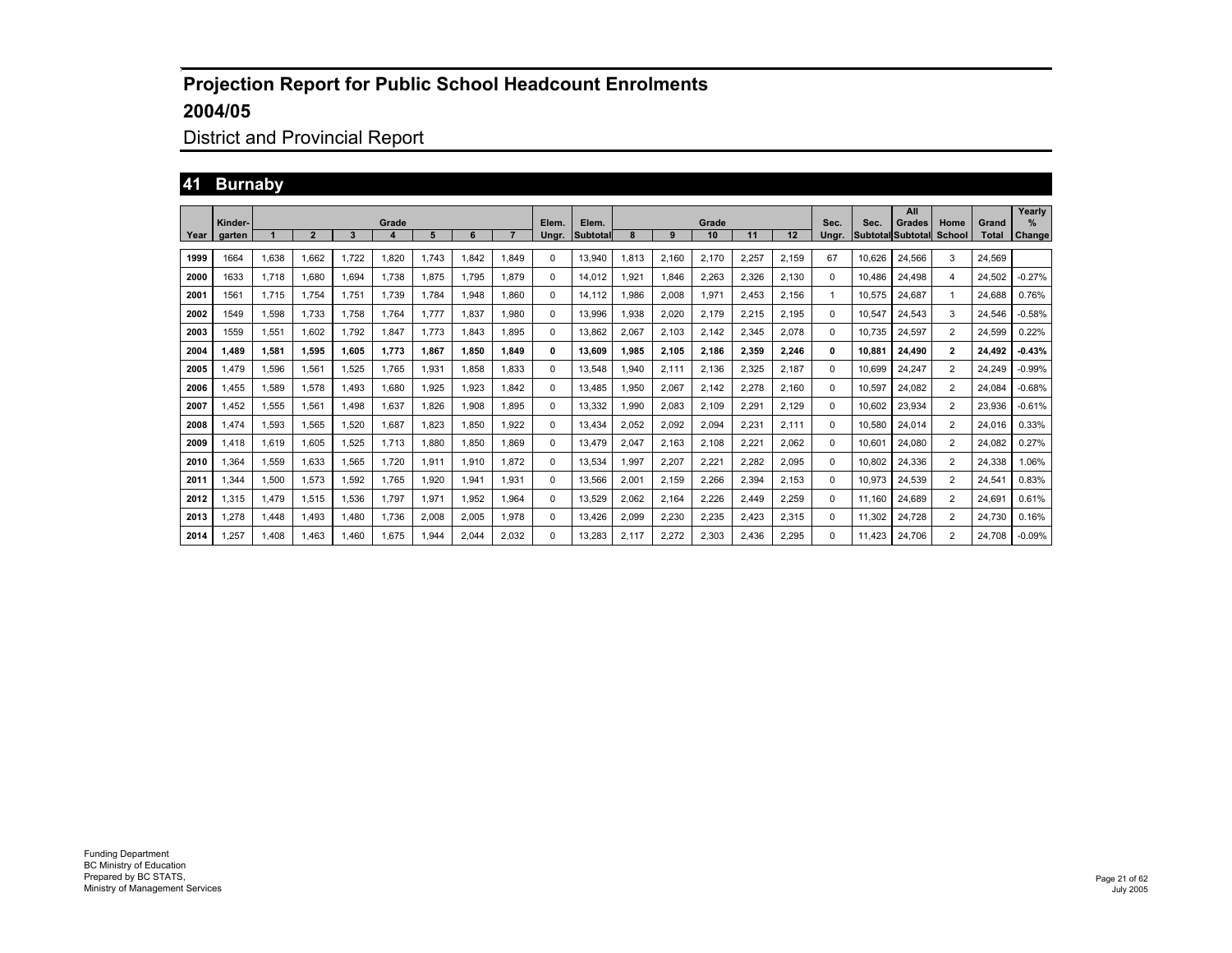## District and Provincial Report

#### **42 Maple Ridge-Pitt Meadows**

|      | Kinder- |       |                |       | Grade            |       |       |        | Elem. | Elem.           |       |       | Grade |       |       | Sec.  | Sec.  | All<br>Grades            | Home          | Grand        | Yearly<br>$\frac{9}{6}$ |
|------|---------|-------|----------------|-------|------------------|-------|-------|--------|-------|-----------------|-------|-------|-------|-------|-------|-------|-------|--------------------------|---------------|--------------|-------------------------|
| Year | garten  |       | $\overline{2}$ | 3     | $\boldsymbol{4}$ | 5     | 6     |        | Unar. | <b>Subtotal</b> |       | 9     | 10    | 11    | 12    | Unar. |       | <b>Subtotal Subtotal</b> | <b>School</b> | <b>Total</b> | Change                  |
| 1999 | 1094    | 1.100 | 1.147          | 1.190 | 1,231            | 1.130 | 1.073 | 1.103  | 4     | 9.072           | 1.099 | 1.206 | 1.317 | .243  | 1.109 | 131   | 6.105 | 15.177                   | 5             | 15,182       |                         |
| 2000 | 1033    | 1.115 | 1.110          | 1.153 | 1,212            | 1,227 | 1.148 | 1.089  | 3     | 9.090           | 1.173 | 1.162 | 1,223 | ,390  | 1.105 | 44    | 6.097 | 15.187                   | 8             | 15.195       | 0.09%                   |
| 2001 | 1055    | 1.058 | 1.143          | 1.137 | 1.176            | 1.249 | 1.259 | 1.160  | 3     | 9.240           | 1.157 | 1.208 | 1.304 | 1.315 | 1.139 | 52    | 6.175 | 15.415                   | 12            | 15.427       | 1.53%                   |
| 2002 | 991     | 1.074 | 1.091          | 1.148 | 1.170            | 1.216 | 1.293 | .266   | 1     | 9.250           | .221  | 1.166 | 1.257 | 1.304 | 1.162 | 49    | 6.159 | 15.409                   | 4             | 15.413       | $-0.09%$                |
| 2003 | 984     | 1.010 | 1.110          | 1.106 | 1.180            | 1.211 | 1.258 | 1.317  | 0     | 9.176           | .332  | ,271  | 1.224 | 1.374 | 1.133 | 49    | 6.383 | 15.559                   | 4             | 15.563       | 0.97%                   |
| 2004 | 934     | 1.008 | 1.023          | 1.120 | 1.141            | 1.202 | 1.263 | 1.260  | 0     | 8.951           | 1.365 | 1,352 | 1.290 | 1,277 | 1,265 | 48    | 6.597 | 15,548                   | 5             | 15.553       | $-0.06%$                |
| 2005 | 922     | 1.008 | 983            | 1.073 | 1,080            | 1.178 | 1,207 | 270, ا | 0     | 8.721           | .334  | 1,371 | 1,360 | ,304  | 1,266 | 49    | 6.684 | 15.405                   | 5             | 15.410       | $-0.92%$                |
| 2006 | 874     | 999   | 985            | 1.034 | 1.037            | 1.117 | 1.184 | .215   | 0     | 8.445           | .345  | ,342  | 1.379 | .369  | 1.293 | 50    | 6.778 | 15.223                   | 5             | 15.228       | $-1.18%$                |
| 2007 | 876     | 948   | 977            | 1.036 | 1.000            | 1.073 | 1.123 | 1.192  | 0     | 8.225           | .288  | .352  | 1.353 | .392  | 1.357 | 50    | 6.792 | 15.017                   | 5             | 15.022       | $-1.35%$                |
| 2008 | 918     | 952   | 931            | 1.029 | 1,003            | 1,036 | 1.081 | 1.131  | 0     | 8.081           | .264  | ,297  | 1.362 | 1.373 | 1.382 | 51    | 6.729 | 14,810                   | 5             | 14.815       | $-1.38%$                |
| 2009 | 932     | 999   | 935            | 983   | 998              | 1.040 | 1.045 | 1.090  | 0     | 8.022           | .201  | 1,273 | 1.310 | .380  | 1,361 | 51    | 6,576 | 14,598                   | 5             | 14.603       | $-1.43%$                |
| 2010 | 933     | 1.014 | 981            | 989   | 955              | 1.036 | 1.049 | 1.054  | 0     | 8.011           | 1.158 | 1,212 | 1.286 | 1.334 | 1.367 | 50    | 6.407 | 14.418                   | 5             | 14.423       | $-1.23%$                |
| 2011 | 954     | 1.016 | 997            | 1.037 | 960              | 992   | 1.044 | 1.058  | 0     | 8.058           | 1.120 | 1.168 | 1.226 | .308  | 1,322 | 50    | 6.194 | 14.252                   | 5             | 14.257       | $-1.15%$                |
| 2012 | 979     | 1.040 | 999            | 1.054 | 1.007            | 999   | 1.002 | 1.054  | 0     | 8.134           | 1.123 | 1,129 | 1.182 | .252  | 1.297 | 49    | 6.032 | 14.166                   | 5             | 14.171       | $-0.60%$                |
| 2013 | 1,014   | 1,068 | 1.024          | 1,058 | 1,025            | 1.048 | 1,009 | 1.013  | 0     | 8,259           | 1.120 | 1,131 | 1.144 | ,209  | 1,243 | 48    | 5,895 | 14,154                   | 5             | 14.159       | $-0.08%$                |
| 2014 | 1.058   | 1.106 | 1.052          | 1.085 | 1.030            | 1.067 | 1.059 | 1.021  | 0     | 8.478           | 1.078 | 1.129 | 1.145 | 1.172 | 1.201 | 47    | 5.772 | 14,250                   | 5             | 14.255       | 0.68%                   |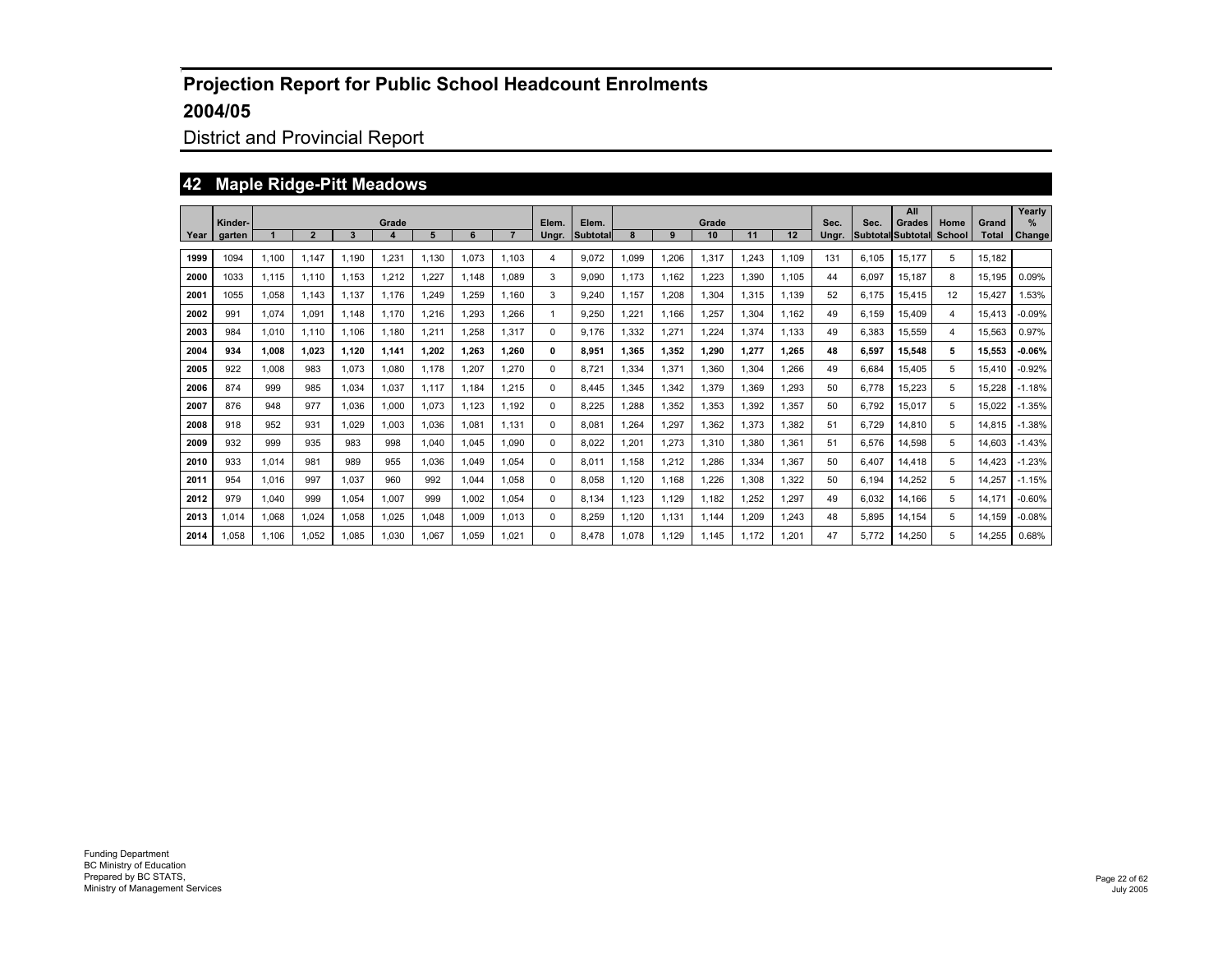## District and Provincial Report

## **43 Coquitlam**

|      |         |       |                |       |       |       |       |       |       |          |       |       |       |       |       |       |        | All                      |                |              | Yearly   |
|------|---------|-------|----------------|-------|-------|-------|-------|-------|-------|----------|-------|-------|-------|-------|-------|-------|--------|--------------------------|----------------|--------------|----------|
|      | Kinder- |       |                |       | Grade |       |       |       | Elem. | Elem.    |       |       | Grade |       |       | Sec.  | Sec.   | Grades                   | Home           | Grand        | $\%$     |
| Year | garten  |       | $\overline{2}$ | 3     |       | 5     | 6     |       | Unar. | Subtotal |       | 9     | 10    | 11    | 12    | Ungr. |        | <b>Subtotal Subtotal</b> | School         | <b>Total</b> | Change   |
| 1999 | 2243    | 2,317 | 2,382          | 2,495 | 2,408 | 2,451 | 2,491 | 2,480 | 0     | 19.267   | 2,412 | 2,719 | 2,876 | 2,821 | 2,678 | 92    | 13,598 | 32,865                   | 12             | 32,877       |          |
| 2000 | 2195    | 2.265 | 2,338          | 2,392 | 2,550 | 2.462 | 2.527 | 2.547 | 0     | 19.276   | 2,535 | 2,509 | 2.920 | 3.085 | 2.800 | 57    | 13.906 | 33.182                   | 17             | 33.199       | 0.98%    |
| 2001 | 2123    | 2,253 | 2,310          | 2,375 | 2,436 | 2,619 | 2,559 | 2,608 | 0     | 19.283   | 2,681 | 2,624 | 2,763 | 3,211 | 2,906 | 70    | 14,255 | 33,538                   | 10             | 33,548       | 1.05%    |
| 2002 | 2003    | 2,194 | 2,271          | 2,362 | 2,406 | 2.490 | 2,647 | 2,606 | 0     | 18.979   | 2,676 | 2,807 | 2,770 | 3,097 | 2.813 | 17    | 14.180 | 33,159                   | 6              | 33.165       | $-1.14%$ |
| 2003 | 1982    | 2,078 | 2,223          | 2,338 | 2,391 | 2,502 | 2,571 | 2.687 | 0     | 18.772   | 2,636 | 2,747 | 2,953 | 2,924 | 2.798 | 8     | 14.066 | 32,838                   | 3              | 32.841       | $-0.98%$ |
| 2004 | 1.923   | 2.001 | 2,073          | 2,261 | 2,327 | 2,403 | 2,533 | 2,590 | 0     | 18.111   | 2,736 | 2,754 | 2.816 | 3,160 | 2,828 | 0     | 14.294 | 32,405                   | $\overline{2}$ | 32.407       | $-1.32%$ |
| 2005 | 1,943   | 1,970 | 2,015          | 2,139 | 2,274 | 2,326 | 2,480 | 2,533 | 0     | 17.680   | 2,732 | 2,710 | 2,806 | 3,207 | 2,850 | 0     | 14.305 | 31.985                   | $\overline{2}$ | 31.987       | $-1.30%$ |
| 2006 | 1.880   | 2,015 | 2,007          | 2.103 | 2.174 | 2,295 | 2.425 | 2,504 | 0     | 17.403   | 2,698 | 2,729 | 2.787 | 3.228 | 2,918 | 0     | 14.360 | 31.763                   | $\overline{2}$ | 31.765       | $-0.69%$ |
| 2007 | 1.844   | 1.958 | 2,058          | 2.100 | 2.144 | 2.202 | 2.397 | 2.455 | 0     | 17.158   | 2,671 | 2.701 | 2.809 | 3,218 | 2,942 | 0     | 14.341 | 31.499                   | $\overline{2}$ | 31.501       | $-0.83%$ |
| 2008 | 1.833   | 1.923 | 2.004          | 2.156 | 2.144 | 2.175 | 2.305 | 2.430 | 0     | 16.970   | 2.623 | 2.679 | 2.787 | 3.244 | 2,937 | 0     | 14.270 | 31.240                   | 2              | 31.242       | $-0.82%$ |
| 2009 | 1.791   | 1.906 | 1.963          | 2.094 | 2.195 | 2.169 | 2.271 | 2.332 | 0     | 16.721   | 2.592 | 2.627 | 2.760 | 3.218 | 2.956 | 0     | 14.153 | 30.874                   | 2              | 30.876       | $-1.17%$ |
| 2010 | 1.791   | 1,865 | 1,949          | 2,055 | 2,136 | 2,222 | 2,267 | 2,299 | 0     | 16,584   | 2,491 | 2,598 | 2,712 | 3,193 | 2,936 | 0     | 13,930 | 30,514                   | $\overline{2}$ | 30,516       | $-1.17%$ |
| 2011 | 1.793   | 1.865 | 1,908          | 2,040 | 2,096 | 2,163 | 2,32' | 2,295 | 0     | 16.481   | 2.455 | 2,499 | 2,680 | 3.142 | 2,912 | 0     | 13.688 | 30.169                   | 2              | 30.171       | $-1.13%$ |
| 2012 | 1.814   | 1.867 | 1.909          | 1.999 | 2,083 | 2,126 | 2,262 | 2,349 | 0     | 16.409   | 2.450 | 2.462 | 2,584 | 3.106 | 2,868 | 0     | 13.470 | 29.879                   | $\overline{2}$ | 29.881       | $-0.96%$ |
| 2013 | 1.856   | 1,891 | 1,913          | 2,002 | 2,044 | 2,114 | 2,225 | 2,294 | 0     | 16,339   | 2,509 | 2,458 | 2,549 | 3.010 | 2,840 | 0     | 13,366 | 29,705                   | $\overline{2}$ | 29.707       | $-0.58%$ |
| 2014 | 1.883   | 1.935 | 1.938          | 2.008 | 2.049 | 2.077 | 2.215 | 2.258 | 0     | 16.363   | 2.455 | 2.517 | 2.547 | 2.972 | 2.759 | 0     | 13.250 | 29.613                   | $\overline{2}$ | 29.615       | $-0.31%$ |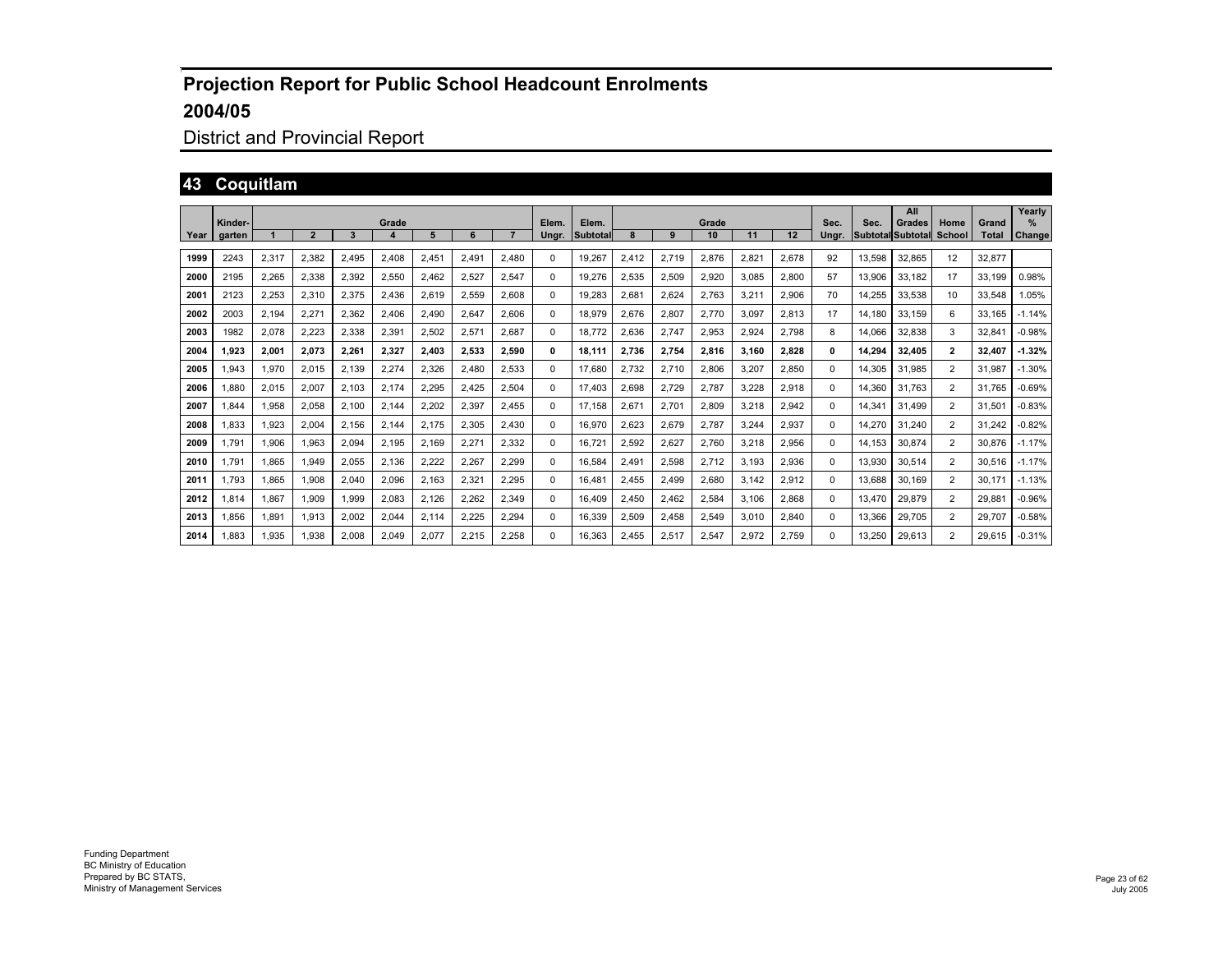## District and Provincial Report

#### **44 North Vancouver**

|      | Kinder- |       |       |       | Grade |       |       |       | Elem. | Elem.    |       |       | Grade |             |       | Sec.  | Sec.                     | All<br>Grades | Home   | Grand  | Yearly<br>℅ |
|------|---------|-------|-------|-------|-------|-------|-------|-------|-------|----------|-------|-------|-------|-------------|-------|-------|--------------------------|---------------|--------|--------|-------------|
| Year | garten  |       | 2     | 3     | 4     | 5     | 6     |       | Ungr. | Subtotal | 8     | 9     | 10    | 11          | 12    | Ungr. | <b>Subtotal Subtotal</b> |               | School | Total  | Change      |
| 1999 | 1224    | 1,274 | 1.408 | 1.363 | 1,382 | .400  | 1,385 | 1,360 | 94    | 10,890   | 1.389 | ,529  | 1.446 | 1,570       | 1,546 | 45    | 7,525                    | 18.415        | 14     | 18.429 |             |
| 2000 | 1303    | 1,230 | 1,278 | 1.419 | 1,375 | 1,414 | 1,387 | 1,419 | 103   | 10,928   | 1.443 | 1,481 | 1,604 | 1.496       | 1,508 | 48    | 7,580                    | 18,508        | 14     | 18,522 | 0.50%       |
| 2001 | 1259    | 1,309 | 1,253 | 1,321 | 1.438 | 1,397 | 1,431 | 1,411 | 107   | 10,926   | 1.467 | 1,476 | 1.466 | 1.609       | 1.490 | 55    | 7,563                    | 18.489        | 6      | 18.495 | $-0.15%$    |
| 2002 | 1167    | 1,255 | 1,305 | 1,276 | 1,317 | .446  | 1,414 | 1,471 | 118   | 10.769   | 1.444 | 1,502 | 1,513 | 1,553       | 1,560 | 60    | 7.632                    | 18.401        | 9      | 18.410 | $-0.46%$    |
| 2003 | 1080    | 1,165 | 1,278 | 1,347 | 1,275 | 1,371 | 1,453 | 1,422 | 112   | 10,503   | 1,511 | 1,517 | 1,498 | 1,539       | 1,507 | 57    | 7.629                    | 18,132        | 13     | 18.145 | $-1.44%$    |
| 2004 | 1.133   | 1.099 | 1.177 | 1.285 | 1,374 | 1,278 | 1.406 | 1,495 | 87    | 10,334   | 1.492 | 1,549 | 1.509 | 1.529       | 1,476 | 53    | 7.608                    | 17,942        | 11     | 17,953 | $-1.06%$    |
| 2005 | 1,075   | 1,134 | 1.131 | 1,232 | 1,341 | ,264  | 1,353 | 1,439 | 85    | 10,054   | 1,539 | 1,529 | 1,502 | 1,536       | 1,483 | 53    | 7.642                    | 17.696        | 11     | 17.707 | $-1.37%$    |
| 2006 | 1,027   | 1,078 | 1.169 | 1.187 | 1,289 | ,236  | 1,341 | 1,389 | 83    | 9.799    | 1.489 | 1,581 | 1.490 | 1.536       | 1.497 | 53    | 7.646                    | 17.445        | 11     | 17.456 | $-1.42%$    |
| 2007 | 1,038   | 1,031 | 1.112 | 1,226 | 1,242 | 1.188 | 1,312 | 1,377 | 81    | 9.607    | 1.437 | 1,532 | 1,536 | 1.525       | 1.497 | 53    | 7.580                    | 17.187        | 10     | 17.197 | $-1.48%$    |
| 2008 | 1,087   | 1,042 | 1.064 | 1.167 | 1,283 | 1.145 | 1,261 | 1,346 | 79    | 9.474    | 1.424 | ,480  | 1.491 | .566        | 1.486 | 53    | 7,500                    | 16,974        | 10     | 16,984 | $-1.24%$    |
| 2009 | 1,030   | 1,091 | 1.075 | 1.117 | 1,222 | 1,182 | 1,216 | 1,295 | 78    | 9,306    | 1.394 | ,466  | 1.443 | 1,529       | 1,525 | 53    | 7.410                    | 16.716        | 10     | 16.726 | $-1.52%$    |
| 2010 | 960     | 1,035 | 1,127 | 1,129 | 1.170 | 1,128 | 1,255 | 1,249 | 76    | 9,129    | 1,342 | ,436  | 1,430 | <b>.485</b> | 1,492 | 53    | 7,238                    | 16,367        | 10     | 16,377 | $-2.09%$    |
| 2011 | 951     | 964   | 1.070 | 1.184 | 1,184 | 1,081 | 1.199 | 1,290 | 76    | 8,999    | 1,294 | .385  | 1,402 | 1.469       | 1,448 | 52    | 7,050                    | 16.049        | 10     | 16,059 | $-1.94%$    |
| 2012 | 940     | 955   | 997   | 1,125 | 1,241 | 1,094 | 1,150 | 1,233 | 74    | 8,809    | 1,334 | ,336  | 1,354 | 1.443       | 1,433 | 51    | 6,951                    | 15,760        | 10     | 15,770 | $-1.80%$    |
| 2013 | 929     | 945   | 988   | 1,049 | 1.179 | 1,146 | 1,164 | 1,184 | 73    | 8,657    | 1,279 | 1,374 | 1,309 | 1,398       | 1,410 | 50    | 6,820                    | 15,477        | 9      | 15,486 | $-1.80%$    |
| 2014 | 932     | 934   | 977   | 1.040 | 1.101 | 1.091 | 1.219 | 1.197 | 72    | 8.563    | 1.229 | 1,321 | 1.342 | 1.354       | 1,368 | 50    | 6.664                    | 15.227        | 9      | 15.236 | $-1.61%$    |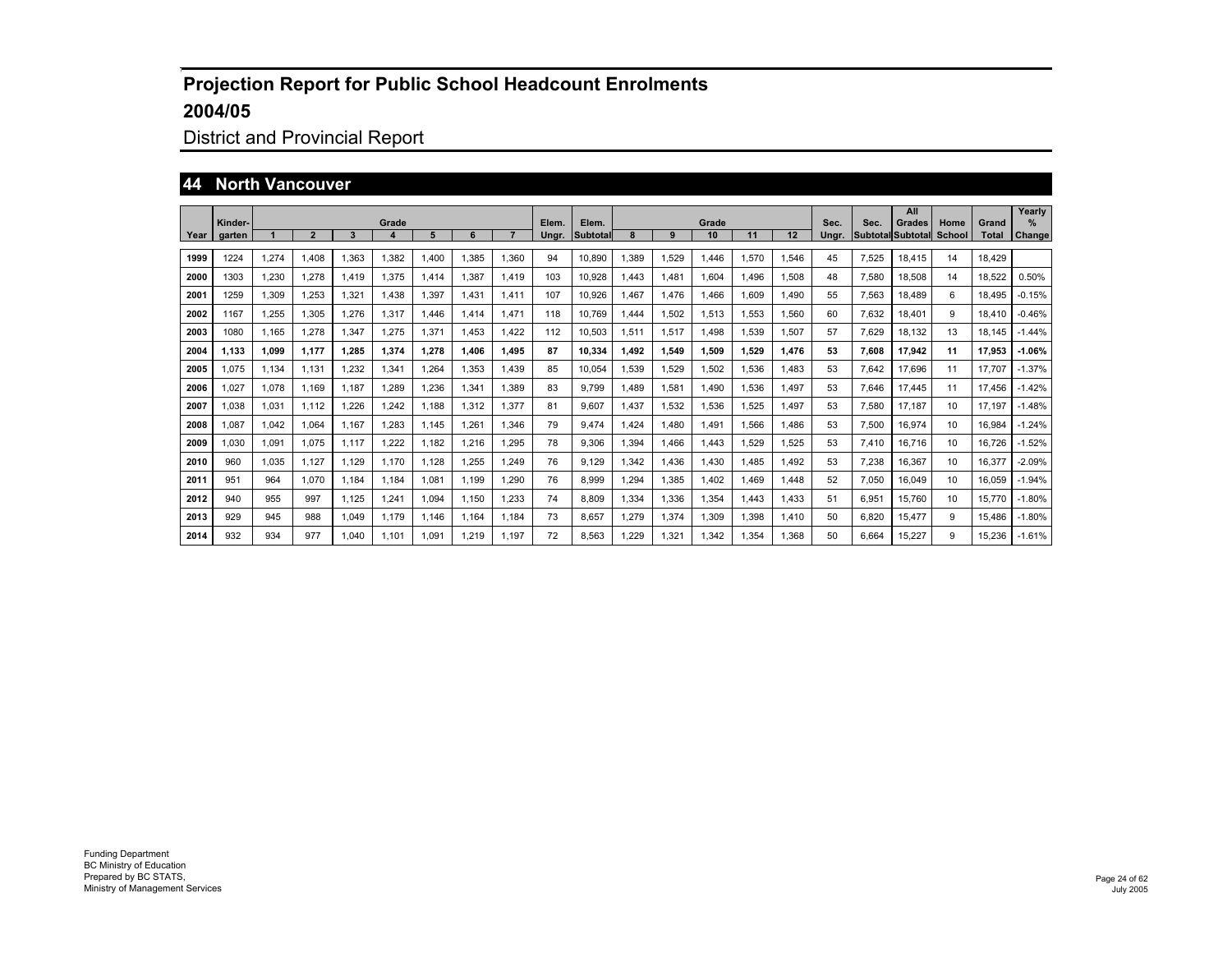## District and Provincial Report

#### **45 West Vancouver**

|        |                   |     |                |     |            |     |     |     |                |                   |     |     |             |     |     |               |       | All                                |                |                       | Yearly             |
|--------|-------------------|-----|----------------|-----|------------|-----|-----|-----|----------------|-------------------|-----|-----|-------------|-----|-----|---------------|-------|------------------------------------|----------------|-----------------------|--------------------|
| Year I | Kinder-<br>garten |     | $\overline{2}$ | 3   | Grade<br>4 | 5   | 6   |     | Elem.<br>Ungr. | Elem.<br>Subtotal |     | 9   | Grade<br>10 | 11  | 12  | Sec.<br>Unar. | Sec.  | Grades<br><b>Subtotal Subtotal</b> | Home<br>School | Grand<br><b>Total</b> | %<br><b>Change</b> |
| 1999   | 335               | 398 | 412            | 421 | 514        | 496 | 491 | 511 | 0              | 3,578             | 489 | 590 | 672         | 700 | 666 | 0             | 3,117 | 6.695                              | 6              | 6,701                 |                    |
| 2000   | 316               | 369 | 410            | 440 | 450        | 520 | 493 | 498 | 0              | 3.496             | 553 | 533 | 660         | 746 | 698 | 0             | 3.190 | 6,686                              | 5              | 6,691                 | $-0.15%$           |
| 2001   | 316               | 360 | 390            | 416 | 449        | 473 | 521 | 512 | 0              | 3.437             | 558 | 597 | 605         | 749 | 682 | 0             | 3.191 | 6,628                              | 9              | 6,637                 | $-0.81%$           |
| 2002   | 310               | 356 | 379            | 411 | 418        | 467 | 454 | 547 | 0              | 3,342             | 582 | 591 | 677         | 798 | 641 | 0             | 3,289 | 6,631                              | 6              | 6,637                 | 0.00%              |
| 2003   | 316               | 367 | 384            | 406 | 430        | 460 | 490 | 492 | 0              | 3,345             | 613 | 625 | 661         | 784 | 673 | 0             | 3,356 | 6.701                              | 6              | 6.707                 | 1.05%              |
| 2004   | 304               | 348 | 374            | 402 | 425        | 453 | 471 | 506 | 0              | 3,283             | 565 | 652 | 696         | 810 | 679 | 0             | 3,402 | 6.685                              | 5              | 6.690                 | $-0.25%$           |
| 2005   | 307               | 366 | 367            | 386 | 406        | 436 | 471 | 503 | 0              | 3,242             | 531 | 618 | 675         | 802 | 673 | 0             | 3,299 | 6,541                              | 5              | 6,546                 | $-2.15%$           |
| 2006   | 297               | 367 | 382            | 375 | 387        | 414 | 450 | 499 | 0              | 3.171             | 522 | 577 | 637         | 776 | 663 | 0             | 3.175 | 6.346                              | 5              | 6,351                 | $-2.98%$           |
| 2007   | 299               | 355 | 383            | 391 | 377        | 394 | 427 | 478 | 0              | 3.104             | 518 | 567 | 597         | 736 | 641 | 0             | 3,059 | 6.163                              | 5              | 6.168                 | $-2.88%$           |
| 2008   | 311               | 357 | 372            | 392 | 393        | 385 | 408 | 454 | 0              | 3,072             | 498 | 563 | 586         | 692 | 609 | 0             | 2,948 | 6.020                              | 5              | 6,025                 | $-2.32%$           |
| 2009   | 286               | 372 | 374            | 382 | 394        | 401 | 400 | 436 | 0              | 3,045             | 475 | 542 | 582         | 678 | 573 | 0             | 2,850 | 5.895                              | 5              | 5,900                 | $-2.07%$           |
| 2010   | 295               | 344 | 390            | 384 | 385        | 402 | 416 | 427 | 0              | 3,043             | 457 | 519 | 561         | 672 | 562 | 0             | 2,771 | 5,814                              | 5              | 5,819                 | $-1.37%$           |
| 2011   | 300               | 354 | 361            | 401 | 387        | 394 | 417 | 444 | 0              | 3,058             | 447 | 499 | 539         | 651 | 559 | 0             | 2,695 | 5,753                              | 5              | 5,758                 | $-1.05%$           |
| 2012   | 309               | 362 | 373            | 373 | 405        | 398 | 410 | 446 | 0              | 3,076             | 465 | 490 | 520         | 628 | 542 | 0             | 2,645 | 5,721                              | 5              | 5,726                 | $-0.56%$           |
| 2013   | 323               | 374 | 383            | 386 | 380        | 417 | 416 | 441 | 0              | 3,120             | 470 | 512 | 514         | 610 | 525 | 0             | 2,631 | 5,751                              | 5              | 5,756                 | 0.52%              |
| 2014   | 338               | 390 | 395            | 396 | 393        | 393 | 435 | 447 | $\Omega$       | 3.187             | 465 | 517 | 534         | 601 | 510 | 0             | 2.627 | 5.814                              | 5              | 5.819                 | 1.09%              |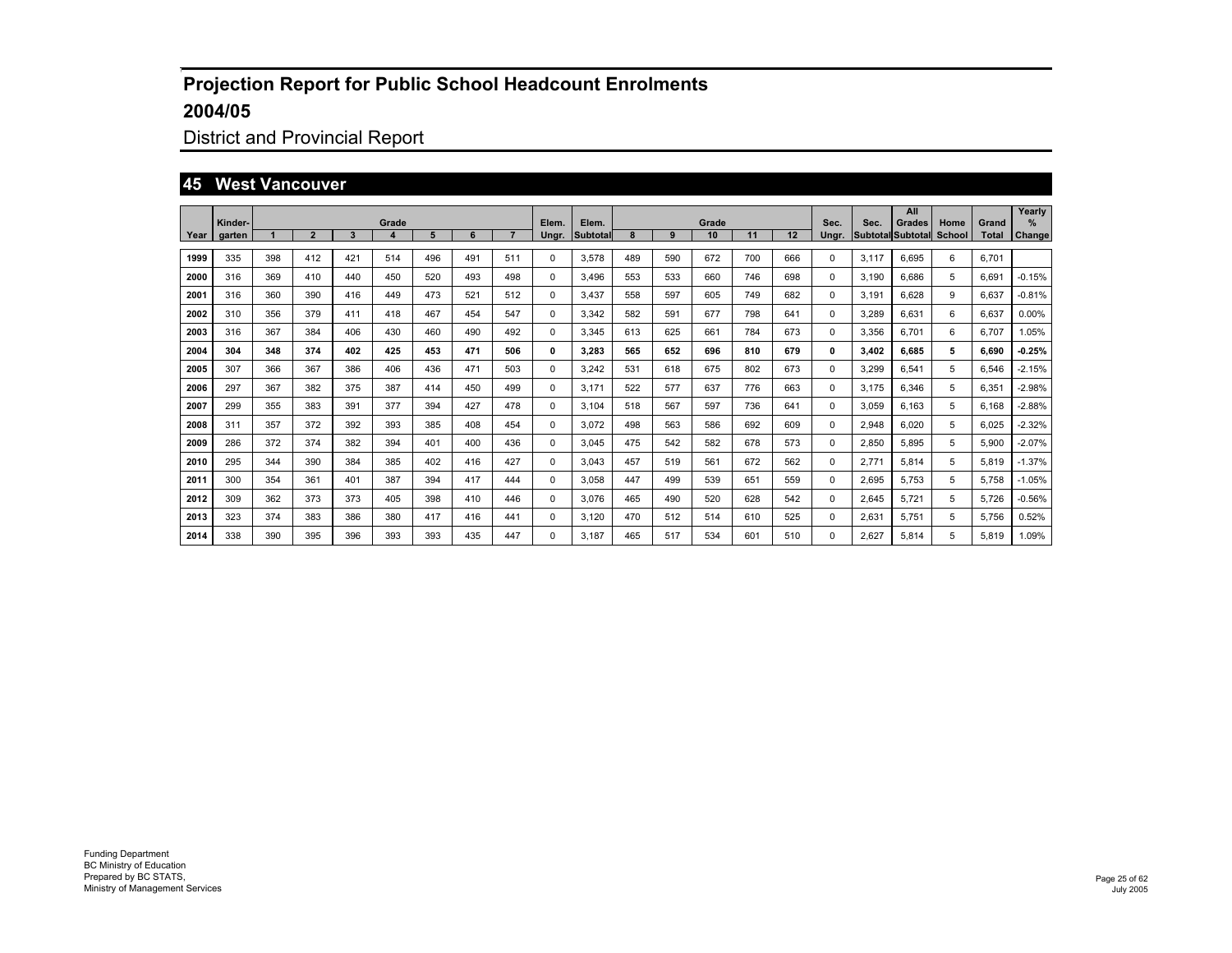## District and Provincial Report

#### **46 Sunshine Coast**

|      | Kinder- |     |                |              | Grade |     |     |     | Elem.    | Elem.    |     |     | Grade |     |     | Sec.  | Sec.  | All<br>Grades            | Home           | Grand        | Yearly<br>$\%$ |
|------|---------|-----|----------------|--------------|-------|-----|-----|-----|----------|----------|-----|-----|-------|-----|-----|-------|-------|--------------------------|----------------|--------------|----------------|
| Year | garten  |     | $\overline{2}$ | $\mathbf{3}$ |       | 5   | 6   |     | Ungr.    | Subtotal | 8   | 9   | 10    | 11  | 12  | Ungr. |       | <b>Subtotal Subtotal</b> | School         | <b>Total</b> | <b>Change</b>  |
| 1999 | 270     | 306 | 322            | 325          | 359   | 349 | 323 | 346 | 0        | 2,600    | 330 | 393 | 374   | 475 | 298 | 58    | 1,928 | 4.528                    | $\overline{4}$ | 4.532        |                |
| 2000 | 264     | 274 | 309            | 304          | 327   | 355 | 350 | 331 | 6        | 2,520    | 345 | 337 | 393   | 450 | 296 | 115   | 1,936 | 4,456                    | 0              | 4,456        | $-1.68%$       |
| 2001 | 285     | 264 | 272            | 313          | 321   | 326 | 366 | 350 | 0        | 2.497    | 339 | 368 | 363   | 435 | 311 | 103   | 1,919 | 4.416                    | $\overline{2}$ | 4.418        | $-0.85%$       |
| 2002 | 236     | 289 | 267            | 286          | 304   | 343 | 334 | 377 | $\Omega$ | 2.436    | 354 | 357 | 381   | 398 | 343 | 141   | 1.974 | 4.410                    | 8              | 4.418        | $0.00\%$       |
| 2003 | 215     | 242 | 297            | 272          | 279   | 311 | 331 | 345 | 0        | 2,292    | 390 | 358 | 381   | 404 | 309 | 115   | 1,957 | 4.249                    | 6              | 4,255        | $-3.69%$       |
| 2004 | 191     | 234 | 246            | 292          | 265   | 271 | 308 | 333 | 0        | 2,140    | 352 | 391 | 383   | 395 | 327 | 111   | 1,959 | 4.099                    | $\overline{2}$ | 4.101        | $-3.62%$       |
| 2005 | 189     | 223 | 230            | 269          | 260   | 275 | 275 | 310 | 0        | 2,031    | 360 | 386 | 382   | 393 | 334 | 111   | 1,966 | 3.997                    | $\overline{2}$ | 3,999        | $-2.49%$       |
| 2006 | 169     | 221 | 220            | 252          | 240   | 269 | 279 | 278 | 0        | 1.928    | 337 | 395 | 378   | 393 | 333 | 112   | 1,948 | 3.876                    | $\overline{2}$ | 3.878        | $-3.03%$       |
| 2007 | 174     | 200 | 219            | 241          | 225   | 249 | 274 | 281 | 0        | 1.863    | 302 | 371 | 387   | 390 | 333 | 111   | 1.894 | 3.757                    | $\overline{2}$ | 3.759        | $-3.07%$       |
| 2008 | 170     | 204 | 198            | 242          | 216   | 234 | 253 | 276 | 0        | 1.793    | 306 | 334 | 365   | 398 | 331 | 110   | 1,844 | 3.637                    | $\overline{2}$ | 3,639        | $-3.19%$       |
| 2009 | 173     | 201 | 203            | 220          | 217   | 225 | 239 | 256 | 0        | 1.734    | 301 | 337 | 331   | 378 | 337 | 108   | 1,792 | 3,526                    | $\overline{2}$ | 3,528        | $-3.05%$       |
| 2010 | 199     | 204 | 199            | 225          | 198   | 226 | 230 | 242 | 0        | 1.723    | 280 | 332 | 333   | 347 | 321 | 106   | 1.719 | 3.442                    | $\overline{2}$ | 3.444        | $-2.38%$       |
| 2011 | 207     | 234 | 203            | 221          | 202   | 207 | 230 | 233 | 0        | 1.737    | 264 | 309 | 327   | 346 | 294 | 103   | 1.643 | 3.380                    | $\overline{2}$ | 3.382        | $-1.80%$       |
| 2012 | 217     | 242 | 231            | 224          | 198   | 210 | 211 | 233 | $\Omega$ | 1.766    | 254 | 291 | 305   | 339 | 293 | 100   | 1,582 | 3.348                    | $\overline{2}$ | 3.350        | $-0.95%$       |
| 2013 | 233     | 254 | 239            | 254          | 201   | 207 | 215 | 214 | 0        | 1,817    | 254 | 281 | 289   | 320 | 288 | 97    | 1,529 | 3,346                    | $\overline{2}$ | 3,348        | $-0.06%$       |
| 2014 | 245     | 272 | 250            | 262          | 226   | 209 | 211 | 217 | $\Omega$ | 1.892    | 234 | 280 | 278   | 303 | 272 | 94    | 1.461 | 3.353                    | $\overline{2}$ | 3.355        | 0.21%          |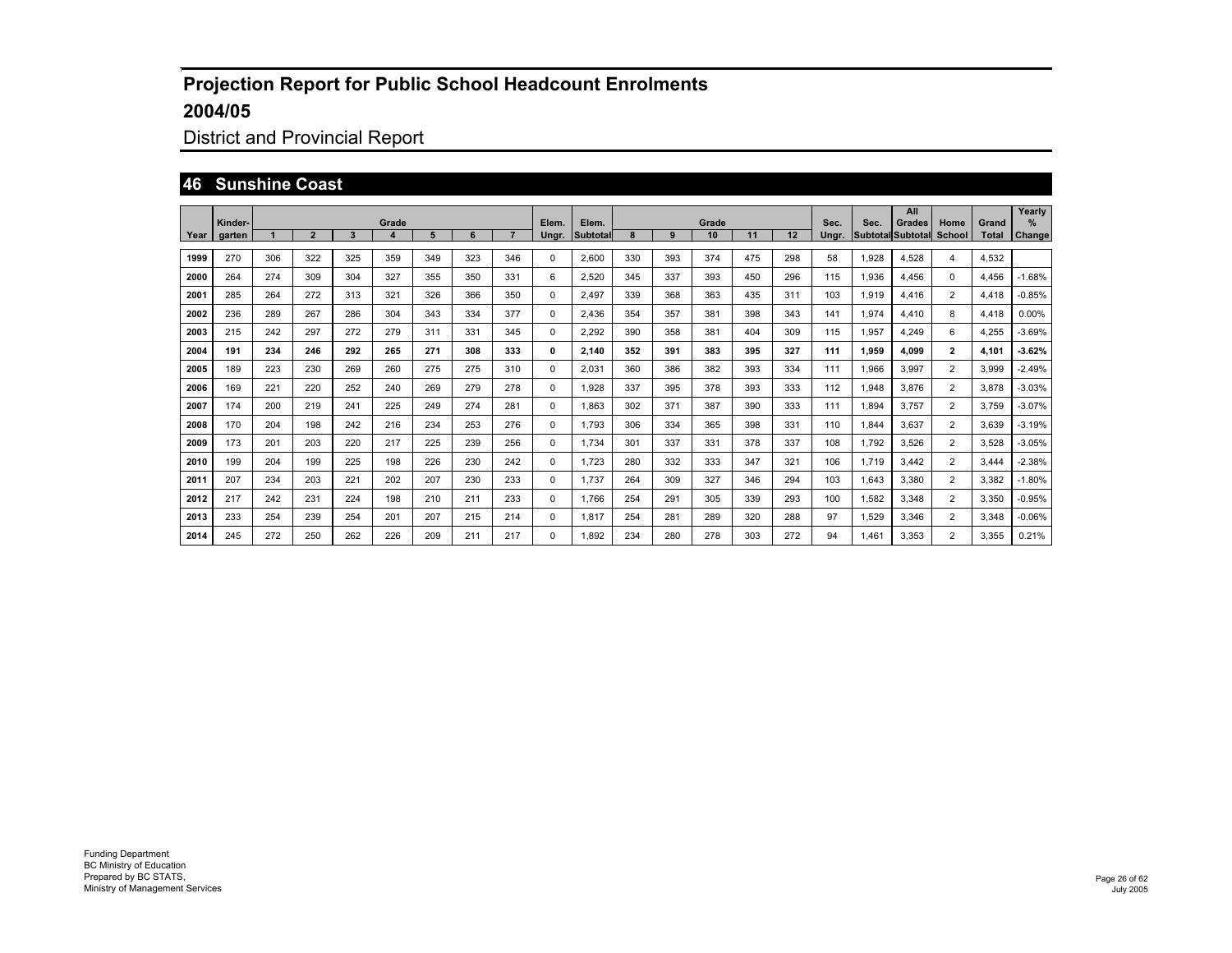## District and Provincial Report

#### **47 Powell River**

|      |                   |     |                |     |            |     |     |     |                |                   |     |     |             |     |     |               |       | All                                |                |                       | Yearly      |
|------|-------------------|-----|----------------|-----|------------|-----|-----|-----|----------------|-------------------|-----|-----|-------------|-----|-----|---------------|-------|------------------------------------|----------------|-----------------------|-------------|
| Year | Kinder-<br>garten |     | $\overline{2}$ | 3   | Grade<br>4 | 5   | 6   | 7   | Elem.<br>Ungr. | Elem.<br>Subtotal |     | 9   | Grade<br>10 | 11  | 12  | Sec.<br>Ungr. | Sec.  | Grades<br><b>Subtotal Subtotal</b> | Home<br>School | Grand<br><b>Total</b> | ℅<br>Change |
|      |                   |     |                |     |            |     |     |     |                |                   |     |     |             |     |     |               |       |                                    |                |                       |             |
| 1999 | 203               | 211 | 193            | 215 | 251        | 215 | 255 | 241 | 0              | 1.784             | 260 | 326 | 364         | 289 | 277 | 0             | 1,516 | 3.300                              | 0              | 3.300                 |             |
| 2000 | 175               | 197 | 204            | 196 | 206        | 251 | 213 | 244 | 0              | 1.686             | 245 | 320 | 321         | 335 | 278 | 0             | 1.499 | 3,185                              |                | 3.186                 | $-3.45%$    |
| 2001 | 159               | 171 | 206            | 200 | 194        | 205 | 243 | 221 | 0              | 1.599             | 240 | 309 | 307         | 294 | 318 | 0             | 1.468 | 3.067                              | 0              | 3.067                 | $-3.74%$    |
| 2002 | 150               | 156 | 183            | 216 | 201        | 198 | 209 | 252 | 0              | 1.565             | 216 | 288 | 301         | 287 | 281 | 0             | 1,373 | 2,938                              | 1              | 2,939                 | $-4.17%$    |
| 2003 | 150               | 155 | 158            | 187 | 223        | 190 | 217 | 211 | $\Omega$       | 1.491             | 263 | 255 | 260         | 282 | 266 | 0             | 1.326 | 2.817                              | $\Omega$       | 2.817                 | $-4.15%$    |
| 2004 | 127               | 148 | 163            | 160 | 185        | 223 | 194 | 201 | 0              | 1.401             | 213 | 255 | 262         | 269 | 296 | 0             | 1.295 | 2,696                              | $\mathbf{0}$   | 2.696                 | $-4.30%$    |
| 2005 | 120               | 139 | 154            | 149 | 164        | 225 | 206 | 190 | 0              | 1,347             | 206 | 259 | 252         | 270 | 286 | 0             | 1,273 | 2,620                              | 0              | 2,620                 | $-2.82%$    |
| 2006 | 125               | 132 | 145            | 141 | 153        | 201 | 209 | 202 | 0              | 1.308             | 195 | 250 | 255         | 261 | 287 | 0             | 1,248 | 2,556                              | 0              | 2,556                 | $-2.44%$    |
| 2007 | 117               | 138 | 138            | 133 | 145        | 187 | 186 | 204 | 0              | 1.248             | 206 | 237 | 247         | 262 | 277 | 0             | 1,229 | 2,477                              | 0              | 2,477                 | $-3.09%$    |
| 2008 | 112               | 130 | 144            | 126 | 136        | 177 | 173 | 183 | 0              | 1.181             | 209 | 251 | 234         | 254 | 278 | 0             | 1,226 | 2.407                              | 0              | 2.407                 | $-2.83%$    |
| 2009 | 115               | 124 | 137            | 132 | 129        | 167 | 164 | 170 | 0              | 1.138             | 187 | 254 | 247         | 242 | 269 | 0             | 1.199 | 2.337                              | 0              | 2,337                 | $-2.91%$    |
| 2010 | 122               | 128 | 130            | 126 | 136        | 159 | 155 | 161 | 0              | 1.117             | 174 | 228 | 249         | 252 | 256 | 0             | 1.159 | 2.276                              | 0              | 2,276                 | $-2.61%$    |
| 2011 | 122               | 135 | 135            | 120 | 129        | 166 | 147 | 152 | 0              | 1.106             | 165 | 212 | 226         | 256 | 267 | 0             | 1.126 | 2.232                              | 0              | 2.232                 | $-1.93%$    |
| 2012 | 123               | 135 | 142            | 124 | 123        | 158 | 154 | 144 | $\Omega$       | 1.103             | 156 | 201 | 209         | 234 | 271 | 0             | 1,071 | 2.174                              | $\Omega$       | 2.174                 | $-2.60%$    |
| 2013 | 127               | 136 | 142            | 130 | 127        | 151 | 147 | 151 | $\Omega$       | 1.111             | 148 | 190 | 198         | 217 | 248 | 0             | 1,001 | 2,112                              | 0              | 2,112                 | $-2.85%$    |
| 2014 | 129               | 140 | 142            | 129 | 133        | 156 | 140 | 144 | $\Omega$       | 1.113             | 154 | 179 | 187         | 206 | 230 | 0             | 956   | 2.069                              | $\Omega$       | 2.069                 | $-2.04%$    |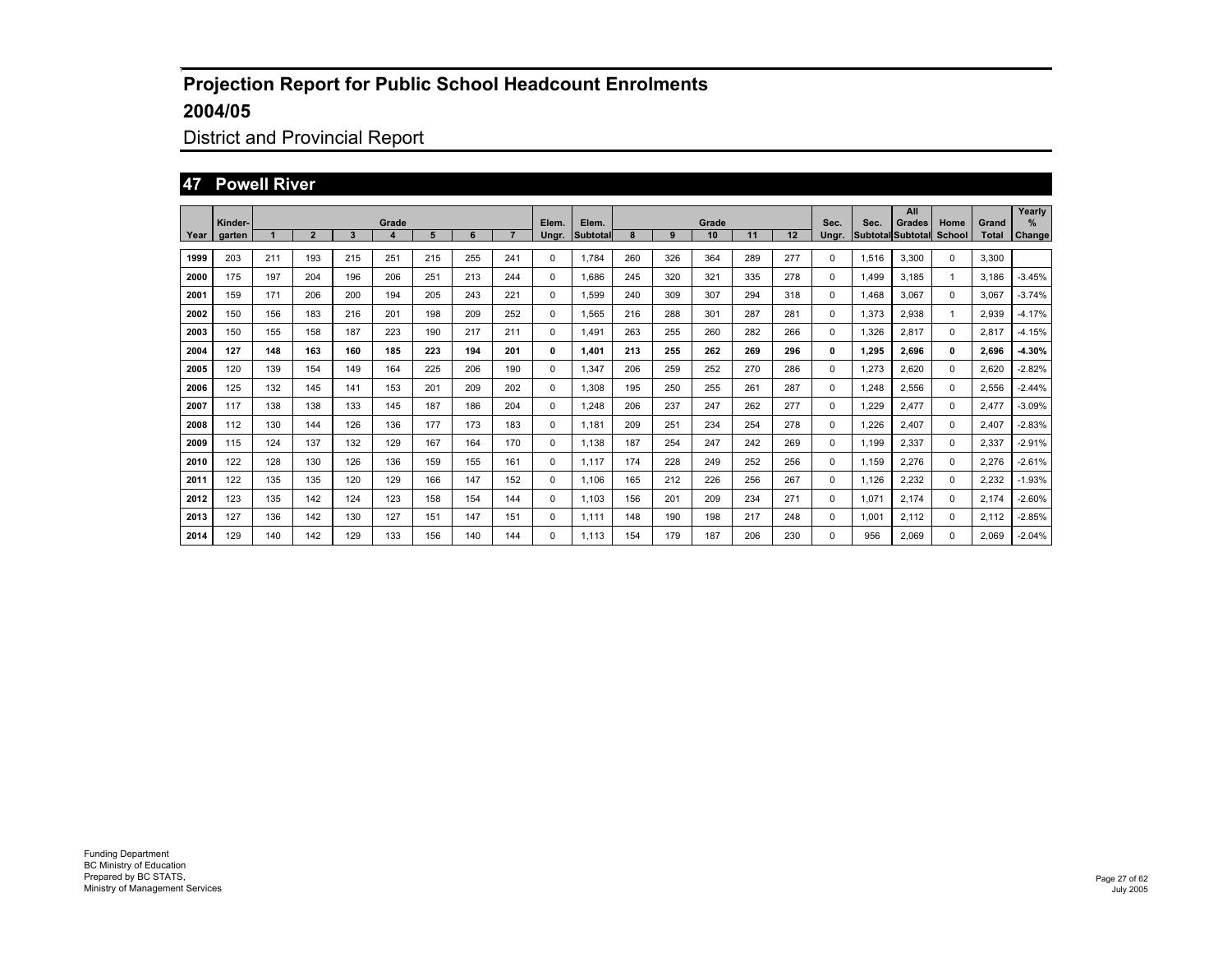# District and Provincial Report

#### **48 Howe Sound**

|      |                   |     |                |     |            |     |     |     |                |                   |     |     |             |     |     |               |       | All                         |                |                       | Yearly             |
|------|-------------------|-----|----------------|-----|------------|-----|-----|-----|----------------|-------------------|-----|-----|-------------|-----|-----|---------------|-------|-----------------------------|----------------|-----------------------|--------------------|
| Year | Kinder-<br>garten |     | $\overline{2}$ | 3   | Grade<br>4 | 5   | 6   |     | Elem.<br>Ungr. | Elem.<br>Subtotal |     | 9   | Grade<br>10 | 11  | 12  | Sec.<br>Ungr. | Sec.  | Grades<br>Subtotal Subtotal | Home<br>School | Grand<br><b>Total</b> | %<br><b>Change</b> |
| 1999 | 373               | 353 | 420            | 370 | 383        | 378 | 345 | 355 | 0              | 2,977             | 330 | 352 | 323         | 357 | 318 | 103           | 1,783 | 4,760                       | 0              | 4,760                 |                    |
| 2000 | 316               | 390 | 354            | 413 | 373        | 380 | 371 | 354 | 0              | 2,951             | 348 | 336 | 346         | 322 | 336 | 115           | 1,803 | 4,754                       | 4              | 4,758                 | $-0.04%$           |
| 2001 | 326               | 314 | 382            | 350 | 421        | 363 | 375 | 374 | 0              | 2,905             | 342 | 334 | 323         | 347 | 309 | 123           | 1.778 | 4,683                       | -1             | 4.684                 | $-1.56%$           |
| 2002 | 289               | 329 | 328            | 376 | 362        | 419 | 378 | 385 | 0              | 2,866             | 377 | 337 | 342         | 328 | 333 | 101           | 1,818 | 4.684                       | 1              | 4,685                 | 0.02%              |
| 2003 | 299               | 308 | 326            | 313 | 362        | 364 | 403 | 373 | 0              | 2.748             | 359 | 373 | 321         | 335 | 328 | 72            | 1,788 | 4,536                       | -1             | 4,537                 | $-3.16%$           |
| 2004 | 305               | 305 | 293            | 343 | 330        | 381 | 371 | 389 | 7              | 2,724             | 367 | 351 | 372         | 333 | 308 | 86            | 1,817 | 4,541                       | 6              | 4,547                 | 0.22%              |
| 2005 | 284               | 321 | 314            | 336 | 306        | 386 | 390 | 374 | $\overline{7}$ | 2,718             | 349 | 362 | 397         | 350 | 314 | 89            | 1,861 | 4,579                       | 6              | 4,585                 | 0.84%              |
| 2006 | 283               | 298 | 330            | 360 | 299        | 358 | 395 | 392 | $\overline{7}$ | 2,722             | 336 | 347 | 411         | 375 | 334 | 93            | 1,896 | 4,618                       | 6              | 4,624                 | 0.85%              |
| 2007 | 273               | 297 | 306            | 379 | 320        | 349 | 365 | 397 | $\overline{7}$ | 2,693             | 352 | 333 | 395         | 389 | 357 | 95            | 1,921 | 4,614                       | 6              | 4,620                 | $-0.09%$           |
| 2008 | 266               | 286 | 306            | 351 | 337        | 374 | 356 | 367 | $\overline{7}$ | 2,650             | 356 | 348 | 382         | 379 | 371 | 97            | 1,933 | 4,583                       | 6              | 4,589                 | $-0.67%$           |
| 2009 | 282               | 279 | 295            | 351 | 312        | 394 | 381 | 357 | $\overline{7}$ | 2,658             | 330 | 353 | 398         | 368 | 363 | 98            | 1,910 | 4,568                       | 6              | 4,574                 | $-0.33%$           |
| 2010 | 272               | 296 | 287            | 338 | 312        | 365 | 401 | 382 | $\overline{7}$ | 2,660             | 321 | 328 | 404         | 382 | 354 | 99            | 1,888 | 4,548                       | 6              | 4,554                 | $-0.44%$           |
| 2011 | 273               | 285 | 305            | 330 | 301        | 364 | 371 | 402 | $\overline{7}$ | 2,638             | 342 | 319 | 378         | 388 | 367 | 99            | 1,893 | 4,531                       | 6              | 4,537                 | $-0.37%$           |
| 2012 | 276               | 286 | 294            | 349 | 293        | 349 | 370 | 372 | $\overline{7}$ | 2,596             | 360 | 339 | 369         | 369 | 375 | 100           | 1,912 | 4,508                       | 6              | 4,514                 | $-0.51%$           |
| 2013 | 284               | 290 | 294            | 337 | 311        | 341 | 355 | 370 | $\overline{7}$ | 2,589             | 334 | 356 | 390         | 361 | 358 | 101           | 1,900 | 4,489                       | 6              | 4,495                 | $-0.42%$           |
| 2014 | 292               | 297 | 298            | 337 | 299        | 362 | 347 | 355 | $\overline{7}$ | 2,594             | 332 | 332 | 408         | 377 | 350 | 101           | 1,900 | 4.494                       | 6              | 4,500                 | 0.11%              |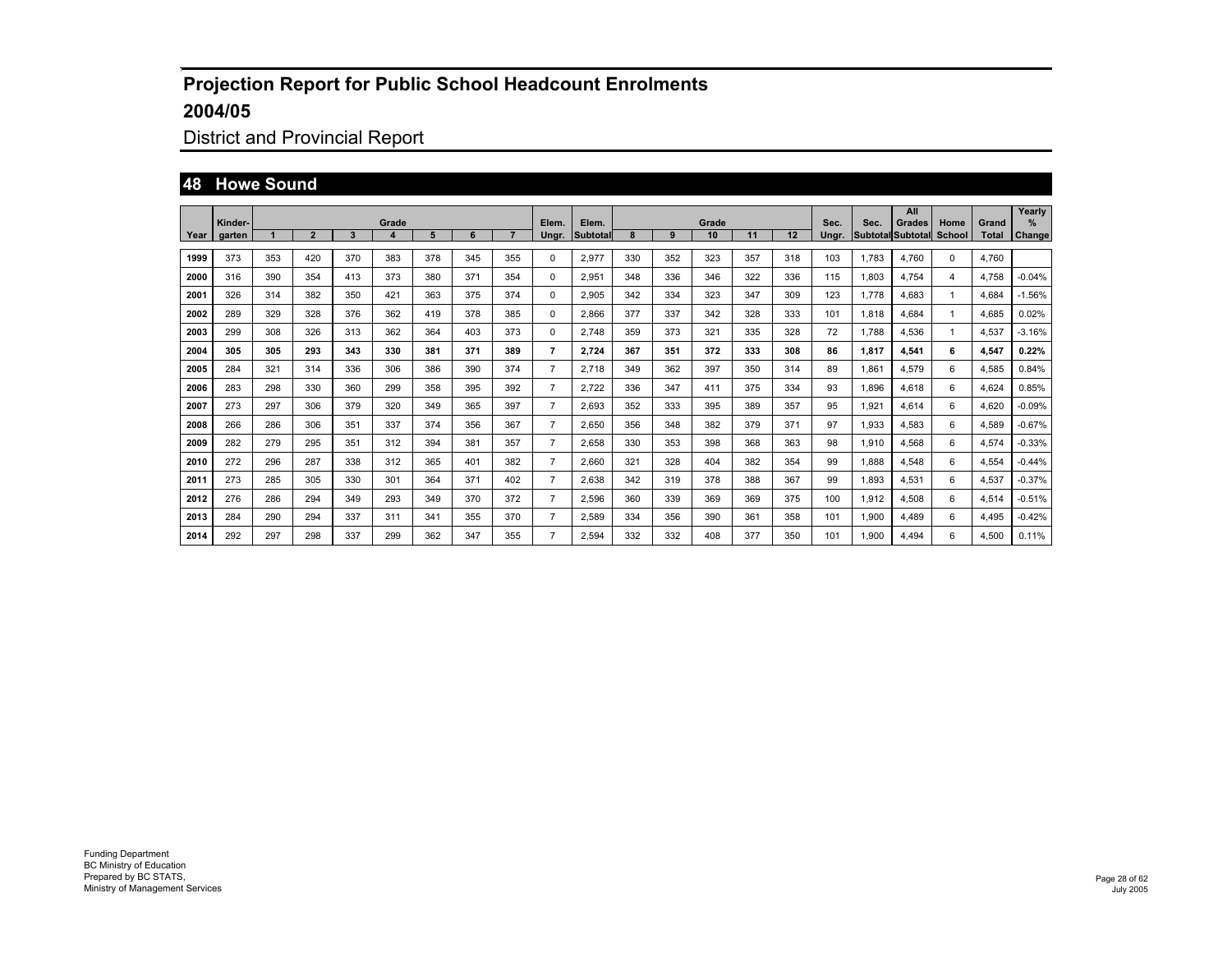## District and Provincial Report

#### **49 Central Coast**

|        | Kinder- |    |                |    | Grade |    |    |                | Elem.    | Elem.    |    |    | Grade |    |    | Sec.  | Sec. | All<br>Grades            | Home           | Grand        | Yearly<br>%   |
|--------|---------|----|----------------|----|-------|----|----|----------------|----------|----------|----|----|-------|----|----|-------|------|--------------------------|----------------|--------------|---------------|
| Year I | aarten  |    | $\overline{2}$ | 3  | 4     | 5  | 6  | $\overline{7}$ | Unar.    | Subtotal | 8  | 9  | 10    | 11 | 12 | Unar. |      | Subtotal Subtotal School |                | <b>Total</b> | <b>Change</b> |
| 1999   | 28      | 29 | 26             | 32 | 28    | 38 | 24 | 47             | 0        | 252      | 26 | 31 | 31    | 27 | 24 | 15    | 154  | 406                      | $\overline{2}$ | 408          |               |
| 2000   | 28      | 27 | 35             | 29 | 23    | 34 | 33 | 27             | 5        | 241      | 39 | 24 | 28    | 25 | 22 | 13    | 151  | 392                      | 0              | 392          | $-3.92%$      |
| 2001   | 19      | 36 | 24             | 33 | 28    | 25 | 30 | 27             | 0        | 222      | 26 | 40 | 21    | 20 | 23 | 18    | 148  | 370                      | 0              | 370          | $-5.61%$      |
| 2002   | 26      | 25 | 27             | 16 | 31    | 29 | 28 | 26             | 0        | 208      | 28 | 22 | 29    | 24 | 19 | 20    | 142  | 350                      | 0              | 350          | $-5.41%$      |
| 2003   | 18      | 26 | 21             | 19 | 12    | 29 | 25 | 26             | 0        | 176      | 28 | 23 | 22    | 34 | 29 | 14    | 150  | 326                      | 0              | 326          | $-6.86%$      |
| 2004   | 22      | 18 | 23             | 16 | 20    | 15 | 21 | 27             | 0        | 162      | 17 | 26 | 17    | 20 | 21 | 52    | 153  | 315                      | $\mathbf{0}$   | 315          | 3.37%         |
| 2005   | 20      | 19 | 23             | 16 | 19    | 18 | 17 | 25             | 0        | 157      | 20 | 22 | 15    | 25 | 23 | 53    | 158  | 315                      | 0              | 315          | $0.00\%$      |
| 2006   | 17      | 18 | 24             | 16 | 18    | 17 | 20 | 20             | $\Omega$ | 150      | 18 | 26 | 13    | 23 | 29 | 55    | 164  | 314                      | $\Omega$       | 314          | $-0.32%$      |
| 2007   | 19      | 15 | 22             | 17 | 18    | 17 | 19 | 24             | $\Omega$ | 151      | 15 | 24 | 15    | 20 | 27 | 56    | 157  | 308                      | $\Omega$       | 308          | $-1.91%$      |
| 2008   | 22      | 16 | 19             | 15 | 19    | 17 | 19 | 23             | $\Omega$ | 150      | 18 | 20 | 14    | 23 | 23 | 55    | 153  | 303                      | 0              | 303          | $-1.62%$      |
| 2009   | 24      | 19 | 21             | 13 | 18    | 18 | 19 | 22             | $\Omega$ | 154      | 17 | 23 | 12    | 21 | 26 | 54    | 153  | 307                      | $\Omega$       | 307          | 1.32%         |
| 2010   | 21      | 20 | 25             | 14 | 15    | 16 | 20 | 22             | $\Omega$ | 153      | 17 | 22 | 14    | 18 | 25 | 54    | 150  | 303                      | 0              | 303          | $-1.30%$      |
| 2011   | 21      | 18 | 26             | 17 | 17    | 14 | 19 | 23             | 0        | 155      | 17 | 22 | 13    | 21 | 21 | 54    | 148  | 303                      | 0              | 303          | $0.00\%$      |
| 2012   | 21      | 18 | 23             | 18 | 20    | 15 | 16 | 22             | 0        | 153      | 17 | 22 | 13    | 20 | 24 | 53    | 149  | 302                      | 0              | 302          | $-0.33%$      |
| 2013   | 21      | 18 | 22             | 16 | 21    | 18 | 17 | 19             | 0        | 152      | 16 | 23 | 13    | 20 | 23 | 54    | 149  | 301                      | 0              | 301          | $-0.33%$      |
| 2014   | 21      | 18 | 23             | 16 | 18    | 19 | 20 | 20             | 0        | 155      | 14 | 22 | 14    | 20 | 23 | 54    | 147  | 302                      | 0              | 302          | 0.33%         |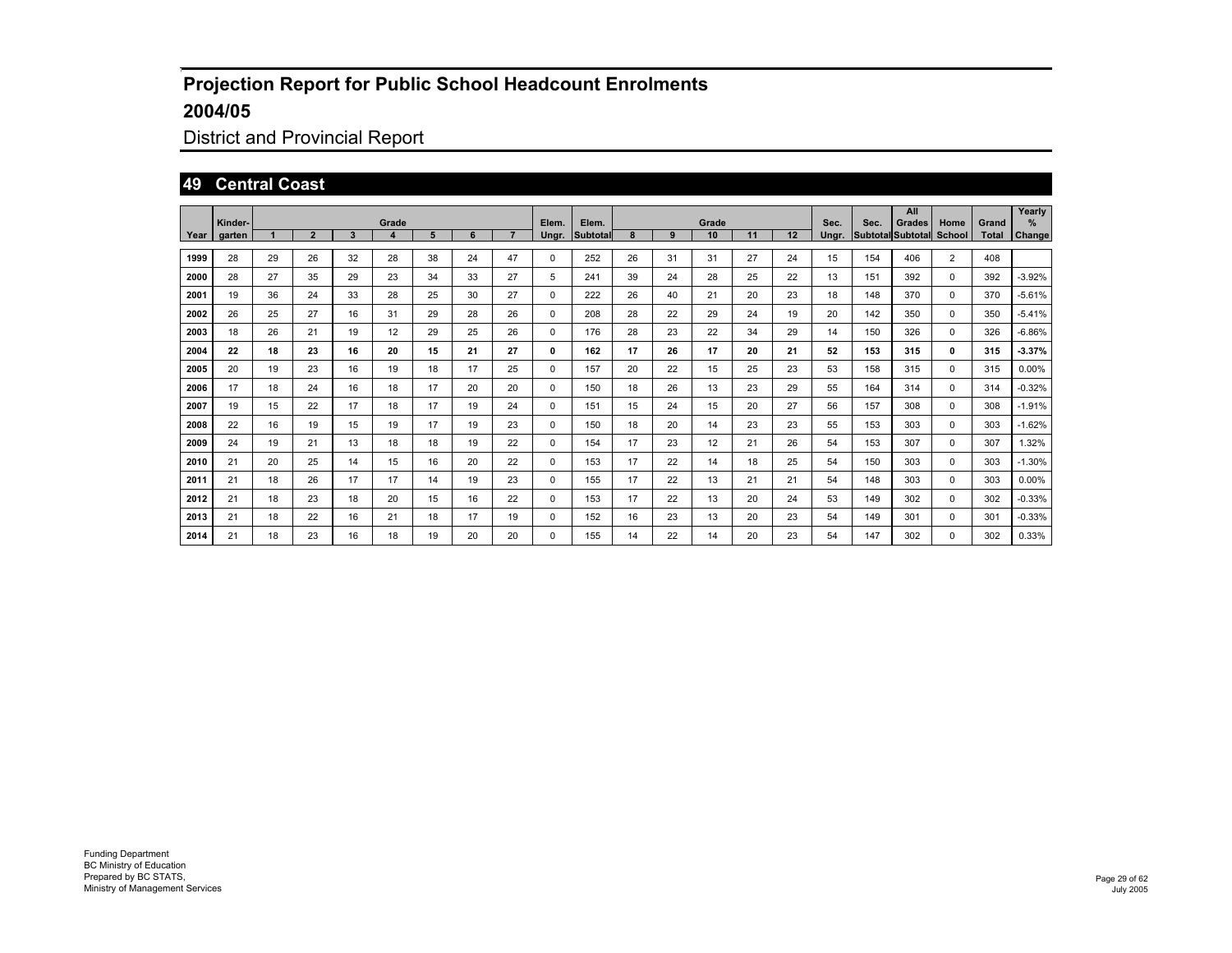## District and Provincial Report

#### **50 Haida Qwaii/Queen Charlotte**

|      | Kinder- |    |                |    | Grade                   |    |    |    | Elem. | Elem.           |     |    | Grade |     |    | Sec.  | Sec.              | All<br><b>Grades</b> | Home           | Grand | Yearly<br>% |
|------|---------|----|----------------|----|-------------------------|----|----|----|-------|-----------------|-----|----|-------|-----|----|-------|-------------------|----------------------|----------------|-------|-------------|
| Year | garten  |    | $\overline{2}$ | 3  | $\overline{\mathbf{4}}$ | 5  | 6  | 7  | Ungr. | <b>Subtotal</b> | 8   | 9  | 10    | 11  | 12 | Ungr. | Subtotal Subtotal |                      | School         | Total | Change      |
| 1999 | 69      | 69 | 70             | 78 | 53                      | 77 | 86 | 81 | 0     | 583             | 68  | 85 | 68    | 137 | 71 | 95    | 524               | 1.107                | 3              | 1.110 |             |
| 2000 | 58      | 60 | 67             | 65 | 81                      | 53 | 82 | 87 | 0     | 553             | 90  | 58 | 95    | 97  | 76 | 82    | 498               | 1,051                | $\overline{2}$ | 1,053 | $-5.14%$    |
| 2001 | 70      | 56 | 62             | 64 | 74                      | 73 | 54 | 74 | 0     | 527             | 85  | 81 | 59    | 79  | 56 | 105   | 465               | 992                  | 6              | 998   | $-5.22%$    |
| 2002 | 53      | 71 | 53             | 66 | 66                      | 75 | 74 | 55 | 0     | 513             | 86  | 79 | 79    | 63  | 66 | 120   | 493               | 1.006                | $\overline{2}$ | 1.008 | 1.00%       |
| 2003 | 58      | 47 | 70             | 45 | 56                      | 63 | 76 | 79 | 0     | 494             | 74  | 84 | 77    | 66  | 58 | 94    | 453               | 947                  | 4              | 951   | $-5.65%$    |
| 2004 | 46      | 53 | 39             | 59 | 47                      | 65 | 61 | 70 | 0     | 440             | 89  | 73 | 81    | 63  | 62 | 40    | 408               | 848                  | 1              | 849   | -10.73%     |
| 2005 | 46      | 52 | 39             | 63 | 38                      | 64 | 63 | 57 | 0     | 422             | 101 | 82 | 74    | 61  | 55 | 40    | 413               | 835                  | 1              | 836   | $-1.53%$    |
| 2006 | 44      | 53 | 39             | 64 | 42                      | 53 | 64 | 61 | 0     | 420             | 85  | 95 | 84    | 57  | 54 | 40    | 415               | 835                  |                | 836   | 0.00%       |
| 2007 | 38      | 52 | 40             | 66 | 43                      | 59 | 54 | 62 | 0     | 414             | 91  | 81 | 97    | 64  | 50 | 41    | 424               | 838                  |                | 839   | 0.36%       |
| 2008 | 40      | 45 | 39             | 67 | 44                      | 60 | 60 | 53 | 0     | 408             | 94  | 87 | 85    | 74  | 56 | 42    | 438               | 846                  |                | 847   | 0.95%       |
| 2009 | 49      | 47 | 33             | 65 | 45                      | 63 | 61 | 58 | 0     | 421             | 79  | 89 | 90    | 66  | 65 | 43    | 432               | 853                  | -1             | 854   | 0.83%       |
| 2010 | 48      | 58 | 35             | 56 | 44                      | 64 | 63 | 60 | 0     | 428             | 88  | 76 | 93    | 70  | 59 | 44    | 430               | 858                  |                | 859   | 0.59%       |
| 2011 | 47      | 56 | 43             | 59 | 38                      | 62 | 65 | 62 | 0     | 432             | 90  | 84 | 80    | 72  | 61 | 44    | 431               | 863                  |                | 864   | 0.58%       |
| 2012 | 46      | 55 | 42             | 72 | 39                      | 53 | 63 | 63 | 0     | 433             | 93  | 86 | 87    | 63  | 63 | 44    | 436               | 869                  |                | 870   | 0.69%       |
| 2013 | 44      | 54 | 41             | 71 | 48                      | 56 | 54 | 61 | 0     | 429             | 94  | 88 | 89    | 68  | 56 | 45    | 440               | 869                  |                | 870   | 0.00%       |
| 2014 | 43      | 51 | 40             | 69 | 47                      | 69 | 56 | 53 | 0     | 428             | 92  | 90 | 92    | 69  | 59 | 45    | 447               | 875                  |                | 876   | 0.69%       |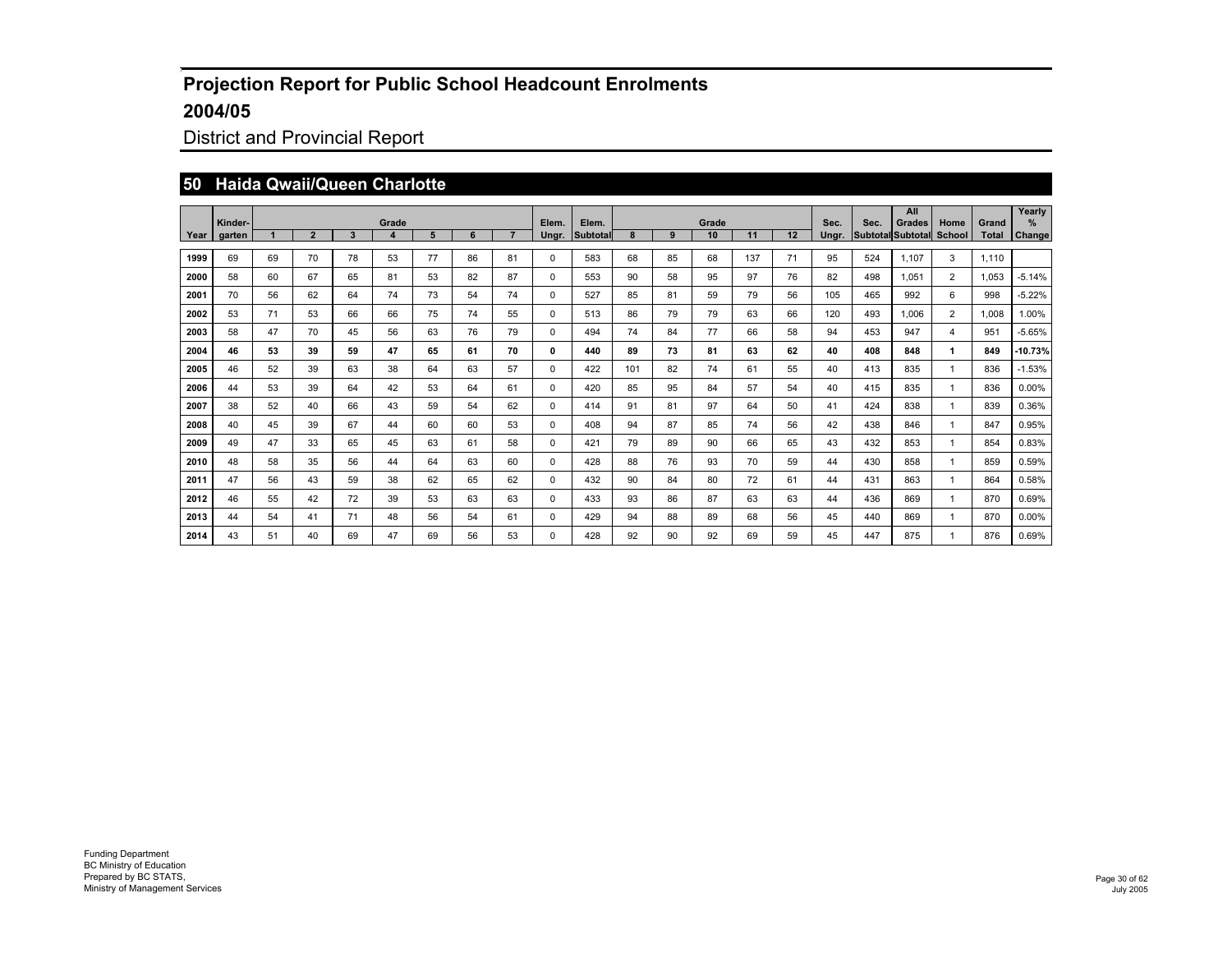## District and Provincial Report

## **51 Boundary**

|      |                   |     |                |     |            |     |     |     |                |                   |     |     |             |     |     |               |       | All                                |                |                       | Yearly                |
|------|-------------------|-----|----------------|-----|------------|-----|-----|-----|----------------|-------------------|-----|-----|-------------|-----|-----|---------------|-------|------------------------------------|----------------|-----------------------|-----------------------|
| Year | Kinder-<br>garten |     | $\overline{2}$ | 3   | Grade<br>4 | 5   | 6   | 7   | Elem.<br>Ungr. | Elem.<br>Subtotal | 8   | 9   | Grade<br>10 | 11  | 12  | Sec.<br>Ungr. | Sec.  | Grades<br><b>Subtotal Subtotal</b> | Home<br>School | Grand<br><b>Total</b> | $\%$<br><b>Change</b> |
|      |                   |     |                |     |            |     |     |     |                |                   |     |     |             |     |     |               |       |                                    |                |                       |                       |
| 1999 | 128               | 147 | 146            | 165 | 177        | 164 | 156 | 159 | 1              | 1.243             | 169 | 170 | 205         | 195 | 172 | 91            | 1,002 | 2.245                              | $\mathbf 0$    | 2,245                 |                       |
| 2000 | 132               | 121 | 155            | 158 | 178        | 180 | 173 | 153 | $\mathbf{1}$   | 1.251             | 160 | 183 | 177         | 197 | 166 | 93            | 976   | 2,227                              | 0              | 2,227                 | $-0.80%$              |
| 2001 | 108               | 130 | 122            | 151 | 151        | 175 | 175 | 175 | $\mathbf{1}$   | 1.188             | 156 | 158 | 174         | 182 | 176 | 90            | 936   | 2,124                              | $\overline{4}$ | 2.128                 | $-4.45%$              |
| 2002 | 97                | 113 | 117            | 116 | 135        | 143 | 161 | 165 | $\overline{2}$ | 1.049             | 165 | 161 | 166         | 160 | 164 | 65            | 881   | 1.930                              | $\overline{4}$ | 1.934                 | $-9.12%$              |
| 2003 | 108               | 103 | 120            | 129 | 128        | 145 | 149 | 166 | $\mathbf{1}$   | 1.049             | 170 | 177 | 169         | 159 | 152 | 47            | 874   | 1.923                              | $\Omega$       | 1.923                 | $-0.57%$              |
| 2004 | 108               | 106 | 107            | 123 | 121        | 139 | 149 | 148 | 0              | 1.001             | 174 | 184 | 182         | 162 | 151 | 42            | 895   | 1.896                              | $\mathbf{0}$   | 1.896                 | $-1.40%$              |
| 2005 | 104               | 103 | 101            | 123 | 117        | 114 | 143 | 145 | 0              | 950               | 160 | 174 | 181         | 172 | 145 | 41            | 873   | 1.823                              | 0              | 1.823                 | $-3.85%$              |
| 2006 | 106               | 100 | 99             | 118 | 119        | 112 | 118 | 140 | 0              | 912               | 157 | 160 | 172         | 171 | 155 | 40            | 855   | 1.767                              | 0              | 1.767                 | $-3.07%$              |
| 2007 | 106               | 103 | 97             | 117 | 114        | 114 | 116 | 117 | 0              | 884               | 152 | 157 | 159         | 164 | 155 | 40            | 827   | 1.711                              | 0              | 1.711                 | $-3.17%$              |
| 2008 | 104               | 102 | 99             | 114 | 113        | 110 | 119 | 115 | 0              | 876               | 129 | 153 | 155         | 152 | 148 | 39            | 776   | 1.652                              | 0              | 1,652                 | $-3.45%$              |
| 2009 | 116               | 100 | 99             | 117 | 111        | 109 | 115 | 118 | $\Omega$       | 885               | 126 | 132 | 151         | 149 | 137 | 37            | 732   | 1.617                              | 0              | 1.617                 | $-2.12%$              |
| 2010 | 117               | 111 | 98             | 117 | 114        | 107 | 114 | 114 | 0              | 892               | 129 | 129 | 132         | 145 | 134 | 36            | 705   | 1.597                              | 0              | 1,597                 | $-1.24%$              |
| 2011 | 120               | 113 | 108            | 114 | 112        | 109 | 112 | 113 | 0              | 901               | 125 | 130 | 128         | 128 | 131 | 35            | 677   | 1.578                              | 0              | 1.578                 | $-1.19%$              |
| 2012 | 122               | 116 | 109            | 126 | 110        | 108 | 114 | 111 | $\Omega$       | 916               | 124 | 127 | 130         | 124 | 116 | 33            | 654   | 1.570                              | $\mathbf 0$    | 1.570                 | $-0.51%$              |
| 2013 | 125               | 117 | 113            | 129 | 122        | 107 | 113 | 113 | 0              | 939               | 122 | 126 | 126         | 124 | 112 | 32            | 642   | 1.581                              | 0              | 1,581                 | 0.70%                 |
| 2014 | 129               | 121 | 114            | 132 | 125        | 117 | 112 | 113 | 0              | 963               | 124 | 123 | 124         | 121 | 112 | 32            | 636   | 1.599                              | $\Omega$       | 1.599                 | 1.14%                 |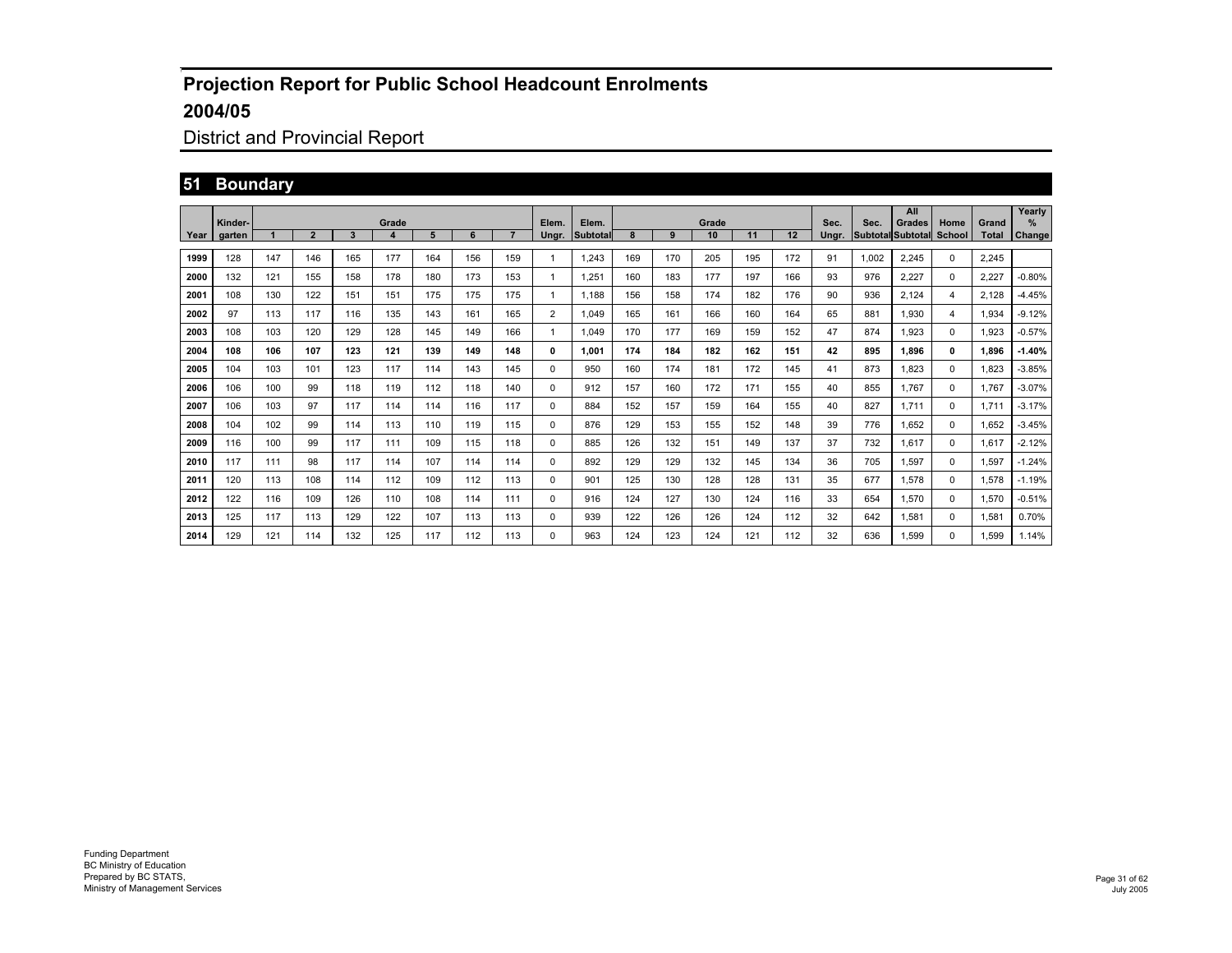## District and Provincial Report

#### **52 Prince Rupert**

|      | Kinder- |     |                |     | Grade |     |     |                | Elem.    | Elem.    |     |     | Grade |     |     | Sec.  | Sec.  | All<br>Grades            | Home         | Grand        | Yearly<br>%   |
|------|---------|-----|----------------|-----|-------|-----|-----|----------------|----------|----------|-----|-----|-------|-----|-----|-------|-------|--------------------------|--------------|--------------|---------------|
| Year | aarten  |     | $\overline{2}$ | 3   |       | 5   | 6   | $\overline{7}$ | Unar.    | Subtotal | 8   | 9   | 10    | 11  | 12  | Unar. |       | <b>Subtotal Subtotal</b> | School       | <b>Total</b> | <b>Change</b> |
| 1999 | 269     | 243 | 240            | 230 | 256   | 250 | 257 | 280            | $\Omega$ | 2.025    | 247 | 289 | 298   | 315 | 308 | 67    | 1,524 | 3.549                    | $\Omega$     | 3.549        |               |
| 2000 | 216     | 258 | 249            | 226 | 241   | 255 | 258 | 258            | 0        | 1.961    | 336 | 245 | 308   | 289 | 314 | 56    | 1.548 | 3.509                    | $\Omega$     | 3.509        | $-1.13%$      |
| 2001 | 192     | 215 | 238            | 239 | 223   | 238 | 261 | 260            | 0        | 1.866    | 298 | 309 | 268   | 279 | 262 | 58    | 1.474 | 3.340                    | $\Omega$     | 3.340        | $-4.82%$      |
| 2002 | 208     | 179 | 195            | 208 | 222   | 208 | 211 | 242            | 0        | 1.673    | 275 | 286 | 285   | 232 | 320 | 41    | 1.439 | 3.112                    | 0            | 3.112        | $-6.83%$      |
| 2003 | 183     | 189 | 174            | 183 | 207   | 218 | 200 | 211            | 0        | 1,565    | 253 | 251 | 302   | 257 | 269 | 40    | 1,372 | 2,937                    | 0            | 2,937        | $-5.62%$      |
| 2004 | 157     | 183 | 181            | 166 | 170   | 202 | 206 | 199            | 0        | 1.464    | 237 | 240 | 299   | 275 | 285 | 34    | 1,370 | 2,834                    | $\mathbf{0}$ | 2,834        | 3.51%         |
| 2005 | 163     | 167 | 163            | 162 | 155   | 199 | 214 | 203            | 0        | 1.426    | 228 | 241 | 304   | 283 | 294 | 35    | 1.385 | 2.811                    | 0            | 2.811        | $-0.81%$      |
| 2006 | 173     | 173 | 149            | 146 | 152   | 183 | 212 | 211            | $\Omega$ | 1.399    | 232 | 231 | 305   | 288 | 303 | 35    | 1.394 | 2.793                    | $\Omega$     | 2.793        | $-0.64%$      |
| 2007 | 166     | 184 | 154            | 134 | 137   | 180 | 195 | 209            | $\Omega$ | 1.359    | 241 | 235 | 294   | 289 | 308 | 35    | 1.402 | 2.761                    | $\Omega$     | 2.761        | $-1.15%$      |
| 2008 | 151     | 178 | 164            | 138 | 125   | 162 | 191 | 192            | $\Omega$ | 1.301    | 239 | 244 | 299   | 280 | 310 | 36    | 1.408 | 2.709                    | 0            | 2.709        | $-1.88%$      |
| 2009 | 145     | 162 | 159            | 147 | 130   | 148 | 172 | 189            | $\Omega$ | 1.252    | 220 | 242 | 310   | 284 | 299 | 36    | 1,391 | 2.643                    | $\Omega$     | 2.643        | $-2.44%$      |
| 2010 | 166     | 156 | 145            | 143 | 138   | 153 | 157 | 170            | 0        | 1.228    | 216 | 223 | 307   | 293 | 303 | 36    | 1,378 | 2.606                    | 0            | 2,606        | $-1.40%$      |
| 2011 | 170     | 178 | 140            | 131 | 134   | 163 | 163 | 155            | 0        | 1.234    | 195 | 219 | 285   | 292 | 313 | 35    | 1,339 | 2,573                    | 0            | 2,573        | $-1.27%$      |
| 2012 | 173     | 182 | 160            | 126 | 123   | 159 | 173 | 161            | 0        | 1,257    | 178 | 198 | 279   | 273 | 313 | 35    | 1,276 | 2,533                    | 0            | 2,533        | $-1.55%$      |
| 2013 | 173     | 185 | 162            | 143 | 119   | 145 | 169 | 171            | 0        | 1,267    | 183 | 181 | 253   | 266 | 292 | 34    | 1,209 | 2,476                    | 0            | 2,476        | $-2.25%$      |
| 2014 | 174     | 185 | 165            | 146 | 134   | 140 | 155 | 166            | $\Omega$ | 1.265    | 195 | 186 | 231   | 243 | 285 | 32    | 1.172 | 2.437                    | $\Omega$     | 2.437        | $-1.58%$      |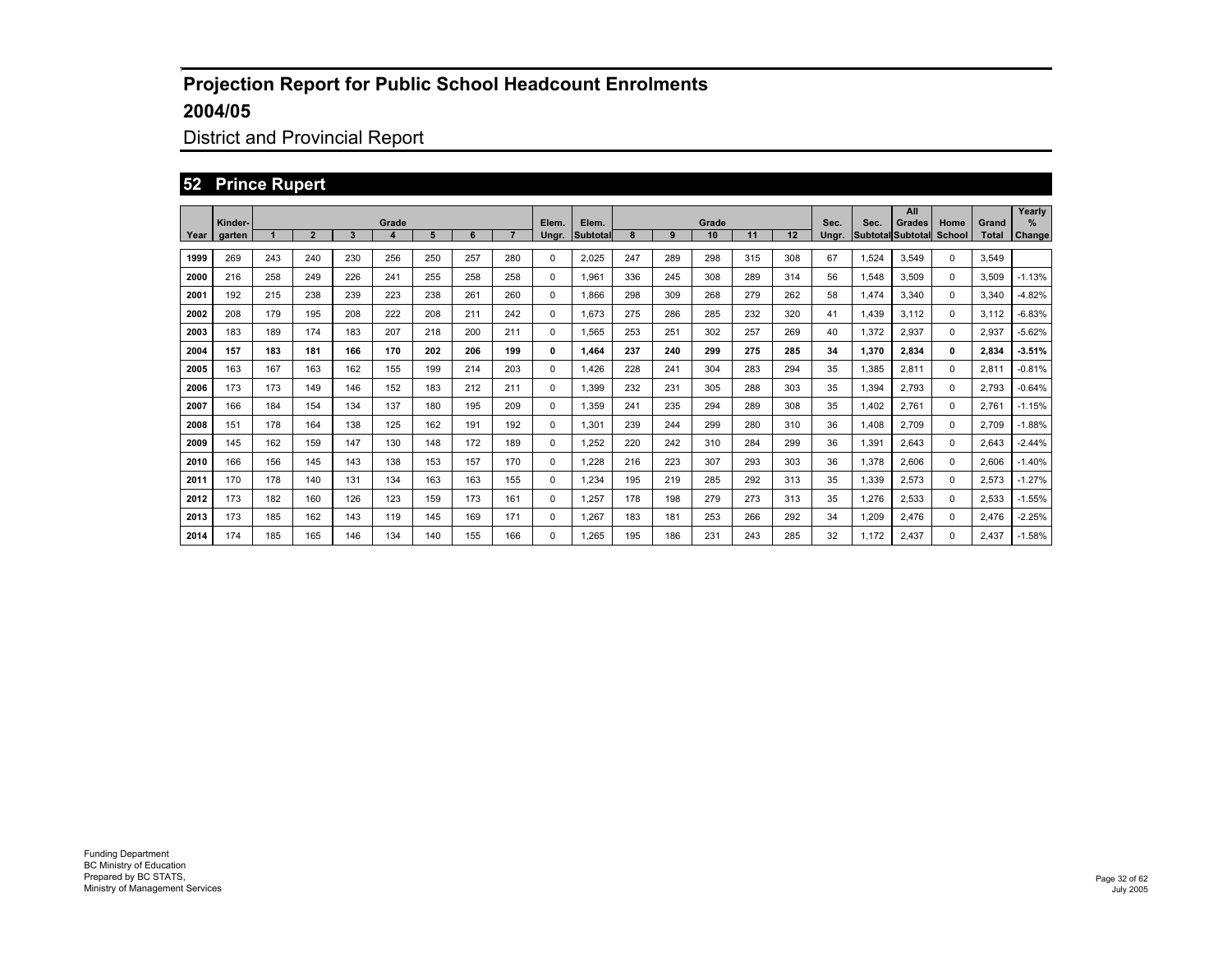## District and Provincial Report

#### **53 Okanagan Similkameen**

|      | Kinder- |     |                |     | Grade            |     |     |     | Elem. | Elem.    |     |     | Grade |     |     | Sec.  | Sec.  | All<br>Grades            | Home           | Grand        | Yearly<br>$\frac{9}{6}$ |
|------|---------|-----|----------------|-----|------------------|-----|-----|-----|-------|----------|-----|-----|-------|-----|-----|-------|-------|--------------------------|----------------|--------------|-------------------------|
| Year | aarten  |     | $\overline{2}$ | 3   | $\boldsymbol{4}$ | 5   | 6   |     | Unar. | Subtotal |     | 9   | 10    | 11  | 12  | Unar. |       | <b>Subtotal Subtotal</b> | School         | <b>Total</b> | Change                  |
| 1999 | 194     | 202 | 234            | 218 | 226              | 242 | 237 | 208 | 0     | 1.761    | 272 | 269 | 291   | 267 | 274 | 10    | 1.383 | 3.144                    | 3              | 3.147        |                         |
| 2000 | 207     | 202 | 200            | 236 | 223              | 233 | 245 | 236 | 0     | 1.782    | 212 | 280 | 260   | 289 | 287 | 6     | 1.334 | 3.116                    | $\overline{2}$ | 3,118        | $-0.92%$                |
| 2001 | 177     | 199 | 194            | 205 | 226              | 218 | 243 | 254 | 0     | 1.716    | 245 | 225 | 289   | 276 | 275 | 3     | 1.313 | 3.029                    | $\mathbf 0$    | 3.029        | $-2.85%$                |
| 2002 | 200     | 187 | 192            | 203 | 212              | 235 | 224 | 245 | 0     | 1.698    | 260 | 240 | 228   | 292 | 250 | 11    | .281  | 2.979                    | -1             | 2.980        | $-1.62%$                |
| 2003 | 190     | 196 | 195            | 207 | 200              | 205 | 227 | 227 | 0     | 1.647    | 256 | 253 | 238   | 239 | 283 | 1     | .270  | 2,917                    | $\mathbf 0$    | 2,917        | $-2.11%$                |
| 2004 | 171     | 184 | 193            | 202 | 217              | 204 | 205 | 227 | 0     | 1.603    | 241 | 256 | 252   | 264 | 205 | 3     | 1,221 | 2,824                    | 1              | 2.825        | $-3.15%$                |
| 2005 | 164     | 189 | 192            | 197 | 229              | 197 | 195 | 226 | 0     | 1.589    | 245 | 242 | 244   | 253 | 203 | 3     | 1.190 | 2.779                    | -1             | 2.780        | $-1.59%$                |
| 2006 | 150     | 181 | 196            | 196 | 224              | 208 | 189 | 215 | 0     | 1.559    | 243 | 245 | 231   | 245 | 194 | 3     | 1.161 | 2.720                    | $\overline{1}$ | 2.721        | $-2.12%$                |
| 2007 | 143     | 166 | 189            | 199 | 222              | 202 | 198 | 208 | 0     | 1.527    | 232 | 243 | 233   | 233 | 188 | 3     | 1.132 | 2.659                    | -1             | 2.660        | $-2.24%$                |
| 2008 | 136     | 158 | 173            | 192 | 226              | 202 | 194 | 218 | 0     | 1.499    | 224 | 233 | 231   | 234 | 179 | 3     | 1.104 | 2.603                    | -1             | 2.604        | $-2.11%$                |
| 2009 | 151     | 151 | 165            | 176 | 219              | 206 | 193 | 214 | 0     | 1.475    | 235 | 224 | 222   | 232 | 179 | 3     | 1.095 | 2.570                    | $\mathbf{1}$   | 2.571        | $-1.27%$                |
| 2010 | 168     | 169 | 159            | 169 | 201              | 199 | 198 | 214 | 0     | 1.477    | 231 | 234 | 214   | 224 | 179 | 3     | 1,085 | 2,562                    | 1              | 2,563        | $-0.31%$                |
| 2011 | 175     | 187 | 177            | 163 | 194              | 184 | 191 | 218 | 0     | 1.489    | 231 | 231 | 224   | 217 | 172 | 3     | 1,078 | 2,567                    | -1             | 2,568        | 0.20%                   |
| 2012 | 183     | 193 | 195            | 181 | 186              | 176 | 176 | 210 | 0     | 1,500    | 235 | 231 | 220   | 224 | 166 | 3     | 1,079 | 2,579                    | -1             | 2,580        | 0.47%                   |
| 2013 | 187     | 202 | 202            | 199 | 206              | 170 | 169 | 193 | 0     | 1,528    | 226 | 233 | 219   | 220 | 171 | 3     | 1,072 | 2,600                    | -1             | 2,601        | 0.81%                   |
| 2014 | 190     | 207 | 211            | 206 | 226              | 187 | 163 | 187 | 0     | 1.577    | 209 | 225 | 221   | 220 | 169 | 3     | 1.047 | 2.624                    | -1             | 2.625        | 0.92%                   |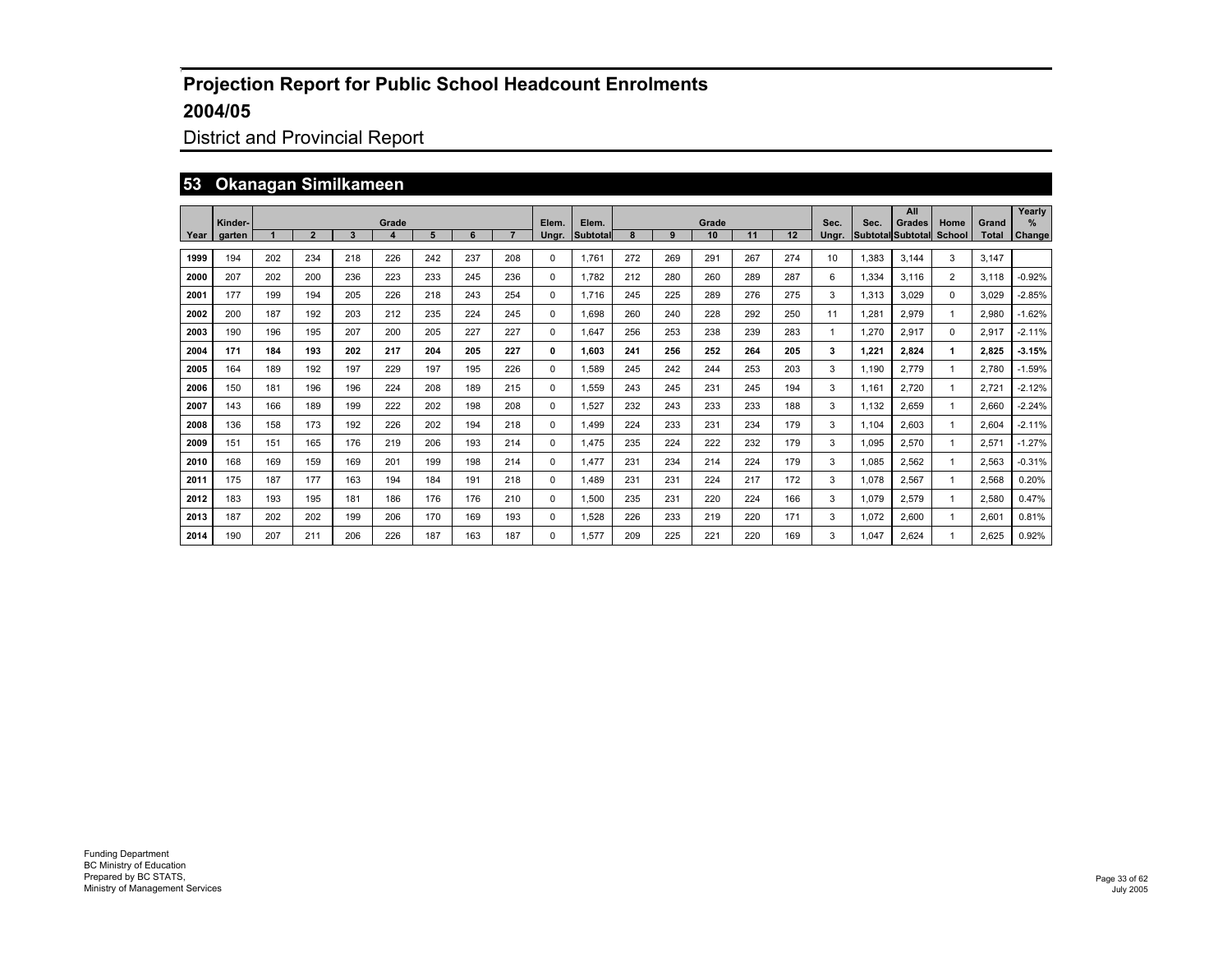## District and Provincial Report

#### **54 Bulkley Valley**

|      | Kinder- |     |                |     | Grade |     |     |     | Elem. | Elem.           |     |     | Grade |     |     | Sec.  | Sec.  | All<br>Grades            | Home           | Grand        | Yearly<br>$\%$ |
|------|---------|-----|----------------|-----|-------|-----|-----|-----|-------|-----------------|-----|-----|-------|-----|-----|-------|-------|--------------------------|----------------|--------------|----------------|
| Year | garten  |     | $\overline{2}$ | 3   | 4     | 5   | 6   |     | Ungr. | <b>Subtotal</b> |     | 9   | 10    | 11  | 12  | Unar. |       | <b>Subtotal Subtotal</b> | School         | <b>Total</b> | Change         |
| 1999 | 184     | 196 | 217            | 224 | 235   | 241 | 194 | 226 |       | 1.718           | 254 | 279 | 259   | 318 | 302 | 6     | 1,418 | 3,136                    | $\overline{2}$ | 3,138        |                |
| 2000 | 191     | 172 | 201            | 210 | 222   | 224 | 244 | 206 | 0     | 1.670           | 229 | 264 | 291   | 269 | 311 | 18    | 1,382 | 3,052                    | -1             | 3,053        | $-2.71%$       |
| 2001 | 180     | 193 | 162            | 202 | 207   | 208 | 226 | 247 | 0     | 1.625           | 230 | 256 | 256   | 304 | 273 | 11    | 1,330 | 2,955                    | -1             | 2,956        | $-3.18%$       |
| 2002 | 204     | 173 | 189            | 168 | 189   | 209 | 199 | 239 | 0     | 1,570           | 255 | 247 | 250   | 292 | 229 | 12    | 1,285 | 2,855                    | -1             | 2,856        | $-3.38%$       |
| 2003 | 139     | 200 | 169            | 194 | 165   | 189 | 206 | 217 | 0     | 1,479           | 242 | 272 | 248   | 280 | 251 | 9     | 1,302 | 2,781                    | -1             | 2.782        | $-2.59%$       |
| 2004 | 179     | 132 | 190            | 161 | 179   | 167 | 174 | 198 | 0     | 1.380           | 224 | 266 | 261   | 257 | 251 | 22    | 1.281 | 2,661                    | 0              | 2.661        | $-4.35%$       |
| 2005 | 183     | 132 | 177            | 160 | 192   | 176 | 154 | 203 | 0     | 1,377           | 223 | 255 | 259   | 272 | 250 | 22    | .281  | 2,658                    | $\mathbf 0$    | 2,658        | $-0.11%$       |
| 2006 | 163     | 134 | 176            | 149 | 191   | 188 | 161 | 179 | 0     | 1,341           | 229 | 254 | 249   | 271 | 265 | 22    | .290  | 2,631                    | $\mathbf 0$    | 2,631        | $-1.02%$       |
| 2007 | 154     | 120 | 179            | 148 | 178   | 187 | 172 | 187 | 0     | 1,325           | 202 | 261 | 248   | 262 | 265 | 22    | .260  | 2,585                    | $\mathbf 0$    | 2,585        | $-1.75%$       |
| 2008 | 160     | 113 | 160            | 151 | 177   | 174 | 171 | 200 | 0     | 1,306           | 211 | 230 | 253   | 260 | 256 | 22    | .232  | 2,538                    | $\mathbf 0$    | 2,538        | $-1.82%$       |
| 2009 | 162     | 118 | 151            | 135 | 181   | 173 | 159 | 199 | 0     | 1,278           | 225 | 240 | 225   | 265 | 254 | 22    | .231  | 2,509                    | $\mathbf 0$    | 2,509        | $-1.14%$       |
| 2010 | 160     | 119 | 157            | 127 | 161   | 177 | 159 | 186 | 0     | 1,246           | 224 | 256 | 234   | 240 | 259 | 22    | .235  | 2,481                    | $\mathbf 0$    | 2,481        | $-1.12%$       |
| 2011 | 165     | 118 | 159            | 133 | 152   | 158 | 162 | 185 | 0     | 1,232           | 209 | 255 | 248   | 246 | 234 | 22    | .214  | 2,446                    | $\mathbf 0$    | 2,446        | $-1.41%$       |
| 2012 | 166     | 121 | 157            | 134 | 158   | 148 | 144 | 188 | 0     | 1,216           | 208 | 238 | 247   | 258 | 239 | 22    | .212  | 2,428                    | $\mathbf 0$    | 2,428        | $-0.74%$       |
| 2013 | 168     | 122 | 161            | 132 | 160   | 155 | 136 | 168 | 0     | 1,202           | 212 | 236 | 231   | 258 | 252 | 22    | 1,211 | 2,413                    | $\mathbf 0$    | 2,413        | $-0.62%$       |
| 2014 | 170     | 123 | 162            | 136 | 158   | 156 | 142 | 158 | 0     | 1.205           | 190 | 241 | 230   | 244 | 253 | 22    | 1.180 | 2,385                    | $\mathbf 0$    | 2.385        | $-1.16%$       |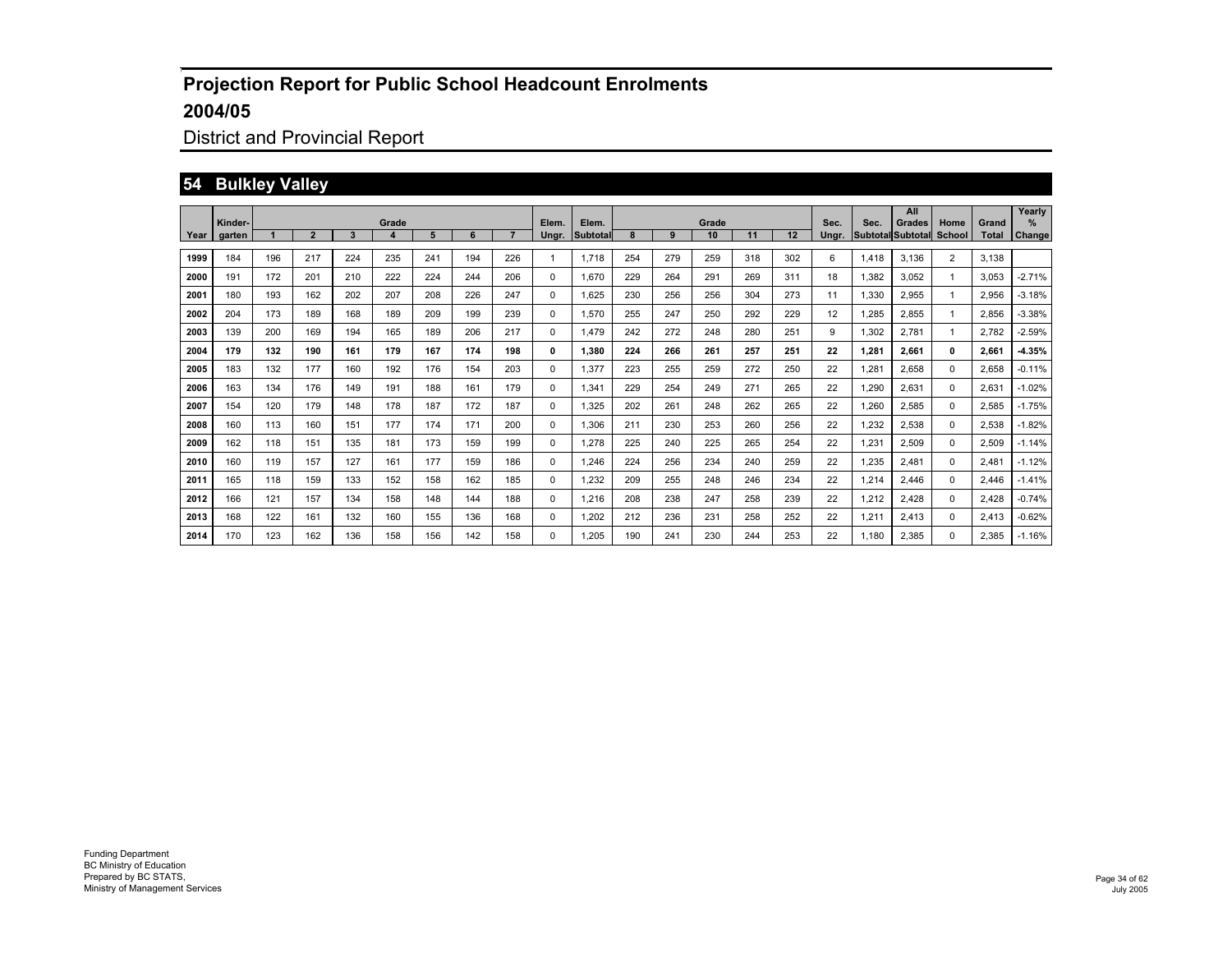## District and Provincial Report

#### **57 Prince George**

|      | Kinder- |       |       |       | Grade |       |       |       | Elem. | Elem.           |       |       | Grade |             |       | Sec.  | Sec.  | All<br>Grades            | Home   | Grand        | Yearly<br>$\%$ |
|------|---------|-------|-------|-------|-------|-------|-------|-------|-------|-----------------|-------|-------|-------|-------------|-------|-------|-------|--------------------------|--------|--------------|----------------|
| Year | garten  |       | 2     | 3     | 4     | 5     | 6     |       | Ungr. | <b>Subtotal</b> |       | 9     | 10    | 11          | 12    | Unar. |       | <b>Subtotal Subtotal</b> | School | <b>Total</b> | Change         |
| 1999 | 1275    | 1,332 | 1,302 | 1,377 | 1,458 | 1,384 | 1.318 | 1,449 | 0     | 10,895          | .352  | 1,523 | 1,627 | 1,569       | 1,472 | 332   | 7,875 | 18,770                   | 12     | 18,782       |                |
| 2000 | 1167    | 1,265 | 1,319 | 1,275 | 1,365 | 1,423 | 1,376 | 1,295 | 0     | 10.485          | 1.486 | 1,358 | 1,520 | 1,883       | 1,247 | 368   | 7,862 | 18,347                   | 12     | 18,359       | $-2.25%$       |
| 2001 | 1116    | 1.168 | 1,217 | 1,306 | 1,244 | 1,324 | 1.413 | 1,321 | 0     | 10.109          | 1,365 | 1,436 | 1,353 | 1.890       | 1,419 | 302   | 7,765 | 17,874                   | 5      | 17.879       | $-2.61%$       |
| 2002 | 1062    | 1,084 | 1,132 | 1.180 | 1,282 | 1.178 | .289  | 1,394 | 0     | 9,601           | 1,355 | 1,303 | 1,359 | 1,576       | 1,323 | 496   | 7,412 | 17,013                   | 9      | 17,022       | $-4.79%$       |
| 2003 | 1018    | 1,049 | 1,073 | 1,071 | 1,169 | 1,255 | 1.162 | 1,278 | 0     | 9.075           | 1,430 | 1,332 | 1,248 | 1,585       | 1,188 | 495   | 7,278 | 16,353                   | 10     | 16,363       | $-3.87%$       |
| 2004 | 953     | 1.022 | 1.052 | 1.085 | 1.075 | 1.191 | 1.249 | 1,152 | 0     | 8.779           | 1.334 | 1,390 | 1,331 | 1.432       | 1,297 | 399   | 7,183 | 15,962                   | 6      | 15.968       | $-2.41%$       |
| 2005 | 904     | 986   | 1,019 | 1.040 | 1,041 | 1.177 | 1.215 | 1,140 | 0     | 8,522           | 1,285 | 1,360 | 1,386 | 1.436       | 1,302 | 400   | 7.169 | 15,691                   | 6      | 15.697       | $-1.70%$       |
| 2006 | 884     | 936   | 984   | 1.007 | 998   | 1.140 | 1.200 | 1,109 | 0     | 8,258           | 1,271 | 1,311 | 1,359 | 1.489       | 1,306 | 403   | 7.139 | 15,397                   | 6      | 15.403       | $-1.87%$       |
| 2007 | 892     | 915   | 934   | 973   | 967   | 1.093 | 1.162 | 1,095 | 0     | 8,031           | .237  | 1,296 | 1,312 | <b>.466</b> | 1,353 | 403   | 7.067 | 15,098                   | 6      | 15,104       | $-1.94%$       |
| 2008 | 904     | 923   | 913   | 924   | 934   | 1.059 | 1.115 | 1,060 | 0     | 7.832           | ,220  | 1,260 | 1,296 | 1.421       | 1,334 | 401   | 6,932 | 14,764                   | 5      | 14,769       | $-2.22%$       |
| 2009 | 893     | 934   | 919   | 902   | 886   | 1,022 | 1.079 | 1,016 | 0     | 7,651           | 1,181 | 1,242 | 1,260 | .400        | 1,289 | 396   | 6.768 | 14,419                   | 5      | 14.424       | $-2.34%$       |
| 2010 | 907     | 921   | 928   | 907   | 863   | 968   | 1,039 | 982   | 0     | 7,515           | 1,131 | ,202  | 1,241 | 1,363       | 1,269 | 388   | 6,594 | 14,109                   | 5      | 14,114       | $-2.15%$       |
| 2011 | 940     | 932   | 913   | 913   | 866   | 942   | 983   | 945   | 0     | 7,434           | 1,092 | 1,150 | 1,199 | 1,340       | 1,235 | 381   | 6,397 | 13,831                   | 5      | 13,836       | $-1.97%$       |
| 2012 | 949     | 965   | 924   | 898   | 872   | 945   | 957   | 894   | 0     | 7,404           | 1,050 | 1,110 | 1,148 | 1,297       | 1,214 | 372   | 6,191 | 13,595                   | 5      | 13,600       | $-1.71%$       |
| 2013 | 955     | 975   | 957   | 909   | 858   | 952   | 960   | 870   | 0     | 7,436           | 994   | 1,067 | 1,108 | ,244        | 1,176 | 363   | 5,952 | 13,388                   | 5      | 13,393       | $-1.52%$       |
| 2014 | 985     | 982   | 966   | 941   | 868   | 936   | 967   | 873   | 0     | 7.518           | 966   | 1,011 | 1.066 | .202        | 1.128 | 353   | 5.726 | 13,244                   | 5      | 13.249       | $-1.08%$       |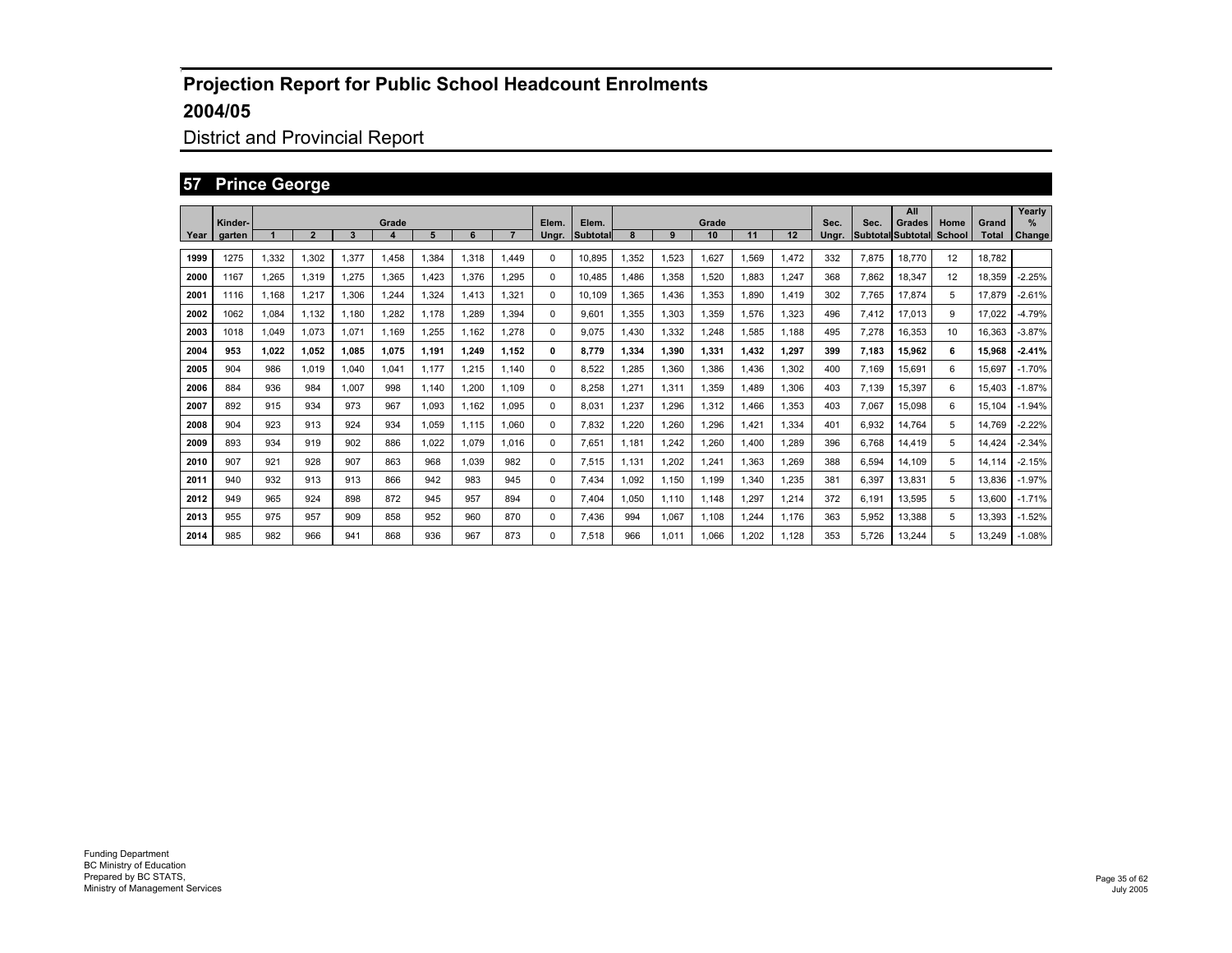## District and Provincial Report

#### **58 Nicola - Similkameen**

|      | Kinder- |     |                |     | Grade            |     |     |     | Elem. | Elem.    |     |     | Grade |     |     | Sec.           | Sec.  | All<br>Grades            | Home        | Grand        | Yearly<br>$\frac{9}{6}$ |
|------|---------|-----|----------------|-----|------------------|-----|-----|-----|-------|----------|-----|-----|-------|-----|-----|----------------|-------|--------------------------|-------------|--------------|-------------------------|
| Year | aarten  |     | $\overline{2}$ | 3   | $\boldsymbol{4}$ | 5   | 6   |     | Unar. | Subtotal |     | 9   | 10    | 11  | 12  | Unar.          |       | <b>Subtotal Subtotal</b> | School      | <b>Total</b> | Change                  |
| 1999 | 194     | 214 | 239            | 222 | 242              | 226 | 216 | 262 | 0     | 1.815    | 307 | 277 | 266   | 292 | 249 | $\overline{2}$ | 1,393 | 3.208                    | 2           | 3.210        |                         |
| 2000 | 176     | 196 | 236            | 248 | 221              | 244 | 232 | 240 | 0     | 1.793    | 263 | 275 | 254   | 250 | 226 | 92             | 1.360 | 3.153                    | $\mathbf 0$ | 3.153        | $-1.78%$                |
| 2001 | 194     | 182 | 208            | 228 | 237              | 225 | 248 | 243 | 0     | 1.765    | 243 | 240 | 247   | 246 | 210 | 135            | 1.321 | 3.086                    | $\mathbf 0$ | 3.086        | $-2.12%$                |
| 2002 | 174     | 210 | 181            | 201 | 222              | 234 | 221 | 254 | 0     | 1.697    | 238 | 233 | 230   | 223 | 220 | 143            | 1.287 | 2,984                    | 5           | 2.989        | $-3.14%$                |
| 2003 | 162     | 164 | 200            | 185 | 204              | 228 | 226 | 232 | 0     | 1.601    | 256 | 245 | 248   | 260 | 249 | 177            | 1.435 | 3,036                    | 4           | 3,040        | 1.71%                   |
| 2004 | 151     | 178 | 171            | 203 | 197              | 200 | 222 | 240 | 0     | 1,562    | 247 | 283 | 236   | 339 | 339 | 136            | 1,580 | 3,142                    | 1           | 3,143        | 3.39%                   |
| 2005 | 135     | 155 | 155            | 200 | 189              | 192 | 220 | 230 | 0     | 1.476    | 259 | 270 | 246   | 337 | 336 | 135            | 1.583 | 3.059                    | -1          | 3.060        | $-2.64%$                |
| 2006 | 138     | 138 | 135            | 182 | 187              | 185 | 211 | 228 | 0     | 1.404    | 249 | 282 | 236   | 350 | 335 | 136            | 1.588 | 2.992                    | -1          | 2.993        | $-2.19%$                |
| 2007 | 131     | 142 | 120            | 158 | 169              | 182 | 203 | 218 | 0     | 1.323    | 247 | 272 | 246   | 337 | 347 | 136            | 1.585 | 2.908                    | -1          | 2.909        | $-2.81%$                |
| 2008 | 126     | 135 | 123            | 142 | 148              | 165 | 200 | 210 | 0     | 1.249    | 237 | 269 | 237   | 350 | 335 | 136            | 1,564 | 2.813                    | -1          | 2.814        | $-3.27%$                |
| 2009 | 135     | 130 | 118            | 146 | 134              | 146 | 182 | 207 | 0     | 1.198    | 227 | 259 | 235   | 341 | 347 | 135            | 1,544 | 2.742                    | -1          | 2.743        | $-2.52%$                |
| 2010 | 147     | 140 | 114            | 140 | 137              | 132 | 161 | 189 | 0     | 1.160    | 224 | 249 | 226   | 338 | 339 | 134            | 1,510 | 2,670                    | -1          | 2,671        | $-2.62%$                |
| 2011 | 151     | 152 | 123            | 137 | 132              | 135 | 146 | 167 | 0     | 1.143    | 205 | 245 | 218   | 326 | 335 | 131            | 1.460 | 2,603                    | -1          | 2,604        | $-2.51%$                |
| 2012 | 156     | 156 | 133            | 147 | 129              | 131 | 150 | 153 | 0     | 1.155    | 183 | 226 | 215   | 315 | 324 | 128            | 1,391 | 2,546                    | -1          | 2,547        | $-2.19%$                |
| 2013 | 163     | 162 | 137            | 159 | 139              | 129 | 146 | 157 | 0     | 1.192    | 166 | 201 | 198   | 308 | 312 | 123            | 1,308 | 2,500                    | -1          | 2,501        | $-1.81%$                |
| 2014 | 165     | 169 | 142            | 163 | 151              | 138 | 143 | 153 | 0     | 1.224    | 170 | 182 | 177   | 287 | 306 | 117            | 1.239 | 2.463                    | -1          | 2.464        | $-1.48%$                |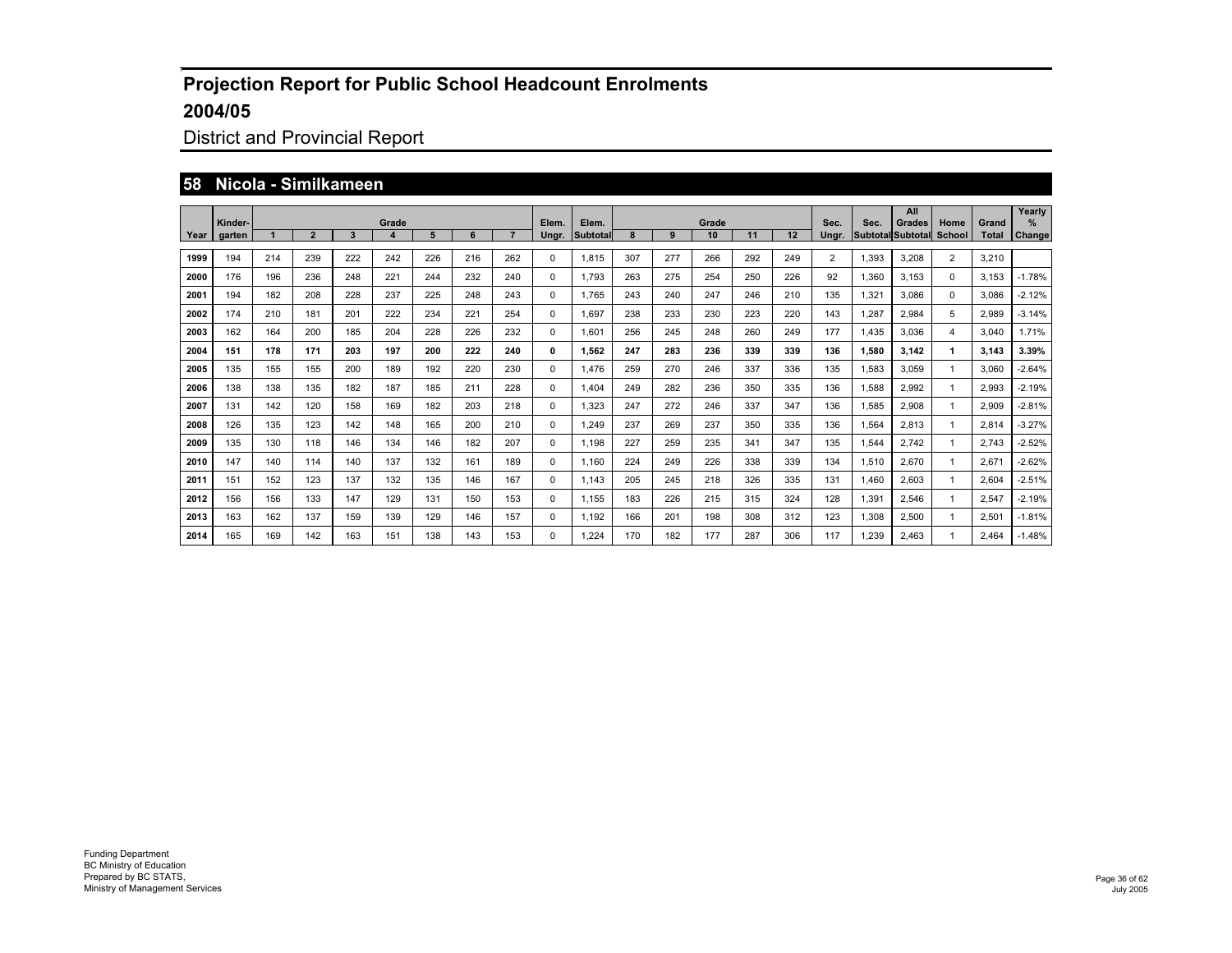## District and Provincial Report

#### **59 Peace River South**

|      | Kinder- |     |                |     | Grade |     |     |     | Elem.    | Elem.    |     |     | Grade |     |     | Sec.  | Sec.  | All<br>Grades            | Home           | Grand        | Yearly<br>%   |
|------|---------|-----|----------------|-----|-------|-----|-----|-----|----------|----------|-----|-----|-------|-----|-----|-------|-------|--------------------------|----------------|--------------|---------------|
| Year | garten  |     | $\overline{2}$ | 3   |       | 5   | 6   |     | Unar.    | Subtotal | 8   | 9   | 10    | 11  | 12  | Unar. |       | <b>Subtotal Subtotal</b> | School         | <b>Total</b> | <b>Change</b> |
| 1999 | 368     | 404 | 391            | 421 | 422   | 404 | 413 | 393 | 6        | 3,222    | 415 | 532 | 421   | 414 | 442 | 52    | 2,276 | 5,498                    | 16             | 5,514        |               |
| 2000 | 351     | 335 | 384            | 372 | 391   | 403 | 386 | 400 | 4        | 3.026    | 401 | 394 | 495   | 380 | 393 | 51    | 2,114 | 5.140                    | 20             | 5.160        | $-6.42%$      |
| 2001 | 332     | 356 | 332            | 376 | 375   | 393 | 414 | 399 | 3        | 2.980    | 416 | 393 | 404   | 477 | 324 | 42    | 2.056 | 5.036                    | 10             | 5.046        | $-2.21%$      |
| 2002 | 319     | 330 | 357            | 352 | 365   | 379 | 394 | 423 | 3        | 2.922    | 413 | 407 | 414   | 431 | 439 | 25    | 2.129 | 5.051                    | 10             | 5.061        | 0.30%         |
| 2003 | 273     | 321 | 336            | 336 | 354   | 361 | 380 | 396 | 1        | 2.758    | 413 | 411 | 420   | 408 | 391 | 54    | 2,097 | 4.855                    | 10             | 4,865        | $-3.87%$      |
| 2004 | 291     | 285 | 322            | 329 | 354   | 346 | 356 | 400 | 0        | 2,683    | 406 | 402 | 413   | 452 | 378 | 77    | 2.128 | 4,811                    | 5              | 4.816        | $-1.01%$      |
| 2005 | 267     | 276 | 292            | 304 | 341   | 320 | 363 | 429 | 0        | 2.592    | 398 | 404 | 419   | 486 | 406 | 79    | 2,192 | 4.784                    | 5              | 4.789        | $-0.56%$      |
| 2006 | 238     | 253 | 283            | 277 | 315   | 308 | 336 | 438 | 0        | 2.448    | 425 | 396 | 422   | 496 | 437 | 81    | 2.257 | 4.705                    | 5              | 4.710        | $-1.65%$      |
| 2007 | 236     | 226 | 260            | 268 | 287   | 285 | 323 | 405 | 0        | 2.290    | 434 | 421 | 414   | 500 | 446 | 84    | 2,299 | 4.589                    | 4              | 4,593        | $-2.48%$      |
| 2008 | 239     | 224 | 232            | 246 | 278   | 259 | 299 | 389 | 0        | 2.166    | 403 | 430 | 439   | 492 | 449 | 85    | 2,298 | 4.464                    | 4              | 4.468        | $-2.72%$      |
| 2009 | 233     | 227 | 230            | 220 | 256   | 251 | 273 | 361 | 0        | 2,051    | 387 | 401 | 447   | 517 | 441 | 85    | 2,278 | 4,329                    | $\overline{4}$ | 4,333        | $-3.02%$      |
| 2010 | 242     | 221 | 233            | 218 | 228   | 231 | 263 | 329 | 0        | 1.965    | 359 | 384 | 418   | 527 | 463 | 85    | 2,236 | 4.201                    | 4              | 4.205        | $-2.95%$      |
| 2011 | 248     | 229 | 227            | 220 | 226   | 206 | 242 | 317 | $\Omega$ | 1.915    | 327 | 357 | 401   | 498 | 473 | 84    | 2.140 | 4.055                    | 4              | 4.059        | $-3.47%$      |
| 2012 | 252     | 235 | 235            | 215 | 228   | 204 | 216 | 292 | $\Omega$ | 1.877    | 314 | 325 | 373   | 479 | 446 | 82    | 2,019 | 3.896                    | 4              | 3,900        | $-3.92%$      |
| 2013 | 258     | 239 | 241            | 222 | 222   | 205 | 214 | 261 | 0        | 1,862    | 290 | 312 | 340   | 446 | 428 | 78    | 1,894 | 3.756                    | 4              | 3,760        | $-3.59%$      |
| 2014 | 264     | 244 | 245            | 227 | 230   | 201 | 216 | 258 | 0        | 1.885    | 259 | 288 | 326   | 409 | 399 | 74    | 1.755 | 3.640                    | 4              | 3.644        | $-3.09%$      |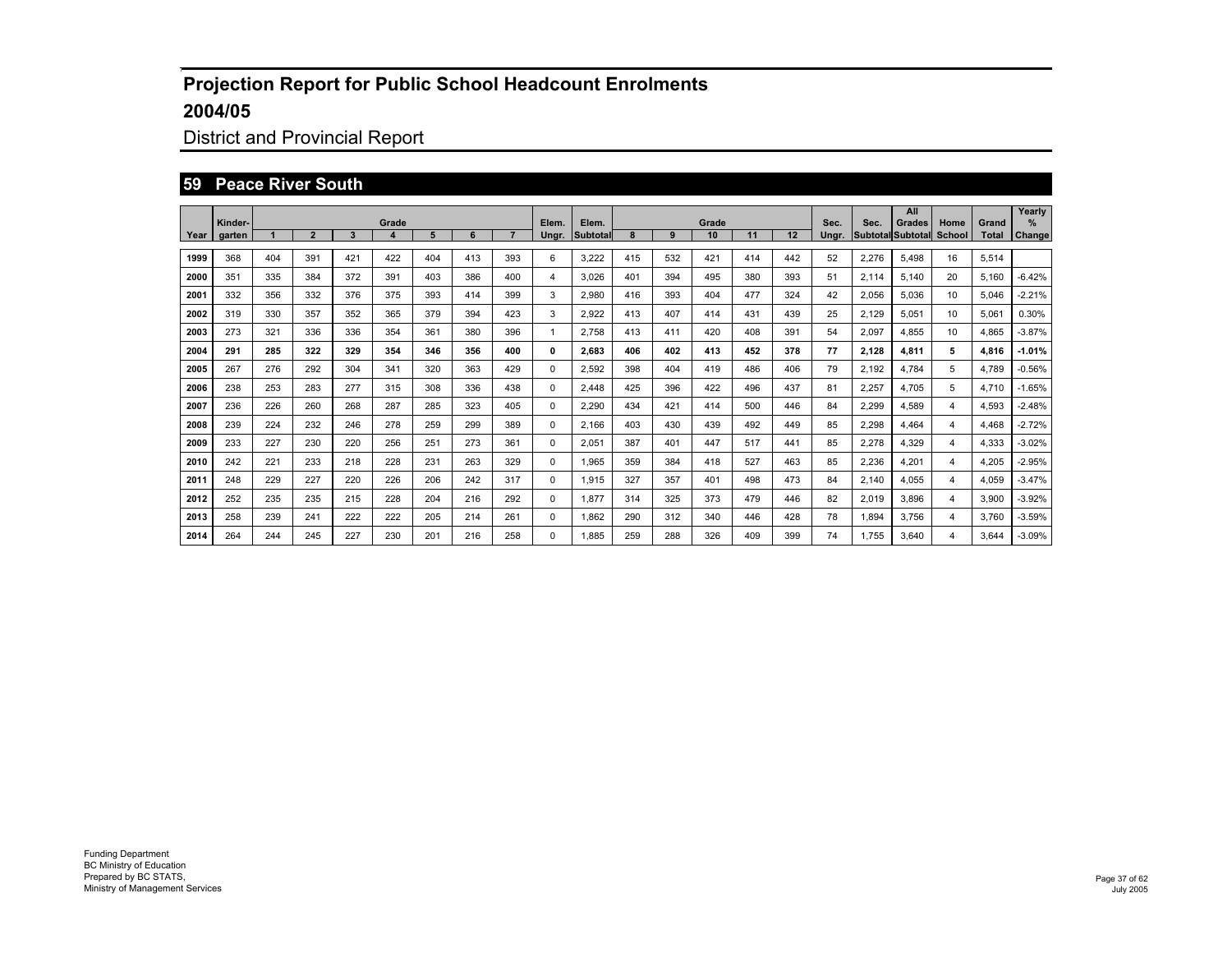## District and Provincial Report

#### **60 Peace River North**

|      | Kinder- |     |                |     | Grade |     |     |     | Elem. | Elem.    |     |     | Grade |     |     | Sec.  | Sec.                     | All<br>Grades | Home           | Grand | Yearly<br>$\%$ |
|------|---------|-----|----------------|-----|-------|-----|-----|-----|-------|----------|-----|-----|-------|-----|-----|-------|--------------------------|---------------|----------------|-------|----------------|
| Year | garten  |     | $\overline{2}$ | 3   | 4     | 5   | 6   |     | Unar. | Subtotal | 8   | 9   | 10    | 11  | 12  | Unar. | <b>Subtotal Subtotal</b> |               | <b>School</b>  | Total | Change         |
| 1999 | 445     | 461 | 483            | 478 | 491   | 440 | 488 | 432 | 0     | 3.718    | 439 | 482 | 461   | 456 | 394 | 73    | 2,305                    | 6.023         | 61             | 6.084 |                |
| 2000 | 427     | 471 | 464            | 478 | 483   | 471 | 437 | 473 | 0     | 3.704    | 464 | 452 | 456   | 472 | 380 | 43    | 2,267                    | 5,971         | 31             | 6,002 | $-1.35%$       |
| 2001 | 447     | 429 | 475            | 461 | 485   | 484 | 481 | 430 | 1     | 3.693    | 485 | 475 | 439   | 462 | 392 | 56    | 2,309                    | 6.002         | $\overline{7}$ | 6,009 | 0.12%          |
| 2002 | 422     | 446 | 419            | 481 | 448   | 471 | 462 | 460 |       | 3.610    | 449 | 505 | 412   | 441 | 412 | 66    | 2,285                    | 5,895         | 40             | 5,935 | $-1.23%$       |
| 2003 | 418     | 431 | 427            | 421 | 471   | 448 | 462 | 459 | 0     | 3.537    | 506 | 453 | 465   | 429 | 410 | 47    | 2,310                    | 5,847         | 36             | 5.883 | $-0.88%$       |
| 2004 | 388     | 421 | 425            | 455 | 429   | 457 | 449 | 452 | 0     | 3.476    | 495 | 499 | 426   | 512 | 407 | 48    | 2,387                    | 5.863         | 40             | 5.903 | 0.34%          |
| 2005 | 392     | 417 | 443            | 431 | 420   | 452 | 437 | 451 | 0     | 3.443    | 505 | 504 | 429   | 523 | 407 | 48    | 2.416                    | 5.859         | 40             | 5.899 | $-0.07%$       |
| 2006 | 393     | 422 | 440            | 449 | 397   | 442 | 431 | 439 | 0     | 3.413    | 504 | 513 | 432   | 527 | 415 | 49    | 2.440                    | 5.853         | 40             | 5.893 | $-0.10%$       |
| 2007 | 390     | 424 | 445            | 446 | 414   | 419 | 422 | 433 | 0     | 3.393    | 491 | 512 | 440   | 531 | 418 | 49    | 2.441                    | 5.834         | 39             | 5.873 | $-0.34%$       |
| 2008 | 415     | 420 | 448            | 451 | 411   | 436 | 400 | 424 | 0     | 3.405    | 484 | 499 | 440   | 540 | 421 | 50    | 2.434                    | 5.839         | 39             | 5.878 | 0.09%          |
| 2009 | 406     | 447 | 444            | 454 | 416   | 433 | 416 | 401 | 0     | 3.417    | 474 | 492 | 429   | 540 | 428 | 50    | 2,413                    | 5.830         | 39             | 5.869 | $-0.15%$       |
| 2010 | 395     | 437 | 472            | 450 | 419   | 438 | 414 | 418 | 0     | 3.443    | 449 | 482 | 423   | 529 | 428 | 50    | 2.361                    | 5.804         | 40             | 5.844 | $-0.43%$       |
| 2011 | 394     | 426 | 462            | 479 | 415   | 441 | 418 | 415 | 0     | 3.450    | 466 | 456 | 413   | 520 | 419 | 49    | 2.323                    | 5.773         | 40             | 5.813 | $-0.53%$       |
| 2012 | 400     | 425 | 450            | 469 | 442   | 437 | 421 | 420 | 0     | 3.464    | 463 | 472 | 392   | 508 | 412 | 48    | 2,295                    | 5.759         | 40             | 5,799 | $-0.24%$       |
| 2013 | 412     | 431 | 448            | 456 | 432   | 464 | 416 | 422 | 0     | 3,481    | 468 | 470 | 404   | 484 | 403 | 48    | 2,277                    | 5,758         | 40             | 5,798 | $-0.02%$       |
| 2014 | 413     | 444 | 455            | 454 | 421   | 455 | 443 | 418 | 0     | 3.503    | 470 | 474 | 402   | 496 | 384 | 48    | 2.274                    | 5.777         | 40             | 5.817 | 0.33%          |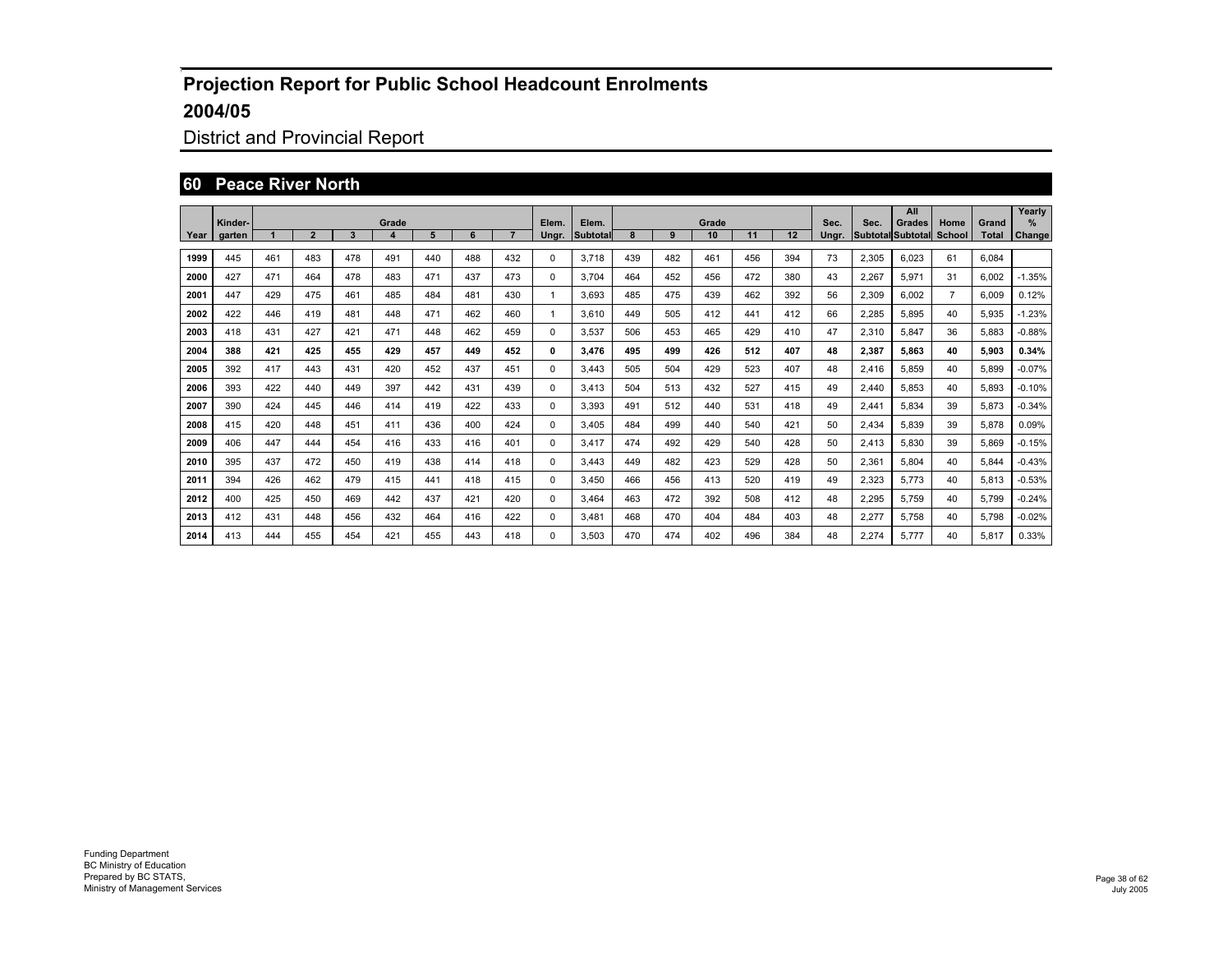## District and Provincial Report

#### **61 Greater Victoria**

|      | Kinder- |       |                |       | Grade |       |       |       | Elem. | Elem.           |             |       | Grade |       |       | Sec.     | Sec.  | All<br><b>Grades</b>     | Home   | Grand        | Yearly        |
|------|---------|-------|----------------|-------|-------|-------|-------|-------|-------|-----------------|-------------|-------|-------|-------|-------|----------|-------|--------------------------|--------|--------------|---------------|
| Year | garten  |       | $\overline{2}$ | 3     | 4     | 5     | 6     |       | Unar. | <b>Subtotal</b> |             | 9     | 10    | 11    | 12    | Unar.    |       | <b>Subtotal Subtotal</b> | School | <b>Total</b> | <b>Change</b> |
| 1999 | 1591    | 1,521 | 1.650          | 1.618 | 1,605 | 1,570 | 1.703 | 1,655 | 0     | 12,913          | .620        | 1,938 | 1,900 | 2,426 | 2,074 | 4        | 9,962 | 22,875                   | 12     | 22,887       |               |
| 2000 | 1437    | 1.640 | 1.557          | 1.656 | 1,613 | 1.604 | 1.559 | 1.710 | 0     | 12.776          | 1.753       | 1,671 | 1.983 | 2,291 | 2,148 | $\Omega$ | 9.846 | 22,622                   | 18     | 22.640       | $-1.08%$      |
| 2001 | 1307    | 1.521 | 1.633          | 1.560 | 1.636 | 1.602 | 1.578 | 1.544 | 0     | 12.381          | 1.803       | 1.762 | 1.662 | 2.331 | 2,056 | $\Omega$ | 9.614 | 21.995                   | 17     | 22.012       | $-2.77%$      |
| 2002 | 1333    | 1.385 | 1.487          | 1.606 | 1.549 | 1.600 | 1.581 | 1.552 | 0     | 12.093          | 1.647       | 1.820 | 1.894 | 1.935 | 2.144 | $\Omega$ | 9.440 | 21.533                   | 10     | 21.543       | $-2.13%$      |
| 2003 | 1265    | 1.396 | 1.384          | 1.493 | 1.619 | 1.543 | 1.552 | 1.564 | 0     | 11.816          | .672        | 1.767 | 1.864 | 2.006 | 1.806 | $\Omega$ | 9.115 | 20.931                   | 13     | 20.944       | $-2.78%$      |
| 2004 | 1,279   | 1.348 | 1.393          | 1,401 | 1.502 | 1.618 | 1.545 | 1,562 | 0     | 11.648          | 1.674       | 1.765 | 1.765 | 2.084 | 1,803 | 0        | 9.091 | 20.739                   | 11     | 20.750       | $-0.93%$      |
| 2005 | 1.266   | 1.319 | 1.369          | 1.375 | 1.448 | 1.558 | 1.550 | 1.518 | 0     | 11.403          | 1.619       | 1.760 | 1.729 | 2.049 | 1.805 | $\Omega$ | 8.962 | 20.365                   | 11     | 20.376       | $-1.80%$      |
| 2006 | 1.217   | 1.304 | 1.337          | 1.348 | 1.419 | 1.499 | 1.490 | 1.520 | 0     | 11.134          | .569        | 1.696 | 1.713 | 1.999 | 1.767 | $\Omega$ | 8.744 | 19.878                   | 11     | 19.889       | $-2.39%$      |
| 2007 | 1.243   | .259  | 1.329          | 1.324 | 1,397 | 1.474 | 1.439 | 1.466 | 0     | 10.931          | 1.576       | 1,655 | 1.666 | 1.994 | 1.739 | $\Omega$ | 8.630 | 19.561                   | 10     | 19.571       | $-1.60%$      |
| 2008 | 1,286   | 1.287 | 1.286          | 1.318 | 1,374 | 1.454 | 1.417 | 1.418 | 0     | 10.840          | .524        | 1,664 | 1.630 | 1.949 | 1.739 | $\Omega$ | 8.506 | 19.346                   | 10     | 19.356       | $-1.10%$      |
| 2009 | 1,275   | 1,330 | 1,312          | 1,275 | 1,368 | 1.429 | 1.397 | 1,396 | 0     | 10.782          | <b>.474</b> | 1,609 | 1,634 | 1,905 | 1,697 | $\Omega$ | 8,319 | 19,101                   | 10     | 19,111       | $-1.27%$      |
| 2010 | 1.220   | 1.317 | 1.353          | 1.297 | 1,319 | 1,418 | .370  | 1.372 | 0     | 10.666          | .445        | 1,549 | 1.573 | 1.893 | 1.649 | $\Omega$ | 8.109 | 18.775                   | 10     | 18.785       | $-1.71%$      |
| 2011 | 1.189   | .266  | 1.348          | 1.345 | 1.351 | 1.378 | .366  | 1.353 | 0     | 10.596          | .430        | 1,532 | 1.533 | 1.851 | 1.660 | $\Omega$ | 8.006 | 18.602                   | 10     | 18.612       | $-0.92%$      |
| 2012 | 1.182   | .236  | 1.299          | 1,343 | 1,402 | 1.411 | .330  | 1,351 | 0     | 10.554          | 1.412       | 1,519 | 1,519 | 1.811 | 1.628 | $\Omega$ | 7.889 | 18.443                   | 10     | 18.453       | $-0.85%$      |
| 2013 | 1.177   | .228  | 1.267          | .294  | 1,399 | 1.463 | .360  | 1,314 | 0     | 10,502          | 1.408       | 1,497 | 1,502 | 1.788 | 1,589 | 0        | 7.784 | 18,286                   | 10     | 18,296       | $-0.85%$      |
| 2014 | 1.168   | .219  | 1.255          | .259  | .345  | 1.456 | 1.406 | 1.340 | 0     | 10.448          | .365        | .484  | 1.471 | 1.755 | 1.556 | 0        | 7.631 | 18.079                   | 10     | 18.089       | $-1.13%$      |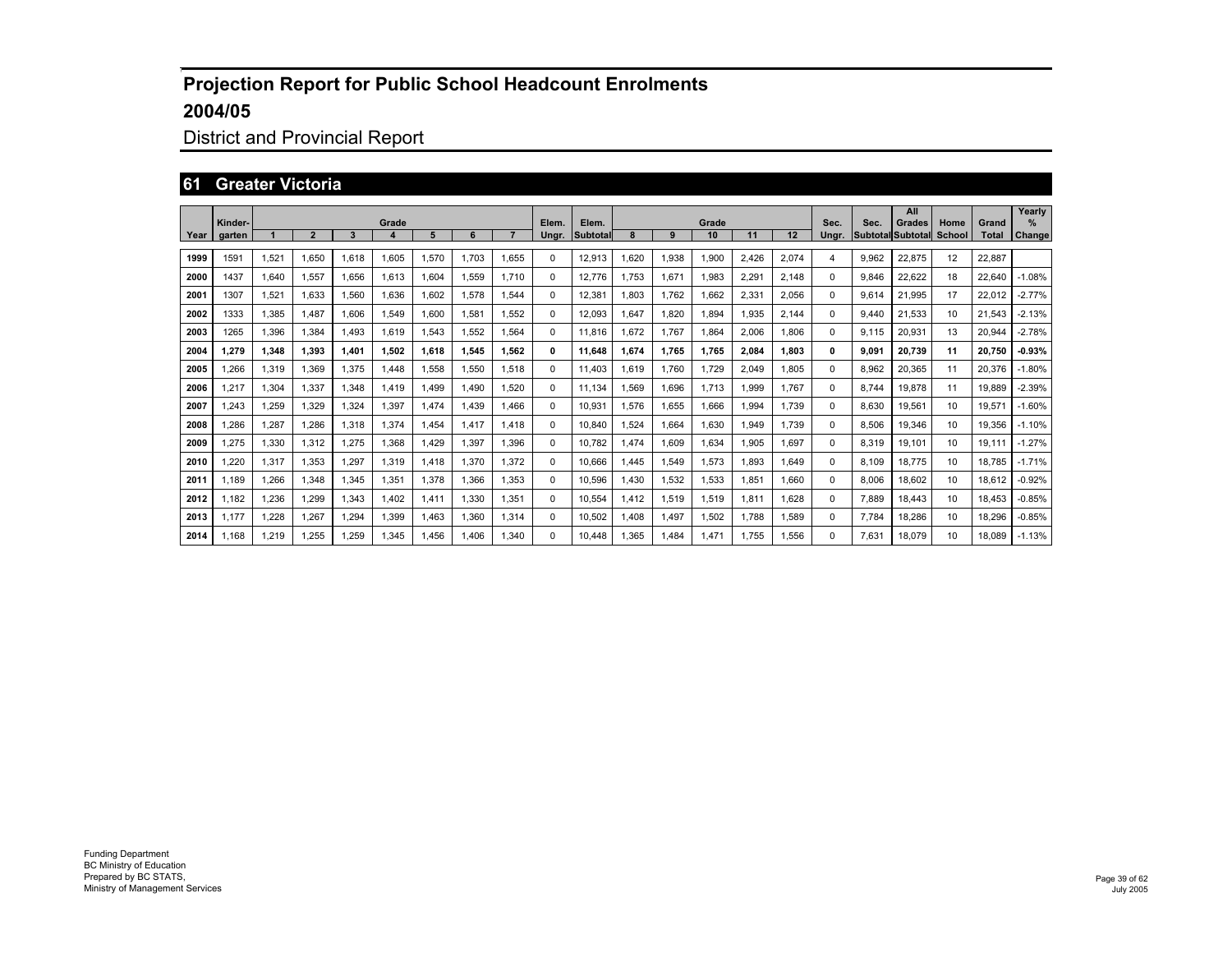## District and Provincial Report

#### **62 Sooke**

|      |                   |     |                |     |            |     |     |     |                |                   |     |     |             |       |     |               |       | All                                |                       |                       | Yearly      |
|------|-------------------|-----|----------------|-----|------------|-----|-----|-----|----------------|-------------------|-----|-----|-------------|-------|-----|---------------|-------|------------------------------------|-----------------------|-----------------------|-------------|
| Year | Kinder-<br>garten |     | $\overline{2}$ | 3   | Grade<br>4 | 5   | 6   |     | Elem.<br>Ungr. | Elem.<br>Subtotal |     | 9   | Grade<br>10 | 11    | 12  | Sec.<br>Ungr. | Sec.  | Grades<br><b>Subtotal Subtotal</b> | Home<br><b>School</b> | Grand<br><b>Total</b> | ℅<br>Change |
|      |                   |     |                |     |            |     |     |     |                |                   |     |     |             |       |     |               |       |                                    |                       |                       |             |
| 1999 | 661               | 688 | 739            | 703 | 730        | 693 | 740 | 616 | 0              | 5,570             | 617 | 701 | 767         | 898   | 706 | 29            | 3.718 | 9.288                              | 5                     | 9,293                 |             |
| 2000 | 628               | 665 | 681            | 740 | 703        | 749 | 691 | 741 | 0              | 5,598             | 645 | 653 | 771         | 1,041 | 612 | 19            | 3.741 | 9,339                              | 4                     | 9,343                 | 0.54%       |
| 2001 | 596               | 640 | 675            | 684 | 736        | 727 | 734 | 706 | 0              | 5.498             | 751 | 662 | 616         | 1.142 | 690 | 28            | 3.889 | 9.387                              | 0                     | 9.387                 | 0.47%       |
| 2002 | 593               | 625 | 639            | 673 | 687        | 728 | 705 | 744 | 0              | 5.394             | 718 | 741 | 689         | 1.019 | 756 | 68            | 3,991 | 9.385                              |                       | 9.386                 | $-0.01%$    |
| 2003 | 564               | 613 | 632            | 644 | 694        | 690 | 731 | 723 | 0              | 5.291             | 755 | 725 | 773         | 1.031 | 675 | 65            | 4.024 | 9.315                              | -1                    | 9.316                 | $-0.75%$    |
| 2004 | 553               | 583 | 621            | 646 | 651        | 701 | 705 | 754 | 0              | 5.214             | 726 | 748 | 723         | 1.173 | 696 | 36            | 4.102 | 9.316                              | 1                     | 9.317                 | 0.01%       |
| 2005 | 572               | 598 | 582            | 604 | 634        | 697 | 654 | 751 | 0              | 5,092             | 749 | 720 | 725         | 1,206 | 704 | 36            | 4.140 | 9.232                              | -1                    | 9,233                 | $-0.90\%$   |
| 2006 | 582               | 619 | 597            | 567 | 594        | 680 | 650 | 697 | 0              | 4,986             | 747 | 741 | 700         | 1,212 | 724 | 37            | 4.161 | 9.147                              | -1                    | 9.148                 | $-0.92%$    |
| 2007 | 592               | 628 | 617            | 581 | 558        | 636 | 634 | 694 | 0              | 4,940             | 695 | 741 | 720         | 1.177 | 729 | 37            | 4,099 | 9.039                              | -1                    | 9.040                 | $-1.18%$    |
| 2008 | 586               | 637 | 624            | 599 | 571        | 599 | 595 | 678 | 0              | 4,889             | 693 | 692 | 721         | 1,211 | 710 | 37            | 4,064 | 8.953                              | -1                    | 8,954                 | $-0.95%$    |
| 2009 | 599               | 634 | 636            | 608 | 588        | 611 | 560 | 634 | 0              | 4,870             | 674 | 685 | 673         | 1,206 | 725 | 37            | 4,000 | 8.870                              | -1                    | 8.871                 | $-0.93%$    |
| 2010 | 629               | 647 | 632            | 618 | 596        | 630 | 570 | 597 | 0              | 4,919             | 633 | 668 | 666         | 1.136 | 725 | 36            | 3,864 | 8.783                              |                       | 8.784                 | $-0.98%$    |
| 2011 | 626               | 675 | 641            | 613 | 606        | 638 | 588 | 609 | 0              | 4,996             | 597 | 630 | 652         | 1.127 | 685 | 36            | 3.727 | 8.723                              | -1                    | 8.724                 | $-0.68%$    |
| 2012 | 639               | 675 | 671            | 622 | 602        | 649 | 596 | 626 | $\Omega$       | 5.080             | 605 | 591 | 613         | 1.097 | 675 | 35            | 3.616 | 8.696                              | 1                     | 8.697                 | $-0.31%$    |
| 2013 | 655               | 686 | 669            | 651 | 611        | 645 | 607 | 637 | 0              | 5,161             | 625 | 603 | 581         | 1.044 | 663 | 34            | 3,550 | 8.711                              | 1                     | 8.712                 | 0.17%       |
| 2014 | 675               | 704 | 680            | 649 | 639        | 655 | 604 | 649 | $\Omega$       | 5.255             | 636 | 621 | 590         | 992   | 631 | 34            | 3.504 | 8.759                              |                       | 8.760                 | 0.55%       |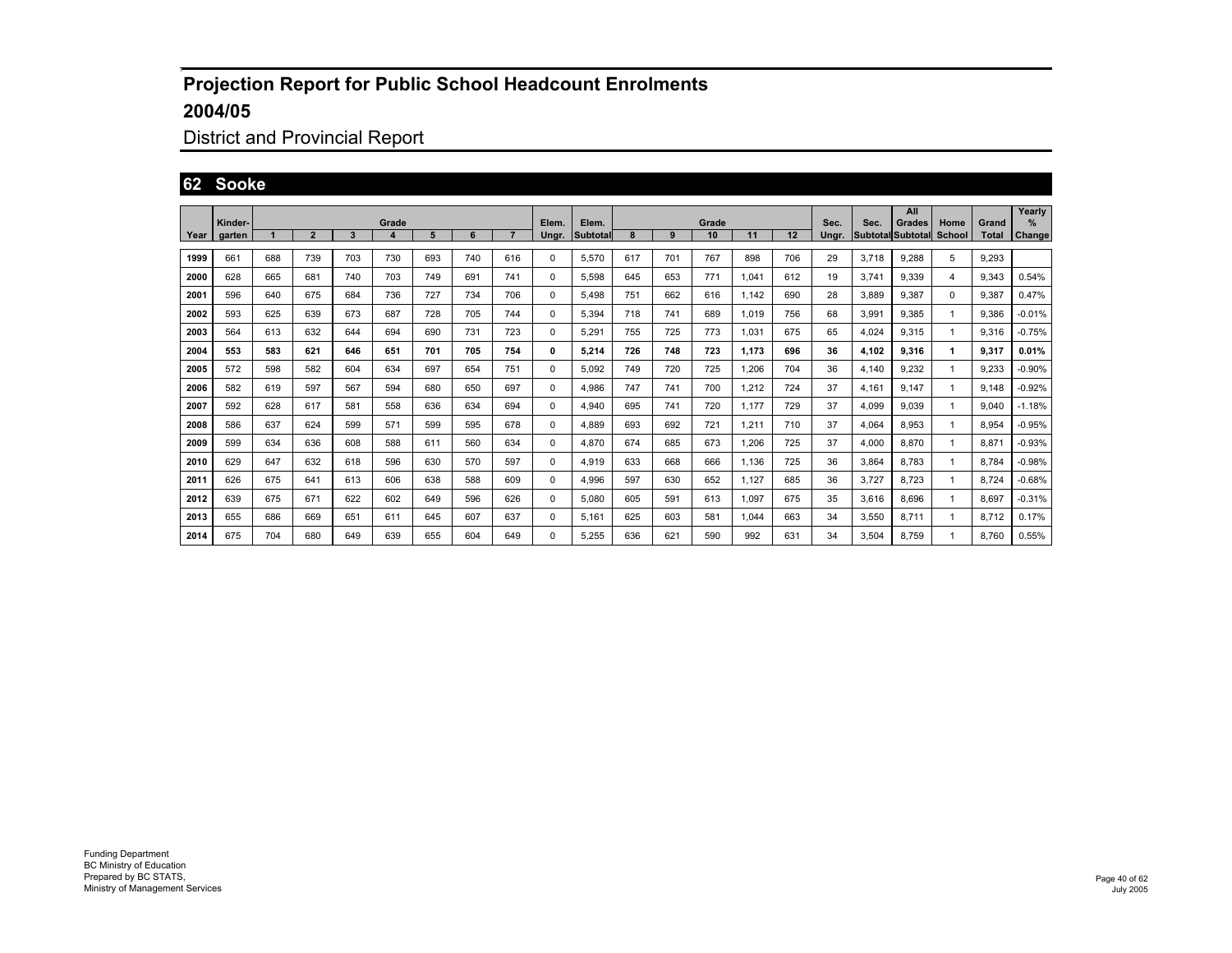## District and Provincial Report

#### **63 Saanich**

|      |                   |     |                |     |            |     |     |     |                |                   |     |     |             |       |       |                |       | All                                |                       |                       | Yearly      |
|------|-------------------|-----|----------------|-----|------------|-----|-----|-----|----------------|-------------------|-----|-----|-------------|-------|-------|----------------|-------|------------------------------------|-----------------------|-----------------------|-------------|
| Year | Kinder-<br>garten |     | $\overline{2}$ | 3   | Grade<br>4 | 5   | 6   |     | Elem.<br>Ungr. | Elem.<br>Subtotal |     | 9   | Grade<br>10 | 11    | 12    | Sec.<br>Ungr.  | Sec.  | Grades<br><b>Subtotal Subtotal</b> | Home<br><b>School</b> | Grand<br><b>Total</b> | ℅<br>Change |
|      |                   |     |                |     |            |     |     |     |                |                   |     |     |             |       |       |                |       |                                    |                       |                       |             |
| 1999 | 530               | 562 | 590            | 645 | 663        | 700 | 667 | 762 | 0              | 5,119             | 672 | 839 | 828         | 821   | 763   | 0              | 3,923 | 9.042                              | 5                     | 9.047                 |             |
| 2000 | 512               | 562 | 572            | 592 | 665        | 669 | 723 | 673 | 0              | 4,968             | 774 | 734 | 842         | 830   | 822   | 0              | 4,002 | 8,970                              | 5                     | 8,975                 | $-0.80%$    |
| 2001 | 455               | 536 | 587            | 589 | 622        | 691 | 703 | 776 | 0              | 4.959             | 719 | 819 | 760         | 884   | 877   | 0              | 4.059 | 9.018                              | 6                     | 9.024                 | 0.55%       |
| 2002 | 440               | 503 | 557            | 598 | 590        | 643 | 718 | 729 | $\mathbf{1}$   | 4.779             | 781 | 798 | 929         | 829   | 1.053 | 0              | 4,390 | 9.169                              | 9                     | 9,178                 | 1.71%       |
| 2003 | 420               | 490 | 510            | 562 | 592        | 600 | 690 | 738 | $\Omega$       | 4.602             | 766 | 854 | 926         | 1.135 | 798   | 0              | 4.479 | 9.081                              | 8                     | 9.089                 | $-0.97%$    |
| 2004 | 408               | 466 | 491            | 521 | 555        | 611 | 631 | 708 | 0              | 4.391             | 779 | 852 | 956         | 1.074 | 930   | 7              | 4.598 | 8.989                              | 4                     | 8.993                 | $-1.06%$    |
| 2005 | 402               | 426 | 469            | 513 | 511        | 577 | 616 | 660 | 0              | 4.174             | 721 | 863 | 934         | 1.054 | 907   | $\overline{7}$ | 4,486 | 8.660                              | $\overline{4}$        | 8.664                 | $-3.66%$    |
| 2006 | 415               | 420 | 430            | 491 | 504        | 533 | 583 | 645 | 0              | 4,021             | 673 | 802 | 944         | 1.032 | 890   | $\overline{7}$ | 4,348 | 8.369                              | $\overline{4}$        | 8,373                 | $-3.36%$    |
| 2007 | 416               | 434 | 424            | 452 | 483        | 526 | 540 | 612 | 0              | 3,887             | 657 | 749 | 880         | 1.039 | 872   | $\overline{7}$ | 4,204 | 8.091                              | $\overline{4}$        | 8.095                 | $-3.32%$    |
| 2008 | 447               | 435 | 438            | 447 | 446        | 505 | 533 | 567 | 0              | 3,818             | 624 | 731 | 825         | 977   | 878   | 6              | 4,041 | 7.859                              | 3                     | 7.862                 | $-2.88%$    |
| 2009 | 432               | 468 | 440            | 462 | 442        | 468 | 512 | 560 | 0              | 3.784             | 580 | 695 | 804         | 919   | 827   | 6              | 3,831 | 7,615                              | 3                     | 7,618                 | $-3.10%$    |
| 2010 | 456               | 454 | 474            | 464 | 457        | 464 | 476 | 540 | 0              | 3.785             | 573 | 648 | 765         | 893   | 777   | 6              | 3.662 | 7.447                              | 3                     | 7.450                 | $-2.21%$    |
| 2011 | 479               | 479 | 461            | 501 | 461        | 481 | 473 | 504 | $\Omega$       | 3.839             | 553 | 639 | 715         | 852   | 755   | 6              | 3.520 | 7.359                              | 3                     | 7.362                 | $-1.18%$    |
| 2012 | 497               | 505 | 486            | 489 | 498        | 486 | 491 | 501 | $\Omega$       | 3,953             | 518 | 618 | 705         | 801   | 722   | 6              | 3.370 | 7.323                              | 3                     | 7.326                 | $-0.49%$    |
| 2013 | 518               | 524 | 513            | 516 | 487        | 525 | 498 | 520 | $\Omega$       | 4.101             | 516 | 581 | 683         | 787   | 679   | 6              | 3,252 | 7,353                              | $\overline{4}$        | 7,357                 | 0.42%       |
| 2014 | 540               | 546 | 534            | 545 | 515        | 516 | 537 | 528 | 0              | 4.261             | 535 | 578 | 645         | 765   | 669   | 5              | 3.197 | 7.458                              | 4                     | 7.462                 | 1.43%       |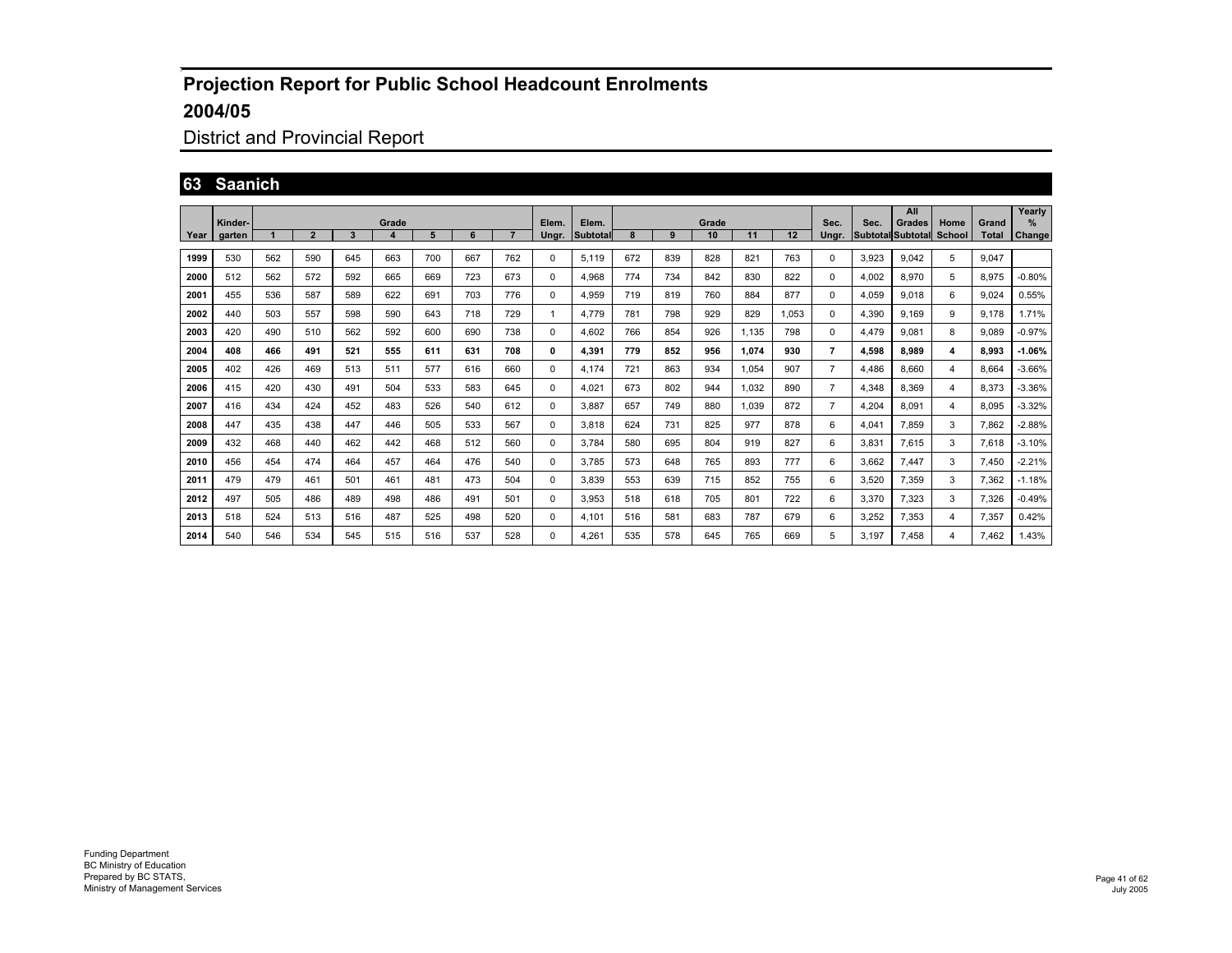## District and Provincial Report

#### **64 Gulf Islands**

|        |                   |     |                |     |            |     |     |     |                |                   |     |     |             |     |     |                |      | All                                |                |                       | Yearly                |
|--------|-------------------|-----|----------------|-----|------------|-----|-----|-----|----------------|-------------------|-----|-----|-------------|-----|-----|----------------|------|------------------------------------|----------------|-----------------------|-----------------------|
| Year I | Kinder-<br>garten |     | $\overline{2}$ | 3   | Grade<br>4 | 5   | 6   |     | Elem.<br>Ungr. | Elem.<br>Subtotal | 8   | 9   | Grade<br>10 | 11  | 12  | Sec.<br>Ungr.  | Sec. | Grades<br><b>Subtotal Subtotal</b> | Home<br>School | Grand<br><b>Total</b> | $\%$<br><b>Change</b> |
| 1999   | 92                | 116 | 127            | 124 | 133        | 131 | 139 | 134 | 0              | 996               | 160 | 151 | 160         | 164 | 168 | 18             | 821  | 1,817                              | $\overline{2}$ | 1,819                 |                       |
| 2000   | 99                | 96  | 119            | 129 | 120        | 138 | 121 | 132 | 0              | 954               | 146 | 142 | 155         | 258 | 154 | $\overline{7}$ | 862  | 1.816                              | -1             | 1,817                 | $-0.11%$              |
| 2001   | 106               | 111 | 102            | 128 | 135        | 133 | 130 | 120 | 0              | 965               | 137 | 146 | 170         | 184 | 161 | 77             | 875  | 1.840                              | 0              | 1.840                 | 1.27%                 |
| 2002   | 96                | 107 | 115            | 99  | 134        | 128 | 140 | 133 | 0              | 952               | 121 | 138 | 159         | 194 | 176 | 112            | 900  | 1.852                              | $\overline{7}$ | 1,859                 | 1.03%                 |
| 2003   | 102               | 106 | 111            | 117 | 96         | 129 | 143 | 136 | 0              | 940               | 132 | 135 | 144         | 197 | 157 | 94             | 859  | 1.799                              | -1             | 1.800                 | $-3.17%$              |
| 2004   | 85                | 106 | 108            | 125 | 121        | 105 | 141 | 146 | 0              | 937               | 133 | 136 | 145         | 185 | 165 | 54             | 818  | 1.755                              | 0              | 1.755                 | $-2.50%$              |
| 2005   | 84                | 112 | 109            | 106 | 122        | 104 | 136 | 145 | 0              | 918               | 131 | 133 | 133         | 178 | 158 | 53             | 786  | 1.704                              | 0              | 1.704                 | $-2.91%$              |
| 2006   | 86                | 110 | 115            | 108 | 105        | 105 | 136 | 141 | 0              | 906               | 131 | 131 | 130         | 163 | 151 | 51             | 757  | 1.663                              | 0              | 1.663                 | $-2.41%$              |
| 2007   | 76                | 113 | 114            | 114 | 106        | 90  | 137 | 141 | 0              | 891               | 127 | 130 | 127         | 158 | 139 | 49             | 730  | 1.621                              | 0              | 1,621                 | $-2.53%$              |
| 2008   | 77                | 100 | 117            | 112 | 112        | 92  | 118 | 143 | 0              | 871               | 127 | 126 | 127         | 155 | 135 | 48             | 718  | 1.589                              | 0              | 1,589                 | $-1.97%$              |
| 2009   | 85                | 103 | 105            | 116 | 111        | 97  | 120 | 123 | 0              | 860               | 128 | 127 | 124         | 155 | 132 | 47             | 713  | 1.573                              | 0              | 1,573                 | $-1.01%$              |
| 2010   | 97                | 114 | 107            | 105 | 115        | 96  | 127 | 124 | 0              | 885               | 111 | 128 | 125         | 152 | 133 | 47             | 696  | 1,581                              | 0              | 1,581                 | 0.51%                 |
| 2011   | 106               | 130 | 119            | 108 | 105        | 100 | 126 | 132 | 0              | 926               | 112 | 112 | 125         | 153 | 130 | 47             | 679  | 1.605                              | 0              | 1,605                 | .52%                  |
| 2012   | 110               | 142 | 135            | 118 | 107        | 92  | 131 | 131 | 0              | 966               | 119 | 113 | 110         | 153 | 131 | 46             | 672  | 1.638                              | 0              | 1,638                 | 2.06%                 |
| 2013   | 114               | 147 | 147            | 135 | 118        | 94  | 120 | 136 | 0              | 1,011             | 119 | 119 | 111         | 137 | 132 | 46             | 664  | 1,675                              | 0              | 1,675                 | 2.26%                 |
| 2014   | 117               | 151 | 153            | 147 | 134        | 103 | 123 | 125 | 0              | 1.053             | 123 | 119 | 117         | 138 | 119 | 46             | 662  | 1.715                              | 0              | 1.715                 | 2.39%                 |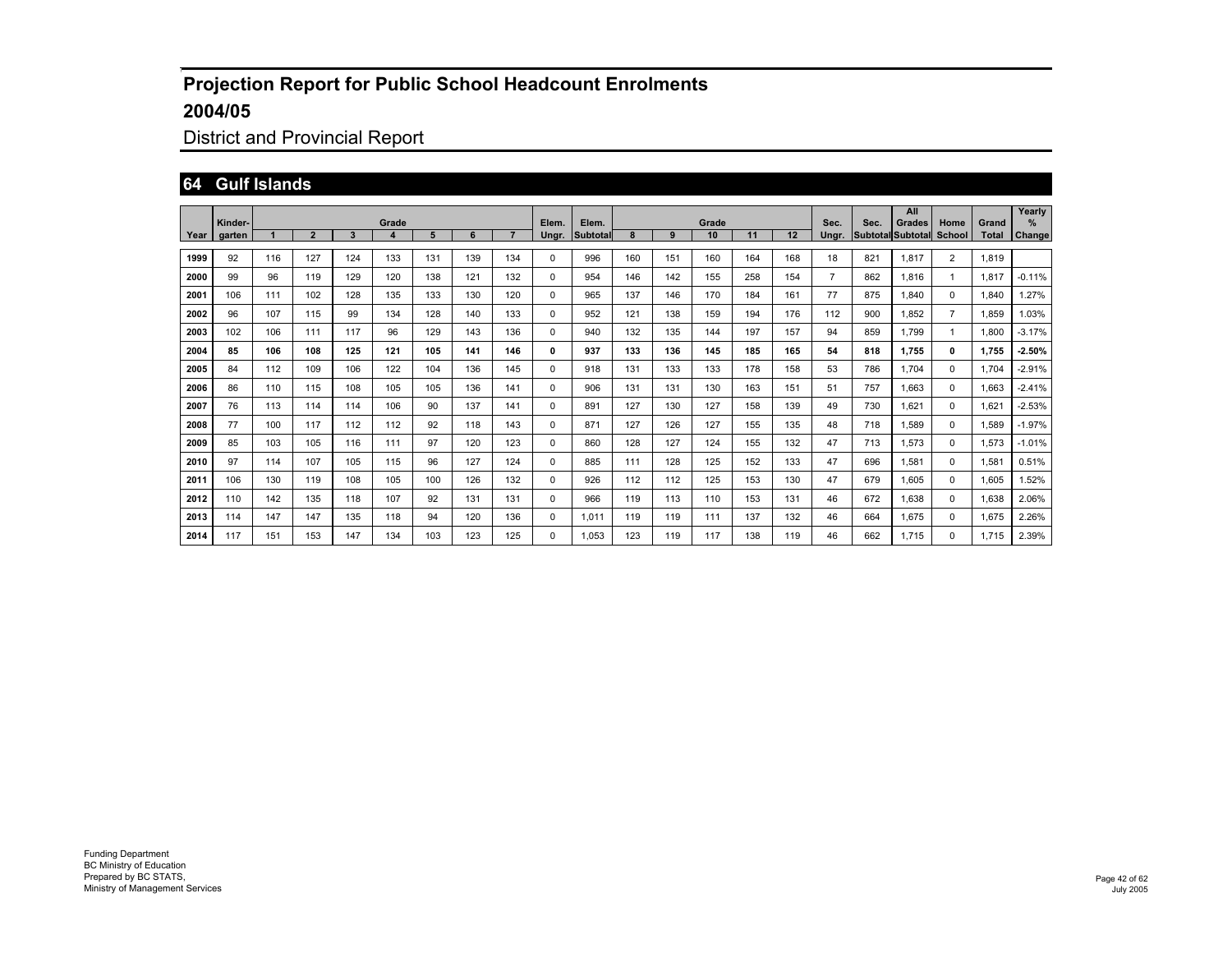## District and Provincial Report

#### **67 Okanagan Skaha**

|      | Kinder- |     |                |     | Grade            |     |     |     | Elem. | Elem.    |     |     | Grade |     |     | Sec.     | Sec.  | All<br>Grades            | Home           | Grand        | Yearly<br>$\frac{9}{6}$ |
|------|---------|-----|----------------|-----|------------------|-----|-----|-----|-------|----------|-----|-----|-------|-----|-----|----------|-------|--------------------------|----------------|--------------|-------------------------|
| Year | aarten  |     | $\overline{2}$ | 3   | $\boldsymbol{4}$ | 5   | 6   |     | Unar. | Subtotal |     | 9   | 10    | 11  | 12  | Unar.    |       | <b>Subtotal Subtotal</b> | <b>School</b>  | <b>Total</b> | Change                  |
| 1999 | 467     | 485 | 533            | 562 | 576              | 540 | 613 | 566 | 0     | 4.342    | 623 | 710 | 702   | 761 | 770 | $\Omega$ | 3.566 | 7,908                    | 5              | 7,913        |                         |
| 2000 | 474     | 465 | 476            | 521 | 563              | 581 | 559 | 628 | 0     | 4.267    | 606 | 617 | 709   | 977 | 628 | 35       | 3.572 | 7.839                    | 6              | 7.845        | $-0.86%$                |
| 2001 | 427     | 473 | 462            | 496 | 538              | 577 | 598 | 570 | 0     | 4.141    | 668 | 629 | 638   | 885 | 656 | 157      | 3.633 | 7.774                    | 4              | 7.778        | $-0.85%$                |
| 2002 | 427     | 442 | 486            | 484 | 512              | 554 | 598 | 614 | 0     | 4.117    | 614 | 698 | 621   | 815 | 632 | 188      | 3.568 | 7.685                    | $\overline{2}$ | 7.687        | $-1.17%$                |
| 2003 | 376     | 444 | 445            | 498 | 496              | 538 | 590 | 606 | 0     | 3,993    | 647 | 637 | 686   | 757 | 591 | 100      | 3.418 | 7,411                    | -1             | 7.412        | $-3.58%$                |
| 2004 | 407     | 381 | 449            | 477 | 498              | 515 | 565 | 597 | 0     | 3.889    | 641 | 669 | 647   | 848 | 579 | 117      | 3,501 | 7,390                    | 1              | 7,391        | $-0.28%$                |
| 2005 | 386     | 385 | 431            | 450 | 478              | 517 | 560 | 574 | 0     | 3.781    | 624 | 654 | 630   | 833 | 585 | 116      | 3.442 | 7.223                    | -1             | 7.224        | $-2.26%$                |
| 2006 | 367     | 367 | 436            | 433 | 453              | 497 | 563 | 569 | 0     | 3.685    | 600 | 637 | 616   | 813 | 576 | 115      | 3.357 | 7.042                    | -1             | 7.043        | $-2.51%$                |
| 2007 | 357     | 349 | 416            | 438 | 436              | 472 | 542 | 573 | 0     | 3.583    | 595 | 613 | 600   | 796 | 562 | 113      | 3.279 | 6.862                    | -1             | 6.863        | $-2.56%$                |
| 2008 | 368     | 340 | 397            | 419 | 441              | 455 | 515 | 553 | 0     | 3.488    | 600 | 608 | 579   | 776 | 550 | 111      | 3.224 | 6.712                    | -1             | 6.713        | $-2.19%$                |
| 2009 | 371     | 352 | 388            | 402 | 423              | 461 | 498 | 526 | 0     | 3.421    | 580 | 613 | 575   | 751 | 537 | 109      | 3.165 | 6.586                    | -1             | 6.587        | $-1.88%$                |
| 2010 | 408     | 354 | 401            | 393 | 407              | 444 | 505 | 510 | 0     | 3.422    | 553 | 594 | 579   | 745 | 520 | 108      | 3.099 | 6,521                    | 1              | 6,522        | $-0.99%$                |
| 2011 | 424     | 389 | 404            | 407 | 399              | 428 | 488 | 518 | 0     | 3.457    | 536 | 568 | 563   | 750 | 516 | 107      | 3,040 | 6.497                    | -1             | 6.498        | $-0.37%$                |
| 2012 | 445     | 405 | 444            | 411 | 413              | 421 | 471 | 501 | 0     | 3,511    | 545 | 551 | 540   | 732 | 520 | 105      | 2,993 | 6,504                    | -1             | 6,505        | 0.11%                   |
| 2013 | 465     | 425 | 461            | 450 | 417              | 435 | 463 | 484 | 0     | 3,600    | 528 | 559 | 524   | 703 | 507 | 104      | 2,925 | 6,525                    | 1              | 6,526        | 0.32%                   |
| 2014 | 488     | 444 | 484            | 467 | 456              | 440 | 478 | 476 | 0     | 3.733    | 510 | 542 | 531   | 683 | 488 | 103      | 2.857 | 6.590                    | -1             | 6.591        | 1.00%                   |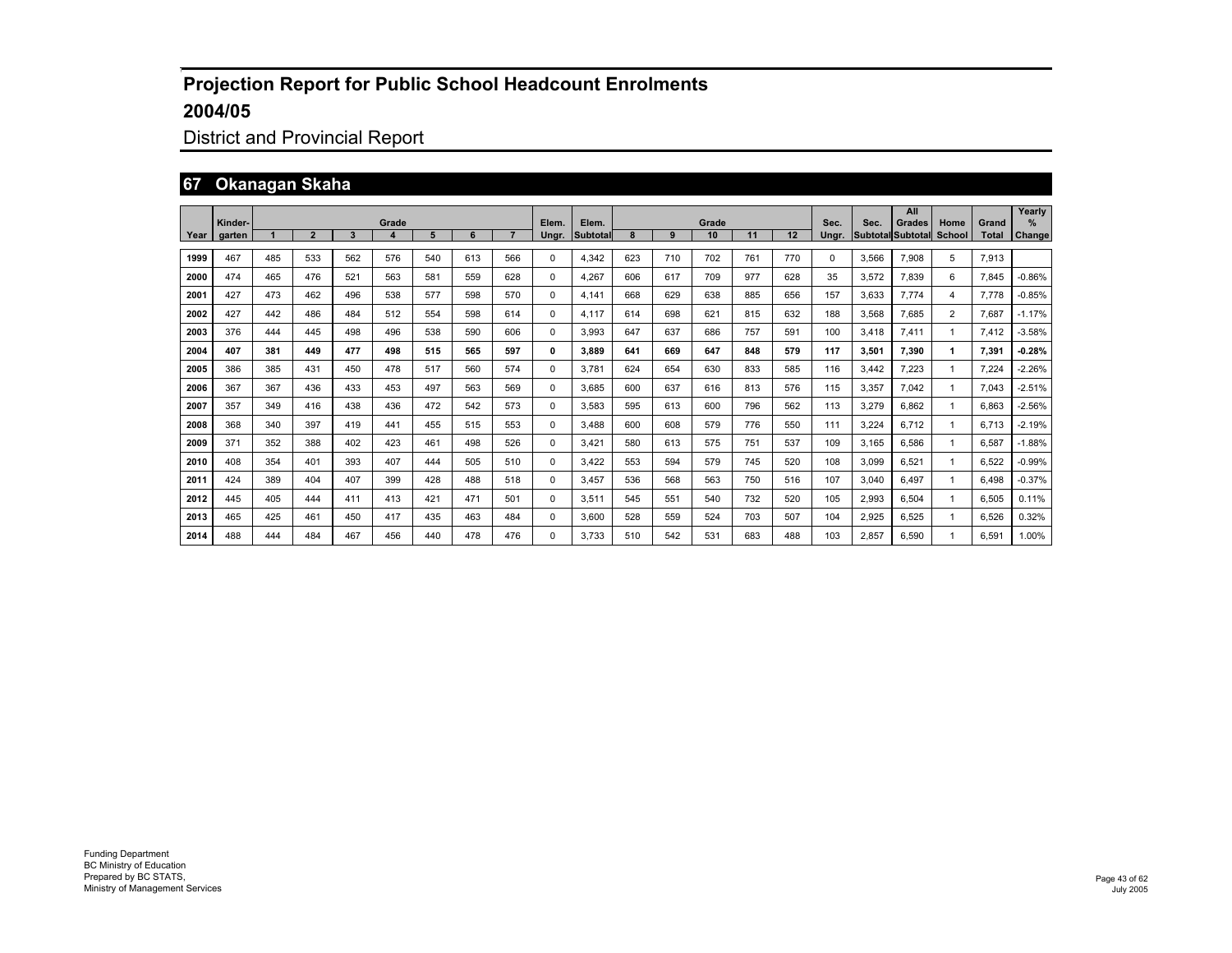## District and Provincial Report

#### **68 Nanaimo-Ladysmith**

|      | Kinder- |       |                |       | Grade                   |       |       |       | Elem.             | Elem.           |       |       | Grade |       |       | Sec.  | Sec.  | All<br>Grades            | Home           | Grand        | Yearly<br>%   |
|------|---------|-------|----------------|-------|-------------------------|-------|-------|-------|-------------------|-----------------|-------|-------|-------|-------|-------|-------|-------|--------------------------|----------------|--------------|---------------|
| Year | garten  |       | $\overline{2}$ | 3     | $\overline{\mathbf{4}}$ | 5     | 6     |       | Unar.             | <b>Subtotal</b> |       | 9     | 10    | 11    | 12    | Unar. |       | <b>Subtotal Subtotal</b> | School         | <b>Total</b> | <b>Change</b> |
| 1999 | 1114    | 1.168 | 1.243          | 1.273 | 1,215                   | 1,279 | 1.314 | 1,292 | 11                | 9,909           | 1,306 | 1,361 | 1,545 | 1,341 | 1,331 | 250   | 7.134 | 17,043                   | 24             | 17.067       |               |
| 2000 | 1078    | 1.126 | 1.197          | 1.222 | 1,289                   | 1,214 | .281  | 1,318 | 15                | 9.740           | 1,312 | 1,277 | 1.467 | 1.472 | 1.325 | 255   | 7.108 | 16.848                   | 9              | 16.857       | $-1.23%$      |
| 2001 | 1122    | 1,115 | 1.134          | 1.181 | 1.244                   | 1.300 | .244  | 1.301 | 17                | 9.658           | 1.368 | 1.349 | 1.431 | 1.346 | 1.463 | 223   | 7.180 | 16.838                   | $\overline{7}$ | 16.845       | $-0.07%$      |
| 2002 | 1018    | 1.131 | 1.094          | 1.123 | 1.189                   | 1.236 | .299  | 1.253 | 15                | 9.358           | 1.358 | 1.334 | 1.414 | 1.334 | 1.356 | 280   | 7.076 | 16.434                   | 11             | 16.445       | $-2.37%$      |
| 2003 | 917     | 1.035 | 1.146          | 1.106 | 1.122                   | 1.186 | .254  | 1,311 | 16                | 9.093           | .295  | 1,360 | 1.401 | 1.382 | 1.440 | 311   | 7.189 | 16.282                   | $\overline{7}$ | 16.289       | $-0.95%$      |
| 2004 | 972     | 958   | 1.056          | 1.136 | 1.110                   | 1.137 | 1.204 | 1.252 | 14                | 8.839           | 1.350 | 1,276 | 1.360 | 1.426 | 1,449 | 265   | 7.126 | 15,965                   | 11             | 15.976       | $-1.92%$      |
| 2005 | 936     | 927   | 1.013          | 1.080 | 1.083                   | 1.089 | 1.171 | 1.203 | 14                | 8.516           | .344  | 1.268 | 1.364 | .422  | 1.448 | 264   | 7.110 | 15.626                   | 11             | 15.637       | $-2.12%$      |
| 2006 | 924     | 896   | 982            | 1.038 | 1.033                   | 1.065 | 1.124 | 1.172 | 13                | 8.247           | .295  | 1.265 | 1.358 | .427  | 1.446 | 264   | 7.055 | 15.302                   | 10             | 15.312       | $-2.08%$      |
| 2007 | 943     | 885   | 951            | 1.009 | 995                     | 1.018 | 1.100 | 1.127 | 13                | 8.041           | .263  | 1,221 | 1.354 | .422  | 1.453 | 264   | 6,977 | 15.018                   | 10             | 15.028       | $-1.85%$      |
| 2008 | 971     | 905   | 942            | 980   | 969                     | 982   | 1.053 | 1,104 | 12                | 7.918           | .216  | 1.191 | 1.310 | .420  | 1.449 | 262   | 6.848 | 14.766                   | 10             | 14.776       | $-1.68%$      |
| 2009 | 992     | 933   | 965            | 973   | 943                     | 958   | 1.019 | 1,060 | $12 \overline{ }$ | 7.855           | 1,193 | 1,150 | 1,281 | 1,381 | 1.448 | 260   | 6.713 | 14,568                   | 10             | 14,578       | $-1.34%$      |
| 2010 | 1.055   | 954   | 996            | 997   | 939                     | 935   | 995   | 1.026 | $12 \overline{ }$ | 7.909           | 1.148 | 1.129 | 1.240 | 1.352 | 1.410 | 256   | 6.535 | 14.444                   | 10             | 14.454       | $-0.85%$      |
| 2011 | 1.094   | 1.014 | 1.018          | 1.029 | 962                     | 932   | 972   | 1.003 | 12                | 8.036           | 1.112 | 1.088 | 1.217 | 1.312 | 1.380 | 252   | 6.361 | 14.397                   | 10             | 14.407       | $-0.33%$      |
| 2012 | 1.129   | 1.052 | 1.082          | 1.053 | 993                     | 955   | 971   | 981   | 12                | 8.228           | 1.087 | 1,054 | 1.174 | .287  | 1,341 | 247   | 6.190 | 14.418                   | 10             | 14,428       | 0.15%         |
| 2013 | 1,153   | 1,085 | 1.122          | 1.117 | 1,015                   | 985   | 994   | 980   | 12                | 8.463           | 1.064 | 1,031 | 1,139 | .246  | 1,316 | 243   | 6,039 | 14,502                   | 10             | 14,512       | 0.58%         |
| 2014 | 1.179   | 1.109 | 1.156          | 1.158 | 1.076                   | 1.007 | 1.025 | 1.004 | 13                | 8.727           | 1.062 | 1,010 | 1.115 | .211  | 1.276 | 239   | 5.913 | 14.640                   | 10             | 14.650       | 0.95%         |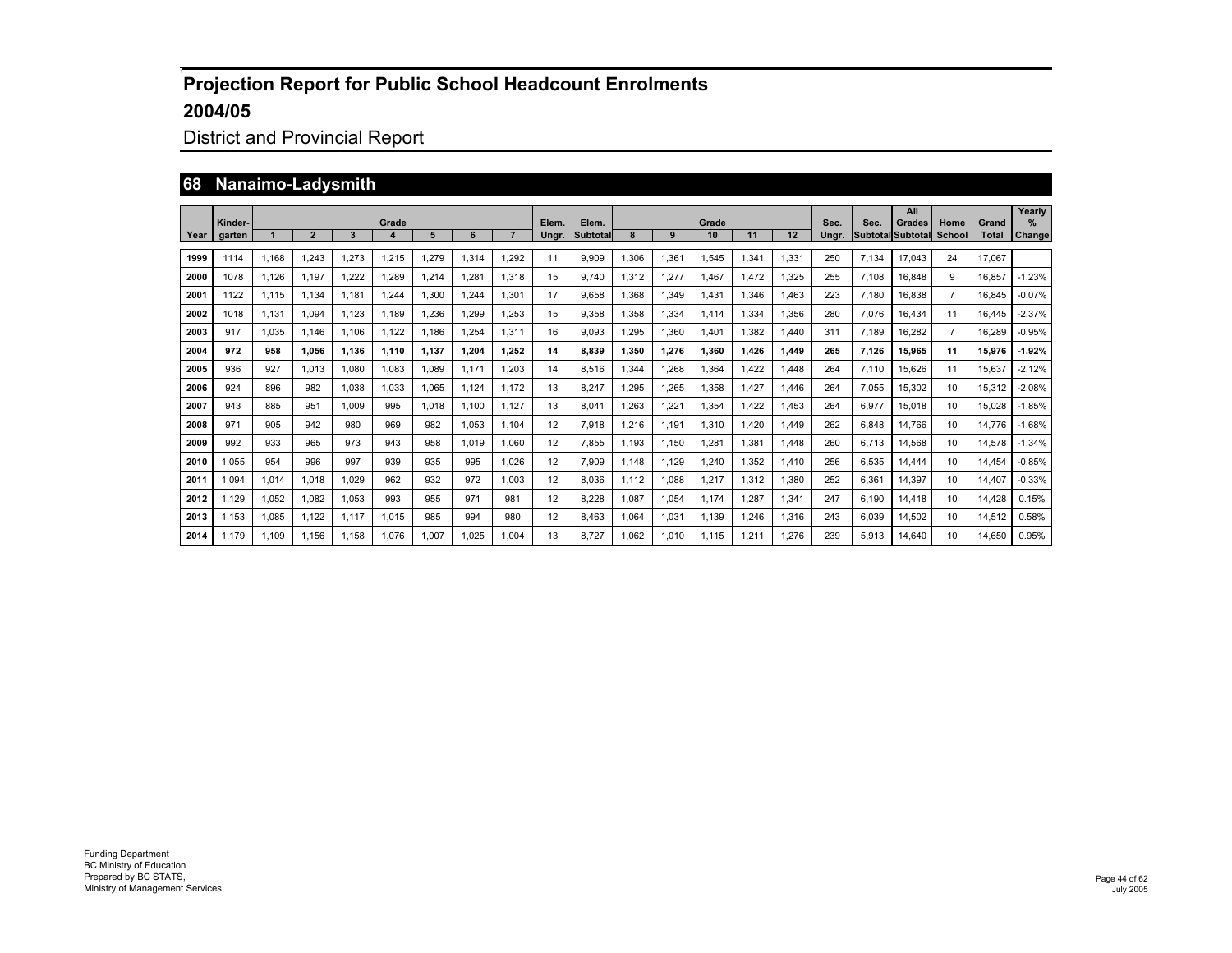## District and Provincial Report

#### **69 Qualicum**

|      |         |     |                |     |       |     |     |     |          |          |     |     |       |     |     |       |       | All                      |                |              | Yearly   |
|------|---------|-----|----------------|-----|-------|-----|-----|-----|----------|----------|-----|-----|-------|-----|-----|-------|-------|--------------------------|----------------|--------------|----------|
|      | Kinder- |     |                |     | Grade |     |     |     | Elem.    | Elem.    |     |     | Grade |     |     | Sec.  | Sec.  | Grades                   | Home           | Grand        | $\%$     |
| Year | garten  |     | $\overline{2}$ | 3   | 4     | 5   | 6   |     | Unar.    | Subtotal | 8   | 9   | 10    | 11  | 12  | Ungr. |       | <b>Subtotal Subtotal</b> | School         | <b>Total</b> | Change   |
| 1999 | 332     | 393 | 411            | 412 | 424   | 457 | 415 | 436 | 0        | 3,280    | 385 | 488 | 512   | 547 | 416 |       | 2,349 | 5,629                    | 12             | 5,641        |          |
| 2000 | 340     | 325 | 395            | 411 | 425   | 411 | 454 | 418 | 0        | 3.179    | 434 | 410 | 470   | 576 | 450 |       | 2,341 | 5,520                    | $\overline{7}$ | 5,527        | $-2.02%$ |
| 2001 | 284     | 342 | 331            | 406 | 421   | 428 | 414 | 458 | 0        | 3.084    | 409 | 459 | 421   | 527 | 504 |       | 2,321 | 5.405                    | 3              | 5.408        | $-2.15%$ |
| 2002 | 293     | 305 | 353            | 338 | 430   | 428 | 431 | 437 | 0        | 3.015    | 474 | 462 | 471   | 504 | 470 |       | 2,382 | 5,397                    | 4              | 5,401        | $-0.13%$ |
| 2003 | 301     | 315 | 320            | 345 | 367   | 425 | 434 | 437 | 0        | 2.944    | 452 | 513 | 454   | 524 | 434 |       | 2,378 | 5,322                    | $\overline{7}$ | 5.329        | $-1.33%$ |
| 2004 | 294     | 324 | 328            | 335 | 368   | 400 | 447 | 453 | 0        | 2,949    | 461 | 496 | 513   | 467 | 434 | 0     | 2,371 | 5.320                    | $\overline{7}$ | 5.327        | $-0.04%$ |
| 2005 | 283     | 308 | 331            | 321 | 354   | 386 | 417 | 441 | 0        | 2,841    | 459 | 483 | 514   | 474 | 437 | 0     | 2,367 | 5,208                    | $\overline{7}$ | 5,215        | $-2.10%$ |
| 2006 | 281     | 298 | 316            | 325 | 341   | 374 | 403 | 412 | 0        | 2.750    | 448 | 481 | 502   | 476 | 444 | 0     | 2,351 | 5.101                    | $\overline{7}$ | 5.108        | $-2.05%$ |
| 2007 | 280     | 297 | 307            | 312 | 345   | 360 | 392 | 400 | $\Omega$ | 2.693    | 420 | 470 | 501   | 467 | 446 | 0     | 2,304 | 4.997                    | 6              | 5.003        | $-2.06%$ |
| 2008 | 278     | 298 | 308            | 304 | 334   | 366 | 378 | 389 | $\Omega$ | 2.655    | 408 | 442 | 490   | 466 | 437 | 0     | 2,243 | 4.898                    | 6              | 4.904        | $-1.98%$ |
| 2009 | 295     | 296 | 308            | 305 | 325   | 354 | 384 | 376 | 0        | 2,643    | 397 | 430 | 462   | 456 | 436 | 0     | 2.181 | 4.824                    | 6              | 4,830        | $-1.51%$ |
| 2010 | 322     | 312 | 306            | 306 | 327   | 346 | 372 | 382 | 0        | 2,673    | 384 | 419 | 449   | 433 | 427 | 0     | 2.112 | 4.785                    | 6              | 4,791        | $-0.81%$ |
| 2011 | 336     | 339 | 321            | 303 | 327   | 347 | 364 | 370 | 0        | 2.707    | 390 | 406 | 438   | 421 | 406 | 0     | 2,061 | 4.768                    | 6              | 4.774        | $-0.35%$ |
| 2012 | 355     | 352 | 347            | 316 | 323   | 346 | 364 | 362 | 0        | 2,765    | 379 | 411 | 426   | 412 | 396 | 0     | 2,024 | 4,789                    | 6              | 4,795        | 0.44%    |
| 2013 | 369     | 374 | 362            | 343 | 338   | 343 | 364 | 363 | 0        | 2,856    | 370 | 400 | 429   | 399 | 386 | 0     | 1,984 | 4,840                    | $\overline{7}$ | 4,847        | 1.08%    |
| 2014 | 386     | 387 | 383            | 357 | 365   | 359 | 361 | 362 | 0        | 2.960    | 371 | 390 | 418   | 401 | 375 | 0     | 1.955 | 4.915                    | $\overline{7}$ | 4.922        | 1.55%    |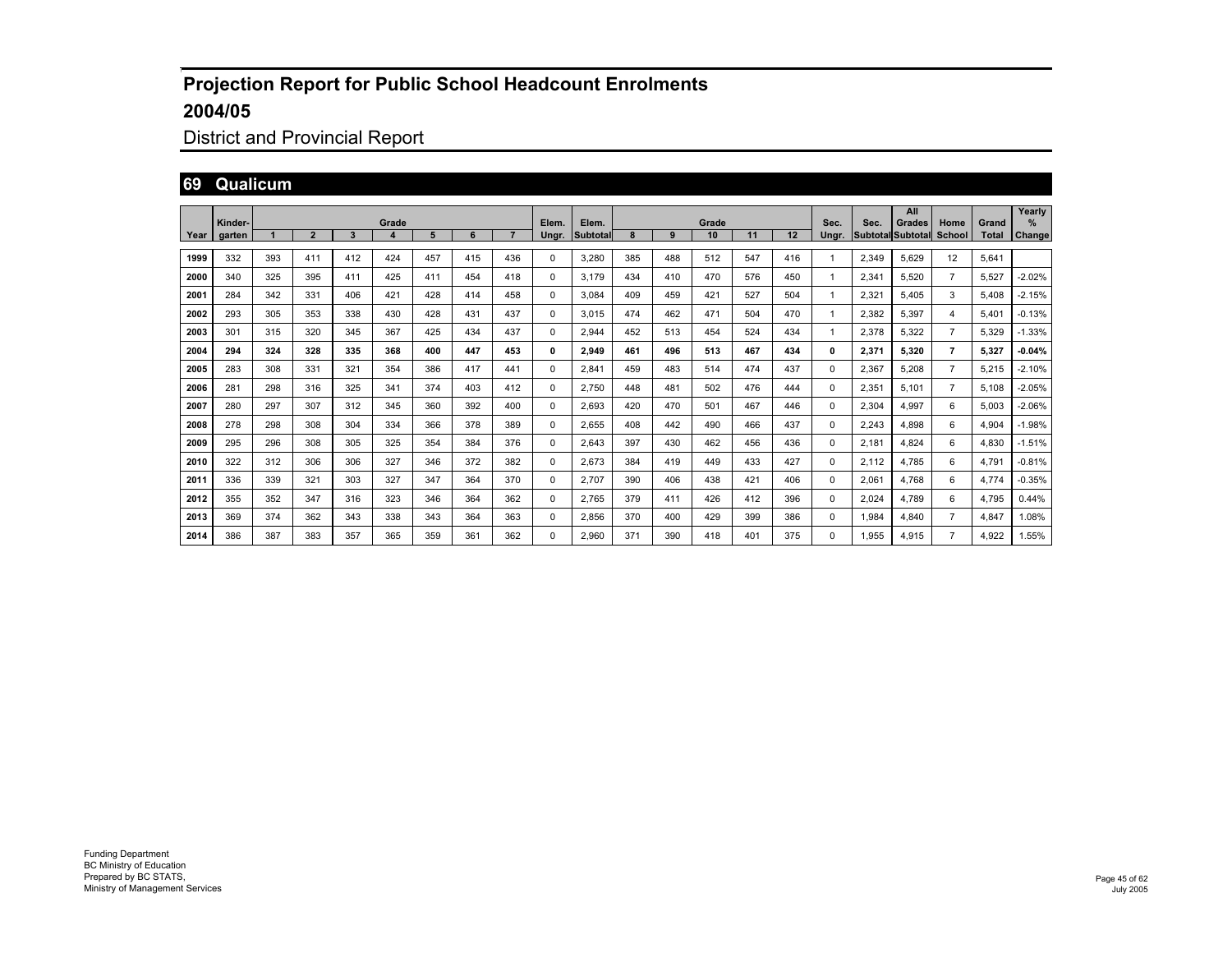## District and Provincial Report

#### **70 Alberni**

|      |         |     |                |     |       |     |     |     |                |          |     |     |       |     |     |       |       | All                      |                |              | Yearly   |
|------|---------|-----|----------------|-----|-------|-----|-----|-----|----------------|----------|-----|-----|-------|-----|-----|-------|-------|--------------------------|----------------|--------------|----------|
|      | Kinder- |     |                |     | Grade |     |     |     | Elem.          | Elem.    |     |     | Grade |     |     | Sec.  | Sec.  | Grades                   | Home           | Grand        | $\%$     |
| Year | garten  |     | $\overline{2}$ | 3   | 4     | 5   | 6   |     | Unar.          | Subtotal | 8   | 9   | 10    | 11  | 12  | Unar. |       | <b>Subtotal Subtotal</b> | School         | <b>Total</b> | Change   |
| 1999 | 370     | 341 | 352            | 367 | 378   | 416 | 389 | 436 | 0              | 3,049    | 441 | 457 | 523   | 523 | 580 | 8     | 2,532 | 5,581                    | 6              | 5,587        |          |
| 2000 | 321     | 362 | 334            | 354 | 364   | 376 | 421 | 411 | 0              | 2,943    | 428 | 430 | 468   | 563 | 565 | 18    | 2,472 | 5,415                    | 6              | 5,421        | $-2.97%$ |
| 2001 | 320     | 310 | 365            | 333 | 364   | 365 | 372 | 442 | $\overline{2}$ | 2.873    | 414 | 425 | 456   | 492 | 571 | 29    | 2,387 | 5.260                    | 5              | 5.265        | $-2.88%$ |
| 2002 | 309     | 322 | 318            | 357 | 343   | 347 | 366 | 396 | 0              | 2.758    | 465 | 380 | 446   | 490 | 550 | 48    | 2,379 | 5,137                    | 3              | 5,140        | $-2.37%$ |
| 2003 | 236     | 295 | 327            | 326 | 349   | 330 | 359 | 380 | 0              | 2.602    | 414 | 462 | 421   | 481 | 562 | 37    | 2,377 | 4.979                    | 3              | 4,982        | $-3.07%$ |
| 2004 | 278     | 262 | 312            | 339 | 339   | 369 | 333 | 384 | 0              | 2.616    | 410 | 411 | 441   | 571 | 543 | 12    | 2.388 | 5.004                    | 3              | 5.007        | 0.50%    |
| 2005 | 275     | 245 | 283            | 311 | 322   | 362 | 319 | 370 | 0              | 2.487    | 428 | 394 | 431   | 573 | 545 | 12    | 2,383 | 4,870                    | 3              | 4,873        | $-2.68%$ |
| 2006 | 259     | 242 | 264            | 282 | 296   | 345 | 313 | 354 | 0              | 2.355    | 414 | 412 | 415   | 563 | 549 | 12    | 2,365 | 4,720                    | 3              | 4,723        | $-3.08%$ |
| 2007 | 260     | 228 | 261            | 264 | 269   | 317 | 298 | 348 | $\Omega$       | 2.245    | 397 | 400 | 433   | 545 | 540 | 12    | 2,327 | 4.572                    | 3              | 4,575        | $-3.13%$ |
| 2008 | 250     | 230 | 246            | 261 | 251   | 288 | 274 | 331 | $\Omega$       | 2.131    | 390 | 384 | 421   | 564 | 522 | 12    | 2,293 | 4.424                    | 3              | 4.427        | $-3.23%$ |
| 2009 | 251     | 220 | 248            | 246 | 248   | 269 | 249 | 305 | 0              | 2.036    | 371 | 377 | 405   | 551 | 541 | 12    | 2,257 | 4.293                    | $\overline{2}$ | 4,295        | $-2.98%$ |
| 2010 | 260     | 222 | 237            | 247 | 234   | 266 | 233 | 277 | 0              | 1,976    | 342 | 359 | 398   | 532 | 530 | 11    | 2.172 | 4.148                    | $\overline{2}$ | 4.150        | $-3.38%$ |
| 2011 | 262     | 229 | 239            | 237 | 235   | 251 | 230 | 259 | 0              | 1,942    | 311 | 331 | 378   | 521 | 510 | 11    | 2,062 | 4.004                    | $\overline{2}$ | 4,006        | $-3.47%$ |
| 2012 | 271     | 231 | 247            | 238 | 226   | 252 | 217 | 256 | 0              | 1,938    | 290 | 301 | 349   | 497 | 499 | 11    | 1,947 | 3.885                    | $\overline{2}$ | 3,887        | $-2.97%$ |
| 2013 | 274     | 239 | 249            | 246 | 227   | 242 | 218 | 241 | $\Omega$       | 1,936    | 286 | 280 | 318   | 460 | 476 | 10    | 1,830 | 3.766                    | $\overline{2}$ | 3,768        | $-3.06%$ |
| 2014 | 279     | 242 | 257            | 249 | 235   | 243 | 209 | 242 | 0              | 1.956    | 269 | 275 | 297   | 422 | 441 | 10    | 1.714 | 3.670                    | $\overline{2}$ | 3.672        | $-2.55%$ |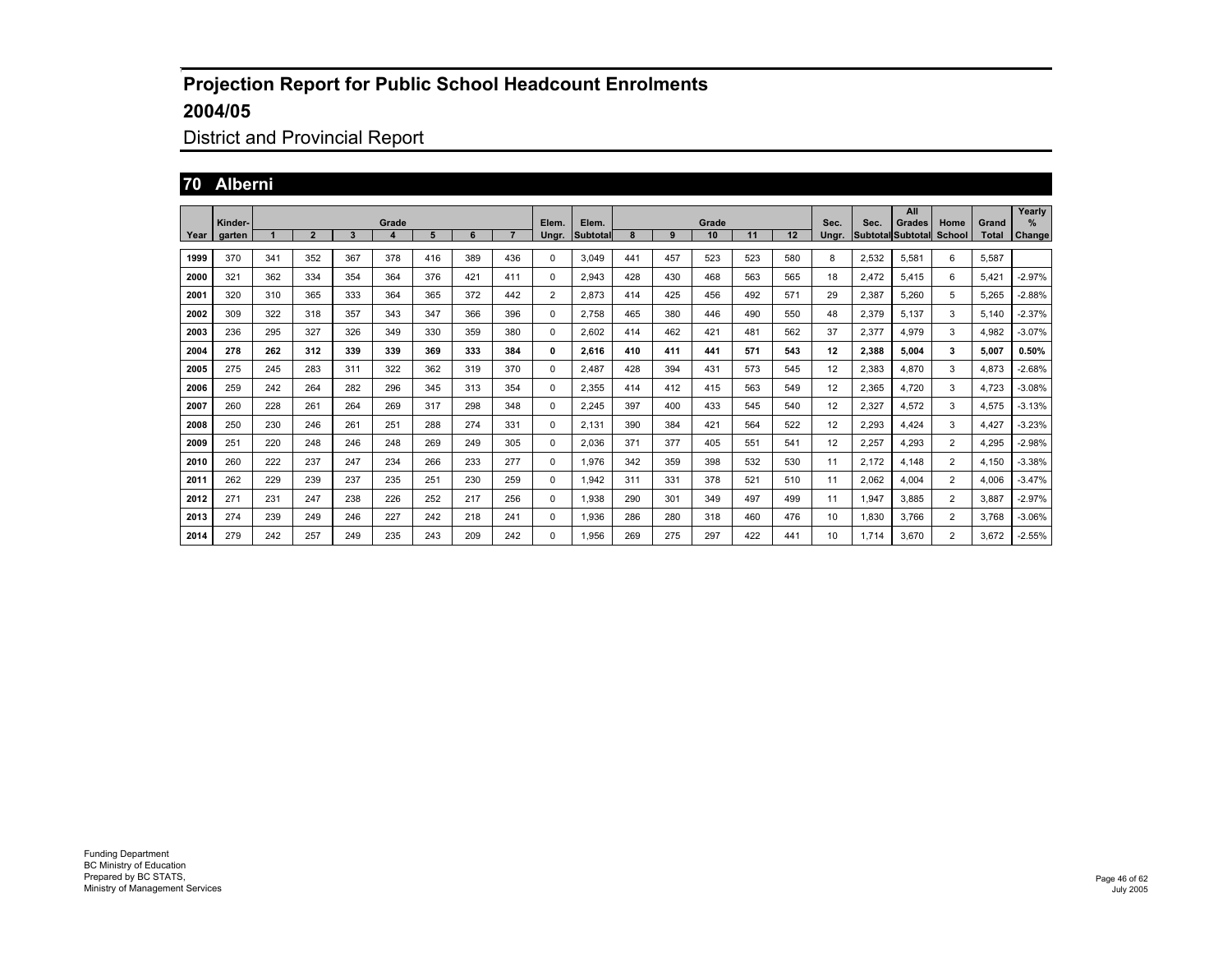## District and Provincial Report

#### **71 Comox Valley**

|      |                   |     |                |     |       |     |     |     |                |                   |     |     | Grade |     |     |               |       | All                                |                |                       | Yearly                         |
|------|-------------------|-----|----------------|-----|-------|-----|-----|-----|----------------|-------------------|-----|-----|-------|-----|-----|---------------|-------|------------------------------------|----------------|-----------------------|--------------------------------|
| Year | Kinder-<br>garten |     | $\overline{2}$ | 3   | Grade | 5   | 6   |     | Elem.<br>Unar. | Elem.<br>Subtotal | 8   | 9   | 10    | 11  | 12  | Sec.<br>Unar. | Sec.  | Grades<br><b>Subtotal Subtotal</b> | Home<br>School | Grand<br><b>Total</b> | $\frac{9}{6}$<br><b>Change</b> |
| 1999 | 659               | 665 | 638            | 755 | 781   | 736 | 798 | 861 | 0              | 5,893             | 833 | 870 | 954   | 815 | 845 | 0             | 4,317 | 10,210                             | 18             | 10,228                |                                |
| 2000 | 581               | 683 | 672            | 659 | 768   | 792 | 752 | 825 | 0              | 5,732             | 829 | 789 | 920   | 810 | 890 | 0             | 4,238 | 9.970                              | 10             | 9,980                 | $-2.42%$                       |
| 2001 | 631               | 603 | 676            | 684 | 664   | 764 | 778 | 793 | $\Omega$       | 5.593             | 818 | 833 | 862   | 819 | 866 | 0             | 4.198 | 9.791                              | 5              | 9.796                 | $-1.84%$                       |
| 2002 | 545               | 650 | 616            | 687 | 684   | 676 | 776 | 822 | 0              | 5.456             | 832 | 826 | 978   | 866 | 869 | 0             | 4,371 | 9.827                              | 38             | 9.865                 | 0.70%                          |
| 2003 | 551               | 594 | 678            | 623 | 695   | 696 | 680 | 795 | 0              | 5,312             | 838 | 842 | 901   | 954 | 812 | 0             | 4,347 | 9.659                              | 19             | 9.678                 | $-1.90%$                       |
| 2004 | 544               | 562 | 596            | 686 | 621   | 701 | 724 | 729 | 0              | 5.163             | 864 | 852 | 911   | 940 | 913 | 0             | 4,480 | 9.643                              | 16             | 9.659                 | $-0.20%$                       |
| 2005 | 513               | 546 | 578            | 662 | 580   | 698 | 723 | 687 | 0              | 4.987             | 820 | 830 | 943   | 929 | 914 | 0             | 4.436 | 9.423                              | 16             | 9.439                 | $-2.28%$                       |
| 2006 | 495               | 516 | 563            | 643 | 561   | 654 | 720 | 686 | 0              | 4.838             | 773 | 789 | 920   | 957 | 904 | 0             | 4.343 | 9.181                              | 15             | 9.196                 | $-2.57%$                       |
| 2007 | 497               | 499 | 533            | 626 | 545   | 631 | 675 | 683 | $\Omega$       | 4.689             | 771 | 745 | 876   | 938 | 930 | 0             | 4,260 | 8.949                              | 15             | 8.964                 | $-2.52%$                       |
| 2008 | 523               | 501 | 515            | 593 | 531   | 614 | 652 | 641 | $\Omega$       | 4,570             | 768 | 741 | 829   | 897 | 912 | 0             | 4.147 | 8.717                              | 14             | 8.731                 | $-2.60%$                       |
| 2009 | 504               | 526 | 517            | 574 | 503   | 598 | 634 | 620 | 0              | 4.476             | 722 | 738 | 824   | 851 | 872 | 0             | 4,007 | 8.483                              | 14             | 8.497                 | $-2.68%$                       |
| 2010 | 539               | 508 | 543            | 577 | 488   | 568 | 618 | 603 | 0              | 4.444             | 698 | 695 | 819   | 843 | 827 | 0             | 3.882 | 8.326                              | 14             | 8.340                 | $-1.85%$                       |
| 2011 | 559               | 543 | 525            | 606 | 490   | 551 | 588 | 588 | $\Omega$       | 4.450             | 680 | 673 | 774   | 838 | 819 | 0             | 3.784 | 8.234                              | 14             | 8.248                 | $-1.10%$                       |
| 2012 | 580               | 564 | 562            | 588 | 516   | 556 | 573 | 562 | 0              | 4,501             | 665 | 656 | 750   | 797 | 816 | 0             | 3.684 | 8.185                              | 14             | 8.199                 | $-0.59%$                       |
| 2013 | 605               | 585 | 583            | 629 | 501   | 584 | 578 | 546 | 0              | 4,611             | 635 | 641 | 731   | 772 | 777 | 0             | 3,556 | 8.167                              | 14             | 8,181                 | $-0.22%$                       |
| 2014 | 632               | 609 | 605            | 652 | 534   | 568 | 606 | 551 | 0              | 4.757             | 617 | 613 | 714   | 752 | 752 | 0             | 3.448 | 8.205                              | 14             | 8,219                 | 0.46%                          |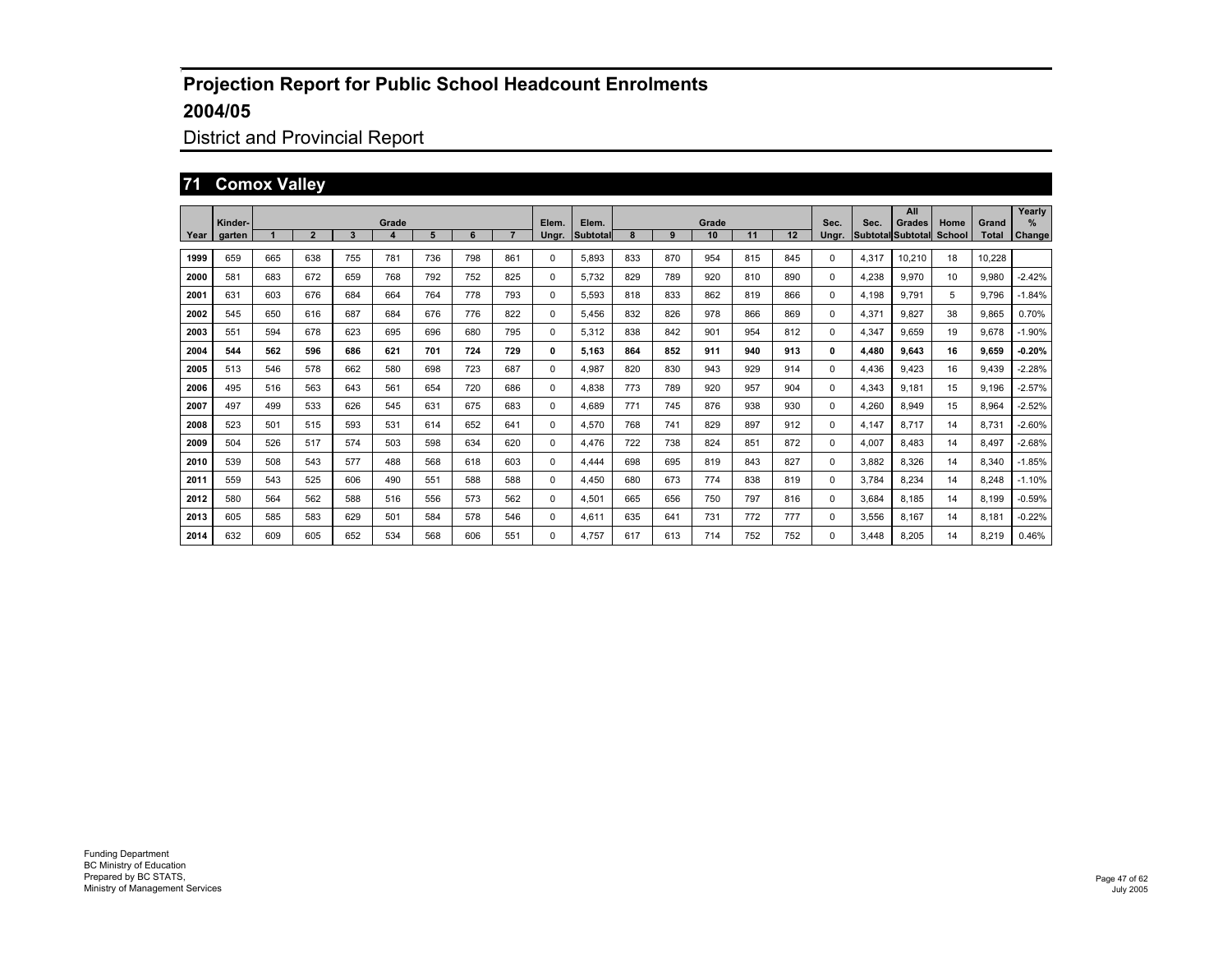## District and Provincial Report

#### **72 Campbell River**

|      | Kinder- |     |                |     | Grade |     |     |     | Elem. | Elem.           |     |     | Grade |     |     | Sec.  | Sec.                     | All<br>Grades | Home           | Grand        | Yearly<br>% |
|------|---------|-----|----------------|-----|-------|-----|-----|-----|-------|-----------------|-----|-----|-------|-----|-----|-------|--------------------------|---------------|----------------|--------------|-------------|
| Year | garten  |     | $\overline{2}$ | 3   | 4     | 5   | 6   |     | Ungr. | <b>Subtotal</b> | 8   | 9   | 10    | 11  | 12  | Ungr. | <b>Subtotal Subtotal</b> |               | School         | <b>Total</b> | Change      |
| 1999 | 446     | 455 | 493            | 527 | 563   | 567 | 553 | 497 | 0     | 4,101           | 596 | 597 | 653   | 631 | 730 | 32    | 3,239                    | 7,340         | 10             | 7,350        |             |
| 2000 | 443     | 446 | 446            | 498 | 539   | 569 | 580 | 537 | 0     | 4,058           | 508 | 613 | 655   | 641 | 711 | 23    | 3,151                    | 7,209         | 1              | 7,210        | $-1.90%$    |
| 2001 | 424     | 450 | 453            | 437 | 491   | 540 | 556 | 573 | 0     | 3.924           | 557 | 507 | 652   | 678 | 673 | 21    | 3.088                    | 7,012         | 4              | 7,016        | $-2.69%$    |
| 2002 | 414     | 427 | 449            | 443 | 436   | 485 | 530 | 557 | 0     | 3.741           | 560 | 537 | 541   | 665 | 623 | 22    | 2,948                    | 6,689         | 3              | 6,692        | $-4.62%$    |
| 2003 | 399     | 402 | 433            | 431 | 456   | 449 | 479 | 526 | 0     | 3,575           | 553 | 559 | 567   | 578 | 634 | 0     | 2.891                    | 6.466         | 6              | 6.472        | $-3.29%$    |
| 2004 | 393     | 404 | 413            | 440 | 444   | 471 | 453 | 486 | 0     | 3.504           | 534 | 554 | 577   | 633 | 521 | 3     | 2.822                    | 6,326         | 3              | 6.329        | $-2.21%$    |
| 2005 | 343     | 394 | 401            | 408 | 446   | 477 | 443 | 459 | 0     | 3.371           | 526 | 538 | 553   | 635 | 507 | 3     | 2.762                    | 6,133         | 3              | 6.136        | $-3.05%$    |
| 2006 | 333     | 344 | 391            | 397 | 415   | 480 | 449 | 449 | 0     | 3,258           | 497 | 529 | 537   | 611 | 509 | 3     | 2.686                    | 5,944         | 3              | 5,947        | $-3.08%$    |
| 2007 | 337     | 335 | 342            | 387 | 403   | 446 | 452 | 454 | 0     | 3.156           | 486 | 501 | 528   | 594 | 490 | 3     | 2,602                    | 5,758         | 3              | 5,761        | $-3.13%$    |
| 2008 | 330     | 339 | 334            | 339 | 394   | 434 | 421 | 457 | 0     | 3.048           | 492 | 491 | 501   | 584 | 476 | 3     | 2,547                    | 5,595         | 3              | 5,598        | $-2.83%$    |
| 2009 | 322     | 333 | 339            | 331 | 346   | 424 | 410 | 427 | 0     | 2,932           | 496 | 497 | 491   | 557 | 468 | 3     | 2,512                    | 5.444         | 3              | 5,447        | $-2.70%$    |
| 2010 | 338     | 325 | 333            | 337 | 339   | 374 | 400 | 415 | 0     | 2,861           | 464 | 501 | 498   | 546 | 448 | 3     | 2.460                    | 5,321         | $\overline{2}$ | 5,323        | $-2.28%$    |
| 2011 | 349     | 341 | 326            | 331 | 345   | 366 | 354 | 407 | 0     | 2,819           | 451 | 470 | 501   | 551 | 438 | 3     | 2,414                    | 5,233         | $\overline{2}$ | 5,235        | $-1.65%$    |
| 2012 | 366     | 353 | 342            | 325 | 339   | 373 | 347 | 361 | 0     | 2,806           | 443 | 457 | 472   | 554 | 443 | 3     | 2,372                    | 5,178         | $\overline{2}$ | 5,180        | $-1.05%$    |
| 2013 | 378     | 370 | 354            | 341 | 332   | 367 | 354 | 354 | 0     | 2,850           | 393 | 448 | 458   | 526 | 446 | 3     | 2,274                    | 5,124         | $\overline{2}$ | 5,126        | $-1.04%$    |
| 2014 | 391     | 382 | 371            | 352 | 349   | 360 | 348 | 360 | 0     | 2.913           | 385 | 399 | 449   | 511 | 424 | 3     | 2.171                    | 5.084         | $\overline{2}$ | 5.086        | $-0.78%$    |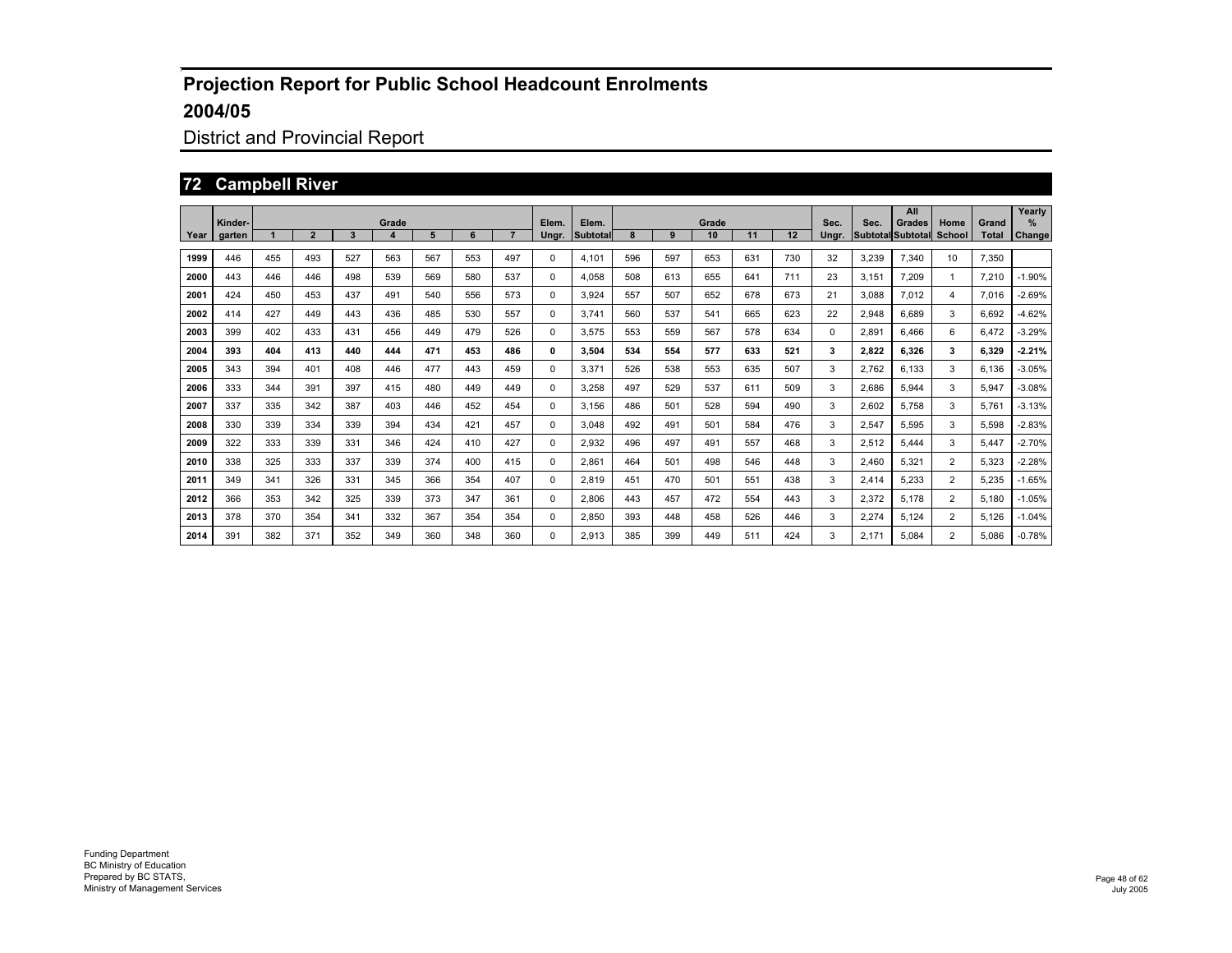## District and Provincial Report

#### **73 Kamloops/Thompson**

|      | Kinder- |       |                |       | Grade            |       |       |       | Elem. | Elem.           |       |       | Grade |             |       | Sec.  | Sec.  | All<br>Grades            | Home           | Grand        | Yearly<br>$\frac{9}{6}$ |
|------|---------|-------|----------------|-------|------------------|-------|-------|-------|-------|-----------------|-------|-------|-------|-------------|-------|-------|-------|--------------------------|----------------|--------------|-------------------------|
| Year | garten  |       | $\overline{2}$ | 3     | $\boldsymbol{4}$ | 5     | 6     |       | Ungr. | <b>Subtotal</b> |       | 9     | 10    | 11          | 12    | Unar. |       | <b>Subtotal Subtotal</b> | <b>School</b>  | <b>Total</b> | Change                  |
| 1999 | 1130    | 1.210 | 1.204          | 1.280 | 1.304            | 1.303 | 1.311 | 1.292 | 55    | 10.089          | 1.401 | 1.533 | 1.571 | 1.578       | 1.332 | 109   | 7.524 | 17.613                   | 9              | 17.622       |                         |
| 2000 | 1122    | 1.151 | 1.187          | 1.166 | 1,273            | 1.323 | 1.326 | .293  | 58    | 9.899           | 1.411 | 1.443 | 1.565 | 1.552       | 1.316 | 90    | 7.377 | 17.276                   | 8              | 17.284       | $-1.92%$                |
| 2001 | 1075    | 1.144 | 1.130          | 1.199 | 1,200            | 1.269 | 1.312 | 1,333 | 73    | 9.735           | 1,376 | 1.449 | 1.465 | 1.523       | 1,338 | 74    | 7.225 | 16,960                   | 8              | 16.968       | $-1.83%$                |
| 2002 | 1015    | 1.065 | 1.125          | 1.136 | 1.188            | 1.210 | 1.254 | 1.303 | 66    | 9.362           | 1.389 | 1.393 | 1.450 | .432        | 1.298 | 70    | 7.032 | 16.394                   | $\overline{2}$ | 16.396       | $-3.37%$                |
| 2003 | 938     | 1.037 | 1.069          | 1.099 | 1.136            | 1.183 | 1.195 | .249  | 54    | 8.960           | 1.410 | 1,370 | 1.448 | .437        | 1.199 | 58    | 6.922 | 15.882                   | 4              | 15.886       | $-3.11%$                |
| 2004 | 892     | 1.001 | 1.018          | 1.095 | 1.109            | 1.140 | 1.181 | 1.191 | 54    | 8.681           | 1.404 | 1,431 | 1.406 | <b>.464</b> | 1,218 | 75    | 6.998 | 15,679                   | 3              | 15.682       | $-1.28%$                |
| 2005 | 842     | 966   | 988            | 1.042 | 1.054            | 1.126 | 1.186 | 1.153 | 53    | 8.410           | .348  | 1.439 | 1.375 | .433        | 1.225 | 74    | 6.894 | 15.304                   | 3              | 15.307       | $-2.39%$                |
| 2006 | 820     | 914   | 955            | 1.012 | 1.005            | 1.072 | 1,172 | 1.158 | 51    | 8.159           | .305  | ,384  | 1.381 | .404        | 1.201 | 74    | 6.749 | 14.908                   | 3              | 14.911       | $-2.59%$                |
| 2007 | 836     | 890   | 903            | 979   | 976              | 1.022 | 1.116 | 1.144 | 49    | 7.915           | .309  | 1,339 | 1,329 | .404        | 1.173 | 73    | 6.627 | 14,542                   | 3              | 14.545       | $-2.45%$                |
| 2008 | 863     | 907   | 880            | 928   | 945              | 993   | 1.064 | 1,090 | 48    | 7.718           | .293  | 1,341 | 1.286 | .356        | 1.174 | 72    | 6,522 | 14,240                   | 3              | 14.243       | $-2.08%$                |
| 2009 | 888     | 936   | 897            | 905   | 897              | 962   | 1.034 | 1,040 | 46    | 7.605           | .233  | ,325  | 1.286 | 1.314       | 1.135 | 71    | 6.364 | 13.969                   | 3              | 13.972       | $-1.90%$                |
| 2010 | 925     | 963   | 926            | 922   | 875              | 914   | 1.001 | 1.010 | 45    | 7.581           | 1.177 | .265  | 1,271 | 1.312       | 1.100 | 70    | 6.195 | 13.776                   | 3              | 13.779       | $-1.38%$                |
| 2011 | 936     | 1.003 | 953            | 952   | 891              | 892   | 953   | 979   | 45    | 7.604           | 1.144 | ,208  | 1.216 | .297        | 1,098 | 69    | 6.032 | 13,636                   | 3              | 13.639       | $-1.02%$                |
| 2012 | 952     | 1.017 | 993            | 980   | 921              | 910   | 932   | 933   | 45    | 7.683           | 1.109 | 1.175 | 1.164 | .247        | 1.088 | 67    | 5.850 | 13.533                   | 3              | 13.536       | $-0.76%$                |
| 2013 | 965     | 1,032 | 1.005          | 1.019 | 947              | 938   | 949   | 912   | 45    | 7.812           | 1,058 | 1,139 | 1,131 | 1.196       | 1,046 | 66    | 5.636 | 13,448                   | 3              | 13.451       | $-0.63%$                |
| 2014 | 975     | 1.045 | 1.020          | 1.032 | 984              | 965   | 979   | 929   | 47    | 7.976           | 1.035 | 1.088 | 1.097 | 1.162       | 1.004 | 64    | 5.450 | 13.426                   | 3              | 13.429       | $-0.16%$                |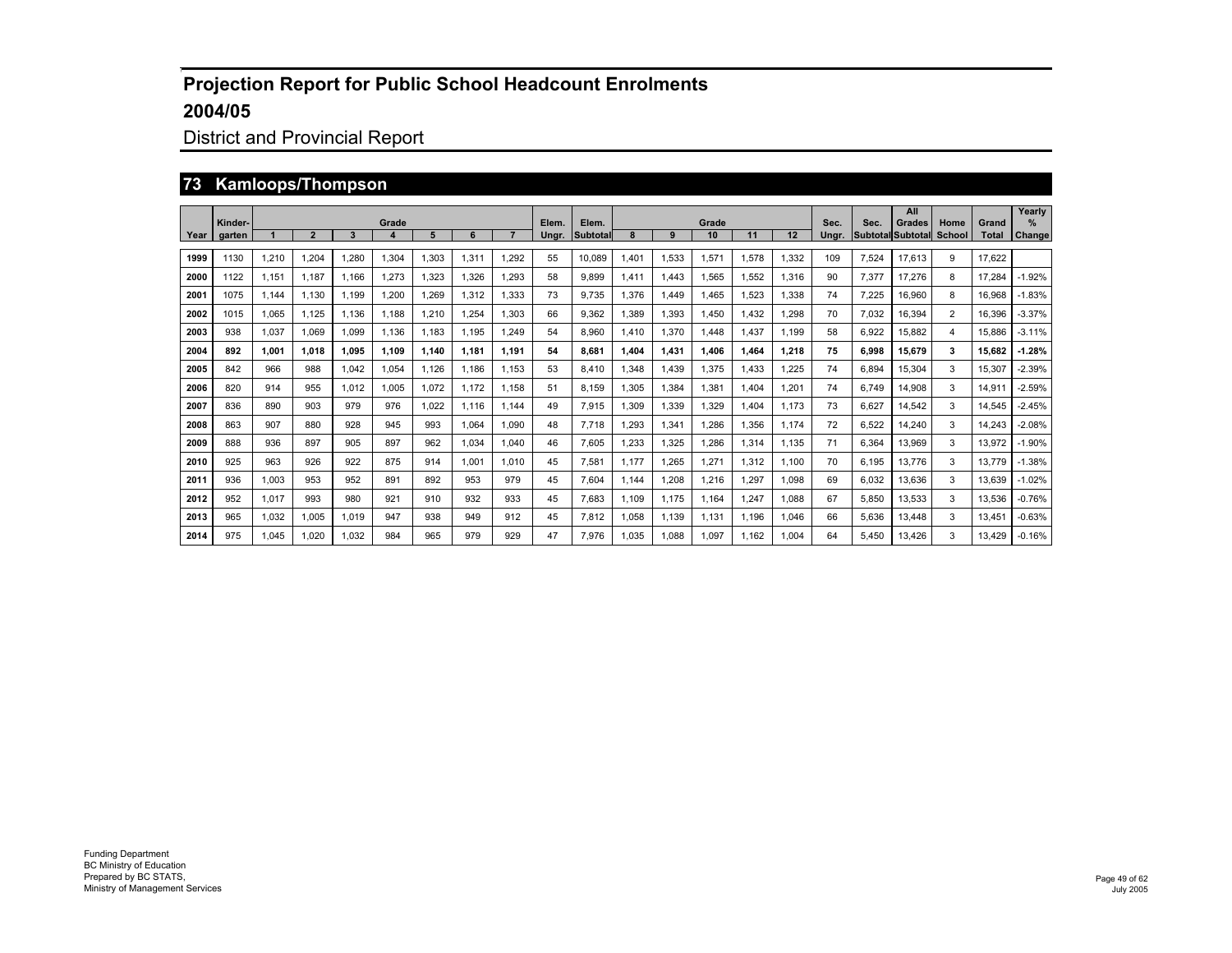## District and Provincial Report

#### **74 Gold Trail**

|      |                   |     |                |     |            |     |     |                |                |                   |     |     |             |     |     |               |       | All                                |                |                       | Yearly                |
|------|-------------------|-----|----------------|-----|------------|-----|-----|----------------|----------------|-------------------|-----|-----|-------------|-----|-----|---------------|-------|------------------------------------|----------------|-----------------------|-----------------------|
| Year | Kinder-<br>garten |     | $\overline{2}$ | 3   | Grade<br>4 | 5   | 6   | $\overline{7}$ | Elem.<br>Ungr. | Elem.<br>Subtotal | 8   | 9   | Grade<br>10 | 11  | 12  | Sec.<br>Ungr. | Sec.  | Grades<br><b>Subtotal Subtotal</b> | Home<br>School | Grand<br><b>Total</b> | $\%$<br><b>Change</b> |
|      |                   |     |                |     |            |     |     |                |                |                   |     |     |             |     |     |               |       |                                    |                |                       |                       |
| 1999 | 153               | 130 | 150            | 172 | 154        | 209 | 169 | 168            | $\Omega$       | 1.305             | 184 | 197 | 212         | 224 | 202 | 18            | 1,037 | 2.342                              | $\mathbf{1}$   | 2,343                 |                       |
| 2000 | 141               | 175 | 140            | 171 | 169        | 186 | 213 | 173            | 0              | 1.368             | 192 | 178 | 190         | 224 | 192 | 5             | 981   | 2.349                              | $\Omega$       | 2.349                 | 0.26%                 |
| 2001 | 181               | 203 | 201            | 187 | 206        | 227 | 233 | 228            | 0              | 1.666             | 218 | 209 | 183         | 204 | 170 | 47            | 1,031 | 2,697                              | $\overline{2}$ | 2,699                 | 14.90%                |
| 2002 | 162               | 152 | 157            | 173 | 164        | 163 | 184 | 176            | 0              | 1,331             | 220 | 187 | 157         | 165 | 136 | 56            | 921   | 2,252                              | 0              | 2,252                 | $-16.56\%$            |
| 2003 | 126               | 151 | 128            | 145 | 156        | 130 | 140 | 161            | $\Omega$       | 1.137             | 182 | 203 | 180         | 154 | 111 | 35            | 865   | 2,002                              | 0              | 2.002                 | $-11.10%$             |
| 2004 | 107               | 121 | 126            | 119 | 128        | 147 | 121 | 142            | 0              | 1.011             | 155 | 178 | 189         | 168 | 125 | 91            | 906   | 1.917                              | $\mathbf{0}$   | 1.917                 | $-4.25%$              |
| 2005 | 103               | 112 | 121            | 119 | 122        | 153 | 122 | 143            | 0              | 995               | 144 | 163 | 199         | 172 | 124 | 91            | 893   | 1.888                              | 0              | 1.888                 | $-1.51%$              |
| 2006 | 100               | 108 | 113            | 116 | 124        | 148 | 127 | 144            | 0              | 980               | 145 | 152 | 182         | 180 | 127 | 91            | 877   | 1.857                              | 0              | 1.857                 | $-1.64%$              |
| 2007 | 93                | 105 | 109            | 108 | 120        | 148 | 122 | 150            | 0              | 955               | 147 | 152 | 170         | 168 | 132 | 90            | 859   | 1.814                              | 0              | 1.814                 | $-2.32%$              |
| 2008 | 101               | 99  | 106            | 104 | 112        | 145 | 123 | 144            | 0              | 934               | 152 | 153 | 170         | 156 | 123 | 89            | 843   | 1.777                              | 0              | 1.777                 | $-2.04%$              |
| 2009 | 105               | 106 | 99             | 100 | 107        | 134 | 119 | 144            | 0              | 914               | 146 | 158 | 170         | 155 | 114 | 87            | 830   | 1.744                              | $\Omega$       | 1.744                 | $-1.86%$              |
| 2010 | 111               | 109 | 106            | 93  | 104        | 128 | 110 | 140            | 0              | 901               | 146 | 152 | 175         | 155 | 113 | 86            | 827   | 1,728                              | $\mathbf 0$    | 1,728                 | $-0.92%$              |
| 2011 | 115               | 115 | 108            | 99  | 96         | 123 | 105 | 130            | 0              | 891               | 141 | 152 | 169         | 159 | 114 | 86            | 821   | 1.712                              | 0              | 1,712                 | $-0.93%$              |
| 2012 | 118               | 119 | 114            | 102 | 102        | 114 | 101 | 124            | 0              | 894               | 131 | 147 | 168         | 154 | 117 | 85            | 802   | 1.696                              | 0              | 1,696                 | $-0.93%$              |
| 2013 | 121               | 122 | 118            | 107 | 104        | 121 | 94  | 119            | $\Omega$       | 906               | 125 | 137 | 163         | 154 | 113 | 84            | 776   | 1.682                              | 0              | 1,682                 | $-0.83%$              |
| 2014 | 125               | 125 | 121            | 111 | 109        | 124 | 100 | 110            | 0              | 925               | 121 | 131 | 152         | 150 | 113 | 82            | 749   | 1.674                              | $\Omega$       | 1.674                 | $-0.48%$              |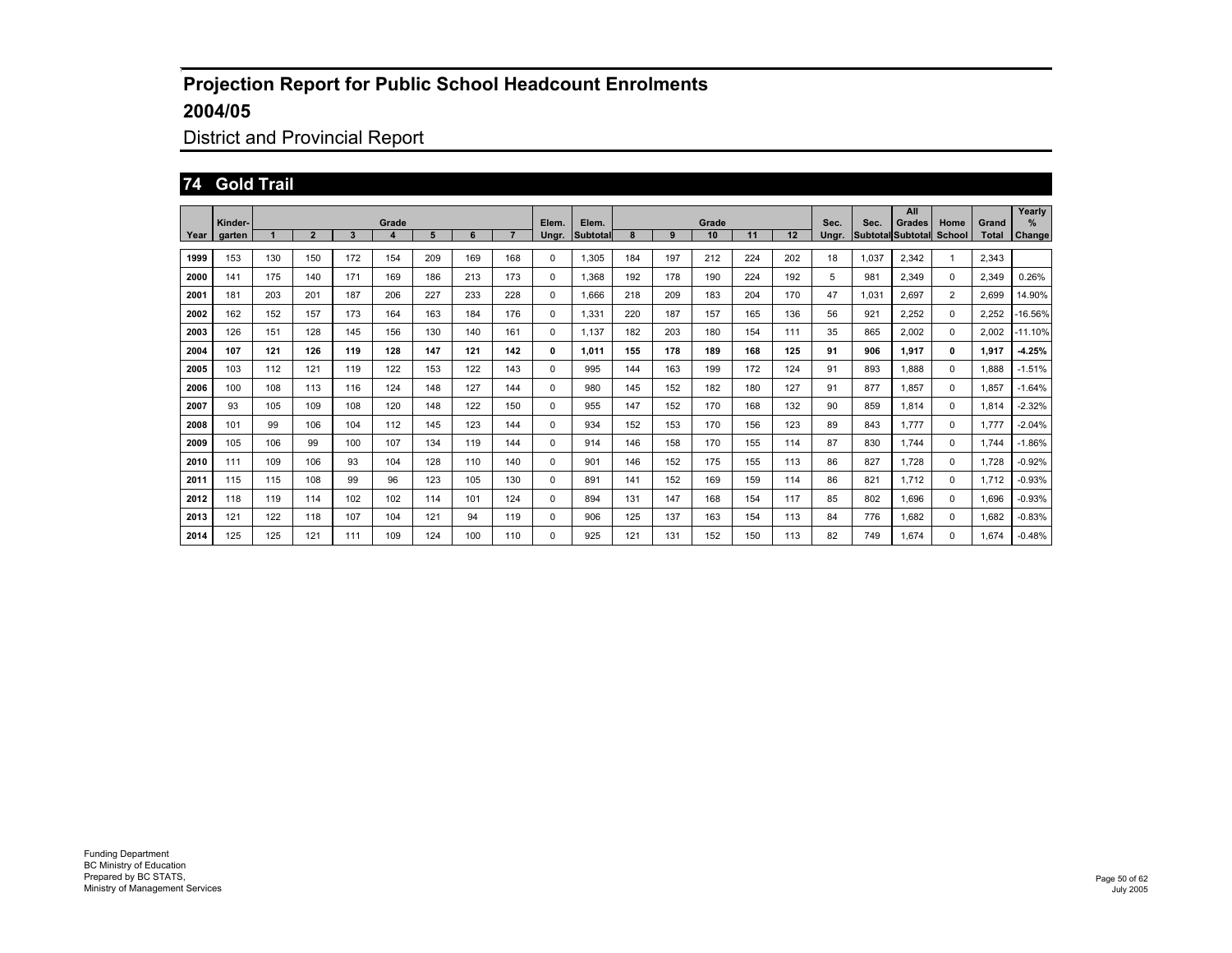## District and Provincial Report

#### **75 Mission**

|      |                   |     |                |     |            |     |     |     |                |                   |     |     |             |     |     |                |       | All                                |                       |                       | Yearly             |
|------|-------------------|-----|----------------|-----|------------|-----|-----|-----|----------------|-------------------|-----|-----|-------------|-----|-----|----------------|-------|------------------------------------|-----------------------|-----------------------|--------------------|
| Year | Kinder-<br>garten |     | $\overline{2}$ | 3   | Grade<br>4 | 5   | 6   |     | Elem.<br>Ungr. | Elem.<br>Subtotal |     | 9   | Grade<br>10 | 11  | 12  | Sec.<br>Ungr.  | Sec.  | Grades<br><b>Subtotal Subtotal</b> | Home<br><b>School</b> | Grand<br><b>Total</b> | ℅<br><b>Change</b> |
|      |                   |     |                |     |            |     |     |     |                |                   |     |     |             |     |     |                |       |                                    |                       |                       |                    |
| 1999 | 484               | 521 | 570            | 582 | 569        | 572 | 586 | 598 | 0              | 4,482             | 625 | 607 | 589         | 487 | 397 | 43             | 2,748 | 7,230                              | 3                     | 7,233                 |                    |
| 2000 | 482               | 517 | 530            | 597 | 599        | 589 | 575 | 594 | 0              | 4.483             | 603 | 642 | 589         | 566 | 407 | 12             | 2,819 | 7,302                              | 6                     | 7,308                 | 1.04%              |
| 2001 | 504               | 502 | 510            | 545 | 620        | 594 | 576 | 582 | 0              | 4.433             | 618 | 621 | 628         | 574 | 429 | 11             | 2.881 | 7,314                              | $\overline{7}$        | 7.321                 | 0.18%              |
| 2002 | 458               | 533 | 517            | 530 | 557        | 633 | 608 | 600 | 0              | 4.436             | 605 | 602 | 608         | 645 | 470 | 15             | 2,945 | 7,381                              | 6                     | 7,387                 | 0.90%              |
| 2003 | 450               | 496 | 540            | 512 | 543        | 563 | 636 | 637 | 0              | 4.377             | 651 | 626 | 600         | 615 | 716 | 19             | 3.227 | 7.604                              | 5                     | 7.609                 | 3.01%              |
| 2004 | 492               | 472 | 502            | 530 | 517        | 554 | 549 | 631 | 0              | 4.247             | 637 | 633 | 590         | 600 | 566 | 7              | 3.033 | 7.280                              | 7                     | 7.287                 | $-4.23%$           |
| 2005 | 460               | 486 | 522            | 484 | 505        | 548 | 515 | 624 | 0              | 4.144             | 632 | 622 | 606         | 601 | 560 | $\overline{7}$ | 3.028 | 7.172                              | $\overline{7}$        | 7.179                 | $-1.48%$           |
| 2006 | 446               | 456 | 539            | 504 | 464        | 537 | 511 | 587 | 0              | 4.044             | 625 | 618 | 597         | 616 | 560 | $\overline{7}$ | 3,023 | 7.067                              | $\overline{7}$        | 7.074                 | $-1.46%$           |
| 2007 | 468               | 444 | 510            | 522 | 483        | 495 | 501 | 582 | 0              | 4,005             | 590 | 611 | 593         | 609 | 574 | $\overline{7}$ | 2,984 | 6.989                              | $\overline{7}$        | 6.996                 | $-1.10%$           |
| 2008 | 499               | 467 | 498            | 496 | 502        | 517 | 464 | 572 | 0              | 4,015             | 586 | 579 | 586         | 605 | 569 | $\overline{7}$ | 2,932 | 6.947                              | $\overline{7}$        | 6,954                 | $-0.60%$           |
| 2009 | 498               | 498 | 523            | 485 | 478        | 536 | 484 | 531 | 0              | 4,033             | 576 | 574 | 557         | 600 | 566 | $\overline{7}$ | 2,880 | 6,913                              | $\overline{7}$        | 6.920                 | $-0.49%$           |
| 2010 | 521               | 496 | 555            | 508 | 467        | 511 | 501 | 553 | 0              | 4,112             | 536 | 567 | 555         | 576 | 564 | $\overline{7}$ | 2,805 | 6.917                              | $\overline{7}$        | 6.924                 | 0.06%              |
| 2011 | 546               | 518 | 553            | 538 | 488        | 500 | 479 | 574 | 0              | 4.196             | 558 | 530 | 548         | 573 | 542 | $\overline{7}$ | 2.758 | 6.954                              | $\overline{7}$        | 6.961                 | 0.53%              |
| 2012 | 563               | 540 | 575            | 535 | 515        | 521 | 469 | 549 | 0              | 4.267             | 578 | 550 | 516         | 569 | 542 | $\overline{7}$ | 2.762 | 7.029                              | $\overline{7}$        | 7.036                 | 1.08%              |
| 2013 | 580               | 556 | 598            | 555 | 512        | 548 | 488 | 537 | 0              | 4,374             | 555 | 570 | 534         | 540 | 539 | $\overline{7}$ | 2.745 | 7.119                              | $\overline{7}$        | 7,126                 | .28%               |
| 2014 | 595               | 572 | 615            | 577 | 532        | 546 | 513 | 558 | 0              | 4.508             | 543 | 549 | 552         | 555 | 513 | $\overline{7}$ | 2.719 | 7.227                              | $\overline{7}$        | 7.234                 | 1.52%              |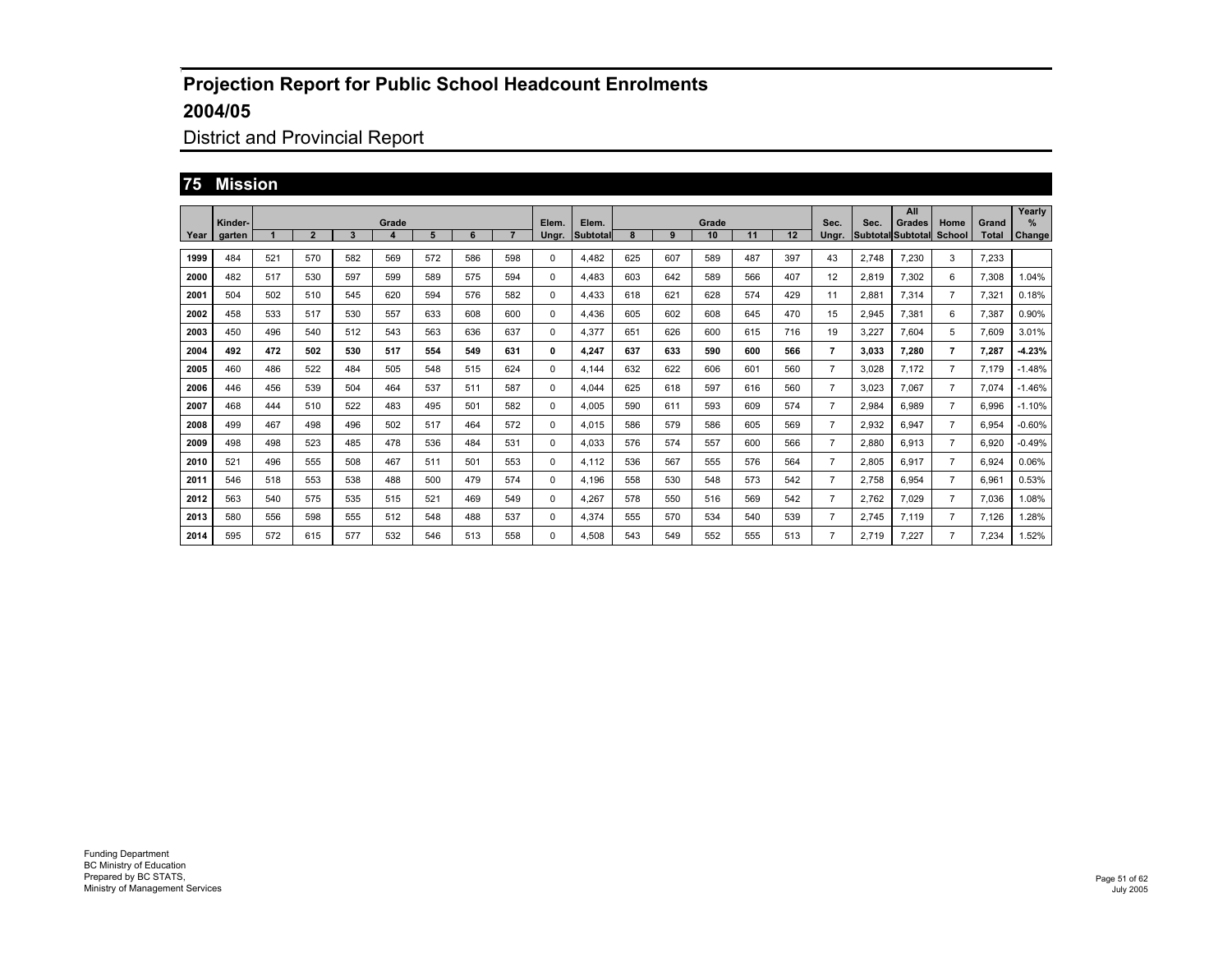## District and Provincial Report

#### **78 Fraser - Cascade**

|      | Kinder- |     |                |     | Grade |     |     |     | Elem. | Elem.           |     |     | Grade |     |     | Sec.     | Sec.  | All<br>Grades            | Home           | Grand        | Yearly<br>$\%$ |
|------|---------|-----|----------------|-----|-------|-----|-----|-----|-------|-----------------|-----|-----|-------|-----|-----|----------|-------|--------------------------|----------------|--------------|----------------|
| Year | garten  |     | $\overline{2}$ | 3   | 4     | 5   | 6   |     | Ungr. | <b>Subtotal</b> |     | 9   | 10    | 11  | 12  | Ungr.    |       | <b>Subtotal Subtotal</b> | School         | <b>Total</b> | Change         |
| 1999 | 158     | 160 | 184            | 154 | 203   | 156 | 184 | 168 | 0     | 1.367           | 197 | 239 | 219   | 204 | 200 | 12       | 1,071 | 2,438                    | $\overline{2}$ | 2,440        |                |
| 2000 | 149     | 163 | 164            | 195 | 160   | 208 | 166 | 200 | 0     | 1,405           | 184 | 189 | 230   | 228 | 188 | 13       | 1,032 | 2,437                    | 6              | 2,443        | 0.12%          |
| 2001 | 139     | 150 | 163            | 158 | 196   | 164 | 216 | 182 | 0     | 1.368           | 221 | 195 | 172   | 220 | 220 | 0        | 1,028 | 2,396                    | $\mathbf{1}$   | 2,397        | $-1.88%$       |
| 2002 | 119     | 155 | 152            | 159 | 158   | 207 | 169 | 225 | 0     | 1,344           | 204 | 208 | 181   | 186 | 210 | 0        | 989   | 2,333                    | -1             | 2,334        | $-2.63%$       |
| 2003 | 122     | 144 | 162            | 172 | 172   | 171 | 211 | 186 | 0     | 1,340           | 231 | 202 | 201   | 184 | 167 | 0        | 985   | 2,325                    | $\mathbf 0$    | 2,325        | $-0.39%$       |
| 2004 | 114     | 161 | 146            | 167 | 172   | 172 | 167 | 210 | 0     | 1.309           | 213 | 234 | 173   | 225 | 142 | 0        | 987   | 2.296                    | 0              | 2.296        | $-1.25%$       |
| 2005 | 112     | 162 | 145            | 163 | 166   | 170 | 153 | 203 | 0     | 1.274           | 208 | 257 | 173   | 219 | 137 | 0        | 994   | 2,268                    | $\mathbf 0$    | 2,268        | $-1.22%$       |
| 2006 | 110     | 160 | 145            | 162 | 162   | 164 | 151 | 184 | 0     | 1.238           | 200 | 251 | 189   | 218 | 133 | 0        | 991   | 2,229                    | $\mathbf 0$    | 2,229        | $-1.72%$       |
| 2007 | 108     | 157 | 143            | 162 | 161   | 160 | 146 | 183 | 0     | 1,220           | 182 | 240 | 184   | 235 | 132 | 0        | 973   | 2,193                    | $\mathbf 0$    | 2,193        | $-1.62%$       |
| 2008 | 116     | 153 | 142            | 160 | 161   | 159 | 142 | 177 | 0     | 1.210           | 180 | 219 | 177   | 232 | 143 | 0        | 951   | 2,161                    | $\mathbf 0$    | 2,161        | $-1.46%$       |
| 2009 | 121     | 165 | 138            | 159 | 160   | 159 | 141 | 173 | 0     | 1.216           | 174 | 217 | 162   | 224 | 142 | 0        | 919   | 2,135                    | $\mathbf 0$    | 2,135        | $-1.20%$       |
| 2010 | 119     | 172 | 148            | 155 | 159   | 159 | 142 | 172 | 0     | 1,226           | 171 | 211 | 161   | 206 | 137 | 0        | 886   | 2,112                    | $\mathbf 0$    | 2,112        | $-1.08%$       |
| 2011 | 119     | 168 | 155            | 166 | 155   | 158 | 142 | 173 | 0     | 1,236           | 170 | 206 | 157   | 204 | 126 | $\Omega$ | 863   | 2,099                    | $\mathbf 0$    | 2,099        | $-0.62%$       |
| 2012 | 120     | 168 | 152            | 173 | 166   | 154 | 140 | 172 | 0     | 1.245           | 171 | 205 | 153   | 199 | 124 | 0        | 852   | 2,097                    | $\mathbf 0$    | 2,097        | $-0.10%$       |
| 2013 | 121     | 170 | 152            | 170 | 173   | 164 | 137 | 171 | 0     | 1,258           | 169 | 205 | 151   | 193 | 121 | 0        | 839   | 2,097                    | $\mathbf 0$    | 2,097        | 0.00%          |
| 2014 | 122     | 172 | 154            | 171 | 170   | 171 | 147 | 168 | 0     | 1.275           | 169 | 205 | 153   | 192 | 118 | 0        | 837   | 2.112                    | $\mathbf 0$    | 2.112        | 0.72%          |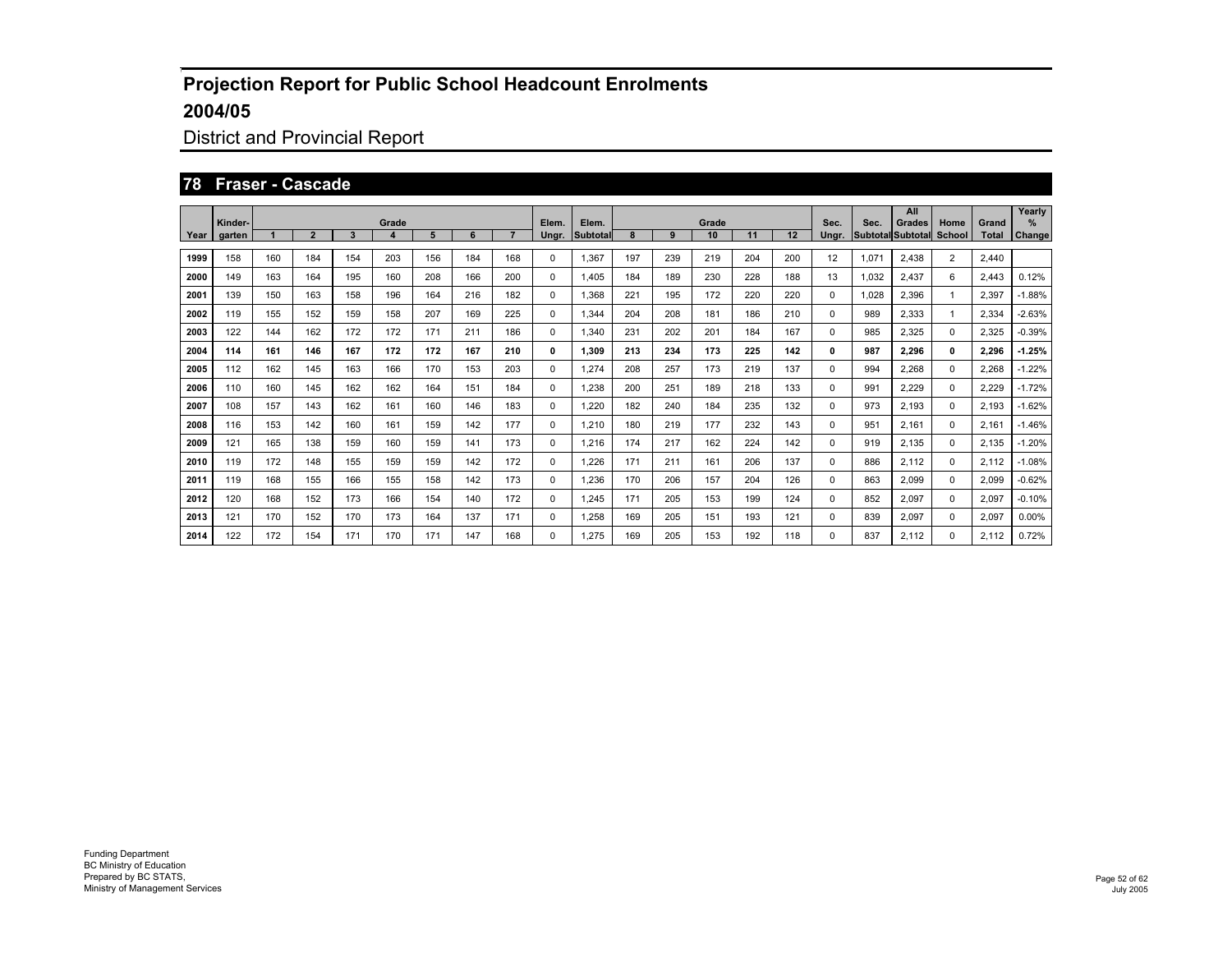## District and Provincial Report

#### **79 Cowichan Valley**

|      | Kinder- |     |                |     | Grade            |     |     |     | Elem. |                   |     |     | Grade |       |     | Sec.  | Sec.  | All                                | Home           | Grand        | Yearly<br>$\frac{9}{6}$ |
|------|---------|-----|----------------|-----|------------------|-----|-----|-----|-------|-------------------|-----|-----|-------|-------|-----|-------|-------|------------------------------------|----------------|--------------|-------------------------|
| Year | aarten  |     | $\overline{2}$ | 3   | $\boldsymbol{4}$ | 5   | 6   |     | Unar. | Elem.<br>Subtotal |     | 9   | 10    | 11    | 12  | Unar. |       | Grades<br><b>Subtotal Subtotal</b> | <b>School</b>  | <b>Total</b> | Change                  |
| 1999 | 600     | 696 | 705            | 783 | 859              | 822 | 821 | 815 | 13    | 6.114             | 803 | 879 | 935   | 935   | 682 | 101   | 4.335 | 10.449                             | 5              | 10,454       |                         |
| 2000 | 608     | 644 | 694            | 713 | 793              | 848 | 814 | 829 | 18    | 5.961             | 813 | 866 | 909   | 957   | 667 | 133   | 4.345 | 10,306                             | 5              | 10.311       | $-1.37%$                |
| 2001 | 550     | 660 | 654            | 719 | 709              | 817 | 862 | 840 | 6     | 5.817             | 853 | 862 | 915   | 837   | 669 | 146   | 4.282 | 10.099                             | 9              | 10.108       | $-1.97%$                |
| 2002 | 563     | 588 | 660            | 670 | 718              | 711 | 816 | 868 | 3     | 5.597             | 853 | 873 | 912   | 891   | 628 | 110   | 4.267 | 9.864                              | $\overline{7}$ | 9.871        | $-2.34%$                |
| 2003 | 553     | 598 | 614            | 675 | 695              | 744 | 718 | 835 | 3     | 5.435             | 889 | 946 | 1,029 | 829   | 662 | 11    | 4.366 | 9,801                              | -1             | 9,802        | $-0.70%$                |
| 2004 | 525     | 589 | 615            | 628 | 672              | 718 | 756 | 730 | 5     | 5,238             | 861 | 936 | 887   | 1.021 | 622 | 126   | 4,453 | 9,691                              | $\overline{2}$ | 9.693        | $-1.11%$                |
| 2005 | 514     | 575 | 595            | 611 | 632              | 708 | 748 | 717 | 5     | 5.105             | 814 | 882 | 880   | 1.053 | 623 | 126   | 4.378 | 9.483                              | $\overline{2}$ | 9.485        | $-2.15%$                |
| 2006 | 490     | 563 | 581            | 592 | 615              | 666 | 737 | 710 | 5     | 4.959             | 799 | 834 | 832   | 1.048 | 642 | 126   | 4.281 | 9.240                              | $\overline{2}$ | 9.242        | $-2.56%$                |
| 2007 | 479     | 538 | 570            | 579 | 597              | 649 | 695 | 700 | 5     | 4.812             | 791 | 818 | 788   | 997   | 639 | 124   | 4.157 | 8.969                              | $\overline{2}$ | 8.971        | $-2.93%$                |
| 2008 | 487     | 527 | 546            | 569 | 584              | 630 | 677 | 661 | 4     | 4.685             | 781 | 811 | 773   | 947   | 608 | 122   | 4.042 | 8.727                              | $\overline{2}$ | 8.729        | $-2.70%$                |
| 2009 | 509     | 536 | 536            | 547 | 575              | 618 | 659 | 645 | 4     | 4.629             | 739 | 800 | 765   | 926   | 576 | 119   | 3.925 | 8.554                              | $\overline{2}$ | 8.556        | $-1.98%$                |
| 2010 | 541     | 562 | 547            | 538 | 554              | 610 | 647 | 627 | 4     | 4.630             | 721 | 759 | 755   | 917   | 564 | 117   | 3,833 | 8.463                              | $\overline{2}$ | 8.465        | $-1.06%$                |
| 2011 | 558     | 597 | 573            | 549 | 546              | 589 | 639 | 617 | 4     | 4.672             | 702 | 741 | 719   | 905   | 559 | 115   | 3.741 | 8,413                              | $\overline{2}$ | 8,415        | $-0.59%$                |
| 2012 | 575     | 615 | 607            | 574 | 558              | 582 | 618 | 609 | 4     | 4.742             | 691 | 722 | 702   | 865   | 553 | 113   | 3,646 | 8,388                              | $\overline{2}$ | 8,390        | $-0.30%$                |
| 2013 | 592     | 633 | 626            | 608 | 583              | 593 | 611 | 590 | 4     | 4,840             | 682 | 709 | 683   | 844   | 528 | 111   | 3,557 | 8,397                              | $\overline{2}$ | 8,399        | 0.11%                   |
| 2014 | 610     | 652 | 644            | 626 | 616              | 619 | 622 | 583 | 4     | 4.976             | 661 | 701 | 671   | 822   | 515 | 109   | 3.479 | 8.455                              | $\overline{2}$ | 8.457        | 0.69%                   |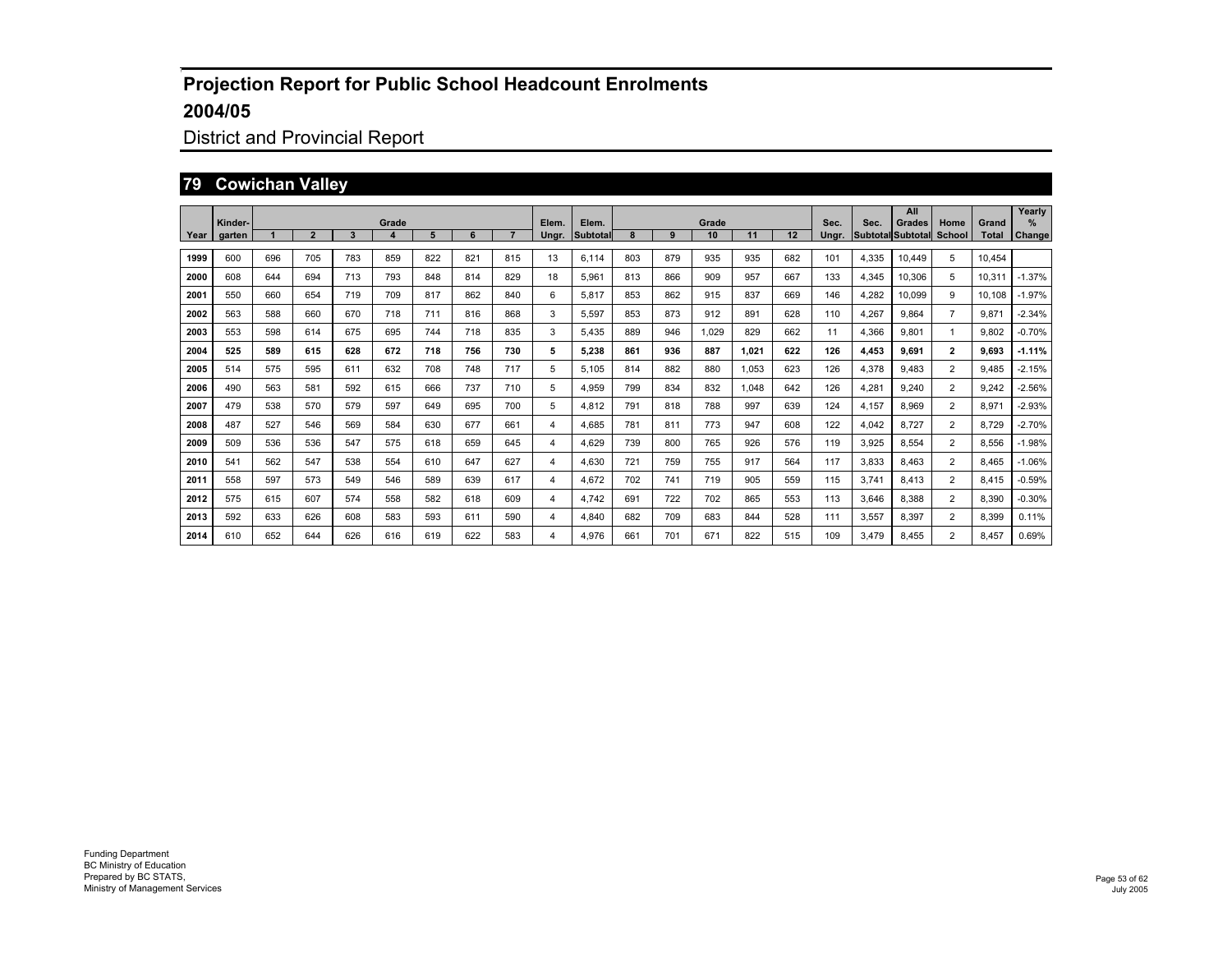## District and Provincial Report

#### **81 Fort Nelson**

|      | Kinder- |     |                |     | Grade |     |     |     | Elem. | Elem.    |     |     | Grade |     |    | Sec.           | Sec. | All<br><b>Grades</b>     | Home           | Grand        | Yearly<br>℅ |
|------|---------|-----|----------------|-----|-------|-----|-----|-----|-------|----------|-----|-----|-------|-----|----|----------------|------|--------------------------|----------------|--------------|-------------|
| Year | garten  |     | $\overline{2}$ | 3   | 4     | 5   | 6   |     | Ungr. | Subtotal | 8   | 9   | 10    | 11  | 12 | Unar.          |      | <b>Subtotal Subtotal</b> | School         | <b>Total</b> | Change      |
| 1999 | 107     | 89  | 108            | 73  | 93    | 103 | 79  | 88  | 0     | 740      | 103 | 109 | 106   | 92  | 91 | 18             | 519  | 1.259                    | 9              | 1,268        |             |
| 2000 | 94      | 100 | 90             | 109 | 76    | 87  | 103 | 78  | 0     | 737      | 102 | 100 | 105   | 98  | 87 | 18             | 510  | 1.247                    | 9              | 1,256        | $-0.95%$    |
| 2001 | 78      | 91  | 108            | 92  | 113   | 77  | 89  | 103 | 0     | 751      | 96  | 101 | 92    | 95  | 91 | 19             | 494  | 1.245                    | 5              | 1,250        | $-0.48%$    |
| 2002 | 87      | 68  | 90             | 103 | 86    | 105 | 78  | 86  | 0     | 703      | 109 | 93  | 98    | 99  | 79 | 19             | 497  | 1.200                    | $\overline{7}$ | 1,207        | $-3.44%$    |
| 2003 | 74      | 82  | 74             | 90  | 110   | 85  | 104 | 77  | 0     | 696      | 101 | 113 | 86    | 114 | 79 | 21             | 514  | 1.210                    | 6              | 1,216        | 0.75%       |
| 2004 | 78      | 82  | 82             | 78  | 89    | 109 | 89  | 99  | 0     | 706      | 79  | 87  | 103   | 94  | 81 | 6              | 450  | 1.156                    | 6              | 1.162        | $-4.44%$    |
| 2005 | 78      | 77  | 77             | 71  | 88    | 107 | 99  | 114 | 0     | 711      | 82  | 82  | 99    | 100 | 79 | 6              | 448  | 1.159                    | 6              | 1.165        | 0.26%       |
| 2006 | 76      | 76  | 71             | 66  | 80    | 106 | 97  | 127 | 0     | 699      | 94  | 84  | 94    | 97  | 83 | 6              | 458  | 1.157                    | 6              | 1.163        | $-0.17%$    |
| 2007 | 86      | 74  | 71             | 61  | 75    | 96  | 96  | 124 | 0     | 683      | 105 | 97  | 97    | 92  | 81 | 6              | 478  | 1.161                    | 6              | 1.167        | 0.34%       |
| 2008 | 94      | 84  | 69             | 61  | 69    | 90  | 87  | 123 | 0     | 677      | 103 | 108 | 110   | 94  | 76 | 6              | 497  | 1.174                    | 6              | 1.180        | 1.11%       |
| 2009 | 94      | 91  | 77             | 59  | 69    | 83  | 82  | 112 | 0     | 667      | 102 | 106 | 122   | 106 | 78 | 6              | 520  | 1.187                    | 6              | 1.193        | 1.10%       |
| 2010 | 86      | 92  | 85             | 66  | 67    | 83  | 76  | 105 | 0     | 660      | 93  | 105 | 121   | 117 | 88 | $\overline{7}$ | 531  | 1.191                    | 6              | 1.197        | 0.34%       |
| 2011 | 86      | 84  | 86             | 73  | 75    | 81  | 75  | 97  | 0     | 657      | 87  | 96  | 121   | 118 | 98 | $\overline{7}$ | 527  | 1.184                    | 6              | 1.190        | $-0.58%$    |
| 2012 | 84      | 84  | 78             | 73  | 82    | 91  | 73  | 96  | 0     | 661      | 81  | 90  | 111   | 117 | 98 | $\overline{7}$ | 504  | 1.165                    | 6              | 1.171        | $-1.60%$    |
| 2013 | 82      | 82  | 78             | 67  | 83    | 99  | 82  | 94  | 0     | 667      | 80  | 83  | 104   | 109 | 98 | $\overline{7}$ | 481  | 1.148                    | 6              | 1,154        | $-1.45%$    |
| 2014 | 81      | 81  | 76             | 67  | 76    | 100 | 90  | 105 | 0     | 676      | 78  | 82  | 96    | 102 | 90 |                | 455  | 1.131                    | 6              | 1.137        | $-1.47%$    |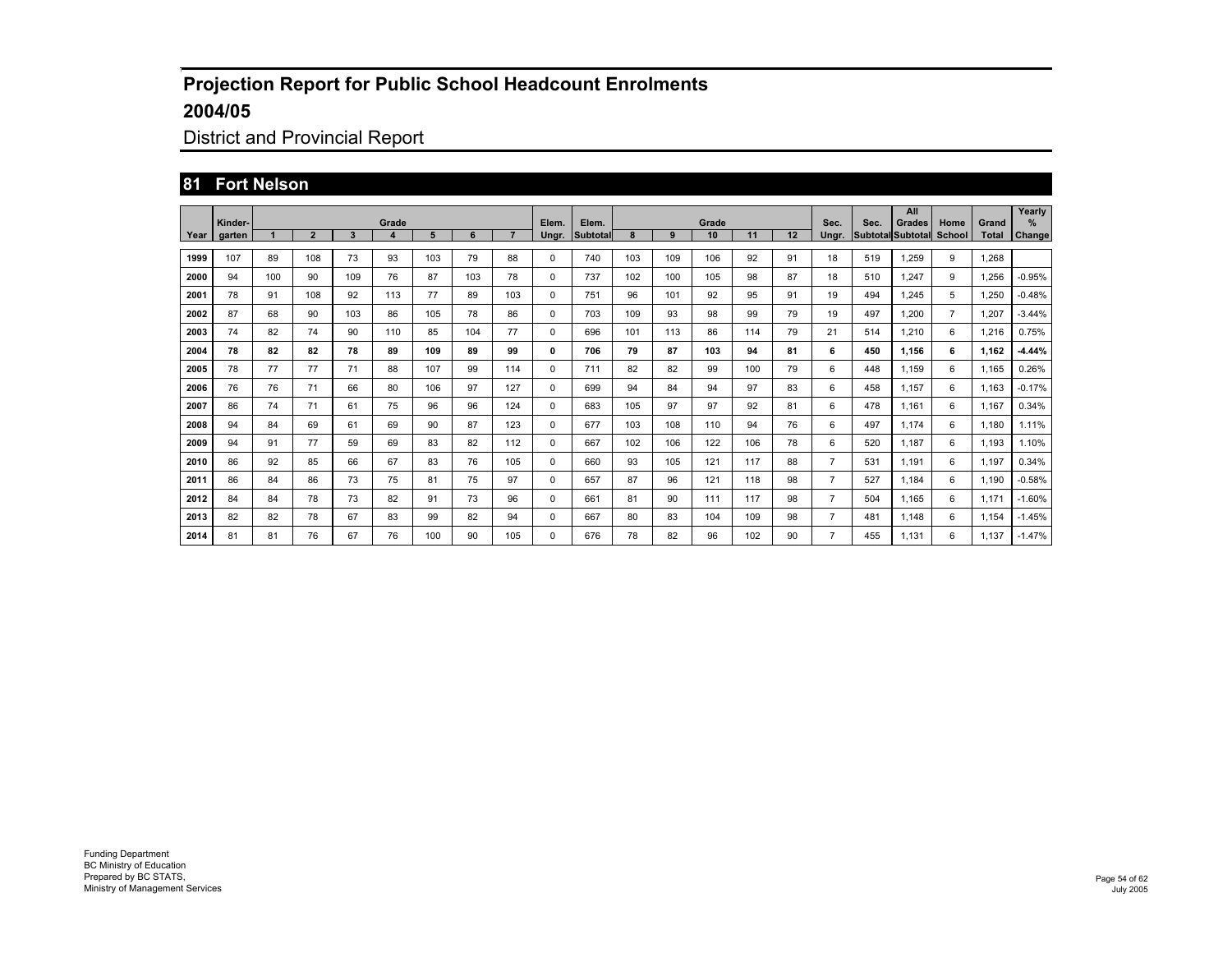## District and Provincial Report

#### **82 Coast Mountains**

|      | Kinder- |     |                |     | Grade            |     |     |     | Elem. | Elem.    |     |     | Grade |     |     | Sec.  | Sec.  | All<br>Grades            | Home           | Grand        | Yearly<br>$\frac{9}{6}$ |
|------|---------|-----|----------------|-----|------------------|-----|-----|-----|-------|----------|-----|-----|-------|-----|-----|-------|-------|--------------------------|----------------|--------------|-------------------------|
| Year | aarten  |     | $\overline{2}$ | 3   | $\boldsymbol{4}$ | 5   | 6   |     | Unar. | Subtotal |     | 9   | 10    | 11  | 12  | Unar. |       | <b>Subtotal Subtotal</b> | <b>School</b>  | <b>Total</b> | Change                  |
| 1999 | 520     | 492 | 526            | 578 | 531              | 562 | 526 | 535 | 0     | 4.270    | 628 | 681 | 656   | 636 | 687 | 77    | 3.365 | 7,635                    | $\mathbf{1}$   | 7.636        |                         |
| 2000 | 432     | 507 | 464            | 518 | 560              | 512 | 549 | 506 | 0     | 4.048    | 613 | 624 | 644   | 642 | 678 | 100   | 3.301 | 7.349                    | $\overline{7}$ | 7.356        | $-3.67%$                |
| 2001 | 442     | 439 | 492            | 454 | 487              | 554 | 499 | 562 | 0     | 3.929    | 592 | 599 | 590   | 620 | 648 | 107   | 3.156 | 7.085                    | 4              | 7.089        | $-3.63%$                |
| 2002 | 390     | 441 | 416            | 468 | 438              | 473 | 511 | 479 | 0     | 3.616    | 619 | 557 | 561   | 591 | 641 | 139   | 3.108 | 6.724                    | 9              | 6.733        | $-5.02%$                |
| 2003 | 346     | 371 | 425            | 396 | 461              | 428 | 460 | 506 | 0     | 3,393    | 591 | 633 | 595   | 529 | 596 | 42    | 2,986 | 6,379                    | 4              | 6,383        | $-5.20%$                |
| 2004 | 329     | 357 | 362            | 407 | 389              | 445 | 421 | 447 | 0     | 3.157    | 585 | 579 | 601   | 552 | 546 | 31    | 2,894 | 6.051                    | 4              | 6.055        | $-5.14%$                |
| 2005 | 316     | 340 | 353            | 366 | 379              | 451 | 430 | 415 | 0     | 3.050    | 560 | 583 | 629   | 582 | 516 | 31    | 2.901 | 5.951                    | 4              | 5.955        | $-1.65%$                |
| 2006 | 296     | 327 | 337            | 357 | 341              | 438 | 435 | 424 | 0     | 2.955    | 520 | 560 | 633   | 607 | 544 | 31    | 2.895 | 5.850                    | 4              | 5.854        | $-1.70%$                |
| 2007 | 288     | 307 | 324            | 341 | 332              | 395 | 422 | 429 | 0     | 2.838    | 530 | 521 | 608   | 614 | 569 | 32    | 2.874 | 5.712                    | 4              | 5.716        | $-2.36%$                |
| 2008 | 274     | 299 | 304            | 328 | 317              | 384 | 381 | 417 | 0     | 2.704    | 536 | 529 | 568   | 593 | 575 | 32    | 2,833 | 5,537                    | 4              | 5,541        | $-3.06%$                |
| 2009 | 259     | 285 | 297            | 308 | 305              | 367 | 371 | 376 | 0     | 2.568    | 522 | 535 | 576   | 557 | 555 | 31    | 2.776 | 5.344                    | 3              | 5.347        | $-3.50%$                |
| 2010 | 286     | 269 | 283            | 301 | 286              | 353 | 354 | 366 | 0     | 2.498    | 472 | 522 | 581   | 562 | 521 | 31    | 2,689 | 5.187                    | 3              | 5,190        | $-2.94%$                |
| 2011 | 296     | 297 | 266            | 286 | 280              | 332 | 340 | 350 | 0     | 2.447    | 459 | 473 | 566   | 565 | 524 | 30    | 2,617 | 5,064                    | 3              | 5,067        | $-2.37%$                |
| 2012 | 299     | 307 | 293            | 269 | 266              | 324 | 320 | 336 | 0     | 2.414    | 438 | 459 | 516   | 552 | 528 | 30    | 2,523 | 4,937                    | 3              | 4,940        | $-2.51%$                |
| 2013 | 305     | 310 | 303            | 296 | 250              | 308 | 313 | 316 | 0     | 2,401    | 421 | 438 | 500   | 508 | 517 | 29    | 2,413 | 4,814                    | 3              | 4,817        | $-2.49%$                |
| 2014 | 312     | 316 | 306            | 307 | 276              | 290 | 297 | 308 | 0     | 2.412    | 396 | 421 | 478   | 491 | 475 | 28    | 2.289 | 4.701                    | 3              | 4.704        | $-2.35%$                |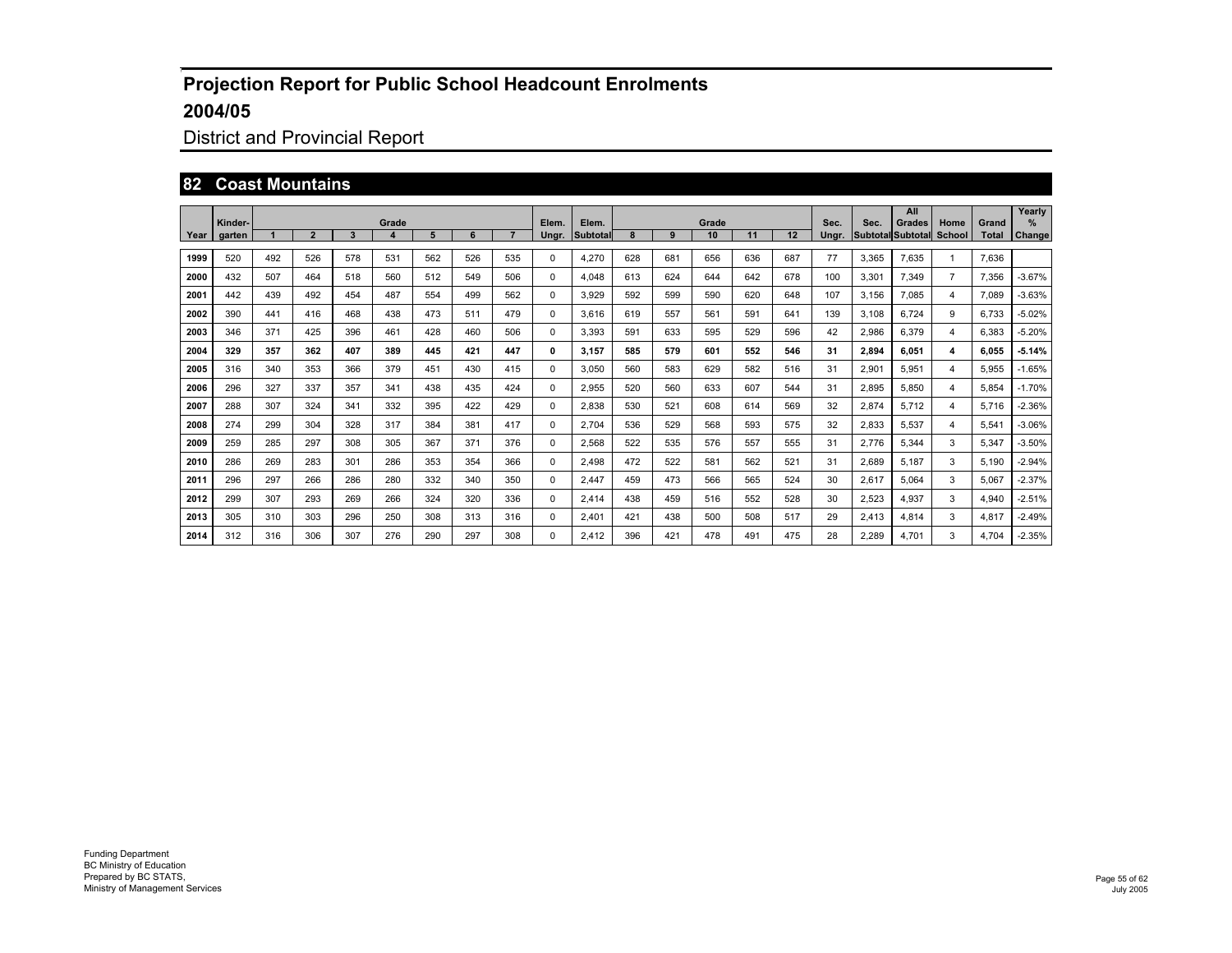## District and Provincial Report

#### **83 Okanagan - Shuswap**

|      |                   |     |                |     |       |     |     |     |                |                   |     |     | Grade |     |     |                |       | All                                |                |                       | Yearly             |
|------|-------------------|-----|----------------|-----|-------|-----|-----|-----|----------------|-------------------|-----|-----|-------|-----|-----|----------------|-------|------------------------------------|----------------|-----------------------|--------------------|
| Year | Kinder-<br>garten |     | $\overline{2}$ | 3   | Grade | 5   | 6   |     | Elem.<br>Unar. | Elem.<br>Subtotal | 8   | 9   | 10    | 11  | 12  | Sec.<br>Unar.  | Sec.  | Grades<br><b>Subtotal Subtotal</b> | Home<br>School | Grand<br><b>Total</b> | %<br><b>Change</b> |
| 1999 | 536               | 566 | 555            | 643 | 649   | 631 | 642 | 646 | 0              | 4,868             | 673 | 773 | 792   | 753 | 727 | 171            | 3,889 | 8.757                              | 12             | 8.769                 |                    |
| 2000 | 498               | 558 | 556            | 604 | 660   | 655 | 655 | 670 | 0              | 4.856             | 670 | 688 | 801   | 785 | 720 | 207            | 3,871 | 8.727                              | -1             | 8.728                 | $-0.47%$           |
| 2001 | 467               | 514 | 551            | 577 | 600   | 672 | 664 | 668 | $\Omega$       | 4.713             | 688 | 681 | 719   | 792 | 836 | 118            | 3.834 | 8.547                              | 2              | 8.549                 | $-2.05%$           |
| 2002 | 438               | 466 | 525            | 565 | 598   | 605 | 675 | 677 | 0              | 4.549             | 681 | 708 | 709   | 694 | 886 | 59             | 3.737 | 8.286                              | 5              | 8.291                 | $-3.02%$           |
| 2003 | 447               | 465 | 491            | 533 | 590   | 582 | 615 | 706 | 0              | 4.429             | 693 | 672 | 727   | 737 | 817 | 18             | 3.664 | 8.093                              | 5              | 8.098                 | $-2.33%$           |
| 2004 | 414               | 450 | 466            | 514 | 545   | 616 | 603 | 615 | 0              | 4.223             | 707 | 697 | 693   | 743 | 850 | 8              | 3.698 | 7.921                              | 4              | 7.925                 | $-2.14%$           |
| 2005 | 395               | 441 | 439            | 500 | 536   | 583 | 578 | 595 | 0              | 4.067             | 706 | 682 | 692   | 748 | 839 | 8              | 3.675 | 7.742                              | 4              | 7.746                 | $-2.26%$           |
| 2006 | 389               | 421 | 431            | 473 | 522   | 573 | 548 | 572 | $\Omega$       | 3.929             | 684 | 680 | 678   | 747 | 846 | 8              | 3.643 | 7.572                              | 4              | 7.576                 | $-2.19%$           |
| 2007 | 379               | 414 | 412            | 464 | 494   | 558 | 539 | 543 | $\Omega$       | 3.803             | 657 | 660 | 675   | 734 | 846 | 8              | 3.580 | 7.383                              | 4              | 7.387                 | $-2.49%$           |
| 2008 | 401               | 405 | 406            | 444 | 485   | 529 | 526 | 535 | 0              | 3.731             | 625 | 635 | 657   | 732 | 830 | 8              | 3.487 | 7.218                              | $\overline{4}$ | 7.222                 | $-2.23%$           |
| 2009 | 427               | 428 | 398            | 439 | 466   | 521 | 500 | 522 | 0              | 3.701             | 615 | 604 | 632   | 713 | 827 | 8              | 3,399 | 7.100                              | $\overline{4}$ | 7.104                 | $-1.63%$           |
| 2010 | 449               | 454 | 418            | 429 | 459   | 500 | 492 | 496 | 0              | 3.697             | 601 | 594 | 602   | 689 | 807 | 8              | 3.301 | 6.998                              | 3              | 7.001                 | $-1.45%$           |
| 2011 | 470               | 478 | 445            | 451 | 450   | 495 | 473 | 488 | $\Omega$       | 3.750             | 571 | 581 | 593   | 658 | 779 | $\overline{7}$ | 3.189 | 6.939                              | 4              | 6.943                 | $-0.83%$           |
| 2012 | 490               | 500 | 467            | 479 | 472   | 484 | 468 | 470 | $\Omega$       | 3.830             | 565 | 553 | 580   | 647 | 745 | $\overline{7}$ | 3.097 | 6.927                              | 4              | 6.931                 | $-0.17%$           |
| 2013 | 511               | 521 | 488            | 503 | 501   | 507 | 458 | 465 | 0              | 3,954             | 544 | 546 | 553   | 633 | 732 | $\overline{7}$ | 3,015 | 6,969                              | 4              | 6,973                 | 0.61%              |
| 2014 | 526               | 543 | 507            | 524 | 525   | 537 | 478 | 455 | 0              | 4.095             | 537 | 527 | 546   | 607 | 718 | 7              | 2,942 | 7.037                              | 4              | 7.041                 | 0.98%              |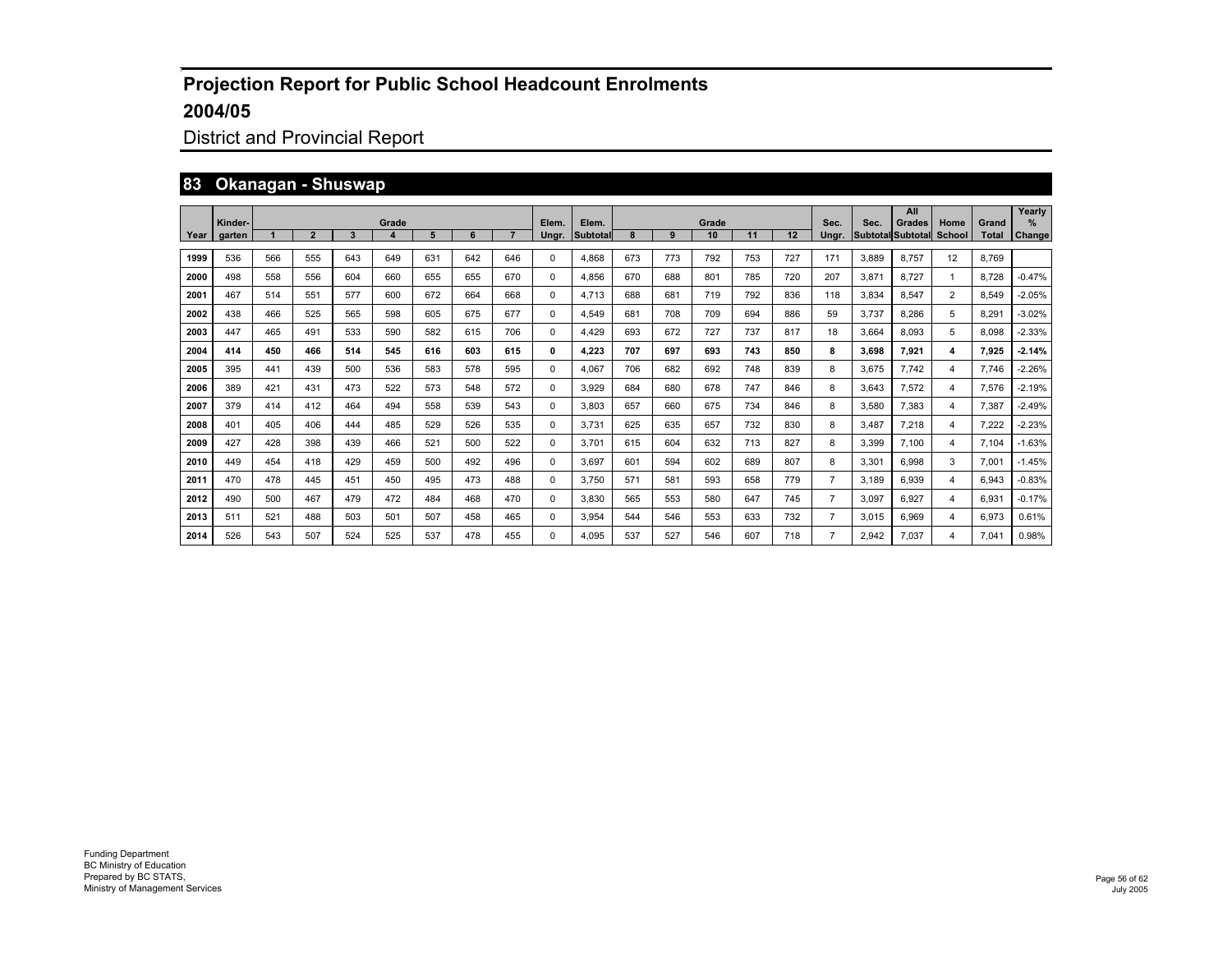## District and Provincial Report

#### **84 Vancouver Island West**

|      | Kinder- |    |                |    | Grade                   |    |    |    | Elem. | Elem.           |    |    | Grade |    |    | Sec.     | Sec. | All<br><b>Grades</b>     | Home         | Grand | Yearly<br>% |
|------|---------|----|----------------|----|-------------------------|----|----|----|-------|-----------------|----|----|-------|----|----|----------|------|--------------------------|--------------|-------|-------------|
| Year | garten  |    | $\overline{2}$ | 3  | $\overline{\mathbf{4}}$ | 5  | 6  | 7  | Ungr. | <b>Subtotal</b> | 8  | 9  | 10    | 11 | 12 | Ungr.    |      | Subtotal Subtotal School |              | Total | Change      |
| 1999 | 41      | 31 | 54             | 57 | 64                      | 60 | 45 | 67 | 0     | 419             | 42 | 68 | 55    | 46 | 41 | 41       | 293  | 712                      | 1            | 713   |             |
| 2000 | 36      | 38 | 31             | 53 | 58                      | 69 | 52 | 50 | 0     | 387             | 58 | 42 | 60    | 48 | 40 | 0        | 248  | 635                      | 1            | 636   | 10.80%      |
| 2001 | 26      | 37 | 35             | 31 | 45                      | 49 | 60 | 48 | 0     | 331             | 44 | 53 | 45    | 54 | 43 | $\Omega$ | 239  | 570                      | 0            | 570   | 10.38%      |
| 2002 | 32      | 29 | 41             | 37 | 33                      | 47 | 48 | 57 | 0     | 324             | 45 | 46 | 51    | 33 | 35 | $\Omega$ | 210  | 534                      | $\mathbf{1}$ | 535   | $-6.14%$    |
| 2003 | 33      | 40 | 30             | 41 | 37                      | 30 | 50 | 48 | 0     | 309             | 56 | 41 | 37    | 52 | 33 | $\Omega$ | 219  | 528                      | 0            | 528   | $-1.31%$    |
| 2004 | 24      | 38 | 39             | 27 | 42                      | 30 | 25 | 47 | 0     | 272             | 41 | 56 | 38    | 36 | 63 | 0        | 234  | 506                      | 0            | 506   | $-4.17%$    |
| 2005 | 22      | 37 | 36             | 30 | 44                      | 35 | 25 | 48 | 0     | 277             | 39 | 44 | 36    | 34 | 61 | 0        | 214  | 491                      | 0            | 491   | $-2.96%$    |
| 2006 | 23      | 34 | 35             | 28 | 50                      | 37 | 28 | 48 | 0     | 283             | 40 | 43 | 29    | 33 | 59 | $\Omega$ | 204  | 487                      | 0            | 487   | $-0.81%$    |
| 2007 | 20      | 36 | 32             | 28 | 47                      | 42 | 30 | 55 | 0     | 290             | 40 | 44 | 29    | 28 | 57 | $\Omega$ | 198  | 488                      | 0            | 488   | 0.21%       |
| 2008 | 19      | 30 | 34             | 25 | 46                      | 40 | 34 | 58 | 0     | 286             | 46 | 43 | 29    | 27 | 47 | $\Omega$ | 192  | 478                      | 0            | 478   | $-2.05%$    |
| 2009 | 18      | 29 | 29             | 27 | 42                      | 39 | 32 | 66 | 0     | 282             | 48 | 49 | 28    | 27 | 46 | $\Omega$ | 198  | 480                      | 0            | 480   | 0.42%       |
| 2010 | 19      | 28 | 27             | 22 | 45                      | 35 | 31 | 62 | 0     | 269             | 55 | 52 | 32    | 26 | 46 | $\Omega$ | 211  | 480                      | $\Omega$     | 480   | 0.00%       |
| 2011 | 19      | 30 | 26             | 21 | 37                      | 38 | 28 | 61 | 0     | 260             | 51 | 59 | 34    | 29 | 45 | $\Omega$ | 218  | 478                      | 0            | 478   | $-0.42%$    |
| 2012 | 20      | 30 | 28             | 21 | 36                      | 32 | 30 | 55 | 0     | 252             | 50 | 56 | 39    | 31 | 50 | $\Omega$ | 226  | 478                      | 0            | 478   | 0.00%       |
| 2013 | 20      | 30 | 28             | 22 | 34                      | 30 | 26 | 59 | 0     | 249             | 46 | 54 | 37    | 35 | 54 | $\Omega$ | 226  | 475                      | 0            | 475   | $-0.63%$    |
| 2014 | 18      | 30 | 29             | 22 | 37                      | 29 | 24 | 50 | 0     | 239             | 49 | 50 | 36    | 34 | 61 | $\Omega$ | 230  | 469                      | 0            | 469   | $-1.26%$    |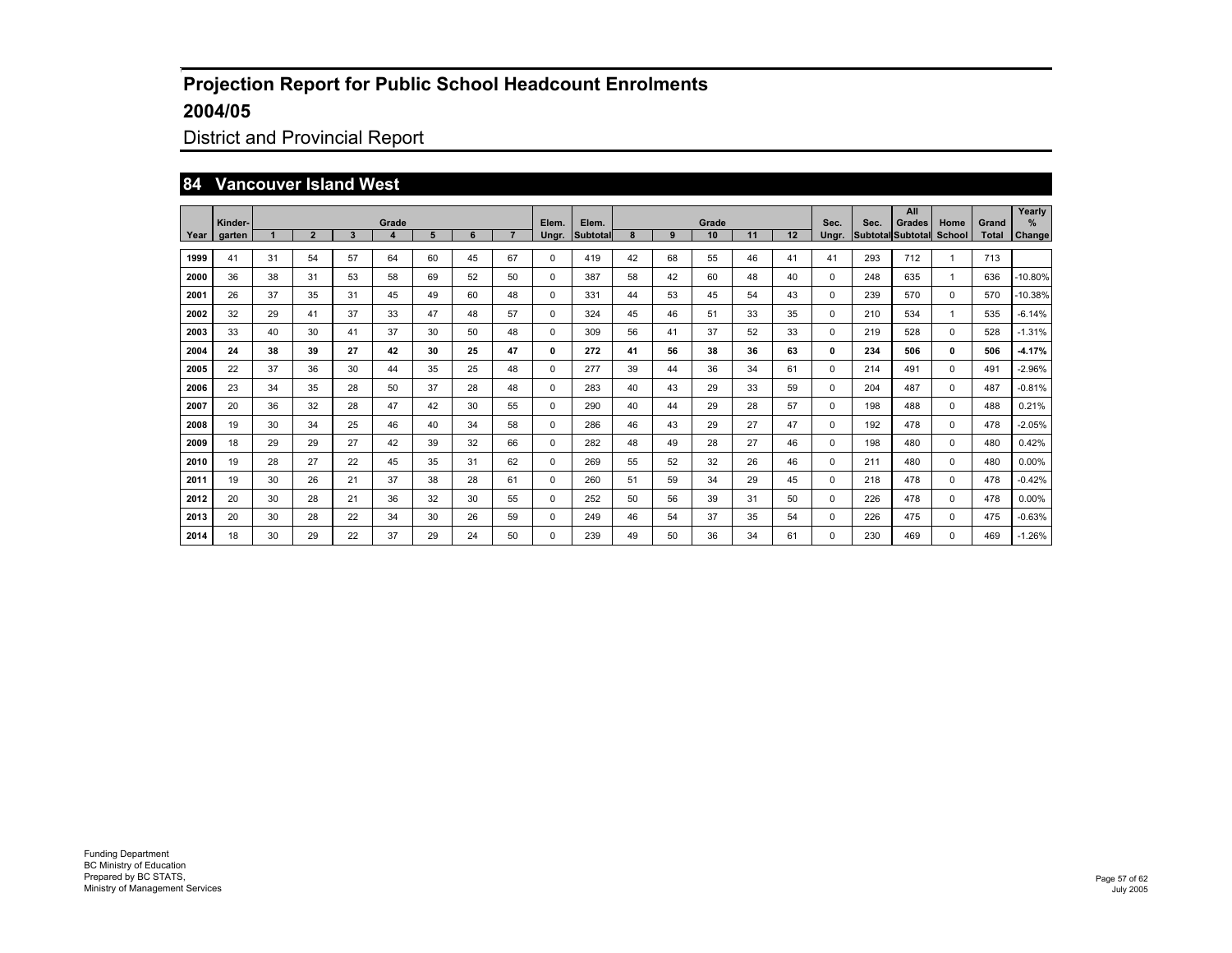## District and Provincial Report

#### **85 Vancouver Island North**

|      | Kinder- |     |                |     | Grade                   |     |     |     | Elem. | Elem.           |     |     | Grade |     |     | Sec.           | Sec.              | All<br><b>Grades</b> | Home           | Grand | Yearly<br>$\%$ |
|------|---------|-----|----------------|-----|-------------------------|-----|-----|-----|-------|-----------------|-----|-----|-------|-----|-----|----------------|-------------------|----------------------|----------------|-------|----------------|
| Year | garten  |     | $\overline{2}$ | 3   | $\overline{\mathbf{4}}$ | 5   | 6   | 7   | Ungr. | <b>Subtotal</b> | 8   | 9   | 10    | 11  | 12  | Unar.          | Subtotal Subtotal |                      | School         | Total | Change         |
| 1999 | 151     | 176 | 169            | 175 | 194                     | 184 | 180 | 199 | 0     | 1.428           | 228 | 230 | 223   | 213 | 212 | $\Omega$       | 1.106             | 2,534                | 3              | 2,537 |                |
| 2000 | 127     | 153 | 174            | 173 | 177                     | 207 | 185 | 188 | 0     | 1,384           | 213 | 253 | 223   | 217 | 192 | 3              | 1.101             | 2,485                | 1              | 2.486 | $-2.01%$       |
| 2001 | 151     | 141 | 161            | 174 | 168                     | 178 | 201 | 169 | 0     | 1.343           | 198 | 217 | 229   | 217 | 162 | $\overline{2}$ | 1.025             | 2.368                | $\Omega$       | 2.368 | $-4.75%$       |
| 2002 | 114     | 151 | 124            | 145 | 166                     | 156 | 161 | 188 | 0     | 1.205           | 184 | 203 | 198   | 226 | 181 | $\Omega$       | 992               | 2.197                | $\overline{2}$ | 2.199 | $-7.14%$       |
| 2003 | 96      | 107 | 140            | 130 | 121                     | 151 | 151 | 149 | 0     | 1.045           | 192 | 168 | 184   | 189 | 185 | $\Omega$       | 918               | 1,963                | 3              | 1.966 | 10.60%         |
| 2004 | 107     | 100 | 105            | 130 | 120                     | 121 | 148 | 143 | 0     | 974             | 165 | 198 | 169   | 185 | 173 | 0              | 890               | 1.864                | $\mathbf{2}$   | 1.866 | $-5.09%$       |
| 2005 | 107     | 95  | 103            | 127 | 128                     | 125 | 138 | 144 | 0     | 967             | 155 | 196 | 166   | 183 | 171 | $\Omega$       | 871               | 1,838                | $\overline{2}$ | 1.840 | $-1.39%$       |
| 2006 | 104     | 95  | 98             | 124 | 125                     | 133 | 142 | 134 | 0     | 955             | 156 | 185 | 164   | 180 | 169 | $\Omega$       | 854               | 1.809                | $\overline{2}$ | 1.811 | $-1.58%$       |
| 2007 | 91      | 93  | 98             | 118 | 122                     | 129 | 152 | 138 | 0     | 941             | 146 | 186 | 155   | 178 | 166 | $\Omega$       | 831               | 1.772                | $\overline{2}$ | 1.774 | $-2.04%$       |
| 2008 | 84      | 82  | 96             | 118 | 117                     | 127 | 148 | 147 | 0     | 919             | 149 | 173 | 156   | 169 | 164 | $\Omega$       | 811               | 1.730                | $\overline{2}$ | 1,732 | $-2.37%$       |
| 2009 | 88      | 75  | 84             | 116 | 117                     | 121 | 145 | 143 | 0     | 889             | 159 | 177 | 146   | 169 | 156 | $\Omega$       | 807               | 1.696                | $\overline{2}$ | 1,698 | $-1.96%$       |
| 2010 | 93      | 79  | 77             | 101 | 114                     | 121 | 138 | 140 | 0     | 863             | 155 | 188 | 149   | 159 | 155 | $\Omega$       | 806               | 1.669                | $\overline{2}$ | 1.671 | $-1.59%$       |
| 2011 | 96      | 83  | 81             | 93  | 100                     | 119 | 138 | 134 | 0     | 844             | 152 | 183 | 156   | 160 | 146 | $\Omega$       | 797               | 1.641                | $\overline{2}$ | 1,643 | $-1.68%$       |
| 2012 | 95      | 86  | 86             | 98  | 92                      | 104 | 135 | 133 | 0     | 829             | 145 | 179 | 152   | 167 | 146 | $\Omega$       | 789               | 1.618                | $\overline{2}$ | 1.620 | $-1.40%$       |
| 2013 | 95      | 85  | 88             | 103 | 96                      | 95  | 118 | 130 | 0     | 810             | 144 | 171 | 149   | 163 | 153 | $\Omega$       | 780               | 1,590                | $\overline{2}$ | 1,592 | $-1.73%$       |
| 2014 | 96      | 85  | 87             | 106 | 101                     | 99  | 108 | 114 | 0     | 796             | 140 | 170 | 143   | 161 | 151 | $\Omega$       | 765               | 1.561                | $\overline{2}$ | 1.563 | $-1.82%$       |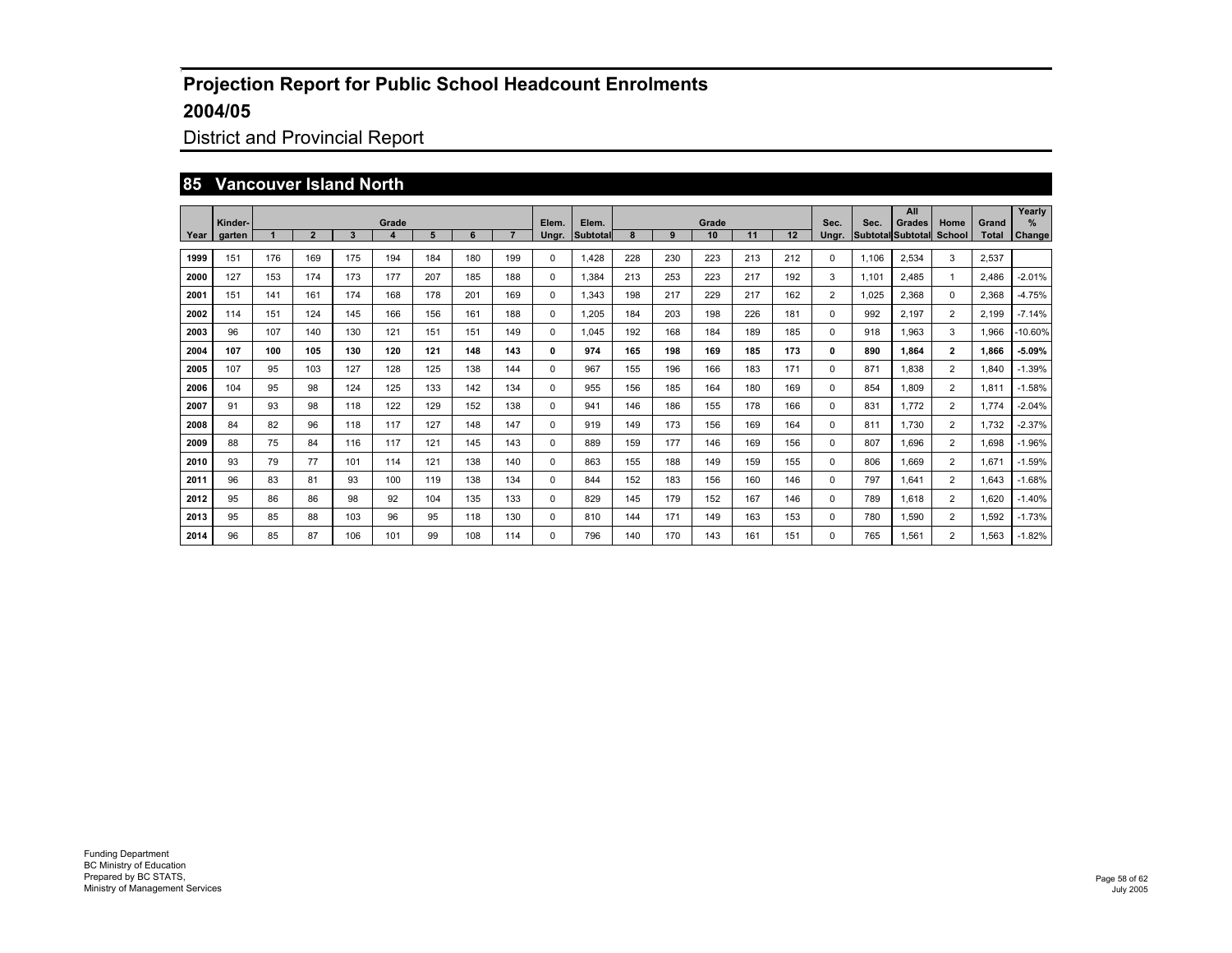## District and Provincial Report

#### **87 Stikine**

|      |                   |    |                |    |            |    |    |    |                |                   |    |    |             |    |    |               |      | All                                |                       |                       | Yearly      |
|------|-------------------|----|----------------|----|------------|----|----|----|----------------|-------------------|----|----|-------------|----|----|---------------|------|------------------------------------|-----------------------|-----------------------|-------------|
| Year | Kinder-<br>garten |    | $\overline{2}$ | 3  | Grade<br>4 | 5  | 6  | 7  | Elem.<br>Ungr. | Elem.<br>Subtotal | 8  | 9  | Grade<br>10 | 11 | 12 | Sec.<br>Ungr. | Sec. | Grades<br><b>Subtotal Subtotal</b> | Home<br><b>School</b> | Grand<br><b>Total</b> | %<br>Change |
|      |                   |    |                |    |            |    |    |    |                |                   |    |    |             |    |    |               |      |                                    |                       |                       |             |
| 1999 | 26                | 18 | 26             | 25 | 29         | 38 | 24 | 28 |                | 215               | 23 | 35 | 30          | 34 | 30 | 0             | 152  | 367                                | 0                     | 367                   |             |
| 2000 | 30                | 25 | 19             | 25 | 24         | 31 | 34 | 27 | 3              | 218               | 25 | 28 | 42          | 30 | 54 |               | 180  | 398                                | 0                     | 398                   | 8.45%       |
| 2001 | 18                | 29 | 26             | 23 | 23         | 25 | 30 | 35 | $\overline{2}$ | 211               | 30 | 27 | 27          | 26 | 34 | 0             | 144  | 355                                | 0                     | 355                   | -10.80%     |
| 2002 | 31                | 15 | 32             | 21 | 25         | 21 | 22 | 29 | $\overline{2}$ | 198               | 35 | 26 | 23          | 22 | 39 | 0             | 145  | 343                                | 0                     | 343                   | $-3.38%$    |
| 2003 | 21                | 23 | 16             | 32 | 19         | 20 | 24 | 20 | $\overline{2}$ | 177               | 24 | 41 | 20          | 19 | 33 | 5             | 142  | 319                                | 0                     | 319                   | $-7.00\%$   |
| 2004 | 19                | 19 | 24             | 16 | 29         | 17 | 18 | 21 | $\mathbf{2}$   | 165               | 30 | 17 | 27          | 15 | 25 | 4             | 118  | 283                                | 0                     | 283                   | 11.29%      |
| 2005 | 19                | 17 | 25             | 15 | 25         | 13 | 20 | 21 | $\overline{2}$ | 157               | 30 | 19 | 27          | 15 | 29 | 4             | 124  | 281                                | 0                     | 281                   | $-0.71%$    |
| 2006 | 19                | 17 | 23             | 16 | 23         | 11 | 15 | 24 | $\overline{2}$ | 150               | 30 | 19 | 30          | 15 | 29 | 5             | 128  | 278                                | $^{\circ}$            | 278                   | $-1.07%$    |
| 2007 | 15                | 17 | 24             | 15 | 24         | 10 | 13 | 18 | $\overline{2}$ | 138               | 33 | 19 | 30          | 17 | 30 | 5             | 134  | 272                                | 0                     | 272                   | $-2.16%$    |
| 2008 | 14                | 13 | 23             | 15 | 23         | 11 | 12 | 16 | $\overline{2}$ | 129               | 26 | 21 | 30          | 17 | 33 | 5             | 132  | 261                                | 0                     | 261                   | $-4.04%$    |
| 2009 | 18                | 13 | 18             | 14 | 23         | 10 | 13 | 15 | $\overline{2}$ | 126               | 24 | 17 | 34          | 17 | 33 | 5             | 130  | 256                                | $^{\circ}$            | 256                   | $-1.92%$    |
| 2010 | 22                | 16 | 17             | 11 | 22         | 10 | 13 | 16 | 1              | 128               | 21 | 15 | 27          | 19 | 34 | 5             | 121  | 249                                | 0                     | 249                   | $-2.73%$    |
| 2011 | 22                | 19 | 22             | 10 | 17         | 10 | 13 | 15 | 1              | 129               | 22 | 14 | 25          | 16 | 37 | 5             | 119  | 248                                | 0                     | 248                   | $-0.40%$    |
| 2012 | 24                | 19 | 26             | 14 | 16         | 8  | 12 | 15 | 1              | 135               | 22 | 14 | 22          | 14 | 31 | 5             | 108  | 243                                | 0                     | 243                   | $-2.02%$    |
| 2013 | 24                | 21 | 26             | 16 | 21         | 7  | 9  | 14 |                | 139               | 22 | 14 | 23          | 13 | 28 | 4             | 104  | 243                                | 0                     | 243                   | $0.00\%$    |
| 2014 | 23                | 21 | 28             | 16 | 24         | 9  | 9  | 11 |                | 142               | 20 | 14 | 23          | 13 | 25 | 4             | 99   | 241                                | 0                     | 241                   | $-0.82%$    |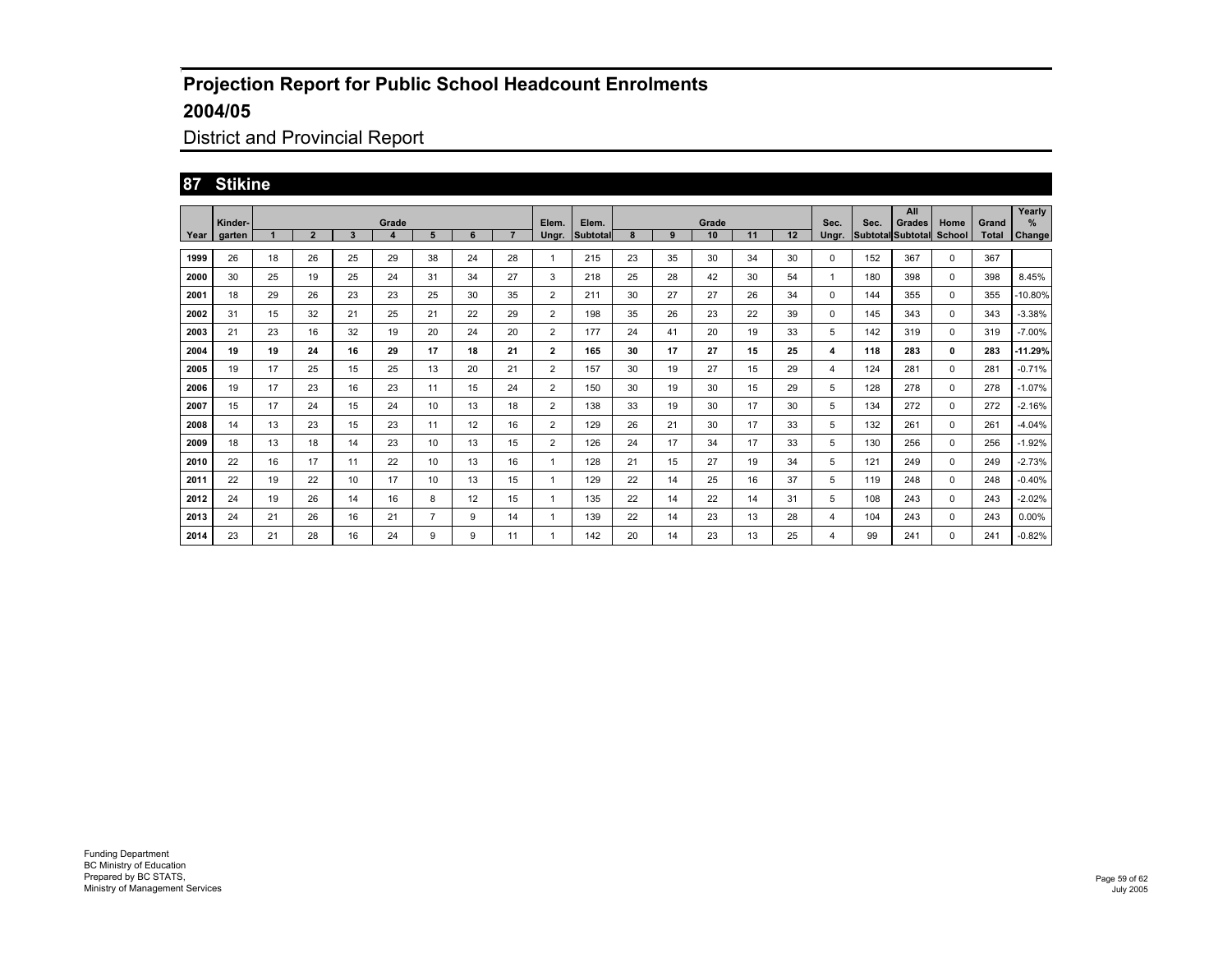## District and Provincial Report

#### **91 Nechako Lakes**

|      | Kinder- |     |                |     | Grade |     |     |     | Elem. | Elem.           | Grade |     |     |     |     |               | Sec.  | All<br>Grades            | Home        | Grand        | Yearly<br>$\%$ |
|------|---------|-----|----------------|-----|-------|-----|-----|-----|-------|-----------------|-------|-----|-----|-----|-----|---------------|-------|--------------------------|-------------|--------------|----------------|
| Year | garten  |     | $\overline{2}$ | 3   | 4     | 5   | 6   |     | Ungr. | <b>Subtotal</b> |       | 9   | 10  | 11  | 12  | Sec.<br>Unar. |       | <b>Subtotal Subtotal</b> | School      | <b>Total</b> | Change         |
| 1999 | 352     | 411 | 460            | 411 | 450   | 414 | 395 | 399 | 0     | 3,292           | 446   | 460 | 538 | 816 | 615 |               | 2,876 | 6,168                    | 3           | 6,171        |                |
| 2000 | 344     | 416 | 396            | 466 | 363   | 439 | 403 | 392 | 8     | 3,227           | 440   | 415 | 461 | 832 | 658 | 0             | 2,806 | 6,033                    | $\mathbf 0$ | 6,033        | $-2.24%$       |
| 2001 | 351     | 376 | 421            | 390 | 447   | 374 | 424 | 402 | 0     | 3.185           | 408   | 401 | 416 | 727 | 603 | 4             | 2,559 | 5,744                    | $\mathbf 0$ | 5.744        | $-4.79%$       |
| 2002 | 367     | 393 | 342            | 393 | 379   | 394 | 371 | 399 | 0     | 3.038           | 422   | 411 | 400 | 392 | 379 | 14            | 2,018 | 5,056                    | $\mathbf 0$ | 5,056        | 11.98%         |
| 2003 | 336     | 398 | 424            | 376 | 422   | 402 | 426 | 365 | 0     | 3.149           | 501   | 486 | 500 | 908 | 602 | 0             | 2,997 | 6.146                    | $\mathbf 0$ | 6,146        | 21.56%         |
| 2004 | 333     | 385 | 411            | 429 | 386   | 417 | 410 | 411 | 0     | 3.182           | 434   | 494 | 511 | 860 | 669 | 1             | 2.969 | 6.151                    | 0           | 6,151        | 0.08%          |
| 2005 | 312     | 357 | 396            | 425 | 393   | 420 | 407 | 421 | 0     | 3.131           | 425   | 511 | 531 | 866 | 645 | 1             | 2,979 | 6,110                    | $\mathbf 0$ | 6,110        | $-0.67%$       |
| 2006 | 313     | 333 | 366            | 408 | 390   | 429 | 412 | 419 | 0     | 3.070           | 435   | 502 | 551 | 898 | 650 | 1             | 3.037 | 6.107                    | $\mathbf 0$ | 6,107        | $-0.05%$       |
| 2007 | 295     | 334 | 340            | 377 | 374   | 424 | 420 | 422 | 0     | 2.986           | 434   | 514 | 543 | 930 | 674 | 1             | 3.096 | 6.082                    | $\mathbf 0$ | 6,082        | $-0.41%$       |
| 2008 | 301     | 316 | 342            | 351 | 345   | 408 | 416 | 431 | 0     | 2,910           | 437   | 511 | 555 | 921 | 700 | 1             | 3.125 | 6,035                    | $\mathbf 0$ | 6,035        | $-0.77%$       |
| 2009 | 305     | 322 | 324            | 353 | 321   | 376 | 399 | 427 | 0     | 2,827           | 445   | 515 | 552 | 939 | 693 | 1             | 3.145 | 5,972                    | $\mathbf 0$ | 5,972        | $-1.04%$       |
| 2010 | 301     | 325 | 331            | 334 | 323   | 350 | 369 | 410 | 0     | 2,743           | 442   | 525 | 557 | 936 | 706 |               | 3,167 | 5,910                    | 0           | 5,910        | $-1.04%$       |
| 2011 | 314     | 321 | 333            | 341 | 306   | 352 | 343 | 378 | 0     | 2,688           | 424   | 521 | 566 | 943 | 703 |               | 3,158 | 5,846                    | 0           | 5,846        | $-1.08%$       |
| 2012 | 323     | 335 | 328            | 343 | 312   | 333 | 345 | 352 | 0     | 2,671           | 392   | 500 | 562 | 959 | 709 |               | 3,123 | 5,794                    | $\mathbf 0$ | 5,794        | $-0.89%$       |
| 2013 | 322     | 344 | 342            | 338 | 314   | 340 | 327 | 354 | 0     | 2,681           | 365   | 463 | 541 | 954 | 721 |               | 3,045 | 5,726                    | $\mathbf 0$ | 5,726        | $-1.17%$       |
| 2014 | 321     | 342 | 351            | 353 | 310   | 342 | 334 | 336 | 0     | 2.689           | 367   | 431 | 502 | 921 | 717 |               | 2,939 | 5.628                    | 0           | 5.628        | $-1.71%$       |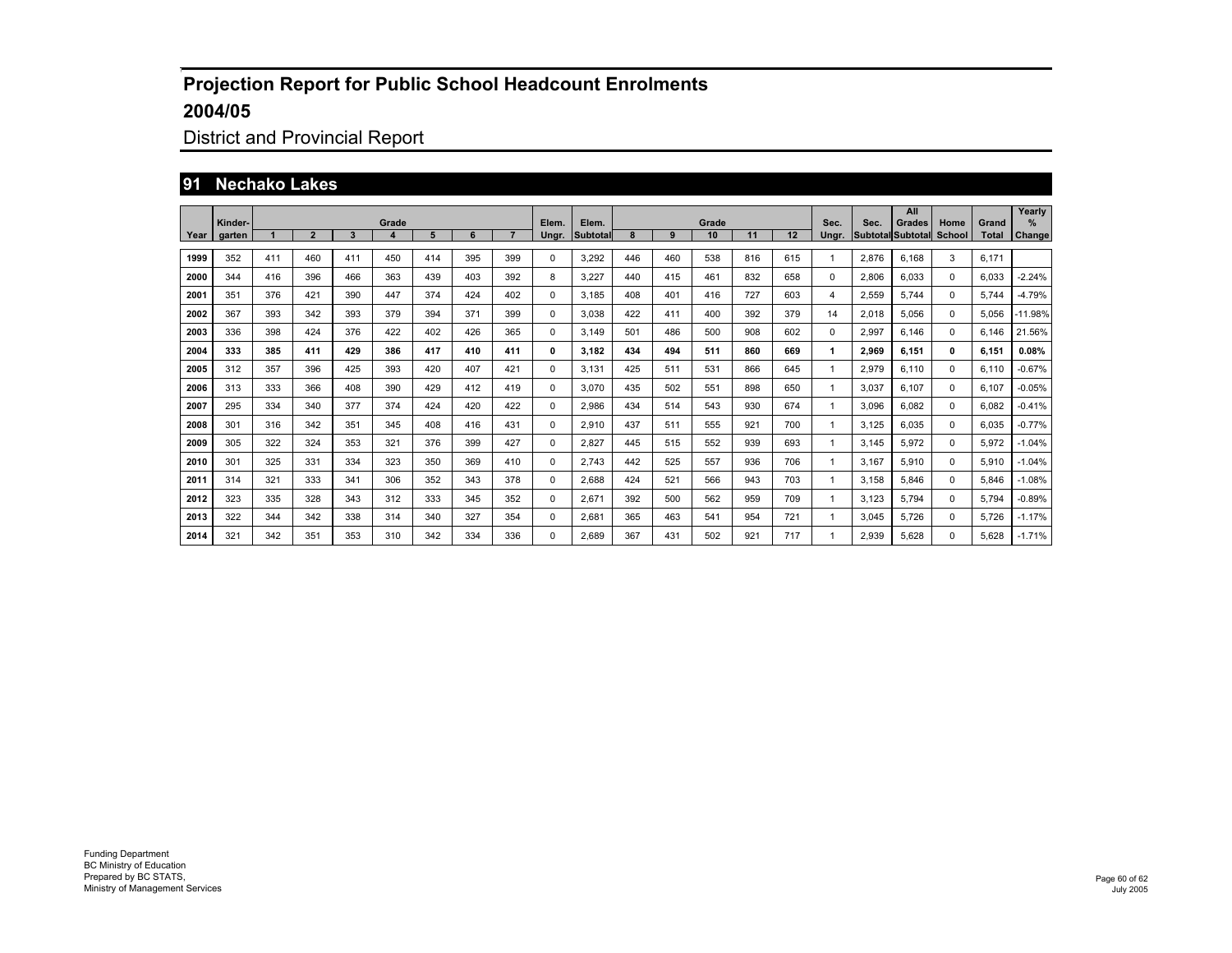## District and Provincial Report

## **92 Nisga'a**

|      |         |    |                |              |       |    |    |    |              |          |    |    |       |    |    |       |      | All                             |             |              | Yearly   |
|------|---------|----|----------------|--------------|-------|----|----|----|--------------|----------|----|----|-------|----|----|-------|------|---------------------------------|-------------|--------------|----------|
|      | Kinder- |    |                |              | Grade |    |    |    | Elem.        | Elem.    |    |    | Grade |    |    | Sec.  | Sec. | Grades                          | Home        | Grand        | %        |
| Year | garten  |    | $\overline{2}$ | $\mathbf{3}$ | 4     | 5  | 6  |    | Ungr.        | Subtotal | 8  | 9  | 10    | 11 | 12 | Unar. |      | <b>Subtotal Subtotal School</b> |             | <b>Total</b> | Change   |
| 1999 | 36      | 38 | 46             | 41           | 43    | 44 | 51 | 41 | $\Omega$     | 340      | 30 | 53 | 61    | 38 | 39 | 0     | 221  | 561                             | $\mathbf 0$ | 561          |          |
| 2000 | 32      | 41 | 38             | 53           | 41    | 40 | 42 | 47 | $\Omega$     | 334      | 47 | 30 | 43    | 53 | 34 | 0     | 207  | 541                             | 0           | 541          | $-3.57%$ |
| 2001 | 31      | 31 | 33             | 41           | 43    | 39 | 41 | 36 | $\mathbf{1}$ | 296      | 40 | 40 | 35    | 34 | 45 | 11    | 205  | 501                             | 0           | 501          | $-7.39%$ |
| 2002 | 34      | 29 | 36             | 29           | 36    | 40 | 43 | 40 | 9            | 296      | 33 | 40 | 36    | 29 | 20 | 30    | 188  | 484                             | $\mathbf 0$ | 484          | $-3.39%$ |
| 2003 | 27      | 34 | 28             | 34           | 41    | 38 | 40 | 37 | 1            | 280      | 39 | 32 | 46    | 43 | 25 | 108   | 293  | 573                             | 0           | 573          | 18.39%   |
| 2004 | 25      | 26 | 31             | 29           | 32    | 44 | 38 | 48 | 0            | 273      | 37 | 43 | 34    | 43 | 39 | 130   | 326  | 599                             | 0           | 599          | 4.54%    |
| 2005 | 31      | 21 | 28             | 29           | 36    | 46 | 32 | 44 | 0            | 267      | 38 | 51 | 34    | 41 | 44 | 136   | 344  | 611                             | 0           | 611          | 2.00%    |
| 2006 | 31      | 26 | 23             | 27           | 36    | 51 | 33 | 37 | 0            | 264      | 35 | 52 | 39    | 40 | 41 | 142   | 349  | 613                             | 0           | 613          | 0.33%    |
| 2007 | 29      | 27 | 28             | 22           | 33    | 52 | 37 | 39 | 0            | 267      | 30 | 48 | 40    | 46 | 41 | 144   | 349  | 616                             | 0           | 616          | 0.49%    |
| 2008 | 24      | 25 | 29             | 27           | 27    | 48 | 38 | 44 | $\Omega$     | 262      | 30 | 41 | 38    | 48 | 47 | 145   | 349  | 611                             | 0           | 611          | $-0.81%$ |
| 2009 | 23      | 20 | 27             | 27           | 33    | 39 | 35 | 44 | $\Omega$     | 248      | 34 | 42 | 32    | 45 | 49 | 147   | 349  | 597                             | 0           | 597          | $-2.29%$ |
| 2010 | 25      | 20 | 22             | 25           | 34    | 48 | 28 | 40 | 0            | 242      | 35 | 47 | 33    | 39 | 46 | 147   | 347  | 589                             | 0           | 589          | $-1.34%$ |
| 2011 | 26      | 21 | 21             | 21           | 32    | 49 | 35 | 33 | 0            | 238      | 32 | 48 | 37    | 40 | 40 | 145   | 342  | 580                             | 0           | 580          | $-1.53%$ |
| 2012 | 27      | 22 | 23             | 20           | 26    | 45 | 35 | 40 | 0            | 238      | 26 | 44 | 37    | 44 | 40 | 143   | 334  | 572                             | 0           | 572          | $-1.38%$ |
| 2013 | 28      | 23 | 24             | 22           | 25    | 37 | 33 | 41 | 0            | 233      | 32 | 36 | 35    | 45 | 44 | 143   | 335  | 568                             | 0           | 568          | $-0.70%$ |
| 2014 | 30      | 24 | 25             | 23           | 27    | 36 | 27 | 38 | $\Omega$     | 230      | 33 | 44 | 29    | 42 | 45 | 145   | 338  | 568                             | $\Omega$    | 568          | $0.00\%$ |